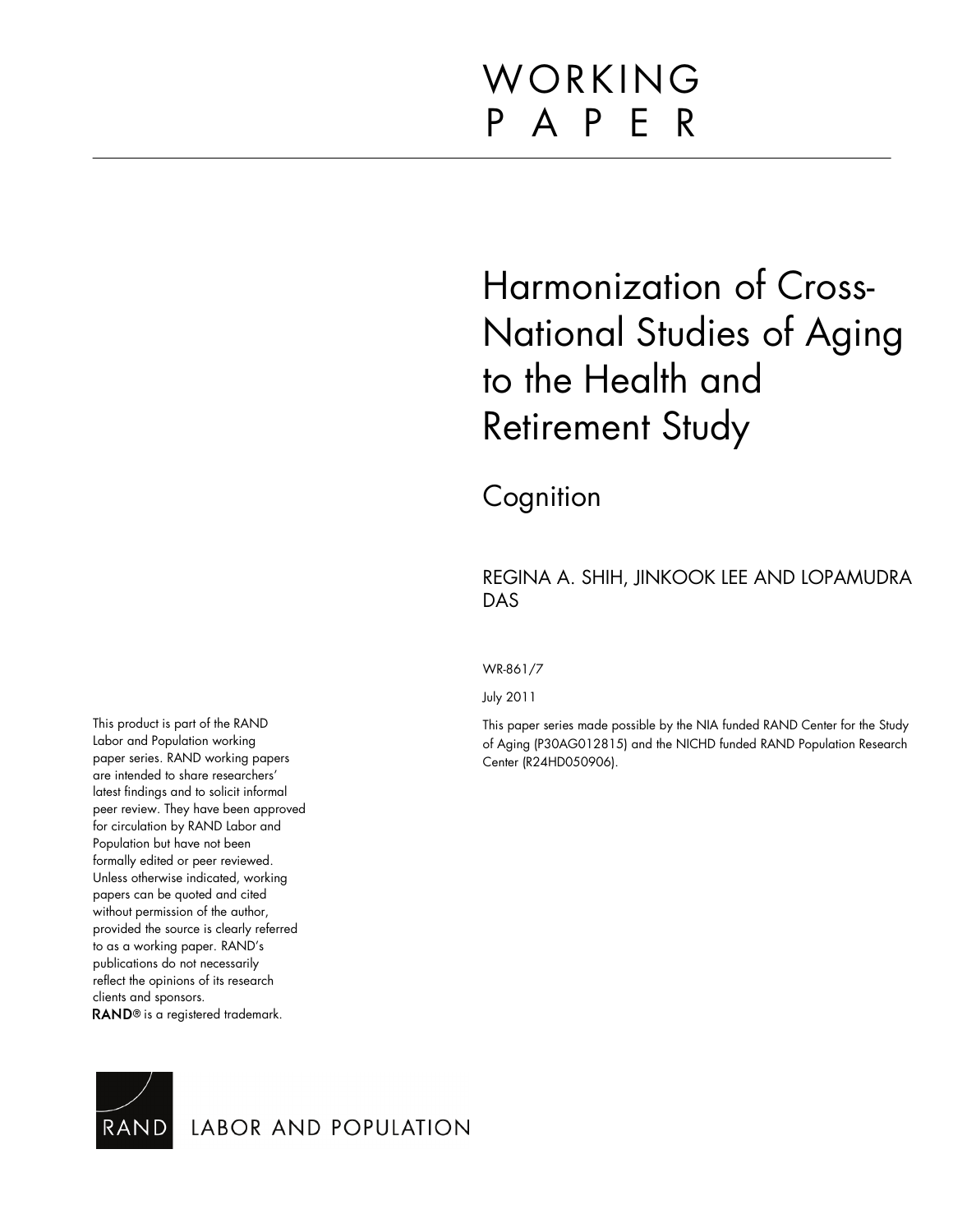# **HARMONIZATION OF CROSS-NATIONAL STUDIES OF AGING TO THE HEALTH AND RETIREMENT STUDY**

*USER GUIDE*

*Cognition* 

Version A

Regina A. Shih Jinkook Lee Lopamudra Das

# **July 2011**

<span id="page-1-0"></span>This project is funded by NIA/NIH (R24 AG037866).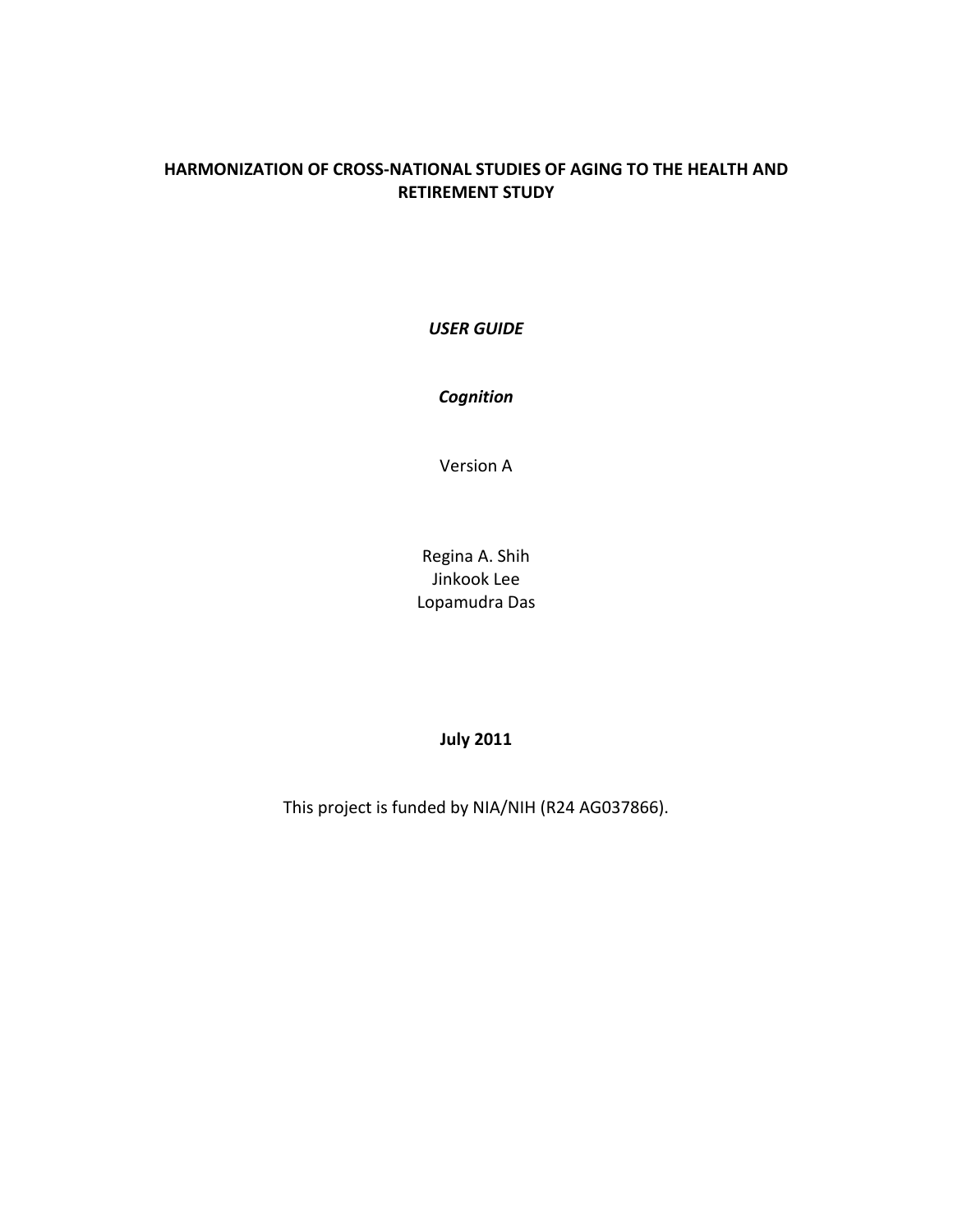# **ABSTRACT**

This paper summarizes and compares measures of cognitive health and decline in the Health and Retirement Study (HRS) and its sister surveys from other countries: the English Longitudinal Study of Ageing (ELSA), the Survey of Health, Ageing, and Retirement in Europe (SHARE), the Korean Longitudinal Study of Aging (KLoSA), the Japanese Study on Aging and Retirement (JSTAR), the Chinese Health and Retirement Longitudinal Study (CHARLS), the Mexican Health and Aging Study (MHAS), the Indonesian Family Life Survey (IFLS), The Irish Longitudinal Study on Aging (TILDA), Study on Global Aging (SAGE), and the Longitudinal Aging Study in India (LASI). The authors analyze and discuss the extent to which these measures are comparable, the methodological differences in the way information was collected for these measures, and the implications for secondary data analysis. This paper is one in a series of similar papers, each comparing different domains (e.g., chronic medical conditions, employment and retirement, expectations, transfers, income, and wealth) across these surveys with an aim to encourage rigorous, cross-national and international comparison research on aging populations.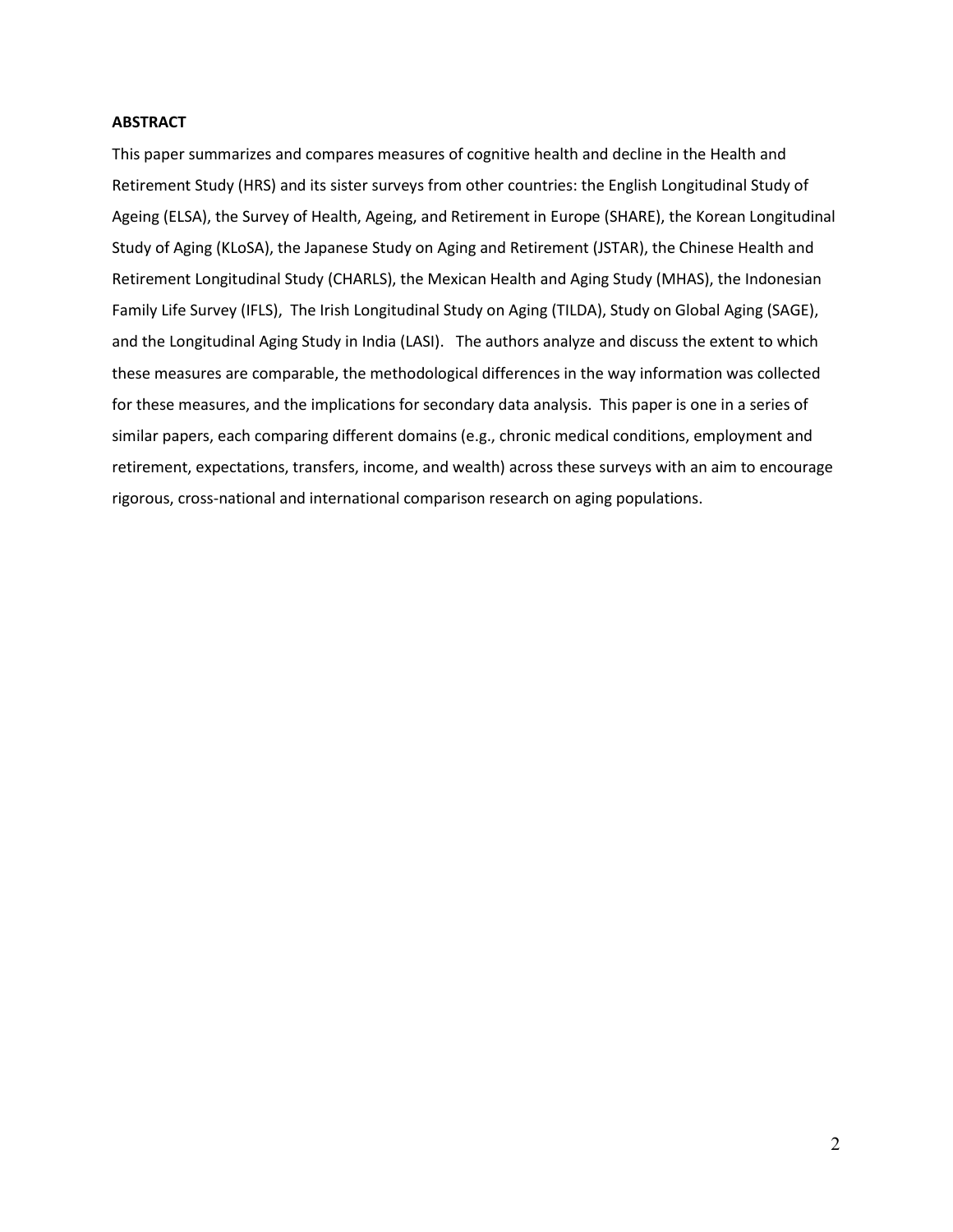# **TABLE OF CONTENTS**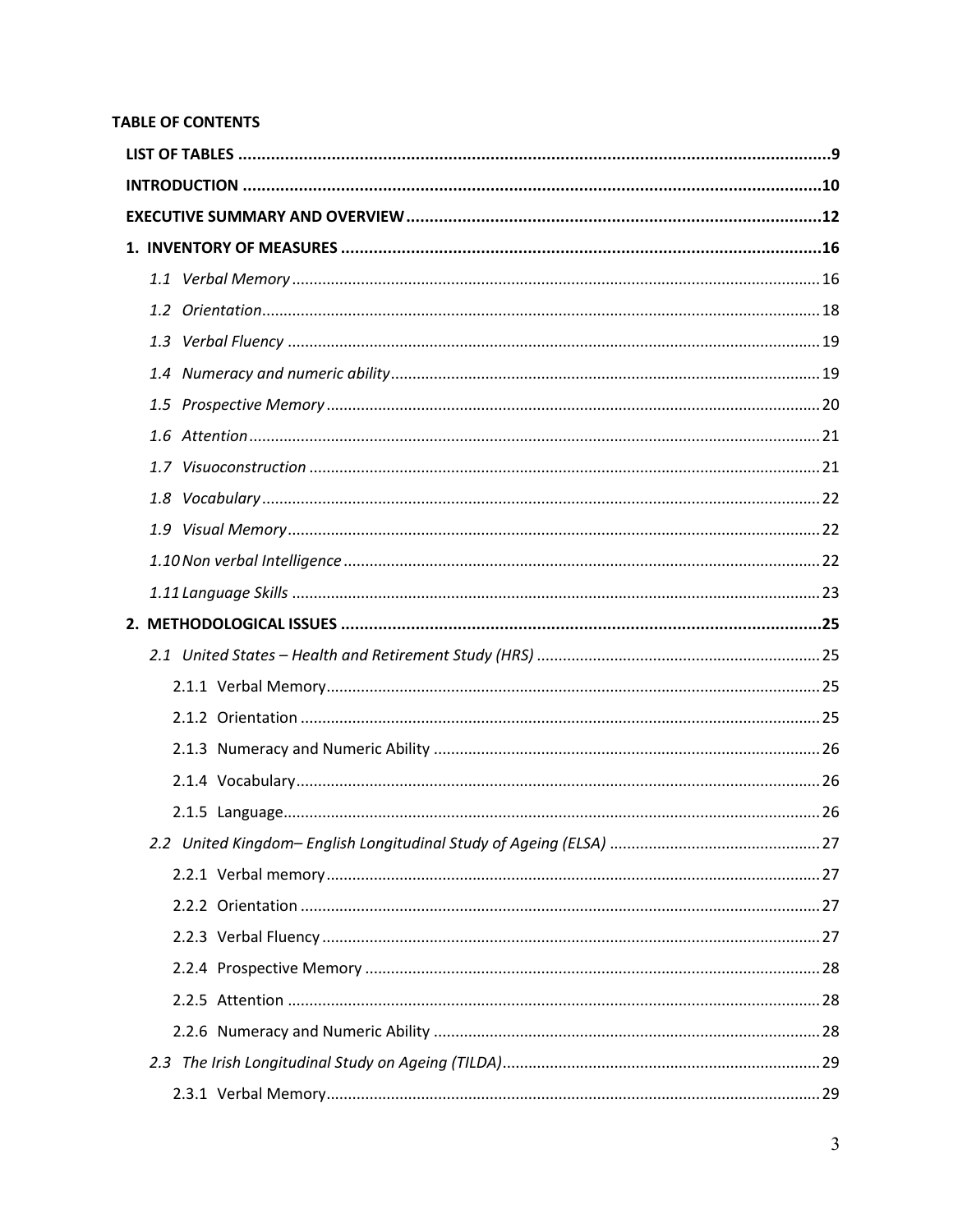|  | 2.4 Europe - Survey of Health, Ageing, and Retirement in Europe (SHARE) 30 |
|--|----------------------------------------------------------------------------|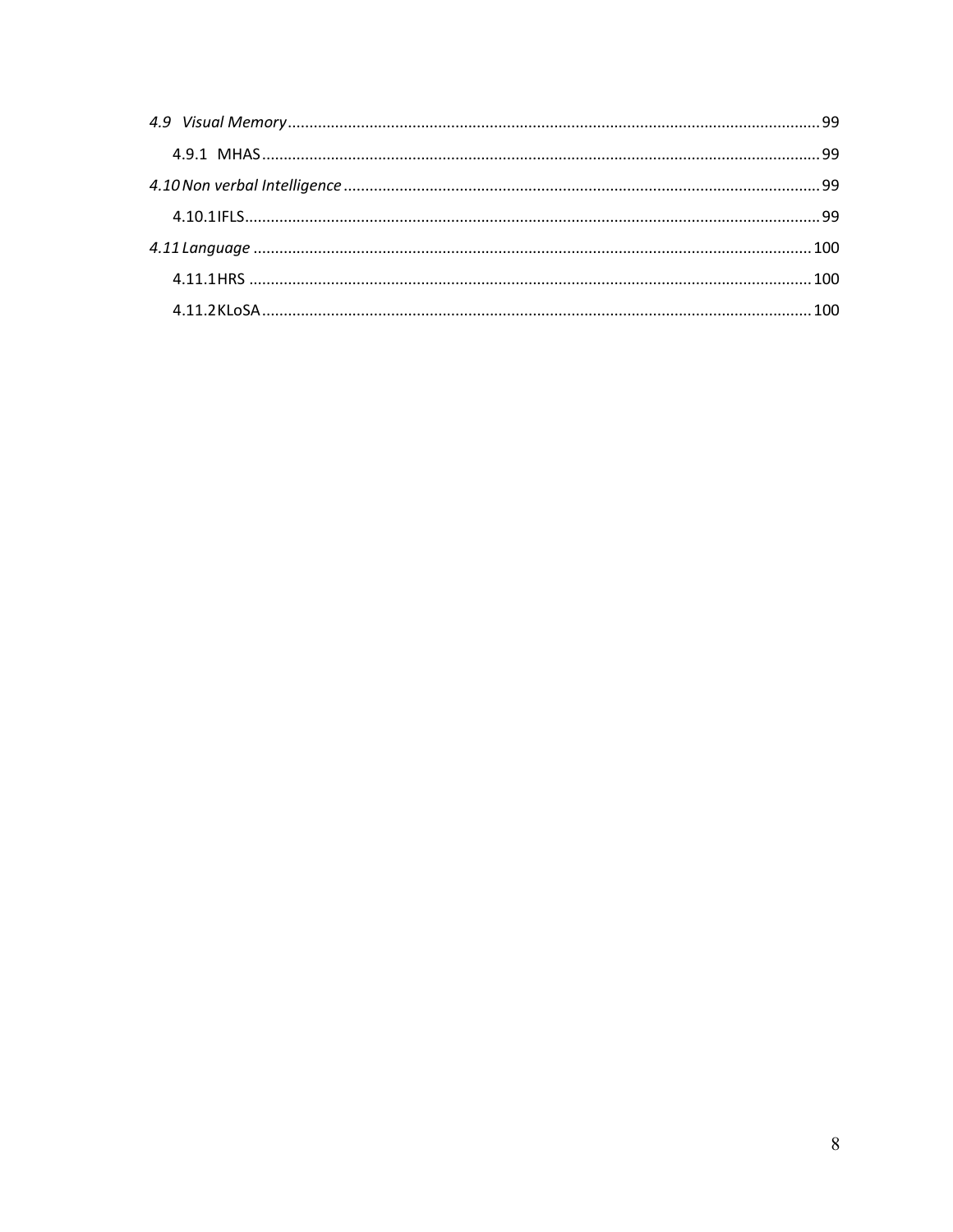# <span id="page-9-0"></span>**LIST OF TABLES**

|--|--|--|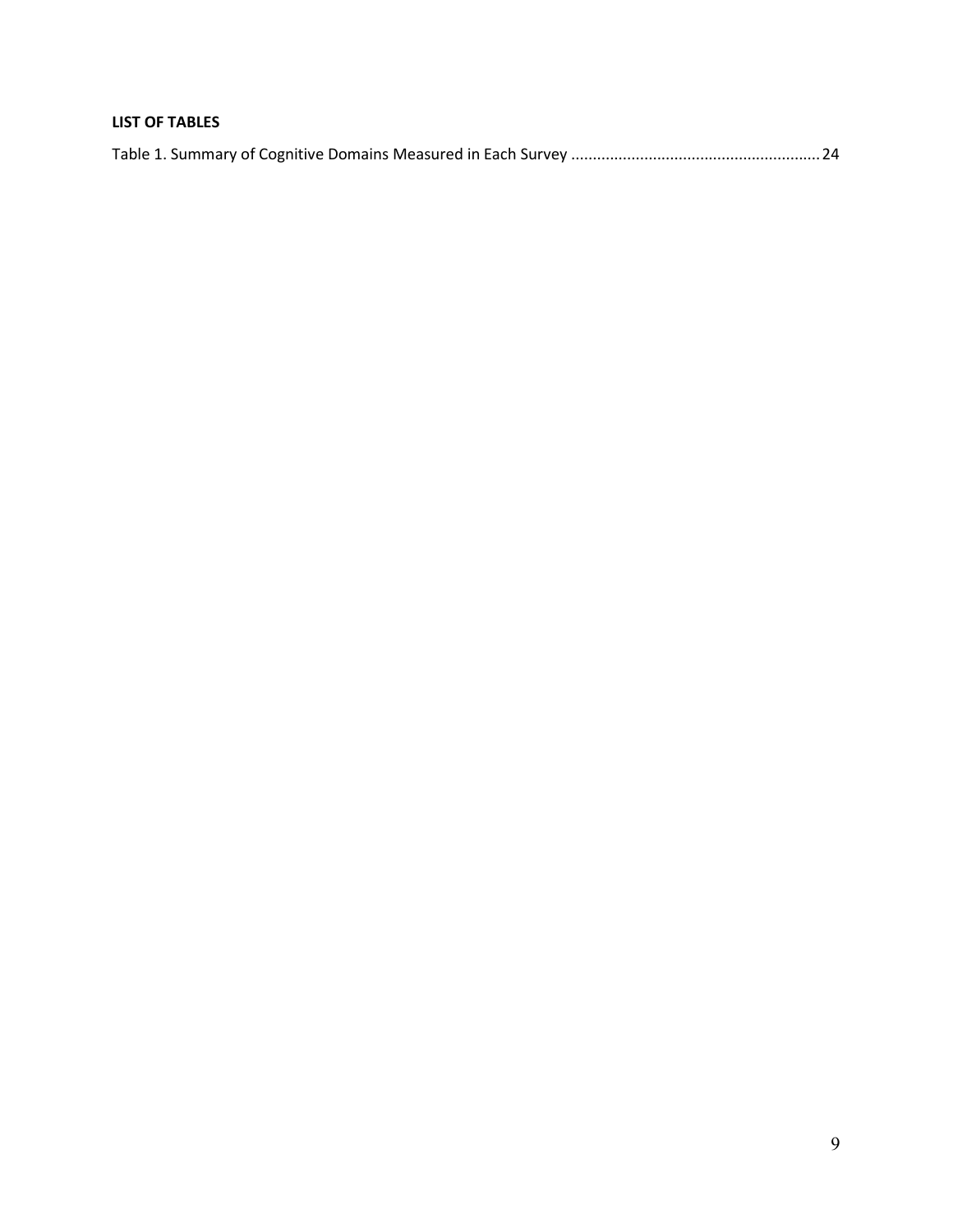#### <span id="page-10-0"></span>**INTRODUCTION**

The Health and Retirement Study (HRS) has achieved remarkable scientific success, as demonstrated by an impressive number of users, and research studies and publications, utilizing the HRS. Its success has generated substantial interest in collecting similar data as population aging have experienced and is progressing in every region of the world. The result has been a number of surveys designed to be comparable with the HRS: the English Longitudinal Study of Ageing (ELSA), the Survey of Health, Ageing, and Retirement in Europe (SHARE), the Korean Longitudinal Study of Aging (KLoSA), the Japanese Study on Aging and Retirement (JSTAR), the Chinese Health and Retirement Longitudinal Study (CHARLS), and the Longitudinal Aging Study in India (LASI). The overview of this family of surveys, including their research designs, samples, and key domains can be found in Lee (20[1](#page-1-0)0).<sup>1</sup>

As these surveys were designed with harmonization as a goal, they provide remarkable opportunities for cross-country studies. The value of comparative analyses, especially the opportunities they offer for learning lessons resulting from policies adopted elsewhere, is widely recognized. Yet there is only a limited number of empirical studies exploiting such opportunities. This is partly due to the difficulty associated with learning multiple surveys and the policies and institutions of each country.

Identifying comparable questions across surveys is the first step toward cross-country analyses. The RAND meta data repository<sup>[2](#page-10-1)</sup> provides users a digital library of questions for all these surveys. Its search engines enable users to examine cross-country concordance at for each survey question. Using them, researchers can identify all questions related to particular key words or within a domain or a subdomain. The RAND meta data repository also provides macro-level statistics compiled from multiple sources.<sup>[3](#page-10-2)</sup>

Nevertheless, comparing these questions and evaluating comparability across surveys is still a labor-intensive process. Understanding all the idiosyncratic details in each survey takes still more effort. To facilitate such a process, we have prepared a series of domain-specific user guides. These user guides are designed to provide researchers with documentation about the concepts, measures and questions of particular domains in the all HRS-family surveys. For each domain, we reviewed all

 $\overline{a}$ 

 $1$  Lee, J. (2010). Data set for pension and health: Data collection and sharing for policy design, *International Social Security Review*, 63, (3-4), 197 - 222.

<span id="page-10-1"></span><sup>2</sup> <https://metadata.rand.org/>

<span id="page-10-3"></span><span id="page-10-2"></span><sup>&</sup>lt;sup>3</sup> Sources include: the Organization for Economic Cooperation and Development (OECD), the World Health Organization (WHO), the World Bank, the International Monetary Fund (IMF), the U.S. Census, Eurostat, national statistical offices of China, Indonesia, Japan, and Korea, International Labor Organization (ILO), and other publicly available information (i.e., Index Mundi, Doing Business).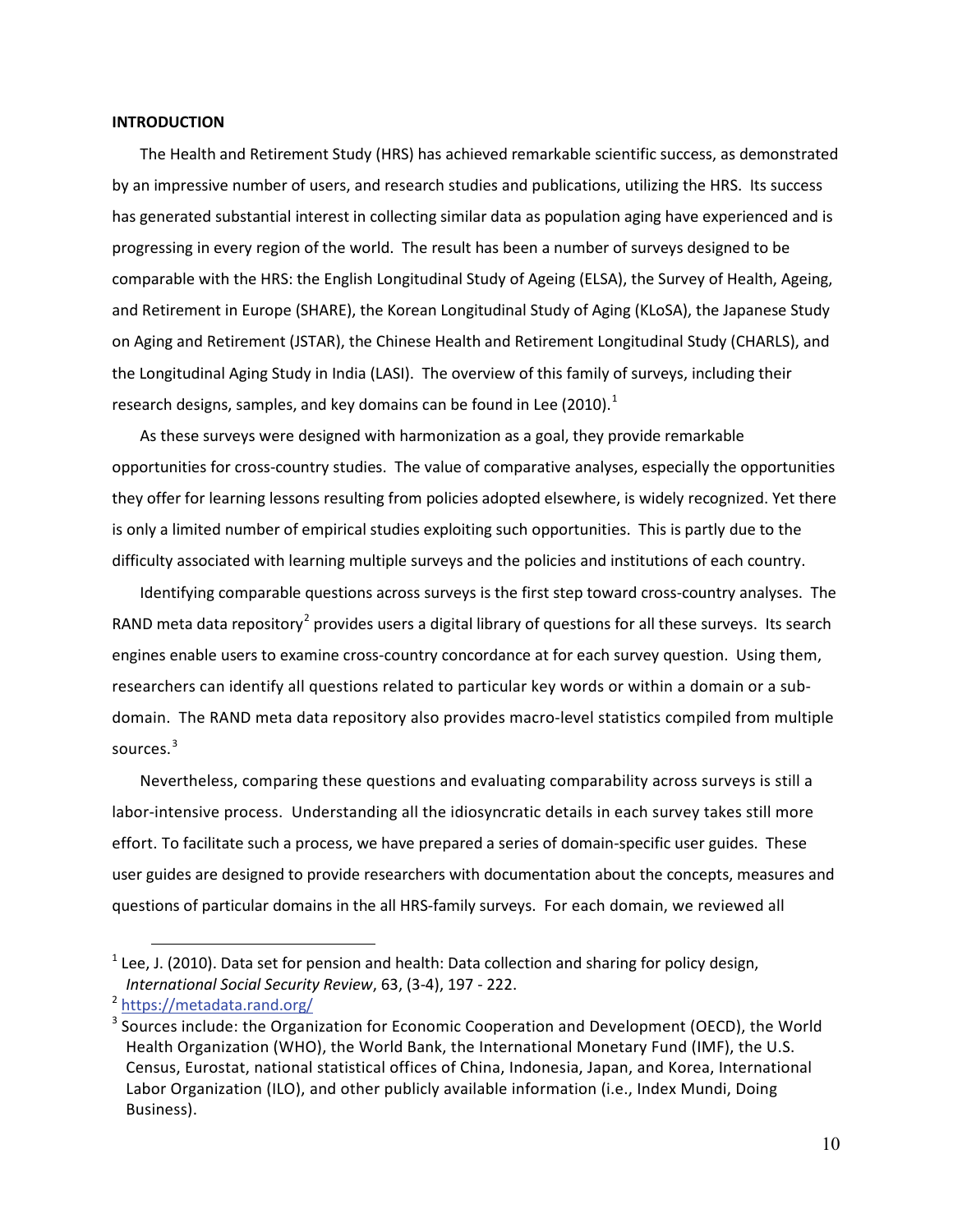relevant questions across all surveys. These guides expand upon the information found in codebooks, questionnaires and data descriptions. They also provide our evaluation of the comparability across surveys and recommendations for harmonized measures that can be exploited for cross-country analyses. We hope these guides, by helping researchers save time and better understanding what can be studied in HRS-family surveys, accelerate scientific advances.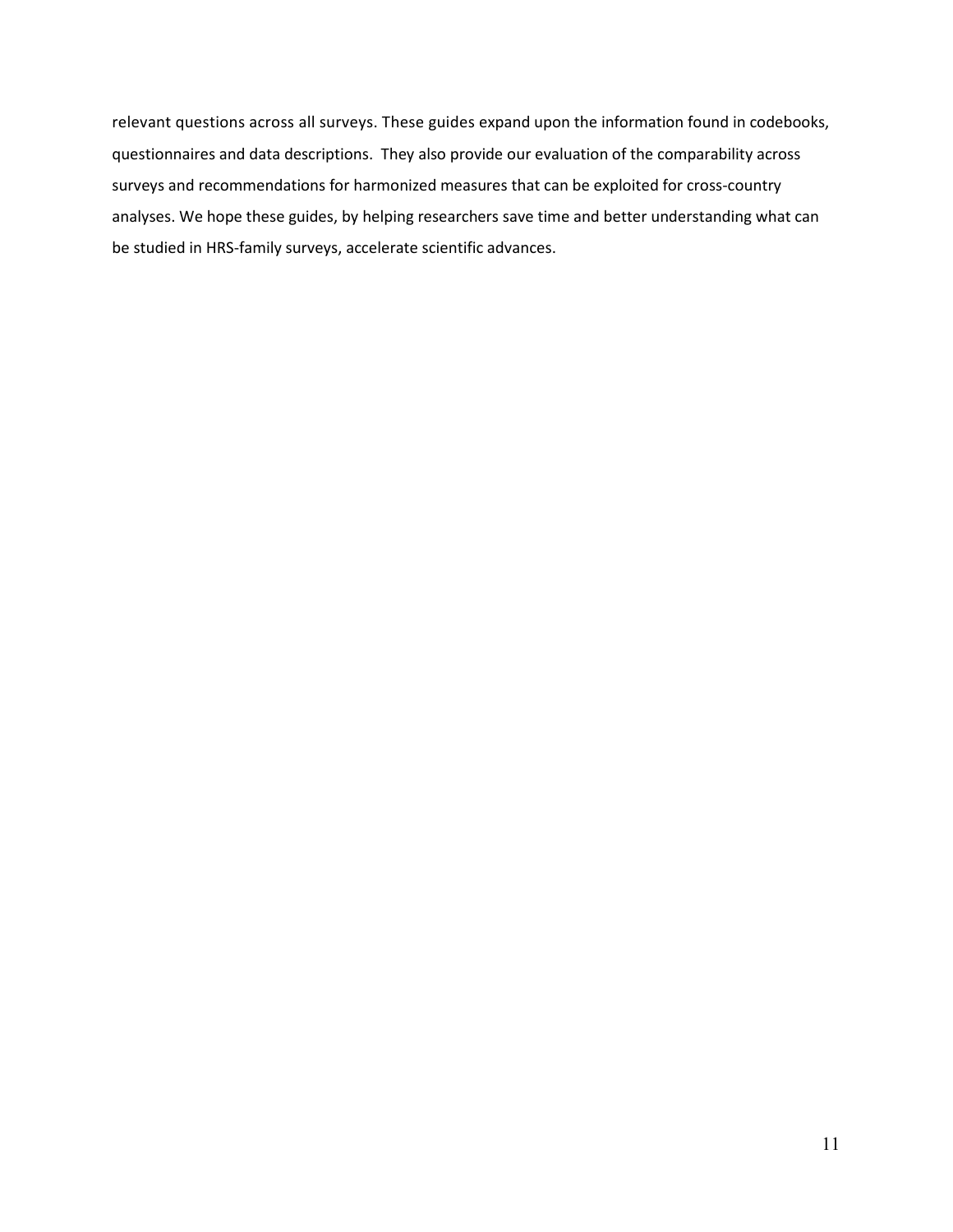#### <span id="page-12-0"></span>**EXECUTIVE SUMMARY AND OVERVIEW**

This guide reviews various cognitive function items that survey respondents are asked about in the HRS and its sister surveys around the world, focusing on the year 2006 for HRS, and baseline years for the other HRS family of surveys. All surveys contained at least one question that assessed cognitive function. Cognitive function tasks were grouped into eleven cognitive domains, although many tests may tap into more than one domain. We assess the comparability of items within each of these eleven cognitive domains: verbal memory, orientation, verbal fluency, prospective memory, attention, visuoconstruction, numeracy or numeric ability, vocabulary, visual memory, non-verbal intelligence, and language ability.

This user guide identifies several important differences in cognitive function tasks within each domain, in terms of mode of administration, type and number of questions asked, flags associated with the administration of items, and scoring of responses.

These key differences across the surveys can be summarized as follows:

- Verbal Memory
	- $\circ$  Across the nine out of eleven surveys that included a verbal recall test using a ten-item word list, the administration was largely similar except for the TILDA and JSTAR studies which gave a one-minute interval to recall words, instead of the two-minute interval. TILDA had a second trial, and SAGE had three trials to recall words immediately after being read the word list.
	- o Most word lists were read aloud by the interviewer face-to-face, but the HRS word list was administered over the telephone, and the ELSA and TILDA word lists were read by a computer.
- Orientation
	- o All nine surveys that assessed temporal orientation are comparable assuming that coding of the responses are carefully examined since some surveys asked the respondent to provide the current date within one question, and other surveys asked three separate questions to obtain the month, day, and year.
	- o The CHARLS and KLoSA studies contained an additional, similar question on the season; the HRS and LASI contained different person orientation items; and the JSTAR and KLoSA contained different place orientation items.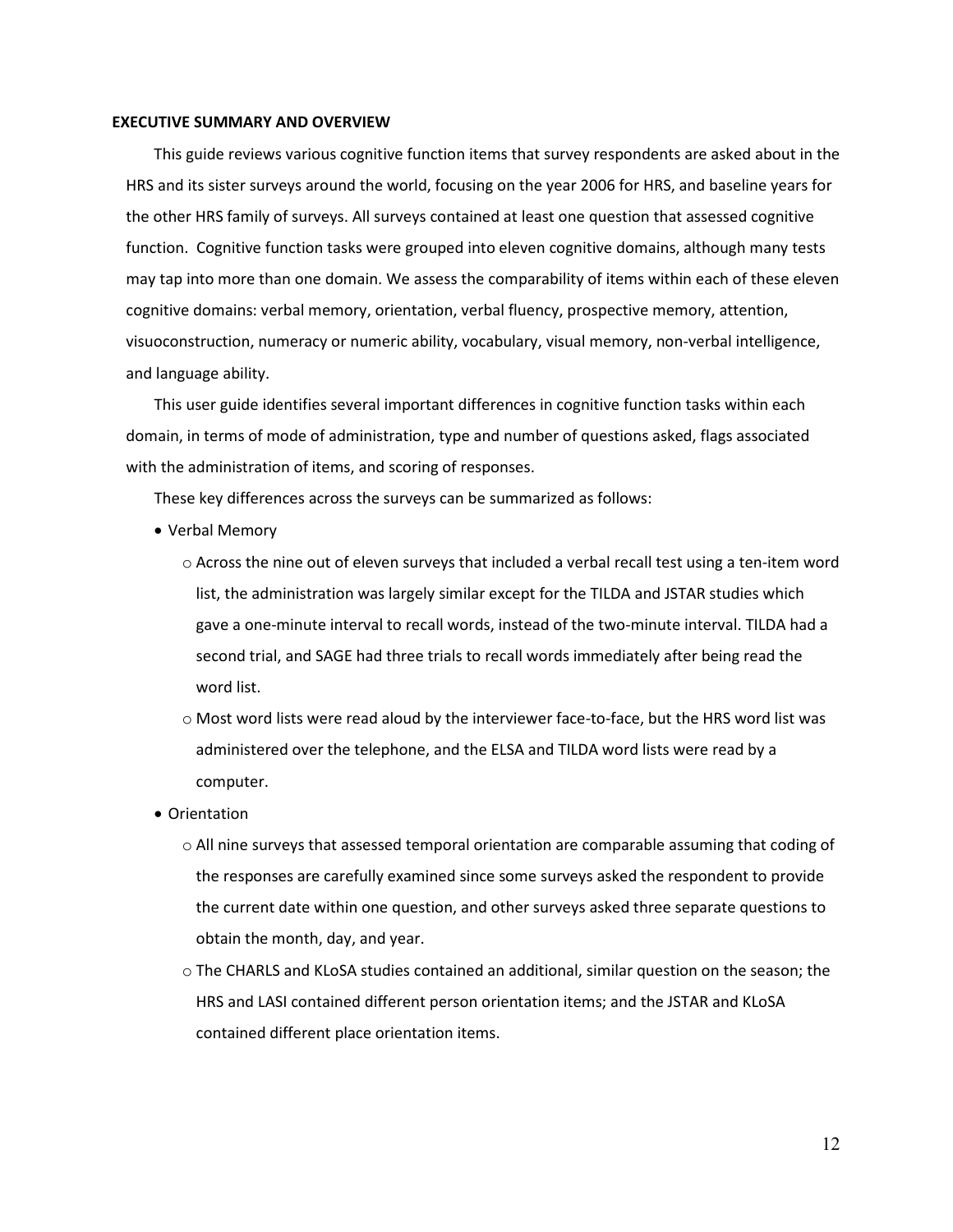- Verbal Fluency
	- $\circ$  Across the five surveys that assessed verbal fluency, there was substantial variation in the criteria for classifying animal names as acceptable.
- Prospective Memory
	- $\circ$  There were no differences in the administration of the prospective memory tasks given in the TILDA and ELSA studies.
- Attention
	- o The attention tasks given in the ELSA, MHAS, and SAGE studies are completely different; the ELSA study used a letter cancellation task, the MHAS included a figure searching task, and the SAGE study included a digit span task.
- Visuoconstruction
	- o The MHAS visuoconstruction task used two figures that were not the same as the interlocking pentagon visuoconstruction task used in the CHARLS and KLoSA studies.
- Numeracy and Numeric Ability
	- o The HRS and LASI asked the respondent to count backward from 20; the LASI contained an additional question to count backward from 100.
	- $\circ$  The Serial 7 task was administered using the same protocol for the HRS, JSTAR, KLoSA, CHARLS, and LASI studies.
	- o Across the six studies that included "real-world", applied computation items, items differed in terms of the number of items asked of the respondent. The IFLS computation questions were mathematical questions and were not similar to the "real-world" computation items.
- Vocabulary
	- o Only the HRS contained questions on vocabulary
- Visual Memory
	- o Only the MHAS contained a task to recall and draw a figure from memory.
- Non-verbal Intelligence
	- o Only the IFLS contained non-verbal intelligence questions to assess matrix reasoning by filling in a smaller missing picture piece within a larger picture using one of six answer choices.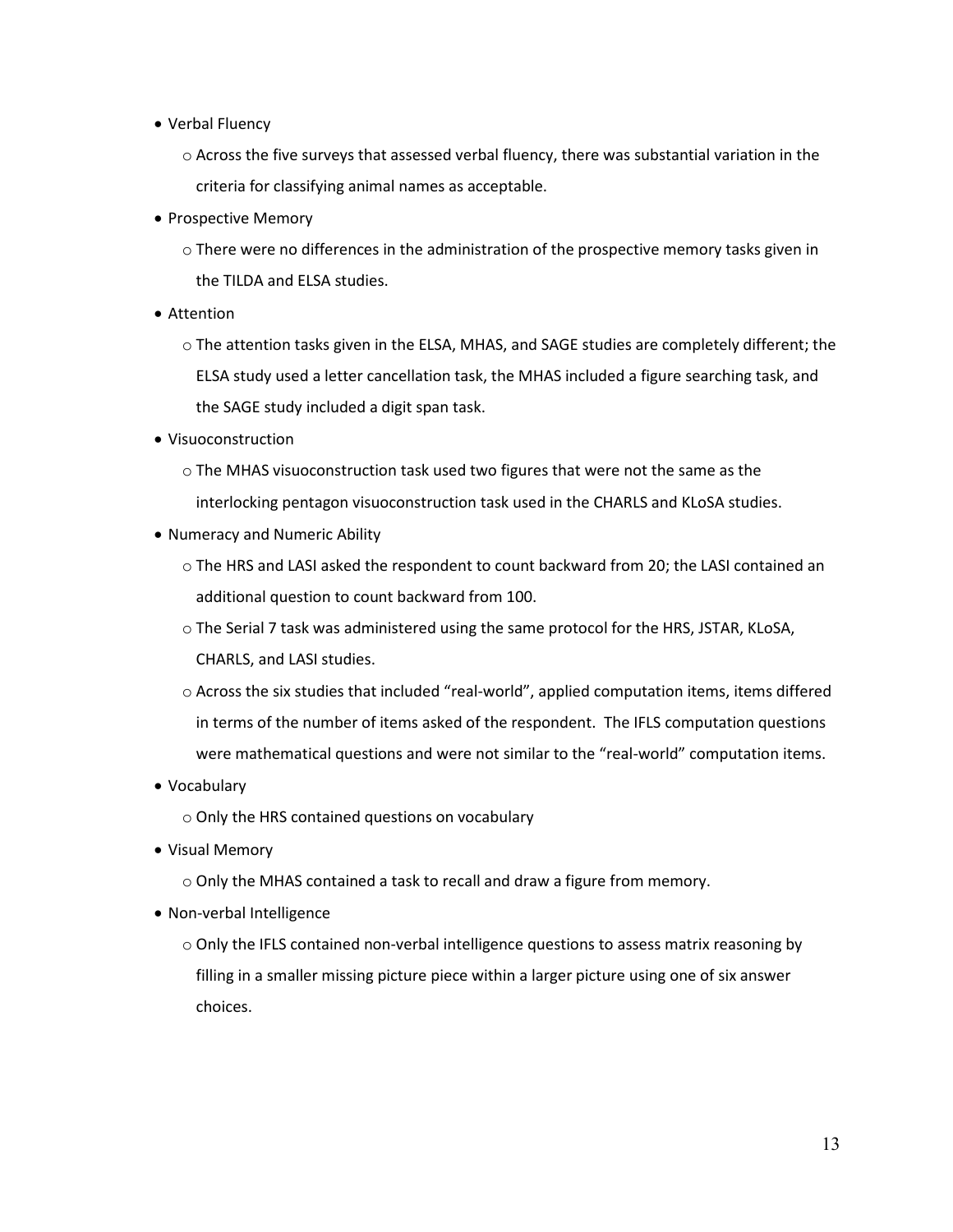- Language
	- $\circ$  The HRS language items asked the respondent to give the meaning of five words whereas the KLoSA assessed language ability using six items to name objects, repeat a phrase, follow a three-stage command, read and follow a written instruction, and write a sentence.

We suggest below some harmonized measures that can be exploited for cross-country analysis. These measures should be adapted and derived with careful scrutiny of the statistical distribution of answers, coding of answer choices, and consideration of any skip patterns (missing data for certain population) and any heterogeneity in responses by sub-populations.

- Verbal Memory
	- o The HRS, ELSA, IFLS, SHARE, CHARLS, LASI, and SAGE interviewers had relatively similar administration protocols and coded the answers in similar ways and are therefore fairly comparable given the assumption that differences in the mode of administration (telephone vs. in-person), the time limit allowed to recall words, and time elapsed between the immediate and delayed recall trials across survey are inconsequential.
- Orientation
	- o The temporal orientation items across the nine surveys are comparable. The HRS and LASI person orientation items cannot be directly compared since the HRS contained two items and the LASI had one item. The season orientation items in the CHARLS and KLoSA studies are comparable, and although the JSTAR and KLoSA place orientation items are different, these items could be compared. If a general orientation score is desired, the average of all items could be calculated and compared, assuming the researcher is not interested in whether all aspects of orientation (time, place, people) need to be included.
- Verbal Fluency
	- o The administration of the verbal fluency tasks was similar although the scoring is only comparable if the "number of correct responses" is used. This comparison assumes that the number of incorrect responses is minimal and that the differences in scoring criteria were negligible. The "number of correct minus incorrect responses" cannot be calculated for some studies (ESLA, TILDA, LASI) that did not record how many incorrect animals were named.
- Prospective Memory

 $\circ$  The scores on the TILDA and ELSA prospective memory tasks are directly comparable.

• Attention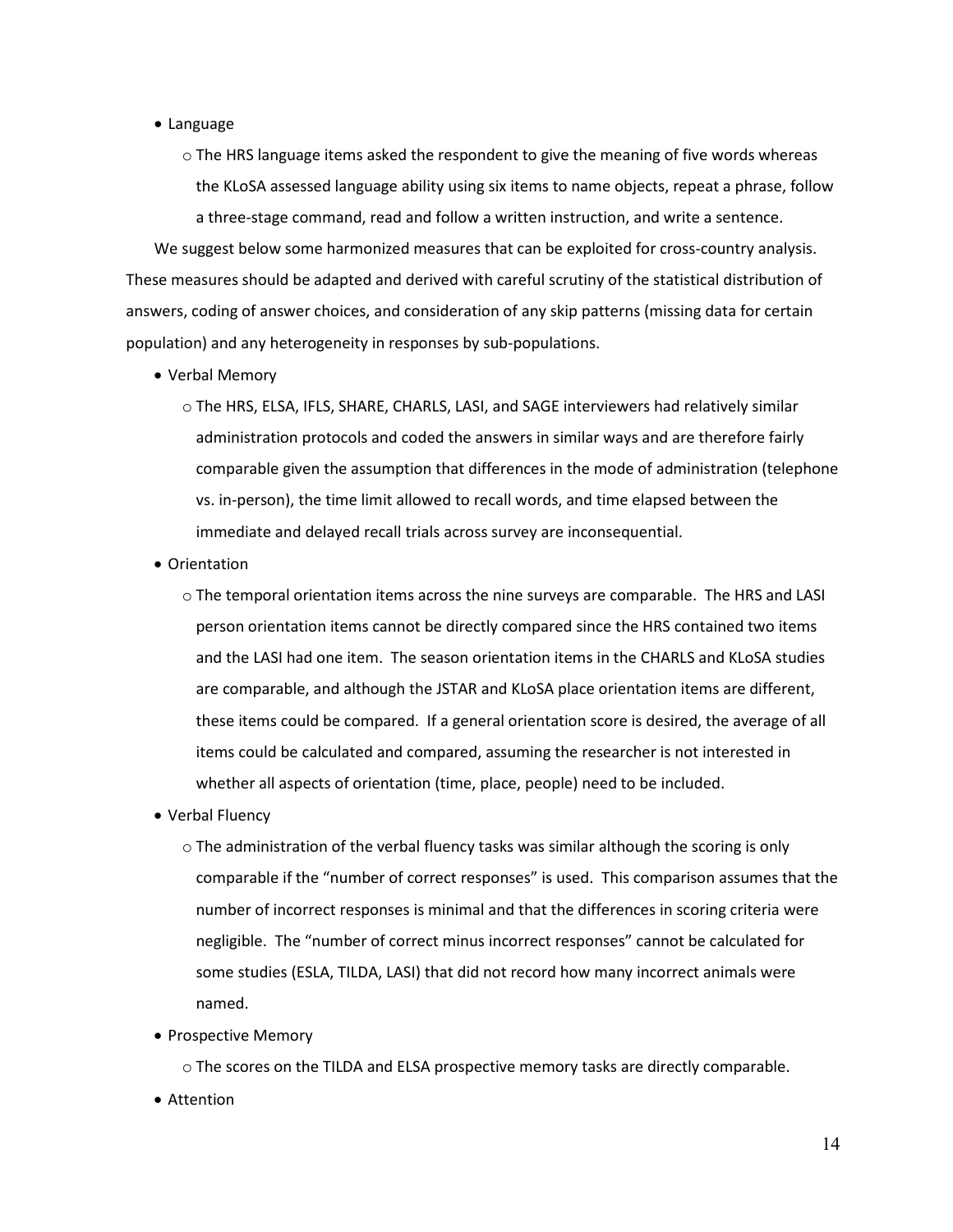- o The attention tasks are very different across the ELSA, MHAS, and SAGE studies. Thus, comparison across tasks is not recommended. If the researcher so desires, z-scores could be computed and compared assuming each of the three tasks across the studies are considered attention tasks.
- Visuoconstruction
	- o The KLoSA and CHARLS both used the same interlocking pentagon figure and scores are therefore comparable.
- Numeracy and Numeric Ability
	- o The counting backward from 20 item is directly comparable in the HRS and LASI studies.
	- o The Serial 7 task is comparable in the HRS, JSTAR, KLoSA, CHARLS, and LASI studies.
	- o The computation items can be averaged and compared for the HRS, ELSA, IFLS, JSTAR, LASI, and SHARE studies. Alternatively, a comparison of a sub-set of matching questions could be compared across a smaller sub-set of studies.
- Vocabulary
	- o There is no direct comparison to the HRS vocabulary item in the HRS family of surveys.
- Visual Memory
	- o There is no direct comparison to the MHAS visual memory item in the HRS family of surveys.
- Non-verbal Intelligence
	- o There is no direct comparison to the IFLS non-verbal intelligence item in the HRS family of surveys.
- Language
	- o The language items are very different in the KLoSA and HRS, however a z-score comparison could be made.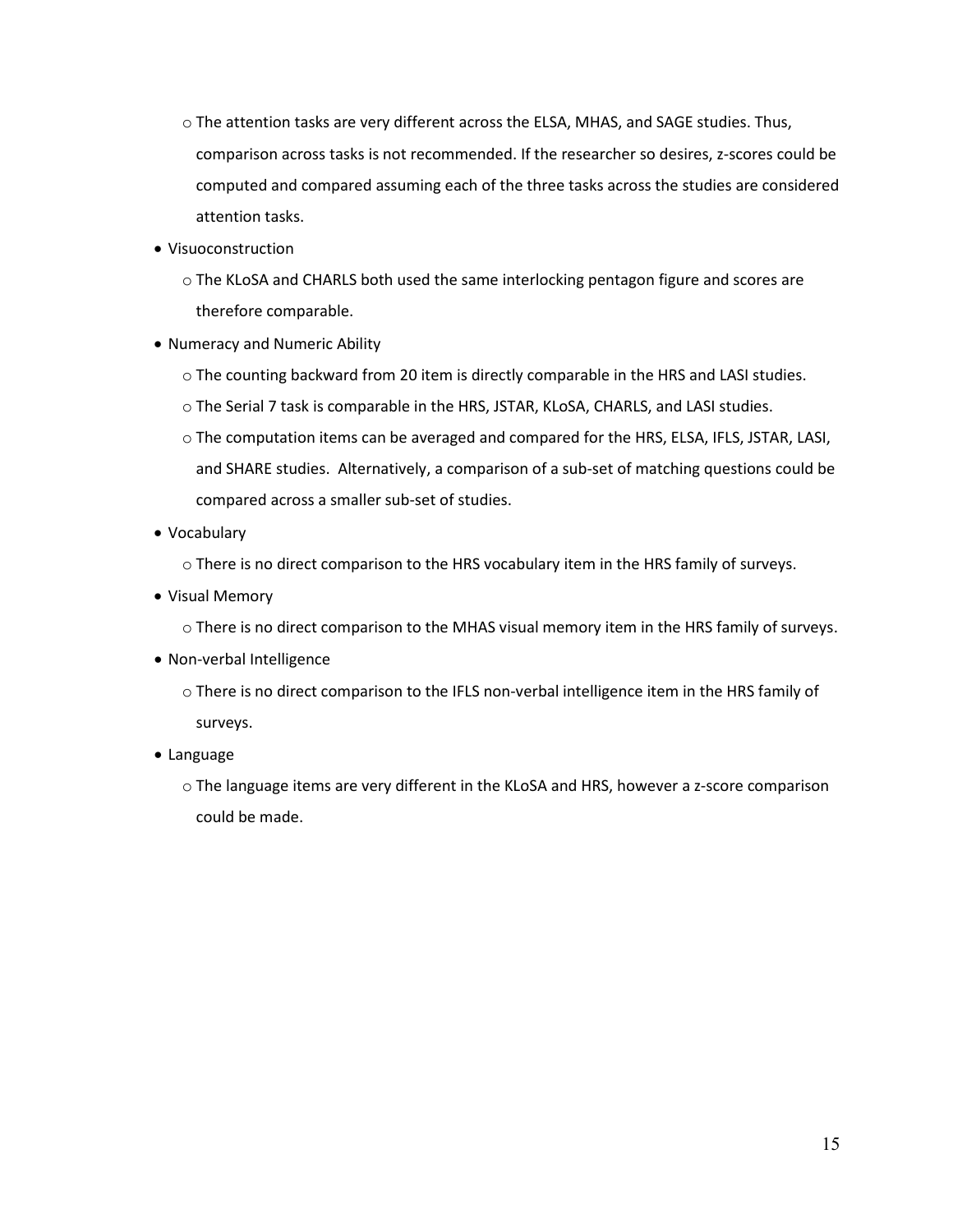#### <span id="page-16-0"></span>**1. INVENTORY OF MEASURES**

Measures of cognitive function include tasks and questions that assess brain functioning across several domains. We focus on eleven, broad categories of cognitive function that are measured across the HRS-family of surveys including verbal and visual memory, orientation, verbal fluency, attention, prospective memory, visuoconstruction, numeracy, vocabulary, language, and intelligence. Some measures of cognitive function assess multiple constructs such as attention, memory and processing speed. For these measures, we categorized them according to the potential comparability of cognitive domains that are assessed in other HRS sister studies. In this user guide, we only include objective measures of cognitive function measured by items from established cognitive tests, and do not include measures of self-reported problems with cognitive functioning such as memory or general cognition. We also exclude questions asked of proxy respondents which are administered in the case that a respondent is not capable of responding to the objective tests of cognitive function.

We provide a brief overview below of the various items within each cognitive domain that survey respondents are asked about in HRS and its sister surveys around the world. All 11 surveys in the Meta Data Repository assessed at least one domain of cognitive function. We focus on the year 2006 for the HRS and for the remainder of the studies we focus on the baseline assessment years when cognitive function was measured. Table 1 summarizes the concepts that are measured in each survey and the accompanying survey year the cognition measures below were drawn from.

# <span id="page-16-1"></span>*1.1 Verbal Memory*

Verbal memory assesses the ability to remember information that is presented aurally and the ability to discriminate and prevent the intrusion of irrelevant information into recall and recognition.

All 11 surveys included a verbal memory task in which the interviewer read out a list of words to the subjects which the subjects were then asked to recall – once (or multiple times) immediately after the words are presented (immediate recall) and once (or multiple times) at a later point in time during the interview (delayed recall). The number of words in the list, the time the subject had to recall the word lists, the number of recall trials, and how the recall trials were scored all differed by study but the basic underlying task remained consistent across studies.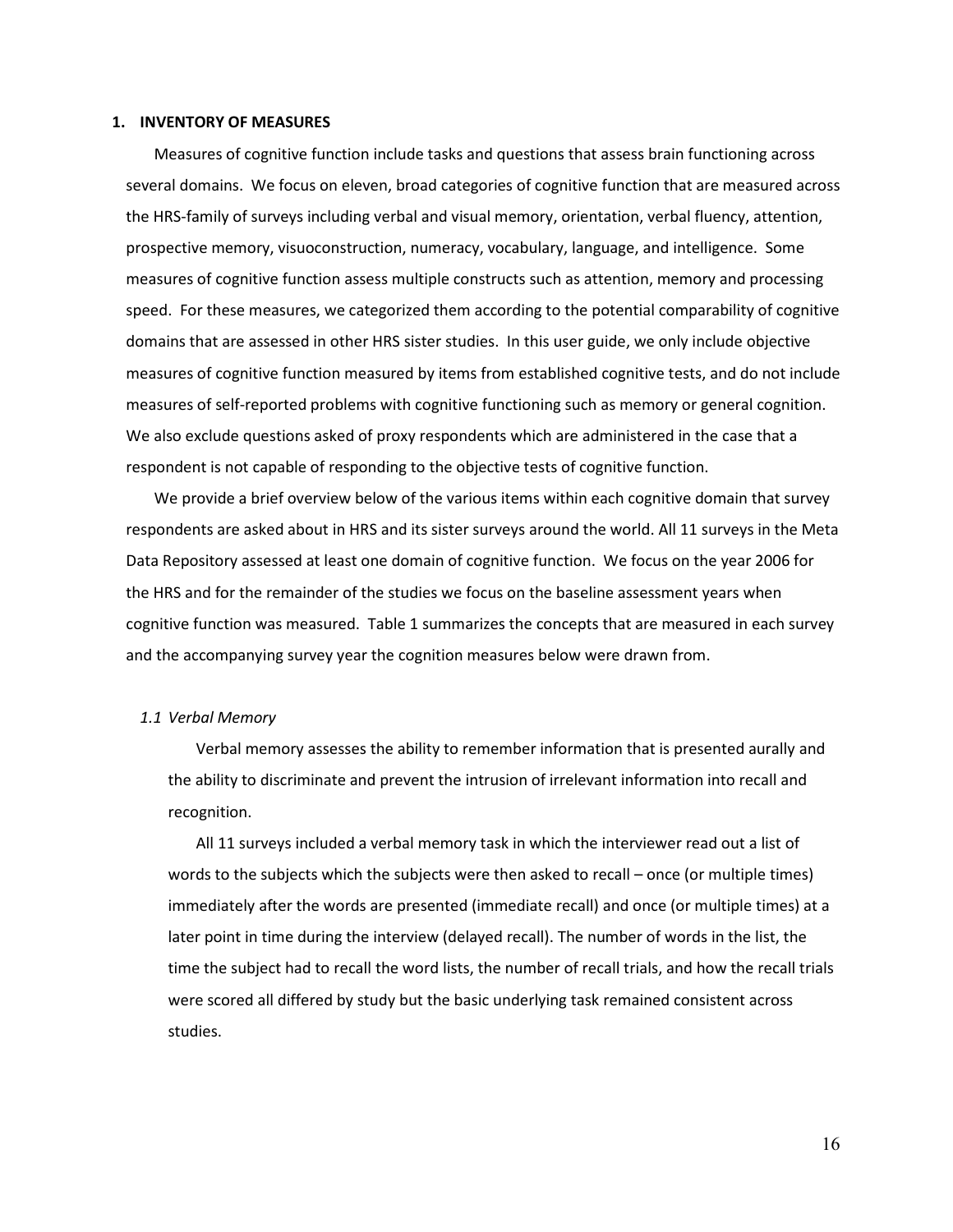- HRS
	- $\circ$  Consisted of a list of ten words read slowly by the interviewer. The words were then were recalled by the respondent once immediately and once at a later point in time. The respondents were given up to 2 minutes to recall the words during the immediate and the delayed recall.
- ELSA
	- $\circ$  Subjects were assigned one of four lists consisting of 10 words each. These 10 words were read out by a computer at a slow steady rate of one word every two seconds. Similar to the HRS, the respondents were given up to 2 minutes to recall the words during the immediate and the delayed recall.
- TILDA
	- o Consisted of a similar protocol of reading 10 words from one of four word lists, with up to 2 minutes given to recall the words but with two immediate recall tasks before which the interviewer read out the word list again. There was one delayed recall task.
- SHARE
	- $\circ$  The interviewer read a list of 10 words. No time limit was given to recall the words. The respondent was asked to recall the words again at a later point in time. The interviewer wrote down all the words and scored the correct words.
- KLoSA
	- $\circ$  The interviewer read three words (from any one of the five word lists). The respondent recalled the words once immediately and again later during the delayed recall trial.
- JSTAR
	- $\circ$  A list of 10 words was given but in this case the respondent was given approximately one minute to recall the words. The respondent was asked to remember the words later.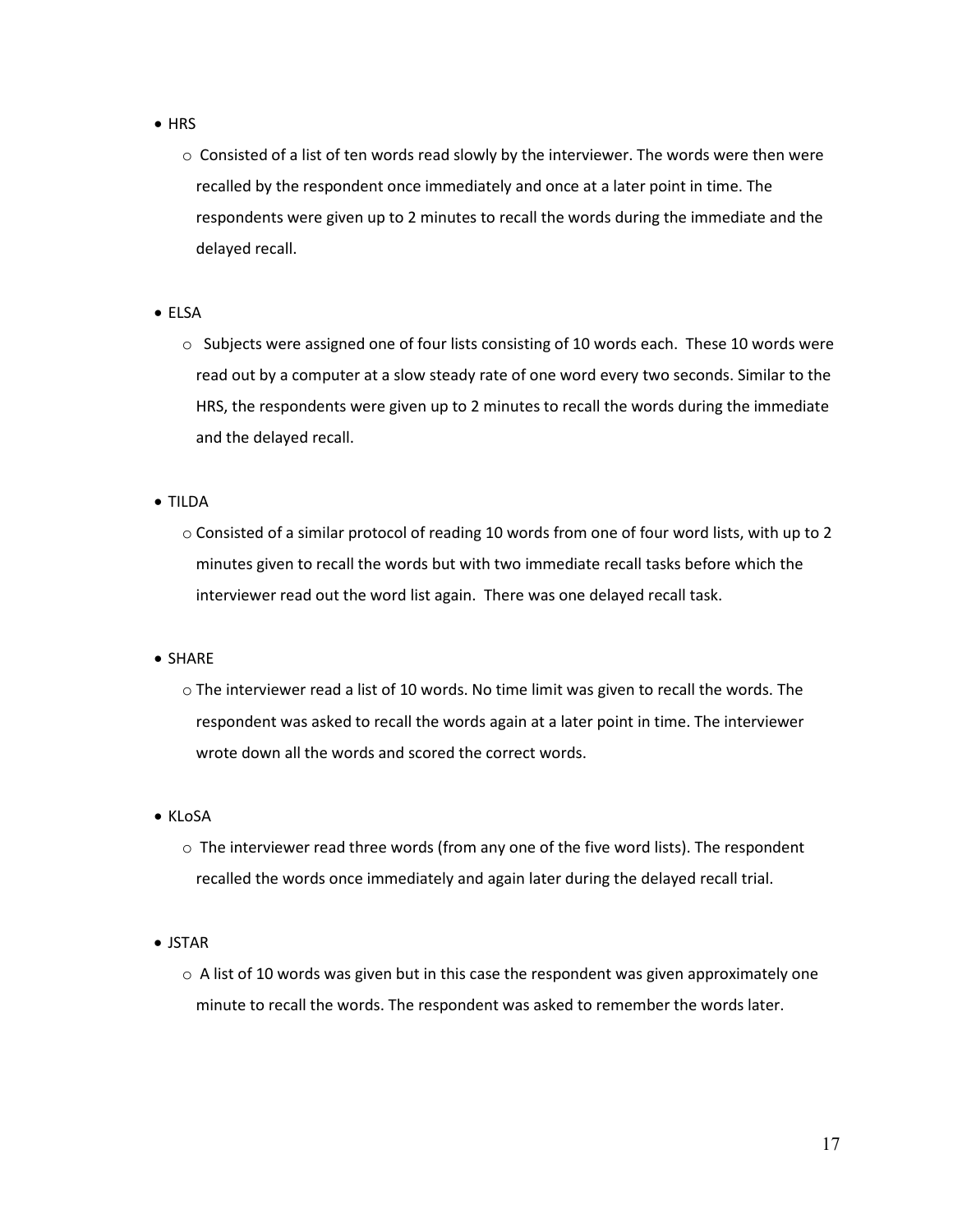### • CHARLS

- $\circ$  Consisted of a list of 10 words which were recalled once immediately and once at a later point in time. The subject was given approximately two minutes to recall the words.
- LASI
	- o Included 10 words (from one of three randomly assigned word lists) once immediately and once at a later point in time. The subject was given approximately two minutes to recall the words.
- IFLS
	- $\circ$  Consisted of 10 words from one of four separate wordlists assigned by the interviewer. The subject was given two minutes to recall the words (for both immediate and delayed recall).
- MHAS
	- o This task used an 8-item word list which was read out loud three times by the interviewer with each reading followed by an immediate recall by the respondent. There was one delayed recalls.

• SAGE

o Consisted of a list of ten words with three immediate recalls trials and one delayed recall trial. The subject was given approximately two minutes to recall the words.

# <span id="page-18-0"></span>*1.2 Orientation*

Orientation is one's understanding of the self and the relationships between the self and our environments both in the past and in the present. Place, time and person are the common categories of orientation. Nine of the surveys had items on orientation. SAGE and MHAS were the two surveys that did not include questions on orientation. These questions were largely adapted from the Mini-Mental State Examination (MMSE) test. All nine surveys had questions on time orientation eliciting the date (day, month, and year) and the day of the week. In addition, the specific surveys covered the following: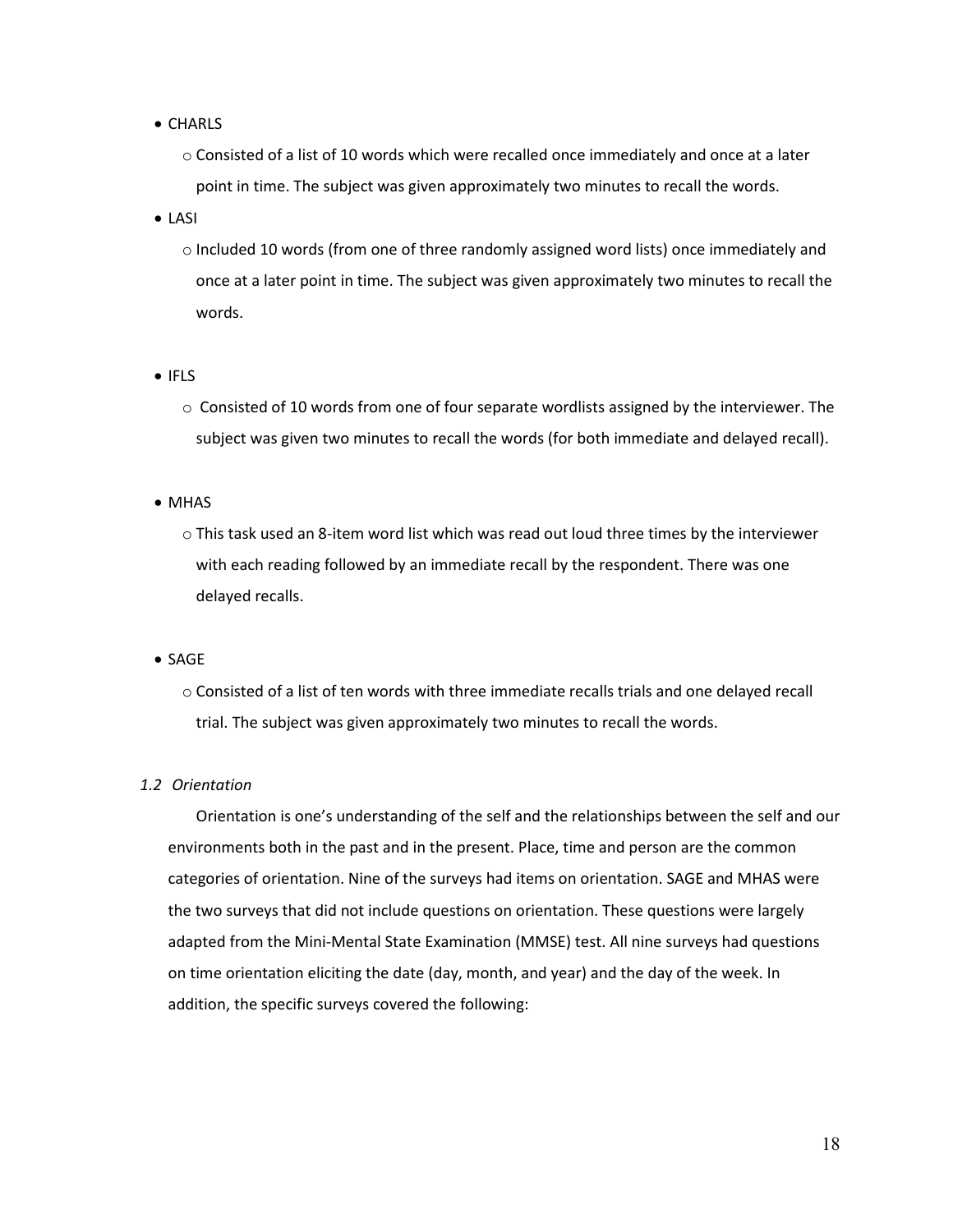- HRS and LASI
	- $\circ$  Contained additional questions on person orientation asking the respondents to name the current heads of their nations (President and Vice President for the U.S., Prime Minister for India).
- KLoSA
	- o Contained an additional question on temporal orientation asking the respondent to name the season. A more detailed question for place orientation asked the respondent's complete address and an additional question on the uses or type of the place where the interview was being conducted.

• JSTAR

- $\circ$  Contained additional questions on place orientation asking the respondent to name the prefecture (Japanese equivalent of a state) and city of residence.
- CHARLS
	- $\circ$  Contained an additional question on temporal orientation asking the respondent to name the season.

# <span id="page-19-0"></span>*1.3 Verbal Fluency*

Verbal fluency measures the speed and ease of verbal production. Five surveys (ELSA, LASI, SHARE, SAGE and TILDA) included questions on verbal fluency. This task is often also categorized as "categorical fluency" in the cognition literature and the ELSA also categorizes this test as an executive function task. In this task, the respondents are asked to name members of a specific class of objects or beings (e.g. animals, birds) within a limited time span of one minute. All five surveys asked for names of animals.

#### <span id="page-19-1"></span>*1.4 Numeracy and Numeric Ability*

Eight surveys included a numeracy task in which the respondents were asked to count backward and do simple computations involving basic mathematical operations like addition, subtraction, division, multiplication and percentages. The MHSA, SAGE and TILDA did not include any questions on numeracy.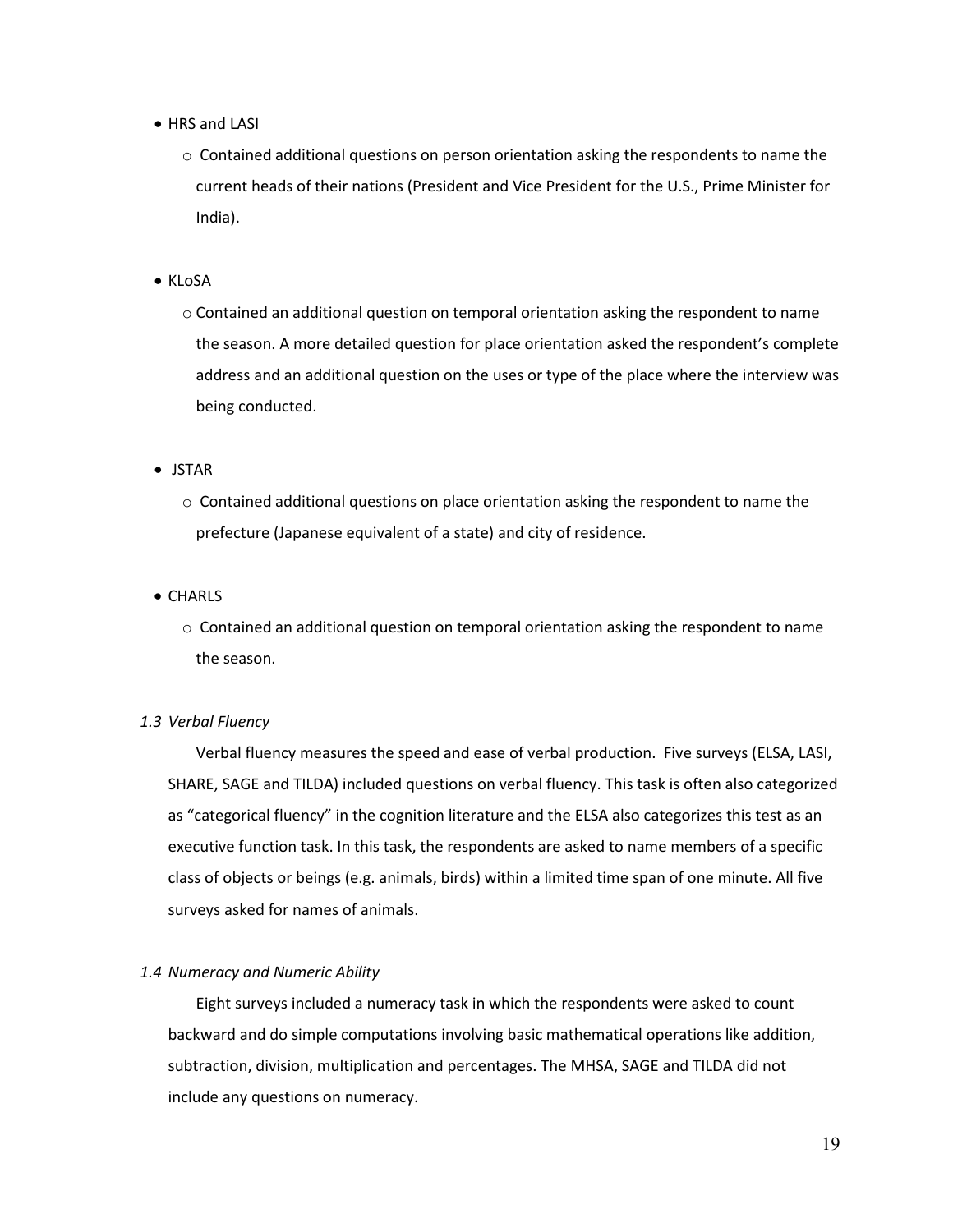- HRS and LASI asks the respondent to count backward as quickly as possible from the number 20. The respondent is asked to stop after correctly counting backward from 20 to 11 or from 19 to 10. The LASI study also asked the respondent to count backward from 100 and gave the respondent 2 minutes to complete the task.
- CHARLS, HRS, JSTAR, KLoSA, and LASI shared a common numeracy test called "Serial 7" task in which the respondent was asked to subtract seven from 100 in the first step and asked to continue subtracting seven from the previous number in each subsequent step. This is task was taken from the MMSE scale.
- ELSA, HRS, IFLS, JSTAR, LASI and SHARE shared a series of similar questions asking the respondent questions such computing the price of an object after a sale, the amount accrued as bank interest, and fraction-based calculations of the original price of an item.

# <span id="page-20-0"></span>*1.5 Prospective Memory*

Prospective memory, sometimes referred to as "remembering to remember" is a form of memory that involves remembering to perform a future planned action or intention at the appropriate time and does not depend on memory of events from a previous event or time. Examples of tasks involving prospective memory would be remembering to take one's medication at the designated time or remembering to return a movie rental before it becomes overdue.

#### • ELSA and TILDA

 $\circ$  Both studies incorporated one test of prospective memory each. Early in the course of the interview protocol the interviewer instructed the respondent that the interviewer would like the respondent to write down his/her initials on the top left of the page when the interviewer hands the respondent a piece of paper sometime during the remainder of the interviewer and also remind the interviewer of the time when they end the concentration tasks. After these instructions are given, the interviewer would resume conducting other parts of the interview which keep the respondent occupied until they come to the point where the interviewer would hand the respondent the agreed upon piece of paper and see if the respondent remembered to write his/her initials at the agreed upon place or reminded the interviewer of the time when the concentration tasks ended as they had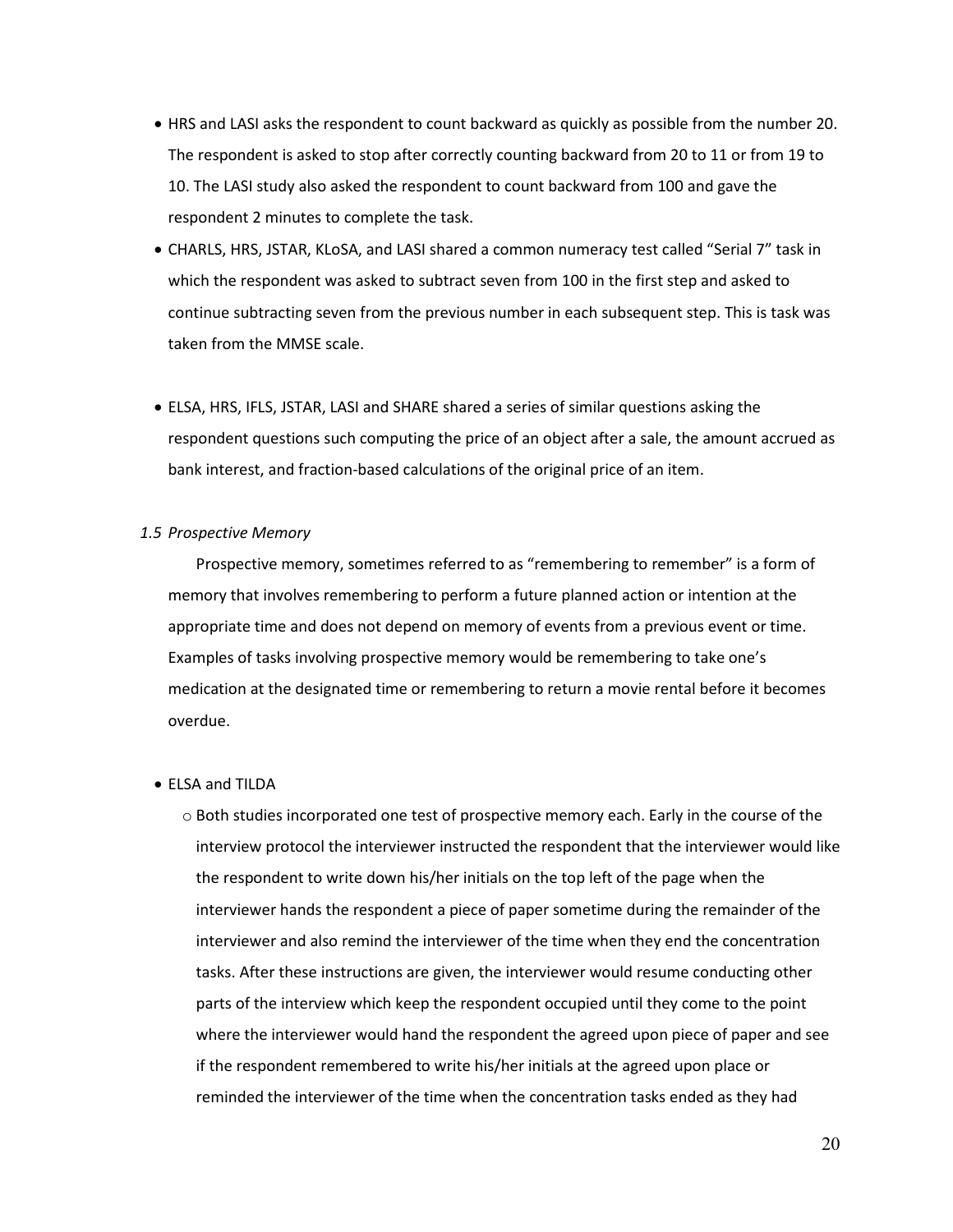planned earlier. The interviewer notes the response and if they needed prompts to be reminded of the earlier instructions.

# <span id="page-21-0"></span>*1.6 Attention*

Attention involves selectively concentrating on one aspect of the environment while ignoring other stimuli. Three surveys included different items to assess attention.

# • ELSA

o Includes a letter cancellation task that assesses attention, processing speed, and visual scanning. The respondent is asked to go through a list of letters as quickly as they can cancel (or cross) out all the P's and W's within a one-minute interval.

# • MHSA

o The respondent is shown a figure and then asked to find all such figures and circle them within 60-seconds.

#### • SAGE

o Involved a forward and backwards digit span. The interviewer would give the respondent a short string of numbers and the respondent would be asked to repeat the digits in the same order as the interviewer in the "forward" version of the task. In the "backward" version, the respondent is asked to repeat the digits in the reverse order of the one used by the interviewer. The number of digits in each round increases by one digit with the maximum digit string size of eight.

#### <span id="page-21-1"></span>*1.7 Visuoconstruction*

Visuoconstruction is the ability to coordinate fine motor skills with visuospatial abilities, usually in the reproduction of geometric figures. This domain takes into account both the individual's aptitude for copying a figure as well as the planning and organization that went into creating that figure. The surveys assessed visuoconstruction.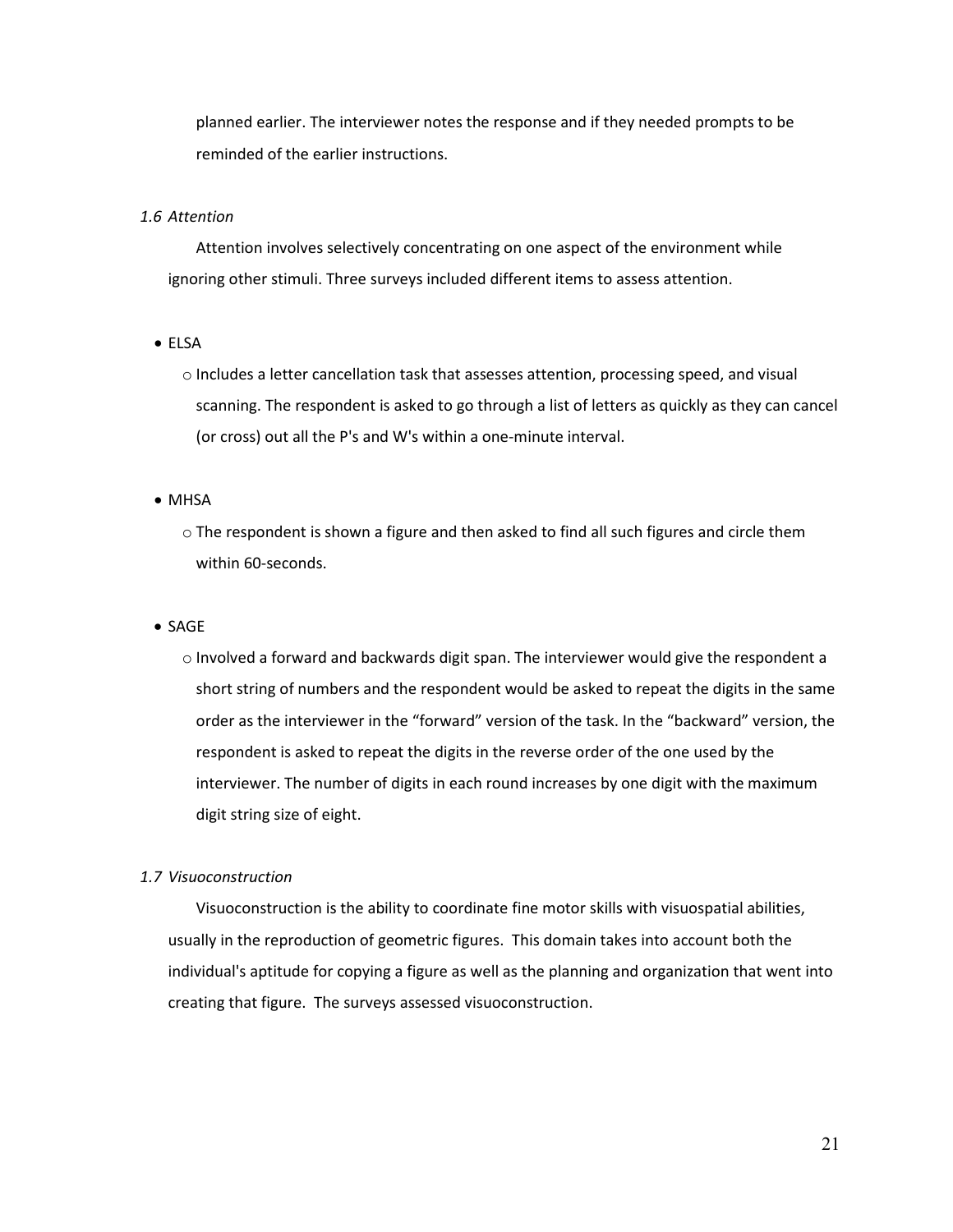- CHARLS, KLoSA
	- o Respondents are shown a picture of two overlapping pentagons and asked to replicate that picture on a piece of paper. The interviewer notes whether the respondent drew a figure or failed to do so.
- MHAS
	- o The respondent is instructed to draw the figures exactly like the two figures presented by the interviewer.

# <span id="page-22-0"></span>*1.8 Vocabulary*

Vocabulary knowledge measures the degree to which a respondent comprehends and can verbally express vocabulary. This test is also measure of crystallized intelligence.

- HRS
	- o The respondent is asked two questions to name an object used to cut paper and to name the prickly plant that grows in the desert. Both these items are taken from the Modified Telephone Interview for Cognitive Status (TICS) scale.

#### <span id="page-22-1"></span>*1.9 Visual Memory*

Visual memory assesses the ability to remember information that is presented visually and the ability to discriminate and prevent the intrusion of irrelevant information into recall and recognition.

# • MHAS

o The respondent is asked to recall the two figures drawn from the visuoconstruction task given earlier and to draw it from memory on a piece of paper.

# <span id="page-22-2"></span>*1.10 Non verbal Intelligence*

Non-verbal intelligence is the ability to analyze information and solve problems using visual and hands-on-reasoning. Non-verbal tasks include the following skills: recognizing and remembering visual sequences; understanding meaning and relationships between visual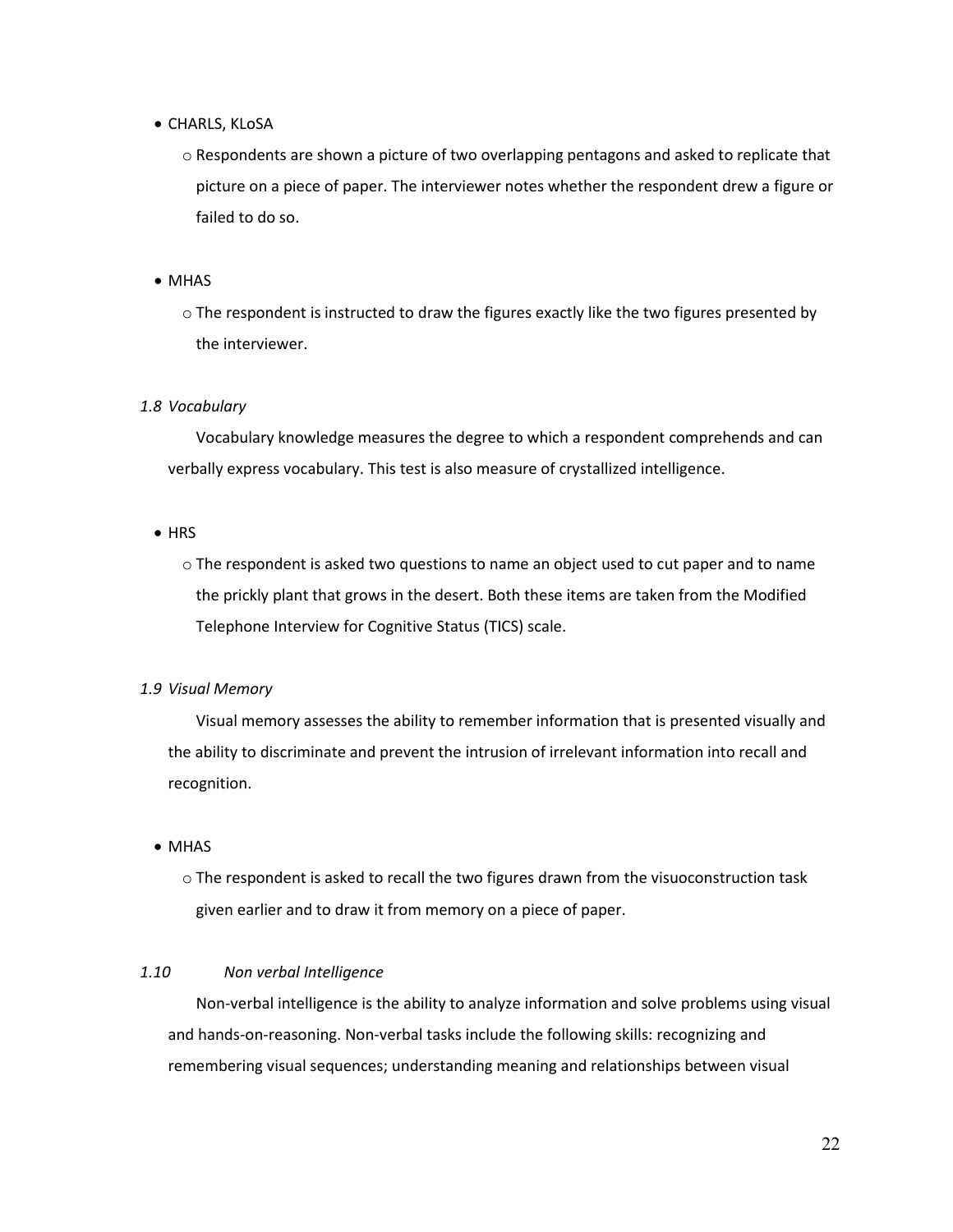concepts; performing visual analogies and recognition of causal relationships from visual information.

# • IFLS

o The respondent is shown a picture and is asked to guess which matrix piece from six answer choices (picture a, b, c, d, e or f) should belong where there is a "blank" spot in the original picture. There are 12 such matrices to solve.

# <span id="page-23-0"></span>*1.11 Language Skills*

Language skills assess verbal behavior including domains such as spontaneous speech, repetition of words, speech comprehension, naming, reading, and writing.

# • HRS

 $\circ$  Respondents were given five words and asked to give the meanings/definitions of five words.

# • KLoSA

o There were five items that assessed language ability. First, in two questions, the interviewer points to two different objects and asks the respondent to name the objects. Second, the respondent is asked to repeat "Seeing is believing." Third, a three-stage command task is given to take a piece of paper from the interviewer, turn it over, fold it in half, and give it back to the interviewer. Fourth, a piece of paper was given to the respondent with the instructions to read and then complete the task to "Close your eyes". And fifth, the  $\circ$  respondent was asked to write a sentence about how they felt on that day or about that o day's weather conditions.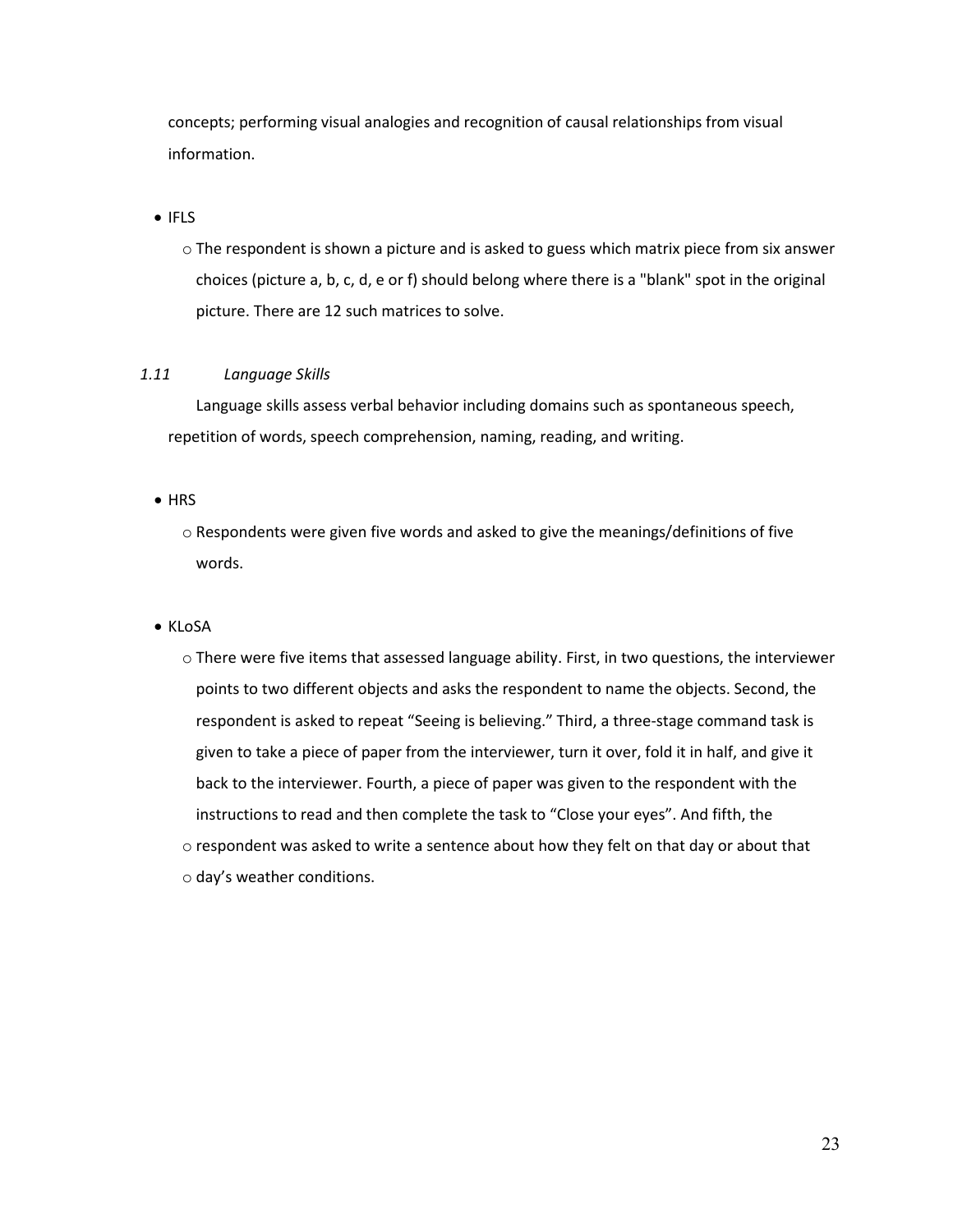|                                     | <b>HRS</b>       | <b>ELSA</b>      | <b>TILDA</b>       | <b>SHARE</b>     | KLoSA              | <b>JSTAR</b>     | <b>CHARLS</b>             | LASI             | <b>IFLS</b>      | <b>MHAS</b>      | SAGE             |
|-------------------------------------|------------------|------------------|--------------------|------------------|--------------------|------------------|---------------------------|------------------|------------------|------------------|------------------|
| <b>Year of Assessment</b>           | 2006             | 2002             | 2010               | 2004             | 2006               | 2007             | 2008                      | 2010             | 2007             | 2001             | 2007             |
| <b>Verbal Memory</b>                | X                | $\boldsymbol{x}$ | X                  | X                | X                  | $\boldsymbol{x}$ | $\boldsymbol{x}$          | X                | X                | X                | X                |
| <b>Orientation</b>                  | $\pmb{\times}$   | $\boldsymbol{x}$ | $\pmb{\chi}$       | $\boldsymbol{x}$ | $\pmb{\mathsf{X}}$ | $\boldsymbol{x}$ | $\boldsymbol{x}$          | $\boldsymbol{x}$ | $\pmb{\chi}$     |                  |                  |
| <b>Verbal Fluency</b>               |                  | $\boldsymbol{x}$ | X                  | X                |                    |                  |                           | X                |                  |                  | X                |
| <b>Prospective Memory</b>           |                  | $\boldsymbol{x}$ | $\pmb{\mathsf{x}}$ |                  |                    |                  |                           |                  |                  |                  |                  |
| <b>Attention</b>                    |                  | X                |                    |                  |                    |                  |                           |                  |                  | X                | $\boldsymbol{x}$ |
| Visuoconstruction                   |                  |                  |                    |                  | $\boldsymbol{x}$   |                  | $\boldsymbol{x}$          |                  |                  | $\boldsymbol{x}$ |                  |
| <b>Numeracy and numeric ability</b> | $\boldsymbol{x}$ | $\boldsymbol{x}$ |                    | $\mathbf{x}$     | X                  | X                | $\boldsymbol{\mathsf{x}}$ | X                | X                |                  |                  |
| <b>Vocabulary</b>                   | $\pmb{\chi}$     |                  |                    |                  |                    |                  |                           |                  |                  |                  |                  |
| <b>Visual Memory</b>                |                  |                  |                    |                  |                    |                  |                           |                  |                  | $\boldsymbol{x}$ |                  |
| Non-verbal intelligence             |                  |                  |                    |                  |                    |                  |                           |                  | $\boldsymbol{x}$ |                  |                  |
| Language                            | $\boldsymbol{x}$ |                  |                    |                  | $\boldsymbol{x}$   |                  |                           |                  |                  |                  |                  |
| <b>Executive functioning</b>        |                  |                  |                    |                  | $\mathsf{x}$       |                  |                           |                  |                  |                  |                  |

# <span id="page-24-0"></span>**Table 1. Summary of Cognitive Domains Measured in Each Survey**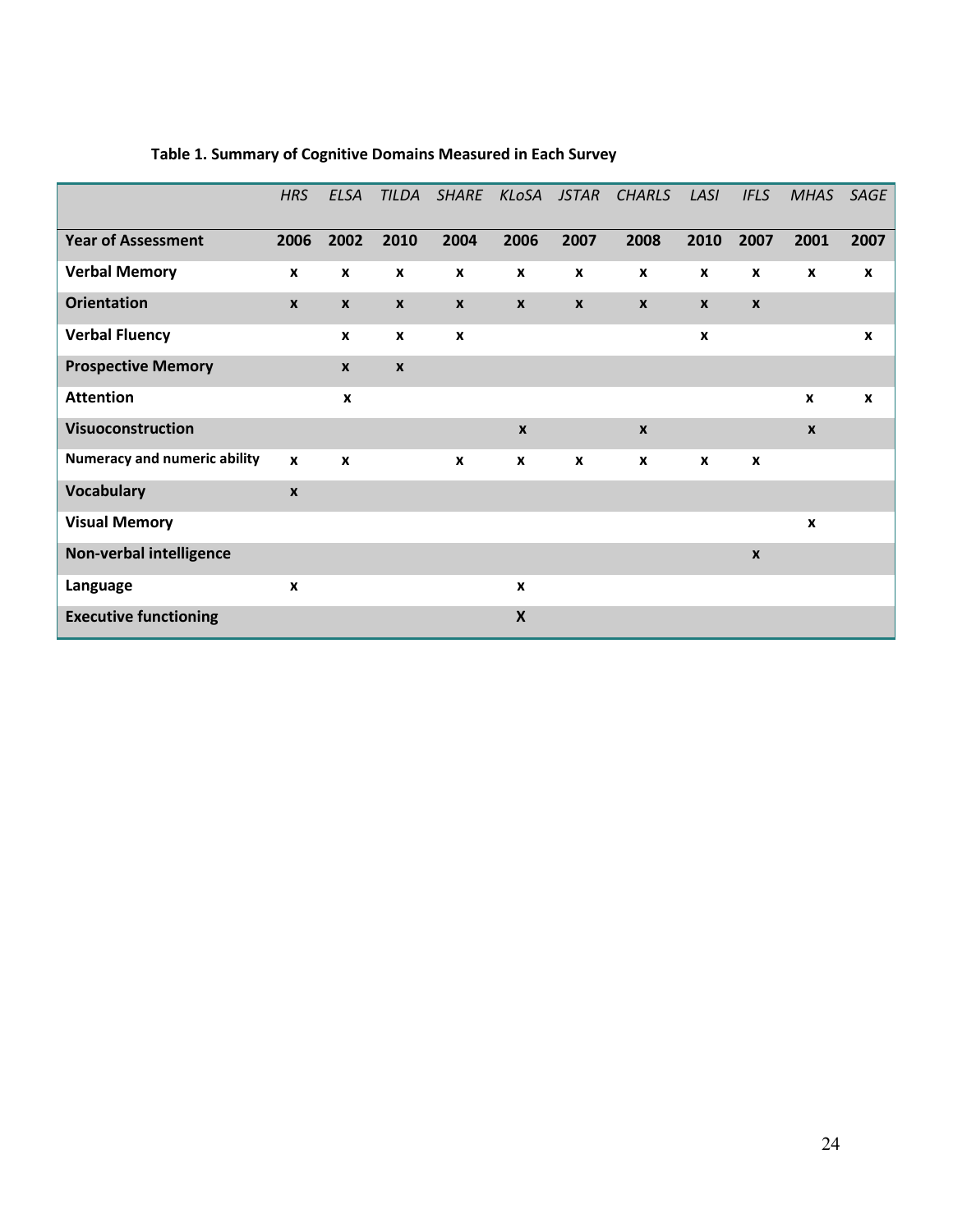#### <span id="page-25-0"></span>**2. METHODOLOGICAL ISSUES**

We now discuss some methodological issues related to the cognition domains assessed in each of the surveys. In particular, we focus on differences in test administration, flags that are used by interviewers to indicate problems in the administration of test items, and response or scoring options.

#### <span id="page-25-1"></span>*2.1 United States – Health and Retirement Study (HRS)*

All of the items from the HRS 2006 battery of cognitive tests come from the TICS and were administered via telephone. At the end of the cognition tests, the interviewer could indicate in a flag, how often the respondent received assistance with answers in the cognition section.

## *2.1.1 Verbal Memory*

<span id="page-25-2"></span>The interviewer is instructed to read out loud a list of 10 words, approximately one word every two seconds. The word list was randomly assigned from four potential word lists. The respondent is asked to immediately recall the list of words, with as much time given as needed up to 2 minutes. The words can be recalled in any order. The interviewer notes all of the correctly recalled words and also notes how many wrong words were given (although not necessarily the exact incorrect word that was given). The same guidelines applied to the delayed recall task. The depressive symptom, counting backward and Serial 7 task were administered in between the immediate and delayed recall trials.

Several flags are associated with the immediate recall task. The interviewer can note whether the respondent had any difficulty hearing any of the words, an interruption occurred while reading the list, or if and what any other problems occurred. The interviewer could also note whether the respondent definitely used an aid, if he or she suspects the respondent used an aid, or had no reason to think that the respondent used an aid.

## *2.1.2 Orientation*

<span id="page-25-3"></span>The HRS includes four temporal orientation items that ask the respondent to provide the month, day of month, year, and day of week. One point is given for each correct response. Two person-orientation items ask the respondent to provide the name of the current President and Vice President of the United States. A correct response is given one point if the last name is correct.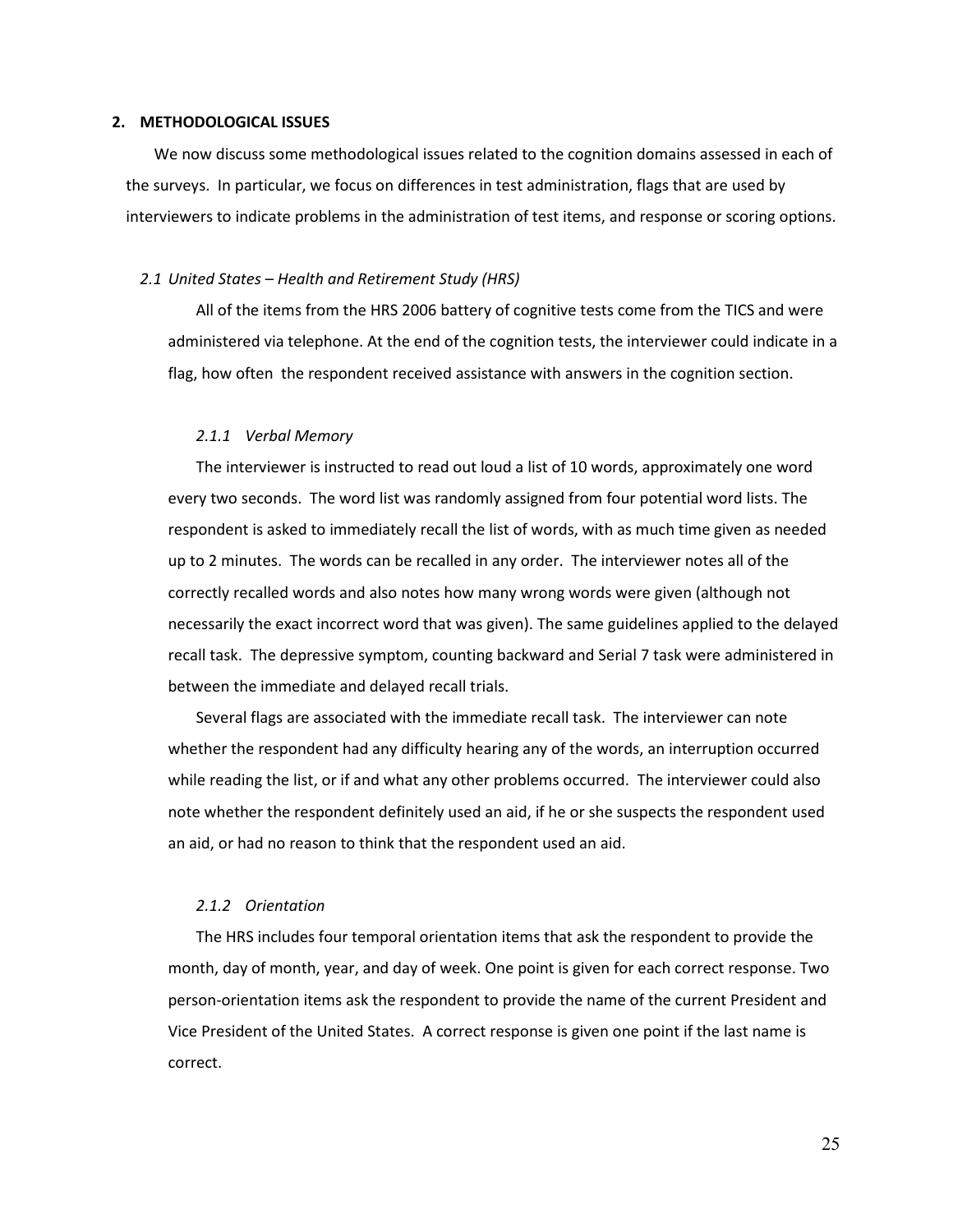#### *2.1.3 Numeracy and Numeric Ability*

<span id="page-26-0"></span>For the first test of numeric ability, the respondent is asked to count backward as quickly as he/she can from the number 20. The test is stopped once the respondent has counted 10 numbers (19 to 10 or 20 to 11). If the response is coded as incorrect or correct, the next numeracy item (Serial 7 task) is given. If the respondent would like to choose to start over, he or she can re-do this item, counting backward again from 20. After this second optional trial, the interviewer then proceeds to the Serial 7 task.

The Serial 7 task asks the respondent to subtract 7 from 100. If the respondent adds 7 instead of subtracting, the question is repeated. The interviewer then asks the respondent to subtract 7 from the prior number and then three more times after that. The interviewer can raise a flag if the interviewer felt that the respondent definitely used an aid, the interviewer suspects that the respondent used an aid, or had no reason to think that the respondent used an aid.

Two additional numeracy items were given to assess computations skills which asked (1) the number of people out of 1,000 who would be expected to get a disease if there is a 10% chance of getting the disease; (2) how much each of five people would get if they all have the winning numbers for a 2 million dollar prize; (3) how much total money the respondent would have in a savings account at the end of two years if the account earned 10% interest on \$200. Responses were coded as integers.

### *2.1.4 Vocabulary*

<span id="page-26-1"></span>The respondent is asked the name of the object used to cut paper. Scissors or shears are marked as correct responses. A second question asks the respondent to name the prickly plant that grows in the desert. Either the word "cactus" or the name of a type of cactus is considered a correct response.

# *2.1.5 Language[4](#page-10-3)*

 $\overline{a}$ 

<span id="page-26-2"></span>The respondent is asked five questions to give the meanings of five words: repair, fabric, domestic, remorse, and plagiarize. The interviewer records the definition for each word. An

<sup>&</sup>lt;sup>4</sup> These language items were administered for new interviewees in 2006 and were not administered if the respondent was younger than 65 years and if they were being reinterviewed after having a prior wave of data.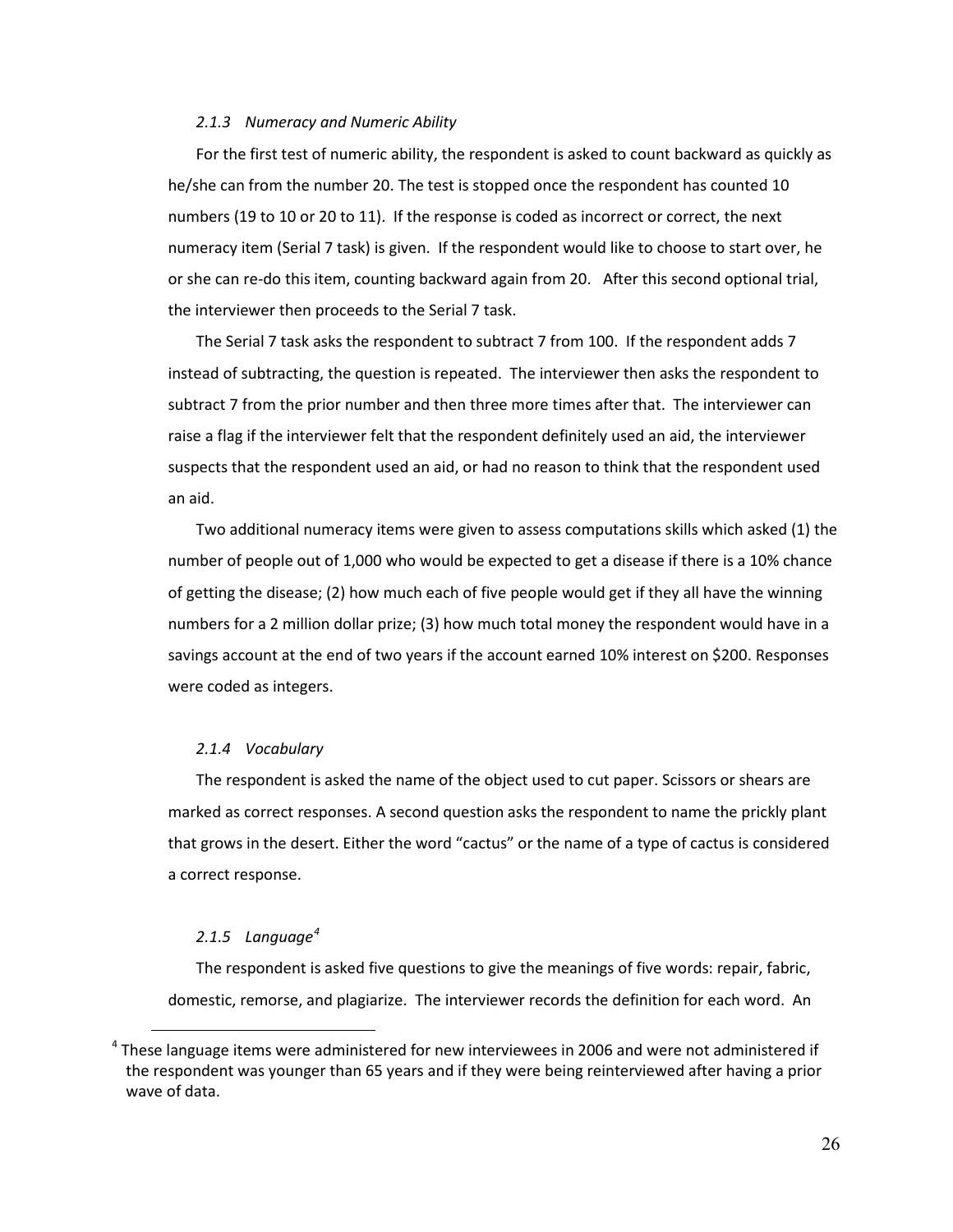alternative word set that can be given include conceal, enormous, perimeter, compassion, and audacious. One of the two word sets is chosen randomly. These items were adapted from the Wechsler Adult Intelligence Scale-Revised (WAIS-R) vocabulary sub-test of the verbal comprehension index of intelligence.

#### <span id="page-27-0"></span>*2.2 United Kingdom– English Longitudinal Study of Ageing (ELSA)*

All of the cognition items given in ELSA were administered via CAPI. At the end of the interview, the interviewer notes whether there was anyone other than the interviewer and respondent in the room, and also whether there were any factors (and what they were) that may have impaired performance on the tests.

#### *2.2.1 Verbal memory*

<span id="page-27-1"></span>A list of 10 words is read to the respondent by the computer. If the respondent cannot hear the test message given from the computer after two tries, the interviewer is instructed to read the word list approximately one word every two seconds. The word list was randomly assigned from four potential word lists which were the same word lists as the HRS. The respondent is asked to immediately recall the list of words, with as much time given as needed up to 2 minutes. The words can be recalled in any order. The interviewer notes all of the correctly recalled words but is not asked to count any words that the respondent gives that are not on the list. The same guidelines applied to the delayed recall task. The verbal fluency and letter cancellation tasks were administered in between the immediate and delayed recall trials.

# *2.2.2 Orientation*

<span id="page-27-2"></span>The ELSA includes four temporal orientation items that ask the respondent to provide the month, day of month, year, and day of week. One point is given for each correct response.

#### *2.2.3 Verbal Fluency*

<span id="page-27-3"></span>The interviewer asks the respondent to name as many different animals as he/she can think of and is given one minute. The interviewer tells the respondent when to begin, and a computer voice instructs the respondent when to stop. The interviewer writes the name of the animals mentioned. Repetitions, redundancies (white cow, brown cow), animals with names (Bambi,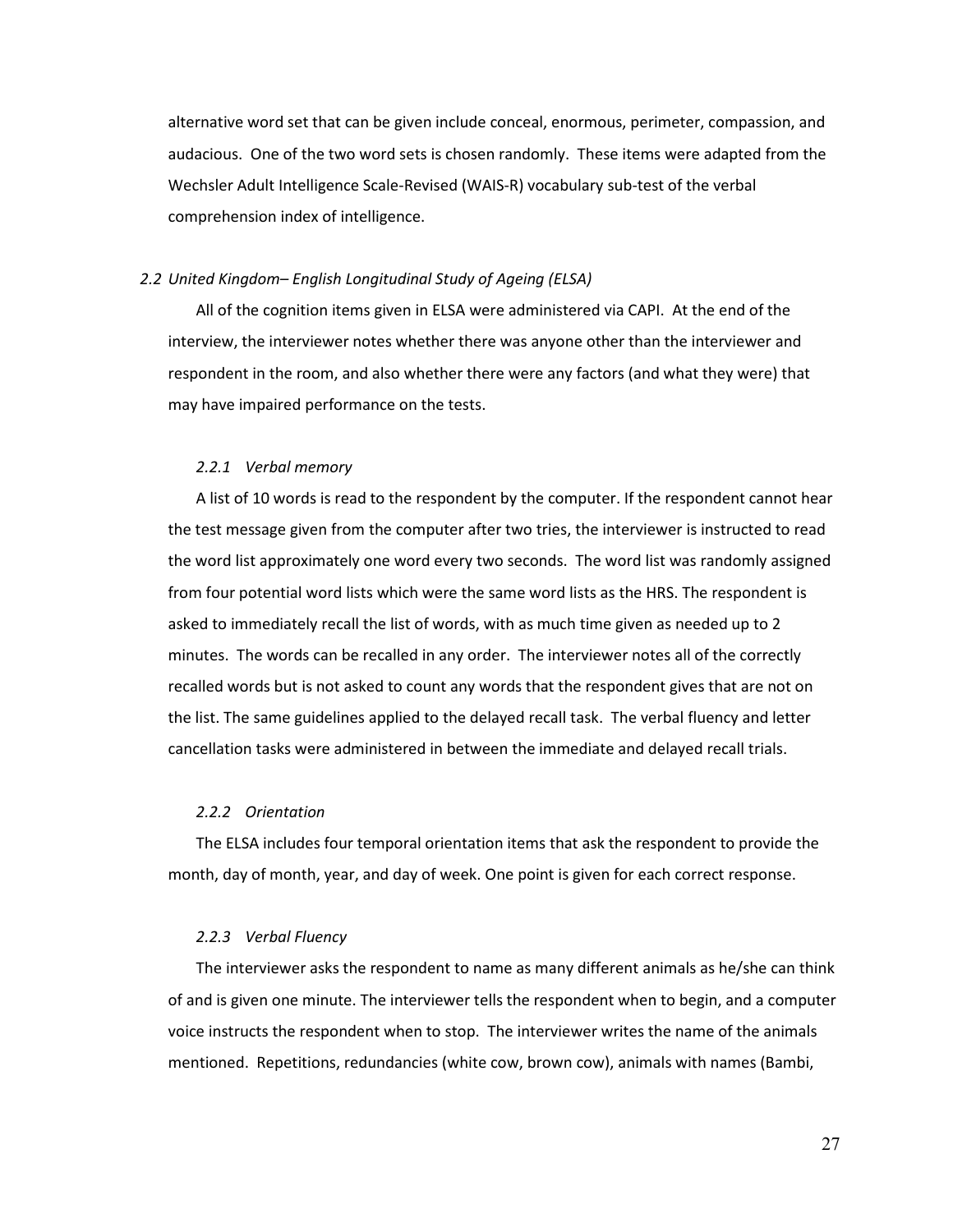Spot), different breeds, gender- or generation-specific names are not counted. The interviewer does not note any incorrect responses (non-animals).

#### *2.2.4 Prospective Memory*

<span id="page-28-0"></span>Respondents are informed about two actions that they will be asked to carry out at a later point in time, without reminder during the cognition session. The first task is to remember to write their initials in the top left-hand corner of a page that the interviewer shows to them when they are later handed that page and a pen. The second task is to remember to remind the interviewer to record the time that the cognition section is finished. When this time comes, the interviewer gives the respondent with paper and pen and pauses and says "These are for you". The interviewer pauses for exactly 5 seconds to see if the respondent remembered to write his/her initials at the agreed upon place or remind the interviewer of the time when the concentration tasks ended as they had planned earlier. If he or she fails to carry out the correct actions, the interviewer provides a prompt that reminds the respondent that the respondent was going to do something. The first task is based on a similar task from the Medical Research Council Cognitive Function and Ageing Study (Steel, Huppert, McWilliams & Melzer, 2004 *www.ifs.org.uk/elsa/[report03](http://www.ifs.org.uk/elsa/report03/ch7.pdf)/ch7.pdf*). The second task is based on a similar task used in the Rivermead Behavioral Memory Test. (Lezak, Howieson, Loring & Hannay, 2004) Neuropsychological assessment, page 491)

# *2.2.5 Attention*

<span id="page-28-1"></span>The respondent is asked to go through a list of letters as quickly as they can cancel (or cross) out all the P's and W's starting at the top left hand corner and working in a line as if reading a page within a one-minute interval. The respondent is asked to work as quickly and as accurately as possible. The interviewer notes number of letters canceled correctly. In addition, a "search efficiency" score was calculated which was the number of target letters correctly cancelled as a percentage of total letters searched.

### *2.2.6 Numeracy and Numeric Ability*

<span id="page-28-2"></span>Six numeracy items were given which asked (1) the cost of a £300 sofa at half price; (2) the number of people out of 1,000 who would get a disease if there is a 10% chance of getting the disease; (3) the cost of a car when it was new if the car was currently £6000 and two-thirds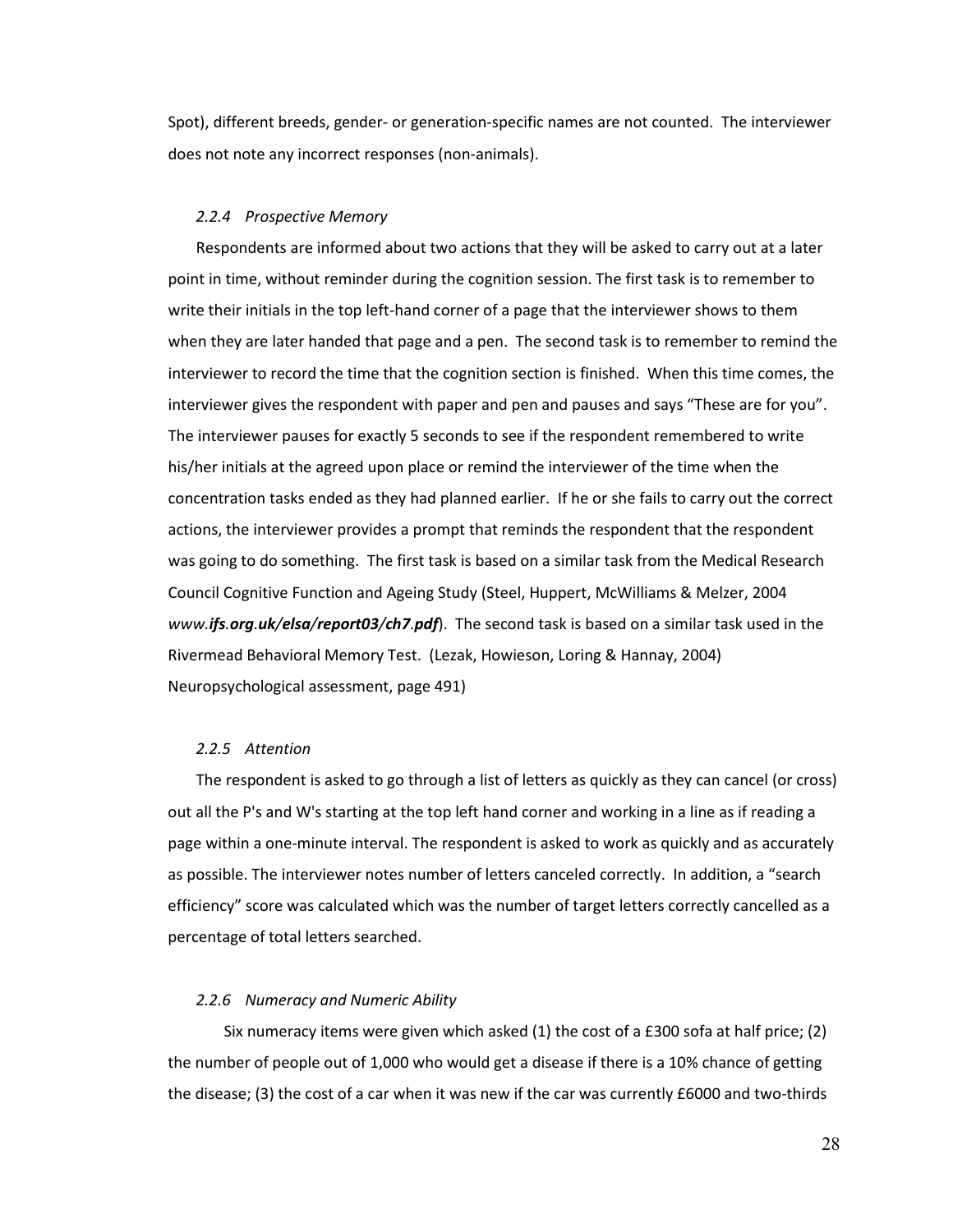the cost of what is was new; (4) the amount of change that should be given for a 85 pence drink paid with a one pound coin; (5) how much each of five people would get if they all have the winning numbers for a £2million prize; (6) how much total money the respondent would have in a savings account at the end of two years if the account earned 10% interest on £200. The correct number of answers on all numeracy items was summed.

# <span id="page-29-0"></span>*2.3 The Irish Longitudinal Study on Ageing (TILDA)*

At the end of the interview, the interviewer notes whether there were any factors (and what they were) that may have impaired performance on the tests, and how often the respondent received assistance with questions in the cognition module.

#### *2.3.1 Verbal Memory*

<span id="page-29-1"></span>A list of 10 words is read by a computer, pausing two seconds after each word. The word list was randomly selected from four potential word lists which were the same word lists as the HRS and ELSA. The respondent is asked to immediately recall the list of words, with as much time given as needed up to 1 minute, and then again allowing up to 2 minutes. The interviewer noted the total number of correct words recalled. A second immediate recall trial is given before which the interviewer read out the word list again. The respondent was given up to two minutes to recall words on the list. The interviewer noted the total number of correct words recalled. The words can be recalled in any order. The interviewer notes all of the correctly recalled words but is not asked to count any words that the respondent gives that are not on the list. There was one delayed recall task and the same guidelines applied to the delayed recall task. It is unclear the sequencing of tests that were administered in between the immediate and delayed recall trials.

## *2.3.2 Orientation*

<span id="page-29-2"></span>TILDA includes four temporal orientation items that ask the respondent to provide the month, day of month, year, and day of week. One point is given for each correct response. These items were taken from the MMSE.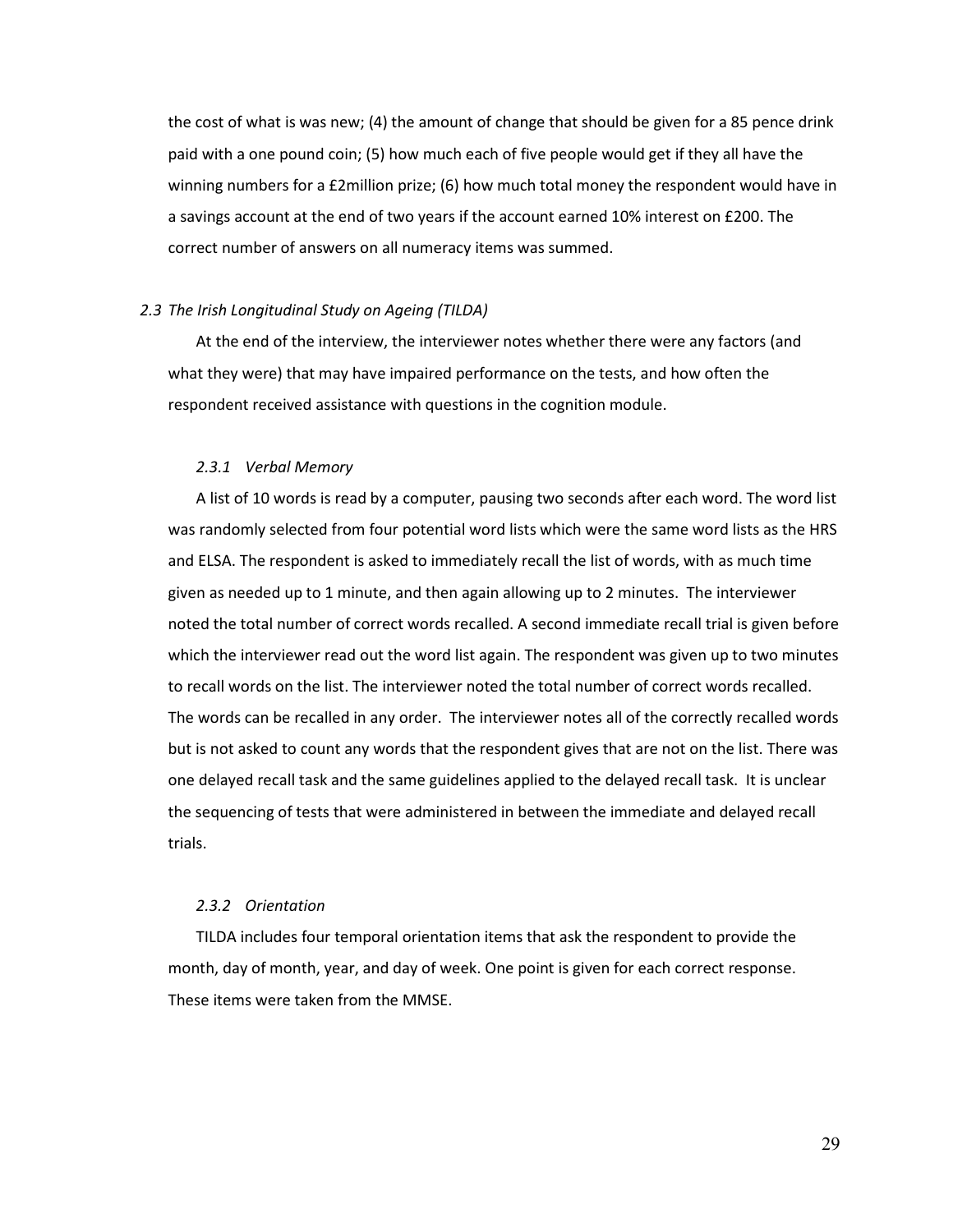#### *2.3.3 Verbal Fluency*

<span id="page-30-0"></span>The interviewer asks the respondent to name as many different animals as he/she can think of and is given one minute. If the respondent stops before the end of one minutes, the interviewer encourages the respondent to try to find more words. The score is the sum of all acceptable animals, real or mythical. Repetitions and proper nouns are not counted. A species name, accompanying breeds within a species, male, female, and infant names within the species all get credit. The interviewer does not note any incorrect responses (non-animals).

#### *2.3.4 Prospective Memory*

<span id="page-30-1"></span>Respondents are informed about two actions that they will be asked to carry out at a later point in time, without reminder during the cognition session. The first task is to remember to write their initials in the top left-hand corner of a page that the interviewer shows to them when they are later handed that page and a pen. The second task is to remember to remind the interviewer to record the time that the cognition section is finished. When this time comes, the interviewer gives the respondent with paper and pen and pauses for five seconds to see if the respondent performs the correct actions. If he or she fails to carry them out, the interviewer provides a prompt that reminds the respondent that the respondent was going to do something. The first task is based on a similar task from the Medical Research Council Cognitive Function and Ageing Study. The second task is based on a similar task used in the Rivermead Behavioral Memory Test

#### <span id="page-30-2"></span>*2.4 Europe – Survey of Health, Ageing, and Retirement in Europe (SHARE)*

At the beginning of the interview, the interviewer is to make sure that no third party is present. If the respondent is not capable of answering any of the questions on his/her own, the interviewer flags that question and makes a remark at the end of the section.

#### *2.4.1 Verbal Memory*

<span id="page-30-3"></span>A list of 10 words is read to the respondent. The respondent is asked to immediately recall the list of words. It is unclear how much time is given. The interviewer notes the number of correctly recalled words but is not asked to count any words that the respondent gives that are not on the list. The same guidelines applied to the delayed recall task except that the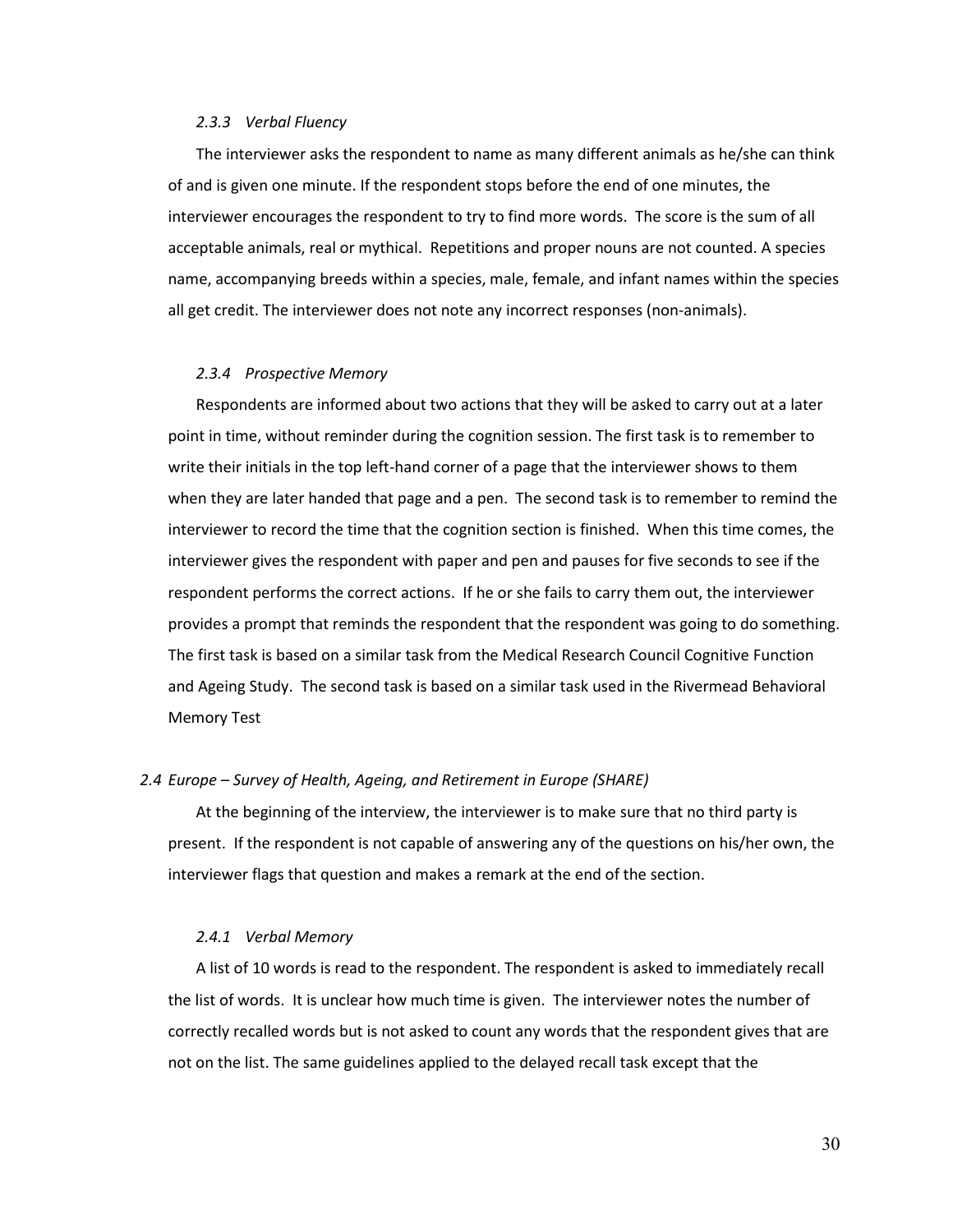interviewer is given instructions to write the words down. The verbal fluency and numeracy items were administered in between the immediate and delayed recall trials.

### *2.4.2 Orientation*

<span id="page-31-0"></span>SHARE includes four temporal orientation items that ask the respondent to provide the month, day of month, year, and day of week. One point is given for each correct response. These items were taken from the MMSE.

#### *2.4.3 Verbal Fluency*

<span id="page-31-1"></span>The interviewer asks the respondent to name as many different animals as he/she can think of and is given one minute. If the respondent stops before the end of one minute, the interviewer encourages the respondent to try to find more words. It is unclear what exclusion criteria are for acceptable animals are, and whether the interviewer writes down the names of animals or records any incorrect responses.

# *2.4.4 Numeracy and Numeric Ability*

<span id="page-31-2"></span>SHARE asks four numeracy items which assess (1) the number of people out of 1,000 who would get a disease if there is a 10% chance of getting the disease; (2) the cost of a 300 [local currency] sofa at half price; (3) the cost of a car when it was new if the car was currently 6,000 of the local currency and two-thirds the cost of what is was new; (4) how much total money the respondent would have in a savings account at the end of two years if the account earned 10% interest on 2,000 worth of the local currency. Answer choices were not read aloud for any of the questions.

#### <span id="page-31-3"></span>*2.5 Korea – Korean Longitudinal Study of Aging (KLoSA)*

The KLoSA administered the Korean version of the MMSE via CAPI. At the end of the session, the interviewer notes whether the respondent received any assistance with the cognition items.

# *2.5.1 Verbal Memory*

<span id="page-31-4"></span>Three words are read aloud to the respondent as part of the Korean version of the MMSE. These three words are chosen from a list of five sets of world lists. The participant is asked to immediately recall the words and the interviewer scores how many words are correctly recalled.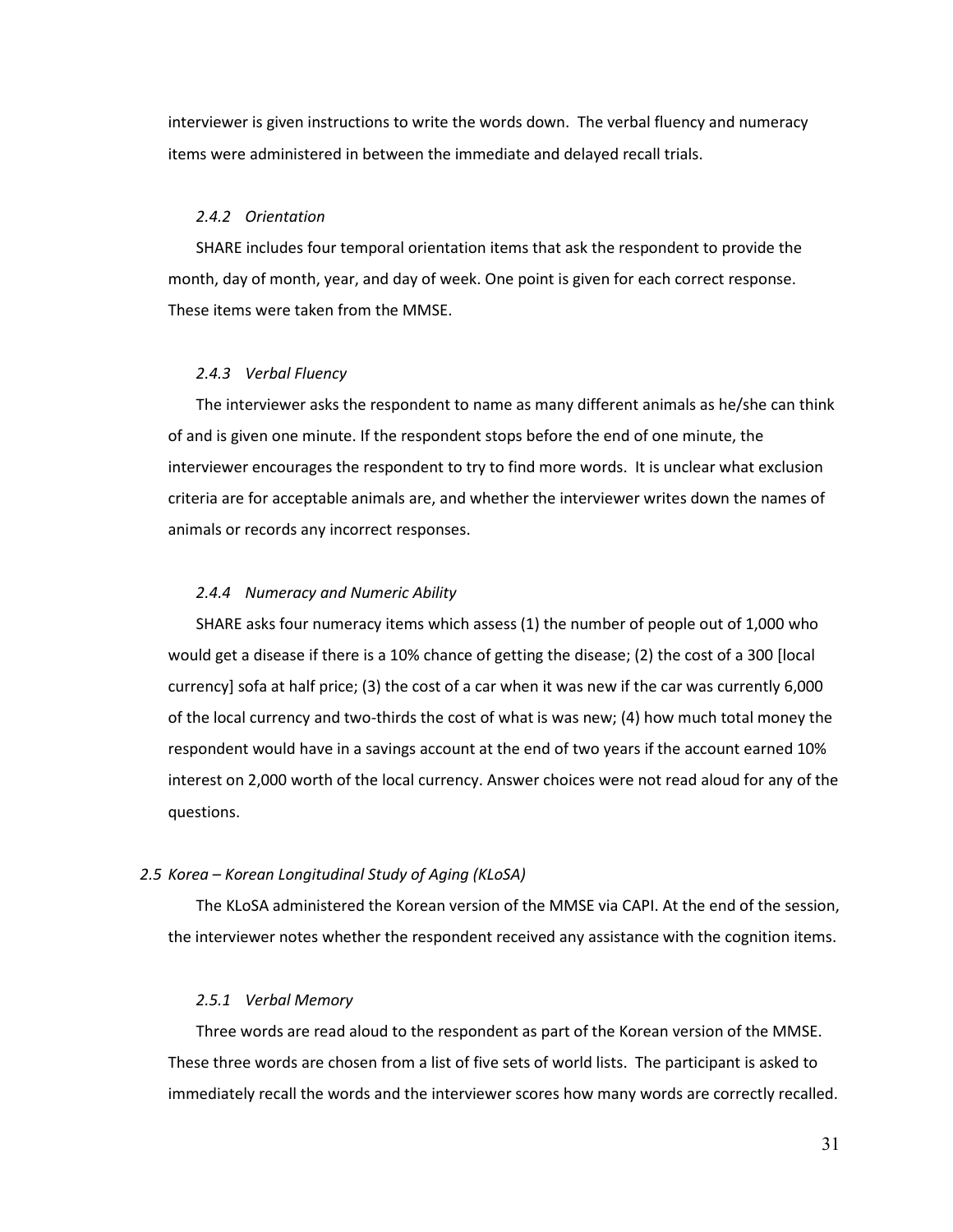The interviewer instructs the respondent to remember the words because they will be asked to recall them later. The delayed recall trial occurs after the Serial 7 task, and the interviewer scores how many words are correctly recalled.

# *2.5.2 Orientation*

<span id="page-32-0"></span>Time orientation items asked the respondent to provide the month, day of month, year, day of week, and season. Another question asked the respondent what is the place (of interview) that used for (e.g., hospital, market, living room, nursing home). The respondent was then asked for their address (city, gun, dong, and street). Four points were given if they gave their address information correctly.

#### *2.5.3 Visuoconstruction*

<span id="page-32-1"></span>This task involved giving the respondent a picture of two overlapping pentagons. The respondent was asked if he or she could see the picture, and if so, to copy the picture.

# *2.5.4 Numeracy and Numeric Ability*

<span id="page-32-2"></span>The Serial 7 task asks the respondent to subtract 7 from 100. The interviewer then asks the respondent to subtract 7 from the prior number and then three more times after that. The interviewer notes whether each subtraction was correct or incorrect. For respondents who were unable to solve the first calculation, the question is marked as incorrect.

# *2.5.5 Language*

<span id="page-32-3"></span>There were three items that assessed language ability. First, in two questions, the interviewer points to a specific object and asks the respondent to name the object. The answer is marked as correct or incorrect. Second, another question asked the respondent to repeat "Seeing is believing." The answer is marked as correct or incorrect.

#### *2.5.6 Executive Functioning*

<span id="page-32-4"></span>There was one item in this category. A three-stage command task is given to take a piece of paper from the interviewer, turn it over, fold it in half, and give it back to the interviewer. Three points are given if each task is completed successfully All of these items are part of the Korean version of the MMSE.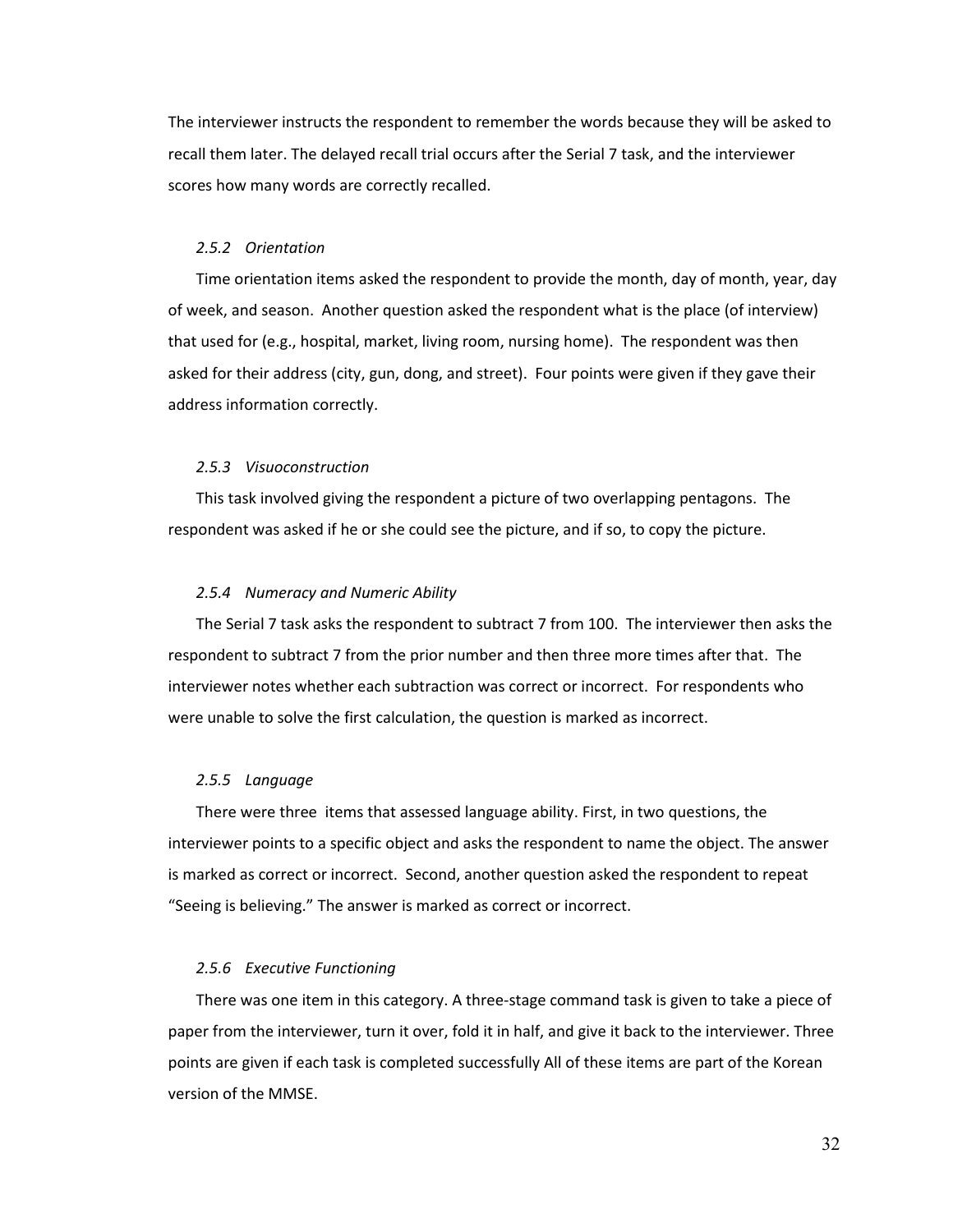#### <span id="page-33-0"></span>*2.6 Japan – Japanese Study on Aging and Retirement (JSTAR)*

The cognition items in JSTAR were given by face-to-face interview. Before beginning the cognition tests, the interviewer noted subjectively whether the respondent may be incapable of taking the test due to vision, hearing, speaking, or similar problems. The interviewer is also asked if anyone other than respondent is present, and if so, to ask them to leave the immediate area, or to refrain from speaking and helping the respondent with the answers. At the end of the cognition section, the interviewer is flagged to note whether any problems occurred during this section that prevented the respondent from answering.

#### *2.6.1 Verbal Memory*

<span id="page-33-1"></span>A list of 10 words is read to the respondent by the interviewer. The respondent is asked to immediately recall the list of words in any order. The respondent is given up to one minute. If the respondent did not hear a word, the interviewer is allowed to repeat the word just once. The interviewer notes whether each of the 10 words is recalled correctly but is not asked to count any words that the respondent gives that are not on the list. The interviewer can raise a flag if the respondent had difficulty hearing the words or if there was an interruption occurred by telephone, etc., while reading words. The same guidelines applied to the delayed recall task. The numeracy items were administered in between the immediate and delayed recall trials.

# *2.6.2 Orientation*

<span id="page-33-2"></span>The orientation items assessed temporal orientation with four questions about the year, month, date, day of week. Two additional items assessed place orientation by asking what prefecture they were currently located in, and what city or town they were currently located in. One point was given for each correct answer.

## *2.6.3 Numeracy and Numeric Ability*

<span id="page-33-3"></span>The Serial 7 task asks the respondent to subtract 7 from 100. The interviewer then asks the respondent to subtract 7 from the prior number and then three more times after that. The interviewer notes the answer for each subtraction.

Four additional questions asked about numeracy which assessed (1) the number of people out of 1,000 who would get a disease if there is a 10% chance of getting the disease; (2) the cost of a £300 product at half price; (3) the cost of a used dictionary when it was new if the book was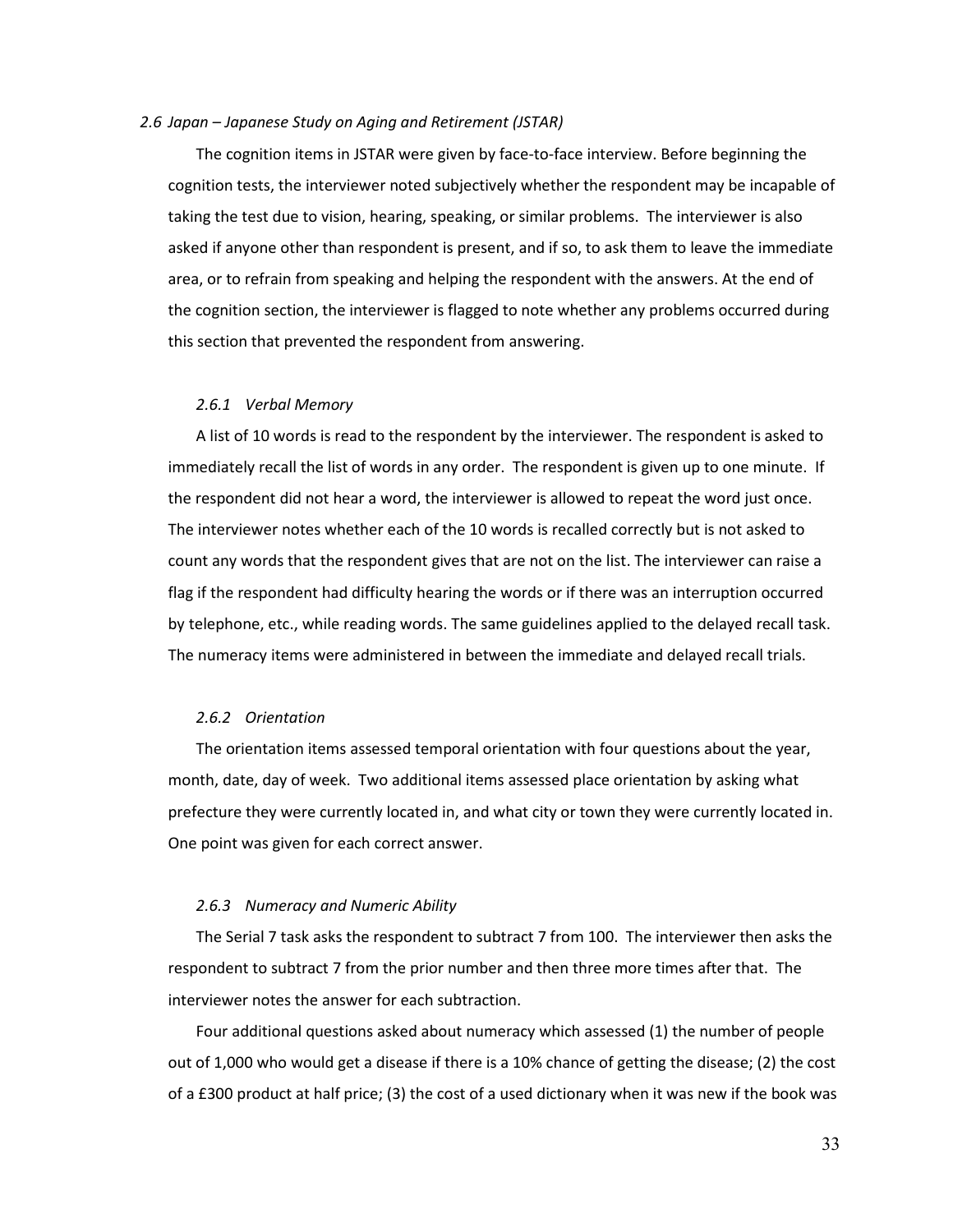currently 6,000 yen and two-thirds the cost of what is was new; (4) how much total money the respondent would have in a savings account at the end of two years if the account earned 10% interest on 2,000 yen. Answer choices were not read aloud for any of the questions.

#### <span id="page-34-0"></span>*2.7 China – Chinese Health and Retirement Longitudinal Study (CHARLS)*

The cognition items in CHARLES were given by face-to-face interview.

# *2.7.1 Verbal Memory*

<span id="page-34-1"></span>A list of 10 words is read to the respondent. There is only one list of 10 words to choose from. The respondent is asked to immediately recall the list of words in any order, and is given up to two minutes to respond. The interviewer marks a check for each correctly recalled word on the list but is not asked to count any words that the respondent gives that are not on the list. The same guidelines applied to the delayed recall task. The self-reported attention question, numeracy, and visuoconstruction items were administered in between the immediate and delayed recall trials.

# *2.7.2 Orientation*

<span id="page-34-2"></span>The orientation items assessed temporal orientation by first asking for the date; one point each is given if the year, month, and date given are correct. The interviewer also asks the day of week and season and one point each is given if the correct day of week or season is given.

#### *2.7.3 Visuoconstruction*

<span id="page-34-3"></span>This task involved giving the respondent a picture of two overlapping pentagons. The respondent was asked if he or she could see the picture, and if so, to copy the picture. This task is part of the MMSE.

# *2.7.4 Numeracy and Numeric Ability*

<span id="page-34-4"></span>The Serial 7 task asks the respondent to subtract 7 from 100. The interviewer then asks the respondent to subtract 7 from the prior number and then three more times after that. The interviewer notes the answer for each subtraction.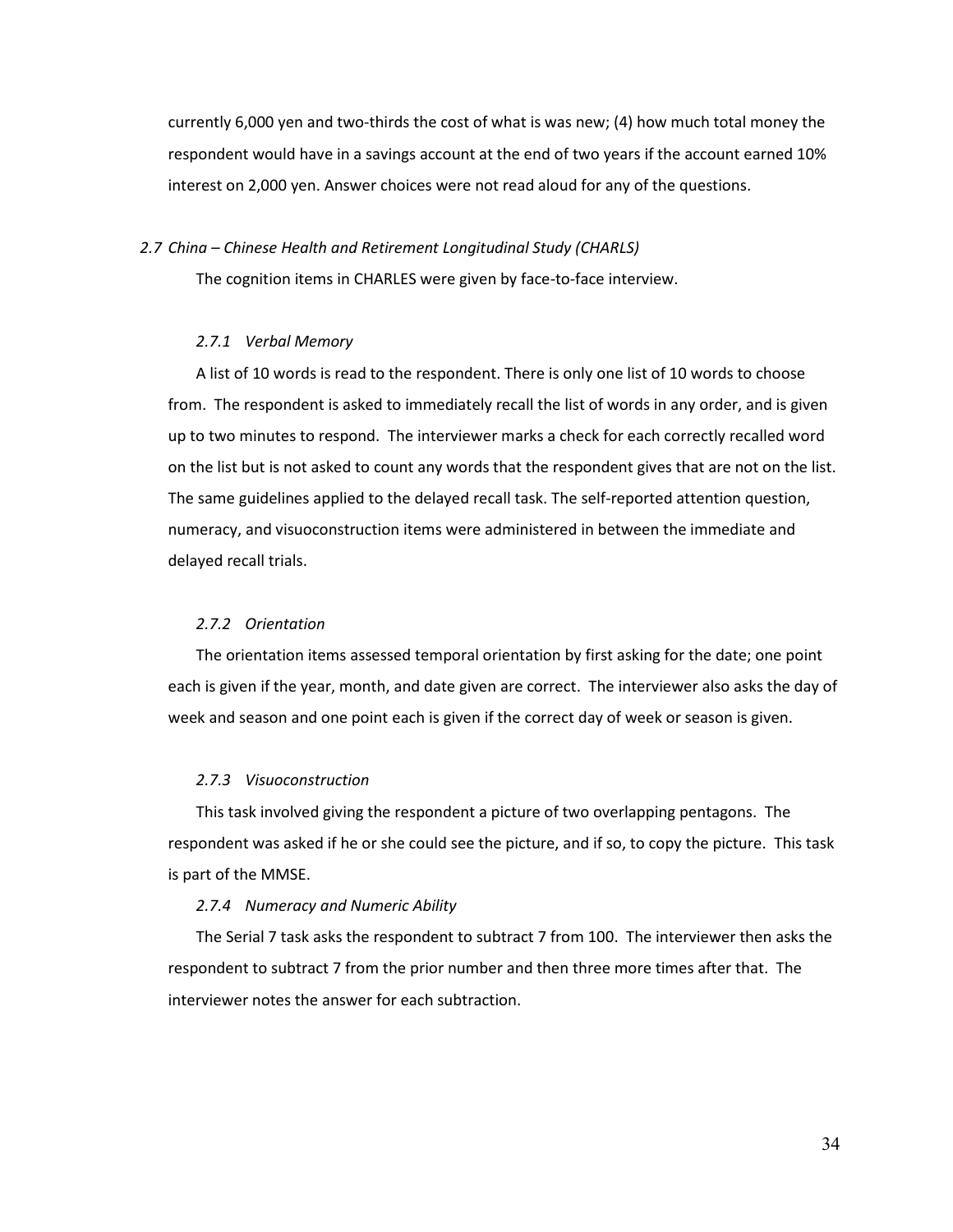#### <span id="page-35-0"></span>*2.8 India – Longitudinal Aging Study in India (LASI)*

The LASI cognition items were administered via CAPI. At the end of the cognition section, the interviewer is flagged to note whether any problems occurred during this section that prevented the respondent from answering. The interview was done in the language of respondent's choice.

# *2.8.1 Verbal memory*

<span id="page-35-1"></span>A list of 10 words is read to the respondent. This list is chosen randomly from a three potential lists of 10 words. These lists are not the same as in HRS, ELSA, and TILDA. The words were chosen to reflect the same level of difficulty in different languages (i.e., Hindi, Malayalam, Kannada, Punjabi). The respondent is asked to immediately recall the list of words in any order, and is given up to two minutes to respond. The interviewer notes the number of words correctly recalled but is not asked to write town the words or account for any words that the respondent gives that are not on the list. The same guidelines applied to the delayed recall task. The verbal fluency and numeracy, items were administered in between the immediate and delayed recall trials. The interviewer can note whether the respondent had difficulty hearing any of the words, whether an interruption occurred while you were reading the list, and if there was any other problem (and what is was).

#### *2.8.2 Orientation*

<span id="page-35-2"></span>The orientation items assessed temporal orientation with four questions about the year, month, date, and day of week. An additional items assessed person orientation by asking the name of the prime minister of India. One point was given for each correct answer.

#### *2.8.3 Verbal Fluency*

<span id="page-35-3"></span>The interviewer asks the respondent to name as many different animals as he/she can think of and is given one minute. If the respondent stops before the end of one minute or if there is a silence of more than 15 seconds, the interviewer encourages the respondent to try to find more words. The interviewer was instructed to note the total number of errors, including anything that is not an animal or bird. Categories of animals, any member of the animal kingdom real or mythical is scored as correct, except repetitions and proper nouns.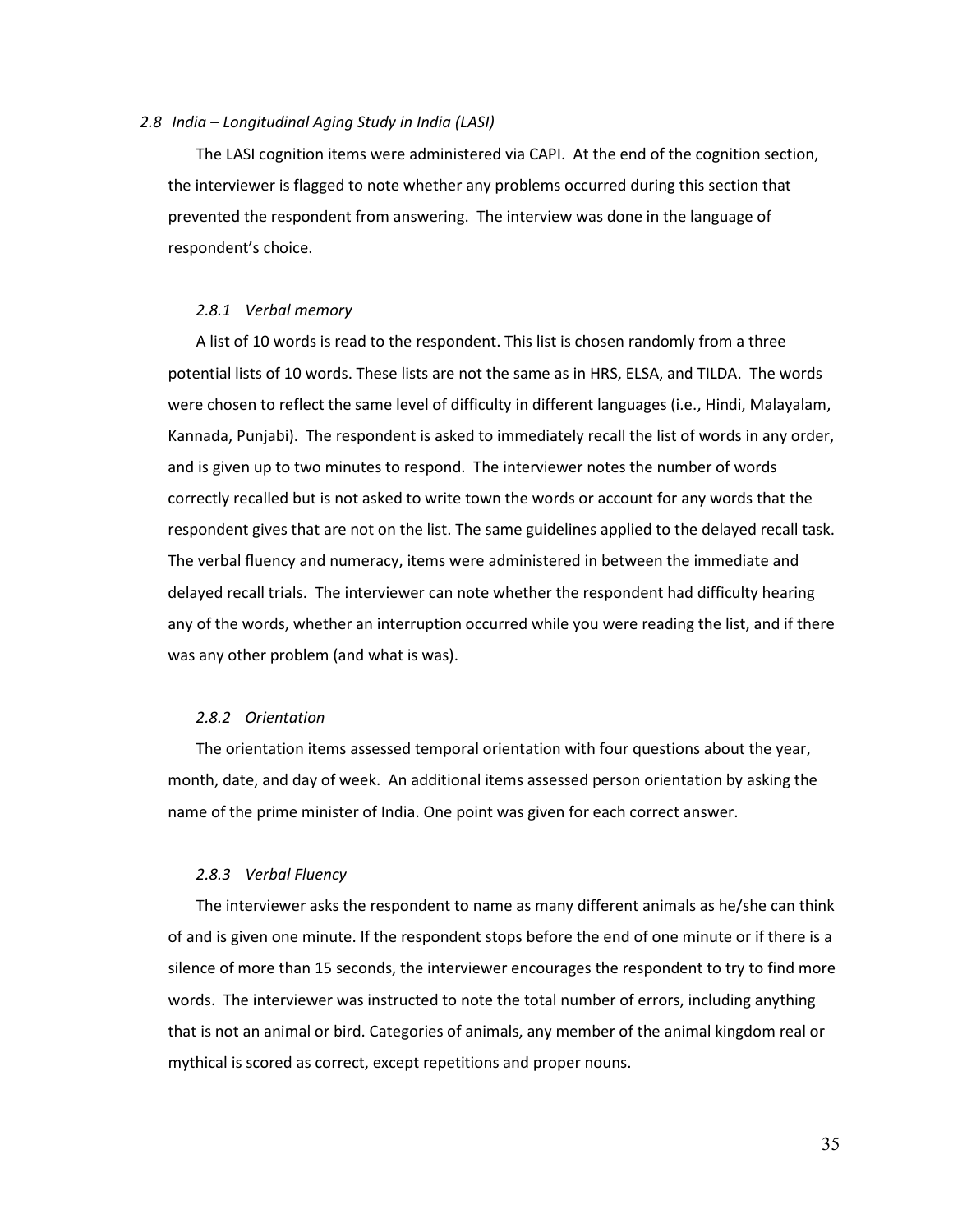#### *2.8.4 Numeracy and Numeric Ability*

Two items asked the respondent to count backward from either the number 20 or 100. The respondent is asked to do so as quickly as possible. The interviewer stops the respondent when they have counted backwards from 19 to 10 or 20 to 11 and notes if the respondent correctly counted without error. If they made an error, they skip the question that asks the respondent to count backward from 100. For the item that uses 100 as the starting number, the respondent is told they will be given two minutes. The interviewer recorded whether the respondent correctly counted from 100-91 or 99-90, and to which number the respondent counted within the two minute interval.

The next numeracy task was the Serial 7 task which asks the respondent to subtract 7 from 100. The interviewer then asks the respondent to subtract 7 from the prior number and then three more times after that. The interviewer notes the answer for each subtraction.

Two subsequent items assess numeracy by asking (1) the cost of a R300 sari at half price; and (2) if 5 people all have winning lottery numbers and the prize is R1,000, how much each person would get. The interviewer records whether the respondent gave the correct answer for each question.

## *2.9 Indonesian Family Life Survey (IFLS)*

The cognition items in the IFLS were given by face-to-face interview.

#### *2.9.1 Verbal Memory*

A list of 10 words is read to the respondent by the interviewer with a two second pause between each word. The word list was assigned by the interviewer from four potential word lists which were the same word lists as the HRS, ELSA, and TILDA, with some cultural/language translations of some of the words. The respondent is asked to immediately recall the list of words, with as much time given as needed up to two minutes. The words can be recalled in any order. The interviewer circles all of the correctly recall words and notes all of the words mentioned that are not on the list. The same guidelines applied to the delayed recall task. The time at the end of the immediate recall and beginning of delayed recall was noted.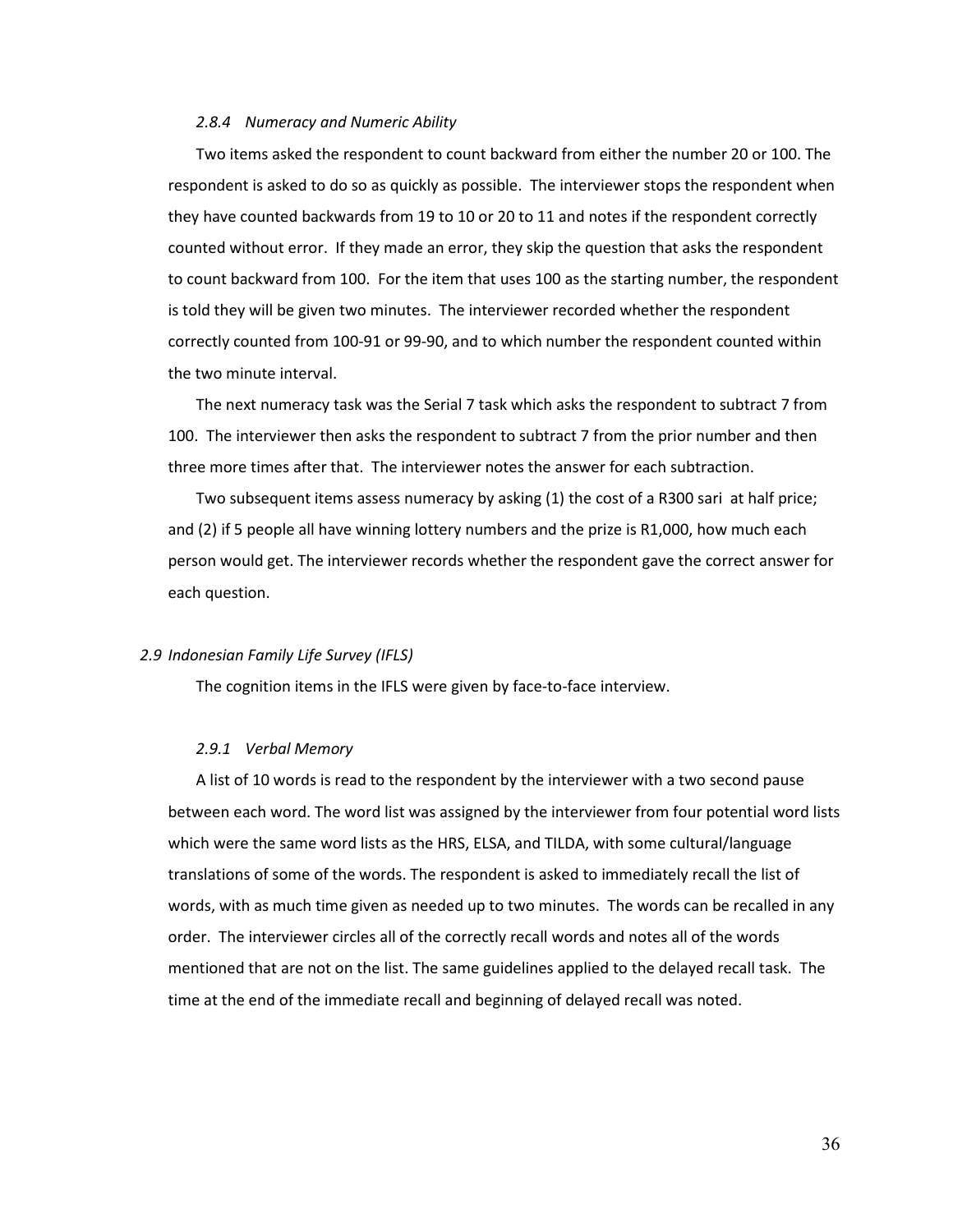#### *2.9.2 Orientation*

One question was administered which asked the respondent to provide today's date. The response could be recorded on the Gregorian, Islamic, or local calendar year. The interviewer notes if one, two, or all three aspects (day, month, year) were correctly given. The day of week was also asked in a separate question.

#### *2.9.3 Numeracy and Numeric Ability*

Seven numeracy items ask the respondent to provide the answer to addition, subtraction, division and multiplication math problems. It is unclear whether the multiple answer choices are read aloud to the respondent as answers to choose from. Two additional items assessednumeric ability, but their English translations were unavailable.

#### *2.9.4 Non-verbal Intelligence*

The respondent is shown a colored picture and is asked to indicate which matrix piece from six answer choices (picture a, b, c, d, e or f) should belong where there is a "blank" spot in the original picture. There are 12 such questions and the interviewer records the respondent's answer choice. This task resembles Raven's colored progressive matrices and Wechsler Adult Intelligence Scale matrix reasoning tests.

#### *2.10 Mexican Health and Aging Study (MHAS)*

#### *2.10.1 Verbal Memory*

A list of eight words was given to the respondent. This list was chosen by the interviewer from two lists, determined by birth month in the case that the interviewer was interviewing a couple. The eight item word list was read out loud three times by the interviewer with each reading followed by an immediate recall by the respondent. The words could be recalled in any order. The sequencing of words in each immediate recall reading by the interviewer was different. The interviewer noted how many of the eight words were correctly recalled in each immediate recall trial. The best score from the three trials was noted. There was one delayed recall trial. The interviewer noted if less than or more than 4 words were recalled. The attention and visual memory tasks were given in between the last immediate recall trial and the delayed recall trial.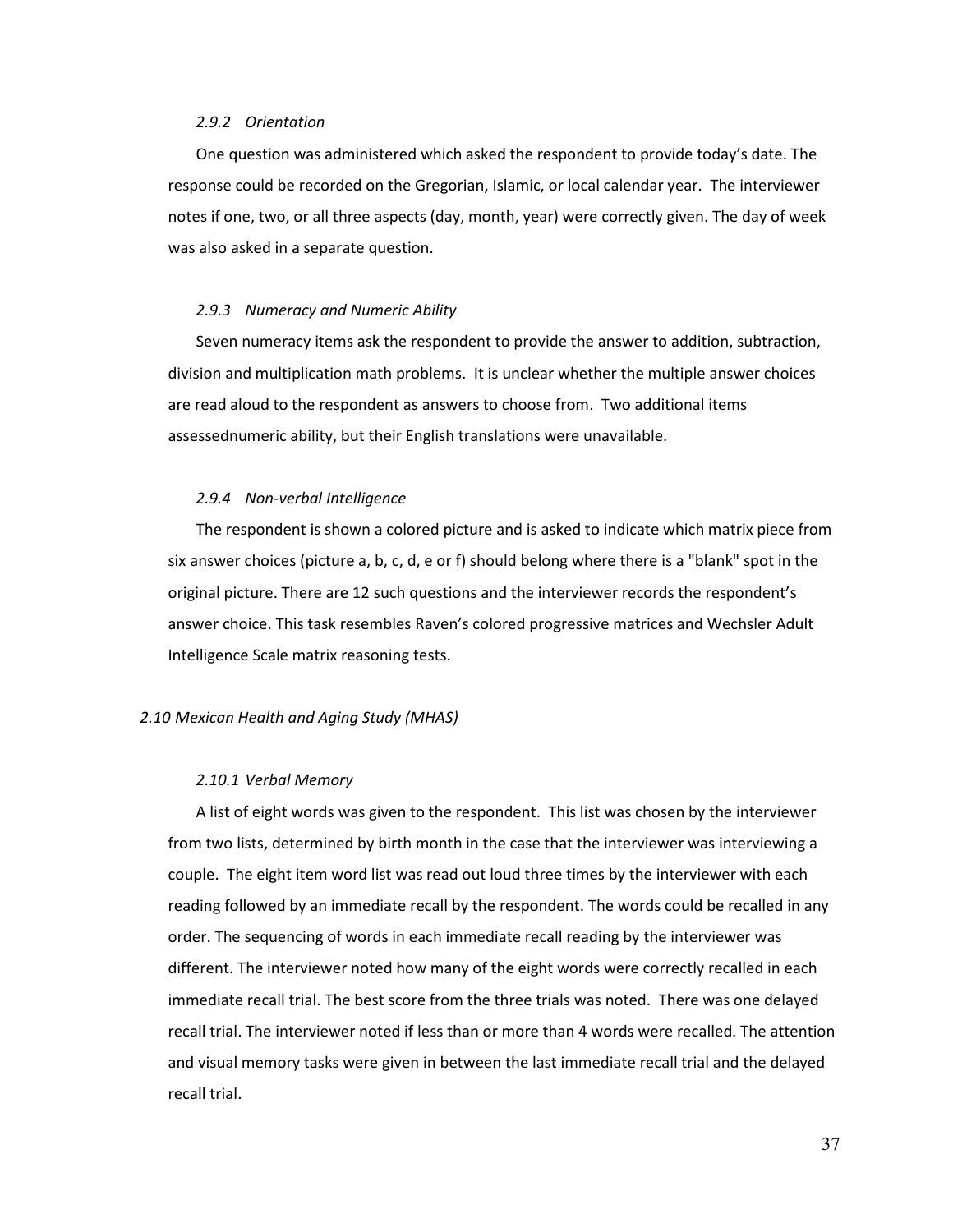#### *2.10.2 Attention*

The respondent is shown a figure and then asked to find all such figures and circle them within 60-seconds. The interviewer scores the total number objects that the respondent circled correctly. Objects that were circled but do not correspond to the target figure were not counted. The respondent is considered to have passed with a grade of 24 or greater.

## *2.10.3 Visuoconstruction*

The respondent is instructed to draw two figures exactly like the figures presented by the interviewer. Each figure is graded as either "intact" or "impede"; a figure was graded as impede if there were major distortions in the shape or orientation of more than one element out of a total of five elements. The interviewer noted if the respondent could not attempt or successfully complete the task due to vision problems.

## *2.10.4 Visual Memory*

The respondent is asked to recall the two figures drawn from the visuoconstruction task given earlier and to draw it from memory on a piece of paper. They are given 3 minutes to complete the two figures. The interviewer can suggest to the respondent that he/she can guess and can give partial answer if he/she seems insecure. If the respondent produces the figure from the attention task the interviewer is told to draw the other figures that he/she drew before. The interviewer scores the number of figures drawn correctly with the option of noting if vision problems affected the respondent's performance on this task. This task appears to be a modified version of the Benton Visual Retention test.

### *2.11 Study on Global Ageing and Adult Health (SAGE)*

The SAGE cognition items are administered via face-to-face interview.

#### *2.11.1 Verbal Memory*

A list of 10 words is read to the respondent. This list is not the same as in HRS, ELSA, and TILDA, but is a modified version of the list from the Rey Auditory Verbal Learning Test. The respondent is asked to immediately recall the list of words in any order, with no time limit indicated to respond. The interviewer notes the words recalled from the list and also notes words that are substituted. The number of words correctly recalled, failed to recall, and number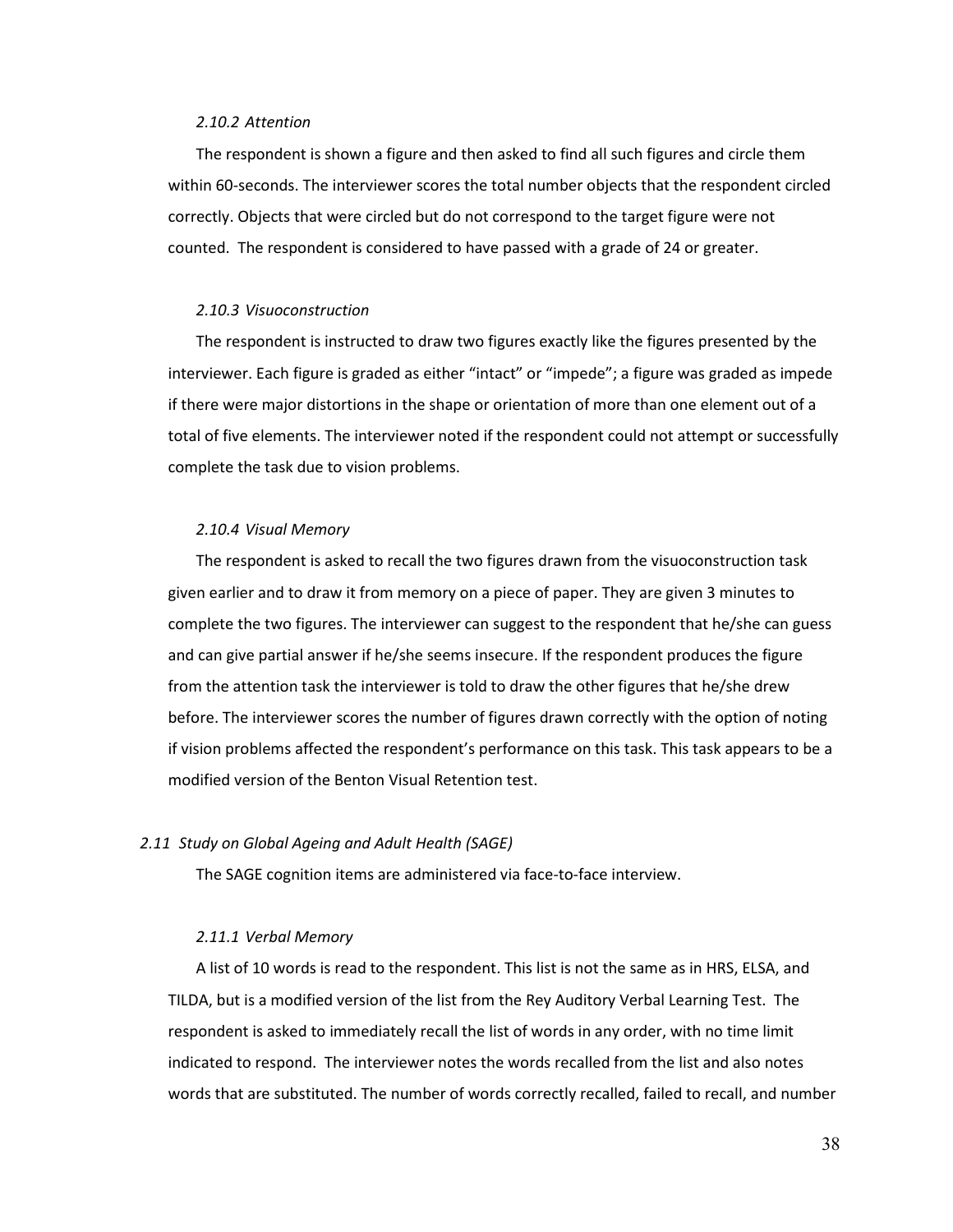of words substituted are recorded. There were two additional trials for a total of three immediate recall trials in which the list is read again, and the respondent is asked to recall the words. During the delayed recall task the list is not read again, and the interviewer only notes the number of words correctly recalled, failed to recall, and number of words substituted are recorded. The verbal fluency and attention items were administered in between the immediate and delayed recall trials.

### *2.11.2 Verbal Fluency*

The interviewer asks the respondent to name as many different animals as he/she can think of and is given one minute. If the respondent stops before the end of one minute the interviewer encourages the respondent to try to find more words. If there is a silence of more than 15 seconds, the interviewer prompts them to continue or repeats the basic instructions. The interviewer was instructed to note the total number of animals named correctly, and the total number of errors, including anything that is not an animal. The list of accepted animals include birds, insects, and fish.

#### *2.11.3 Attention*

This task was two parts involving forward and backwards digit span. The interviewer gives a short string of numbers at the rate of one per second, and the respondent would be asked to repeat the digits in the same order as the interviewer in the "forward" version of the task. The number of digits increases from two digits to eight digits for a total of seven series with the last series having eight digits to repeat forwards. If the respondent responds incorrectly in any of the series, the interviewer gives the second trial in that series. In the "backward digit span" version, the respondent is asked to repeat the digits in the reverse order of the one given by the interviewer. For example, if the interviewer said 2-1-4, then the correct response would be 4-1-2 in the backward digit span task. In this example, there are only 3 digits, but if the respondent is successful in remembering these digits, the number of digits in each round increases from two digits to a maximum digit string size of eight. To start, the respondent is given an example with two digits (series 2) and if the forward or backward digit span is incorrect, even after one other example, the item is scored as a zero, and the next task in the cognition battery is given. For the total score, the interviewer indicates the series number in the longest string of digits that were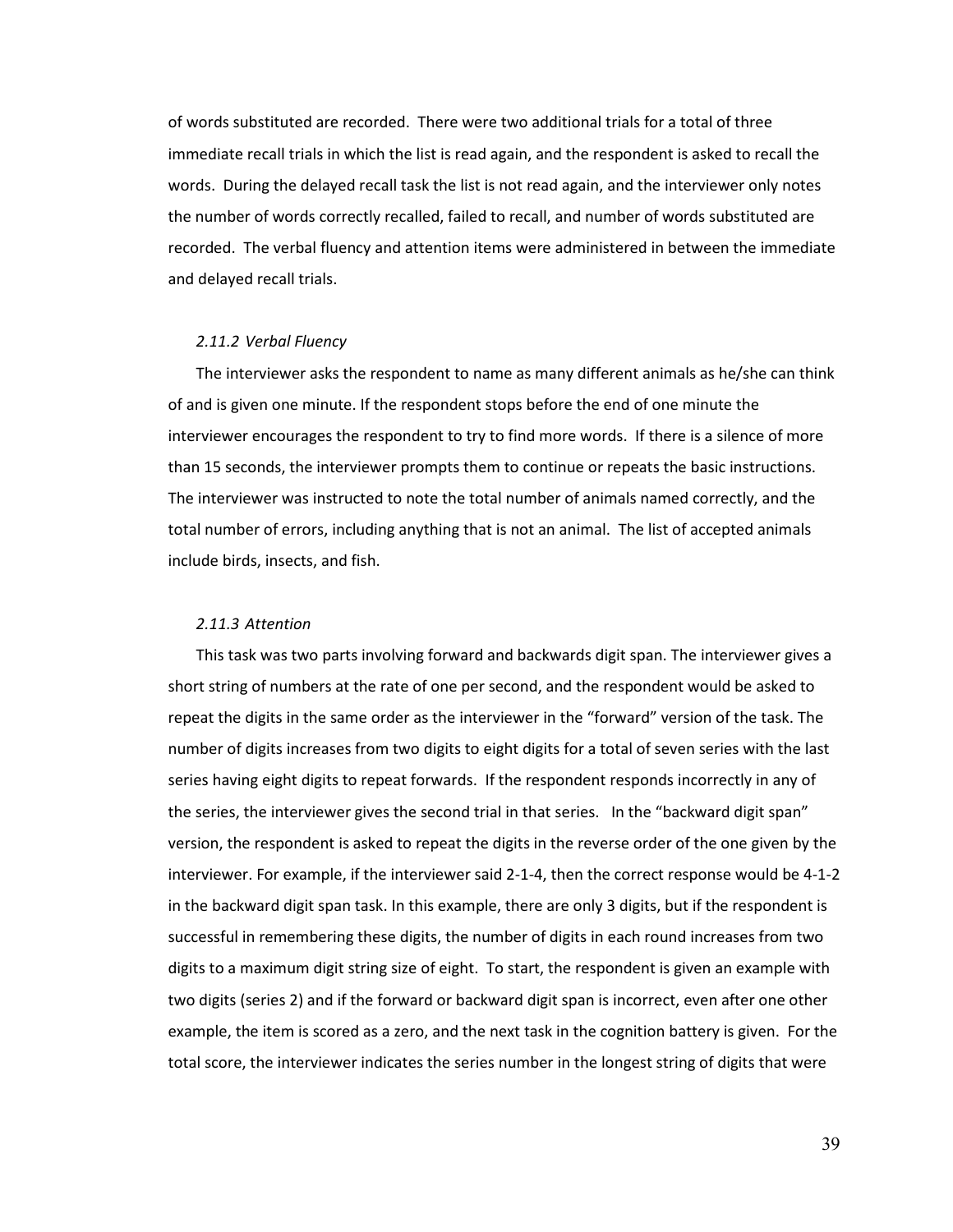repeated without error. The digit span task was taken from the Wechsler Adult Intelligence Scale (WAIS).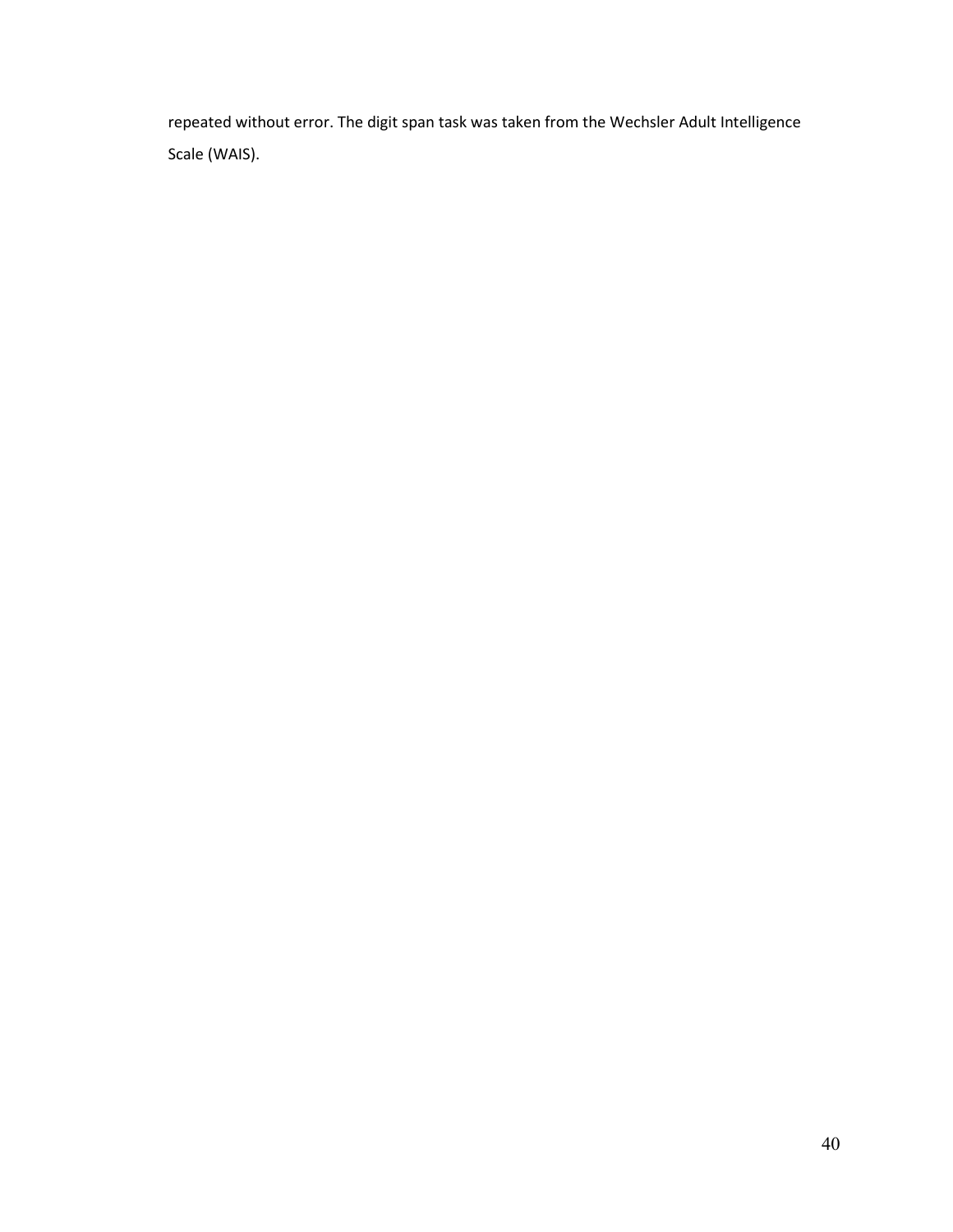#### **3. USING MEASURES IN CROSS-COUNTRY ANALYSIS**

The objective of this section is to propose harmonized measures of cognition that can be best exploited for cross-country analysis using the HRS family of surveys. We present the exact wording of those questions in Section 4.

#### *3.1 Verbal Memory*

All surveys asked about verbal memory. While the wording of questions was similar across surveys, there were key differences in (1) the number of words presented; (2) the number of immediate and delayed recall trials; (3) the time elapsed between the immediate and delayed recall tests; (4) whether and how correct and incorrect answers were scored; (5) what tasks were given between the immediate and delayed recall; and (6) whether flags were raised when problems arose during this task.

## *3.1.1 Administration*

The HRS, ELSA, TILDA and IFLS used the same four word lists to choose a word list from (the IFLS used some slightly difference translations for a few words). LASI used a slightly different word list. In some cases, the words in LASI were similar to the point of being synonyms (e.g. home in ELSA vs. house in LASI or rock in ELSA vs. stone in LASI). The administration of the word list was the same across these studies in terms of speed of reading the word list, and how much time was given to response. However, the HRS word list was presented over the telephone, the ELSA word list was read by a computer, and the IFLS and LASI word lists were read by the interviewer. The TILDA word list was also read by a computer at the same speed as for HRS and ELSA, and used the same four word list options as the ELSA and HRS but the respondent was given only one minute and gave a second immediate recall trial. The SHARE and JSTAR studies also used a ten-word list, but these word lists were not the same, or the same as for HRS, ELSA, and TILDA. The speed of reading was not specified for SHARE. JSTAR allowed the respondent up to one minute. The CHARLS also used a ten-word list and gave the respondent 2 minutes to respond, however it is unclear what words were on the list. SAGE also administered 10 words by the interviewer, and had no specified time limit to respond but was given three immediate recall trials. The KloSA administered only three words and the MHAS administered a list of eight words with three immediate recall trials.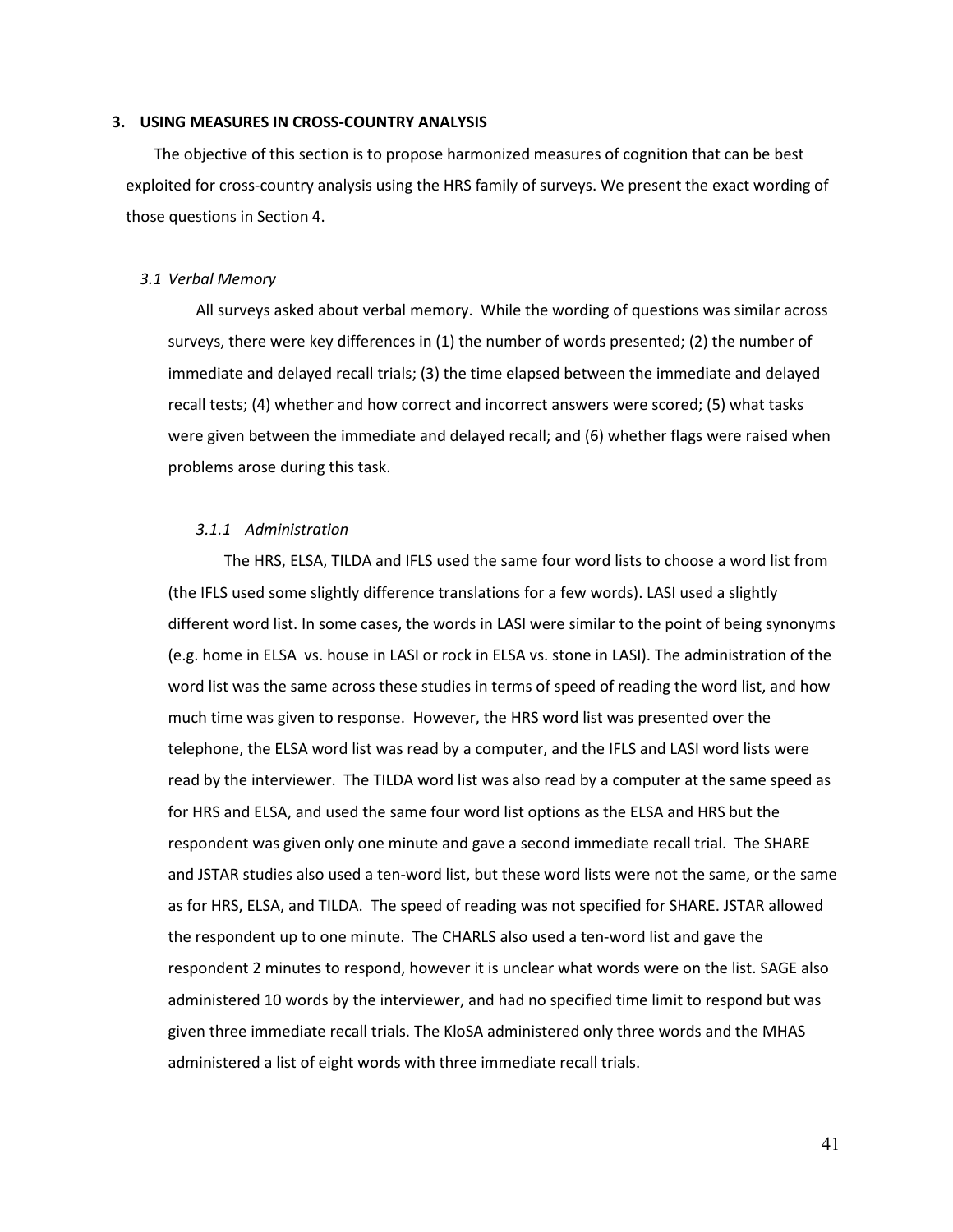#### *3.1.2 Flags*

In the ELSA, TILDA, SHARE, KLoSA, CHARLS, IFLS, MHAS, and SAGE studies, no flags were available to indicate whether the interviewer suspected that the respondent used an aid, had problems with hearing the word lists or if there was an interruption during the administration of the word lists.

#### *3.1.3 Direct Comparison of Answers*

The HRS, IFLS, and SAGE interviewers noted both correctly recalled words and how many wrong words were given. ELSA, TILDA, SHARE, KLoSA, JSTAR, LASI, MHAS, and CHARLS interviewers noted the number of correctly recalled words but did not record whether any words were given that were not on the list.

The scores from SHARE, CHARLS, ELSA, HRS, IFLS are comparable outcomes assuming there were no substantial differences in performance due to differences in administration via telephone versus in person and if the SHARE unlimited recall time can be considered to be comparable to the 2-minute interval given, and unspecified speed of reading in SHARE is negligible. The scores from these studies can only be compared when using the score that assess number of correct answers (without accounting for substituted/incorrectly recalled words). The TILDA is not comparable to any of these studies because the respondent was given only one minute and there were two recall trials. Also, the MHAS score is not comparable due to he multiple trials and because the score was recorded as less or more than 4 words recalled. The KLoSA test only administered three words and comparison with verbal memory performance using 10 words is not recommended.

# *3.2 Orientation*

#### *3.2.1 Direct Comparison of Answers*

All of the orientation questions across the nine surveys that assessed this domain were largely adapted from the Mini-Mental State Examination (MMSE) test. A direct comparison across all nine surveys on time orientation using the date (day, month, and year) and the day of the week is amenable. Care must be taken when coding the question since some surveys asked about the date in separate questions (day, month, and year), and other surveys asked for the date in one question and coded how many of the three aspects were correctly given. In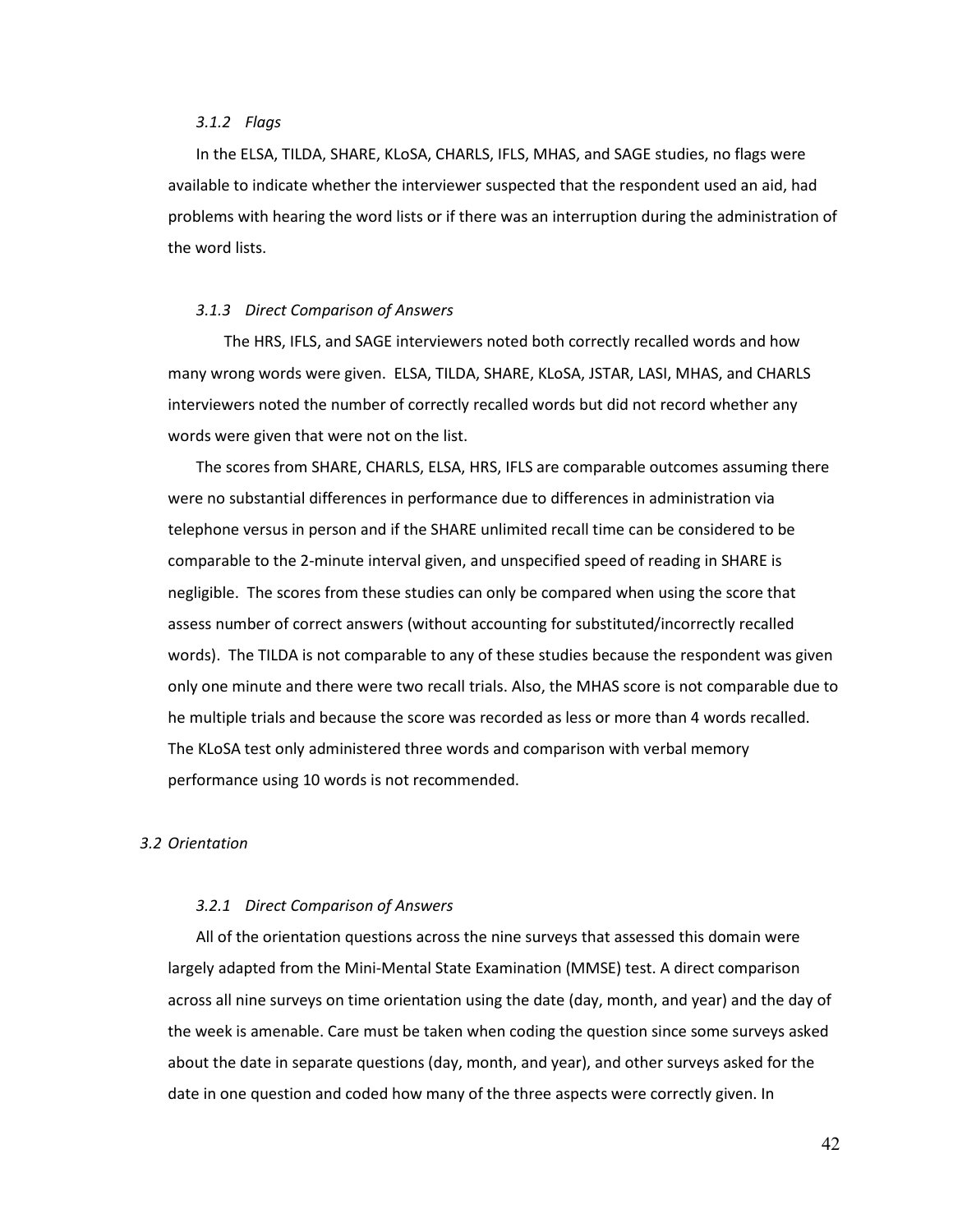addition, HRS and LASI included person orientation items, although the HRS had two items compared with the one LASI person orientation item. Both the CHARLS and KLoSA studies contained an additional temporal orientation question about the season. Although the JSTAR and KLoSA place orientation items were not the same, a comparison could be feasible.

#### *3.3 Verbal Fluency*

# *3.3.1 Administration*

 The administration of the verbal fluency task is similar in the ELSA, TILDA, SHARE LASI, and SAGE studies. The respondent is given one minute to recall as many animals as possible. However, one small difference is that if a pause is detected, the interviewer prompts the respondent for more animals in all studies except the ELSA.

# *3.3.2 Direct Comparison of Answers*

The ELSA, TILDA, and LASI studies have clear criteria for what is considered an acceptable animal, but each of these criteria differ slightly. For instance, the TILDA allows mythical animals and different breeds within a species, but the ELSA does not. Only the SAGE and LASI studies note both the number of correct animals, and also the number of incorrect responses. Thus, a comparison could be made on a "correct minus incorrect" verbal fluency scores between the SAGE and LASI studies, if the criteria for what is considered an acceptable animal response does not substantially alter scores.

#### *3.4 Prospective Memory*

## *3.4.1 Administration*

The administration of the two prospective memory tasks is similar in the TILDA and ELSA studies.

# *3.4.2 Flags*

The prompts given in each of the two studies is similar.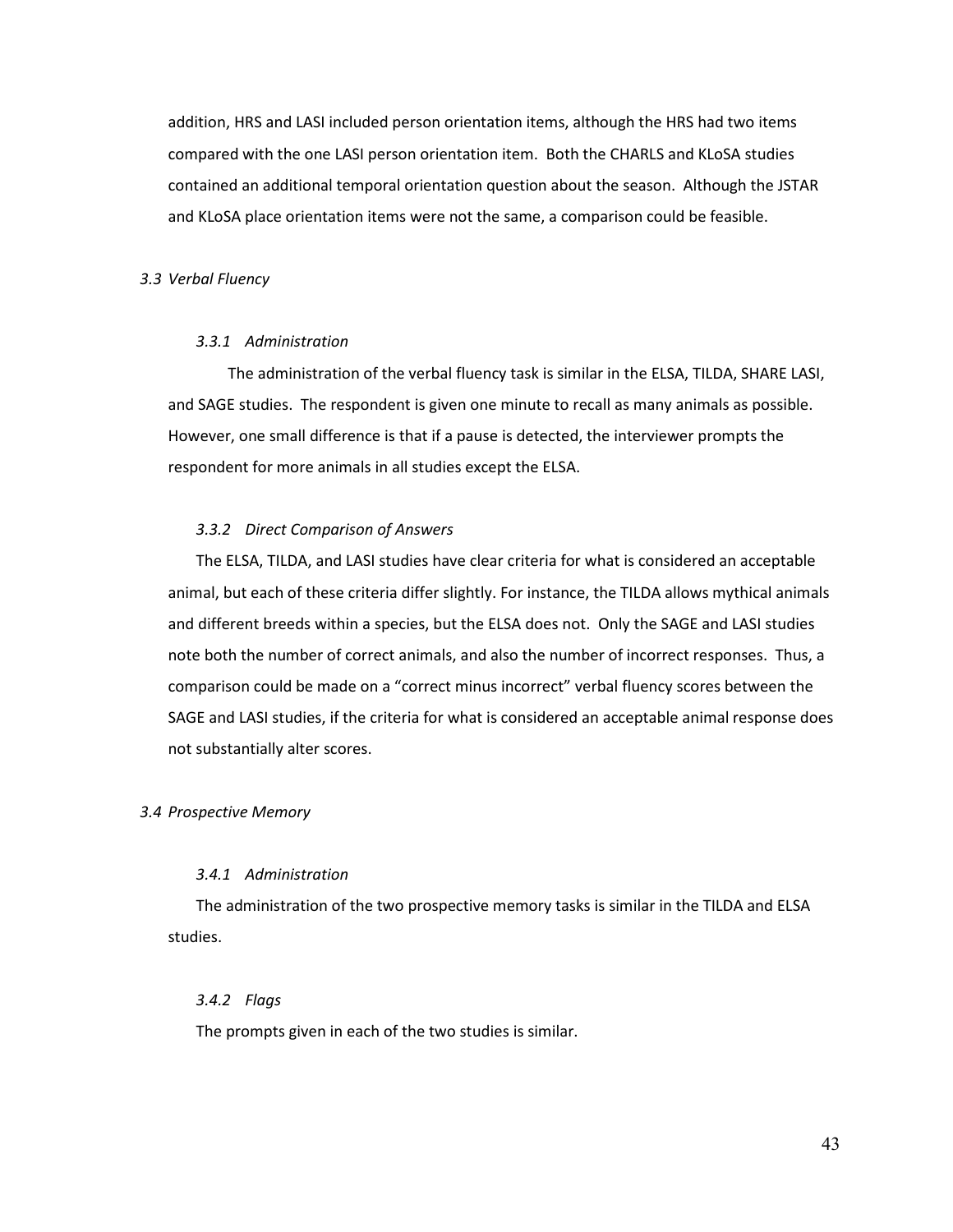### *3.4.3 Direct Comparison of Answers*

The scores on the prospective memory tasks are similar (whether a prompt was given, and what the respondent did). Thus, the scores on this task for the two studies is directly comparable.

## *3.5 Attention*

# *3.5.1 Administration*

The attention tasks given the ELSA, MHAS, and SAGE studies are completely different; the ELSA study includes a letter cancellation task, the MHAS study includes a figure searching task, and the SAGE study includes a digit span task.

### *3.5.2 Direct Comparison of Answers*

Although the tests are different, to the extent that the tests can each be considered attention tasks (these tasks tap into more domains than just attention), z-scores could be computed and then compared across the three tasks.

#### *3.6 Visuoconstruction*

# *3.6.1 Administration*

The visuoconstruction tests in the CHARLS and KLoSA studies consist of copying the interlocking pentagon figure. The MHAS includes two figures.

# *3.6.2 Flags*

The MHAS interviewer could note whether the respondent could not attempt or successfully complete the task due to vision problems, whereas the CHARLS and KLoSA items do not assess any impairment that would impeded copying the figure.

## *3.6.3 Direct Comparison of Answers*

The CHARLS and KLoSA visuoconstruction items both come from the MMSE, and are therefore directly comparable.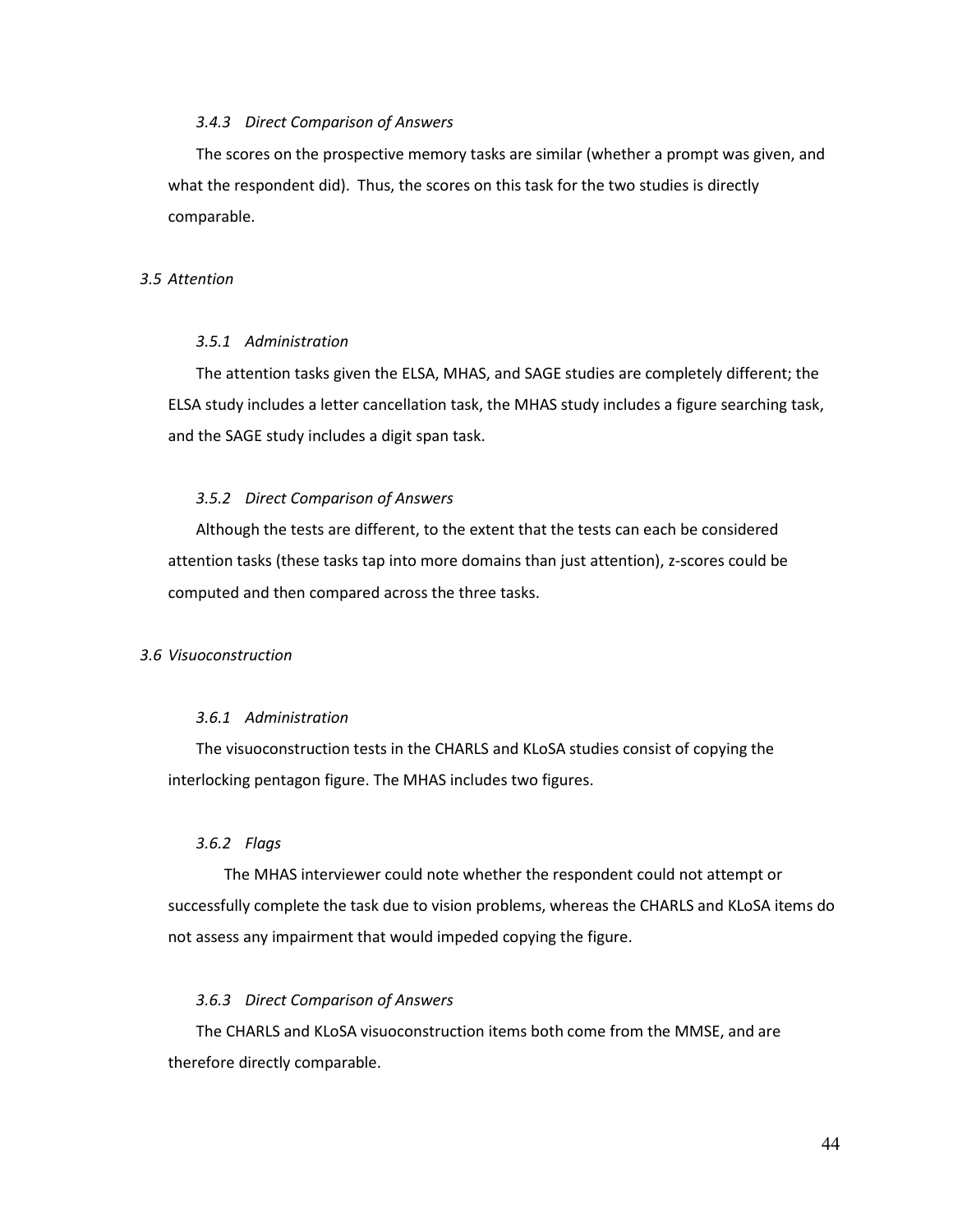#### *3.7.1 Administration*

There are several numeracy items that were assessed across eight studies. These include counting backward, the serial 7 task, and computation items.

The HRS and LASI studies ask the respondent to count backward as quickly as possible from the number 20. In both studies, the respondent is asked to stop after correctly counting backward from 20 to 11 or from 19 to 10. The LASI also asked the respondent to count backward from 100 and gave the respondent 2 minutes to complete the task.

The HRS, JSTAR, KLoSA, CHARLS, and LASI studies each gave the "Serial 7" task in which the respondent was asked to subtract seven from 100 in the first step and asked to continue subtracting seven from the previous number in each subsequent step. The administration of this task was the same across these studies.

The HRS, ELSA IFLS, JSTAR, LASI and SHARE studies shared a series of similar set of computational questions asking the respondent questions such computing the price of an object after a sale, the amount accrued as bank interest, and fraction-based calculations of the original price of an item. However, the exact items administered were not always the same. The wording of these questions was minimally different due to the local currency value of items (e.g., used book instead of used sofa) but the numbers used in the calculations were the same. The IFLS questions were not "real-world" based questions, but rather mathematical problems the respondent was asked to solve. The HRS administered three computation items; ELSA gave six questions; SHARE and JSTAR gave the same four items; LASI gave two items; IFLS gave seven questions

## *3.7.2 Flags*

The SHARE provides a flag to simply encourage the respondent to answer all numeracy questions if necessary. The CHARLS prompts the interviewer to persuade the respondent to answer all of the Serial 7 items if the respondent refuses to answer.

#### *3.7.3 Direct Comparison of Answers*

For the counting backward from 20 item the HRS provides three answer choices: correct, incorrect, and wants to start over. The LASI has response options: respondent correctly counted,

45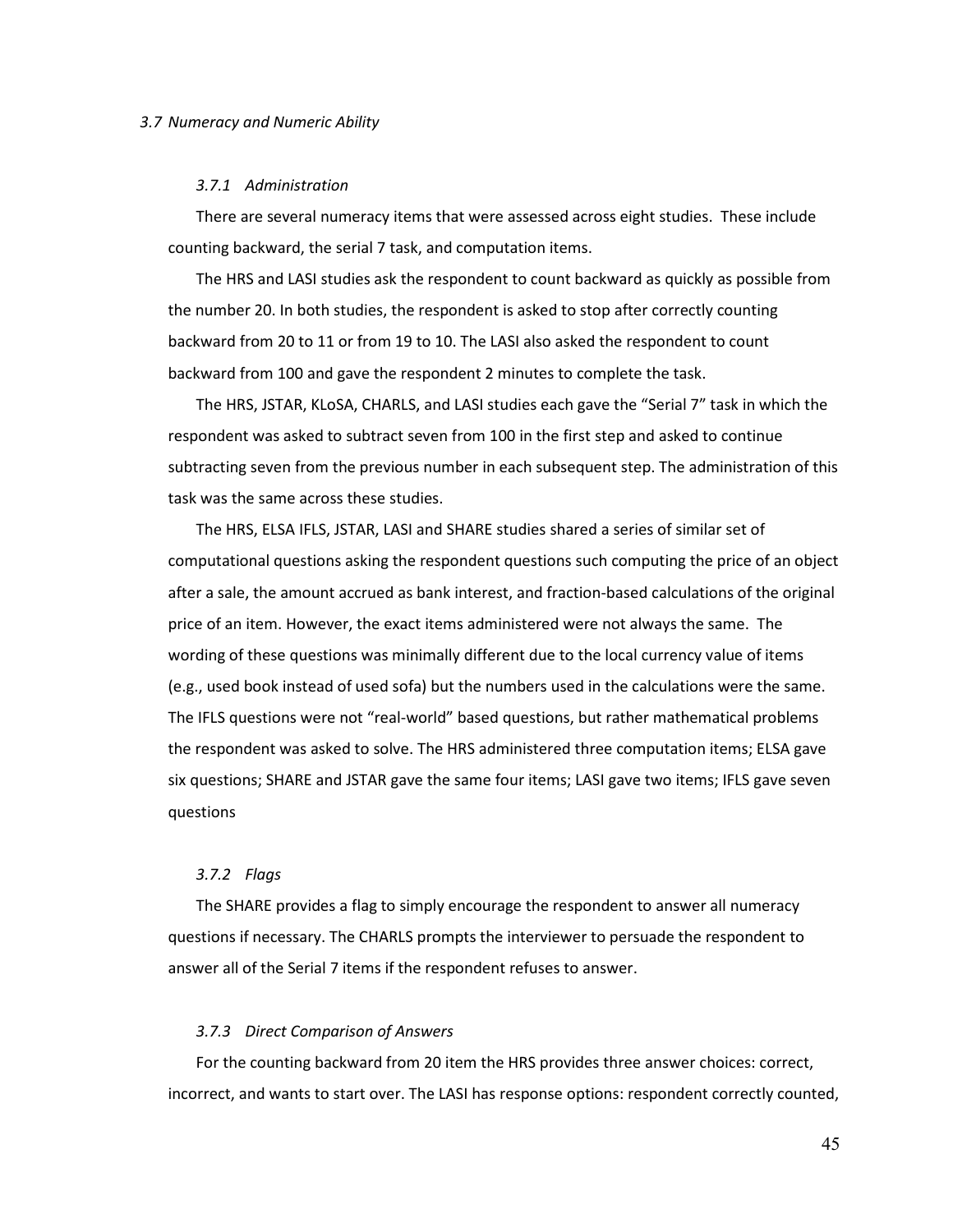respondent made an error, and respondent cannot count. If either of the last two answer choices applied, the respondent then skipped the counting backward from 100 question and proceeded to the Serial 7 task. If a researcher chooses to exclude respondents who cannot in the LASI, the answers in the HRS and LASI can be compared.

The answer choices for Serial 7 task were coded the same way in the HRS, JSTAR, KLoSA, CHARLS, and LASI studies such that a specific integer was recorded. Thus, these studies provide a direct comparison of numeracy using the Serial 7 task.

Because the number and type of computation items given in the HRS, ELSA IFLS, JSTAR, LASI and SHARE were slightly different, a comparison could be made between the computation items for these studies if an average was computed of all the items in each study. Some re-coding of answers may be necessary, since in the HRS, the answer was provided as an integer; the ELSA, SHARE, JSTAR, and IFLS studies had multiple answer choices for the interviewer to choose from (these answers were not read aloud to the respondent); and in LASI, the interviewer could choose correct or incorrect as the answer.

## *3.8 Vocabulary*

#### *3.8.1 Administration*

Only the HRS contained questions on vocabulary by asking the respondent to name the object used to cut paper (scissors or shears), and to name the prickly plant that grows in the desert (cactus or name of a type of cactus)

#### *3.9 Visual Memory*

#### *3.9.1 Administration*

Only the MHAS contained a task that asked the respondent to recall and draw a figure presented earlier during the visuoconstruction task.

## *3.10 Non-verbal Intelligence*

# *3.10.1 Administration*

Only the IFLS contained a question about non-verbal intelligence using a set of 12 matrices.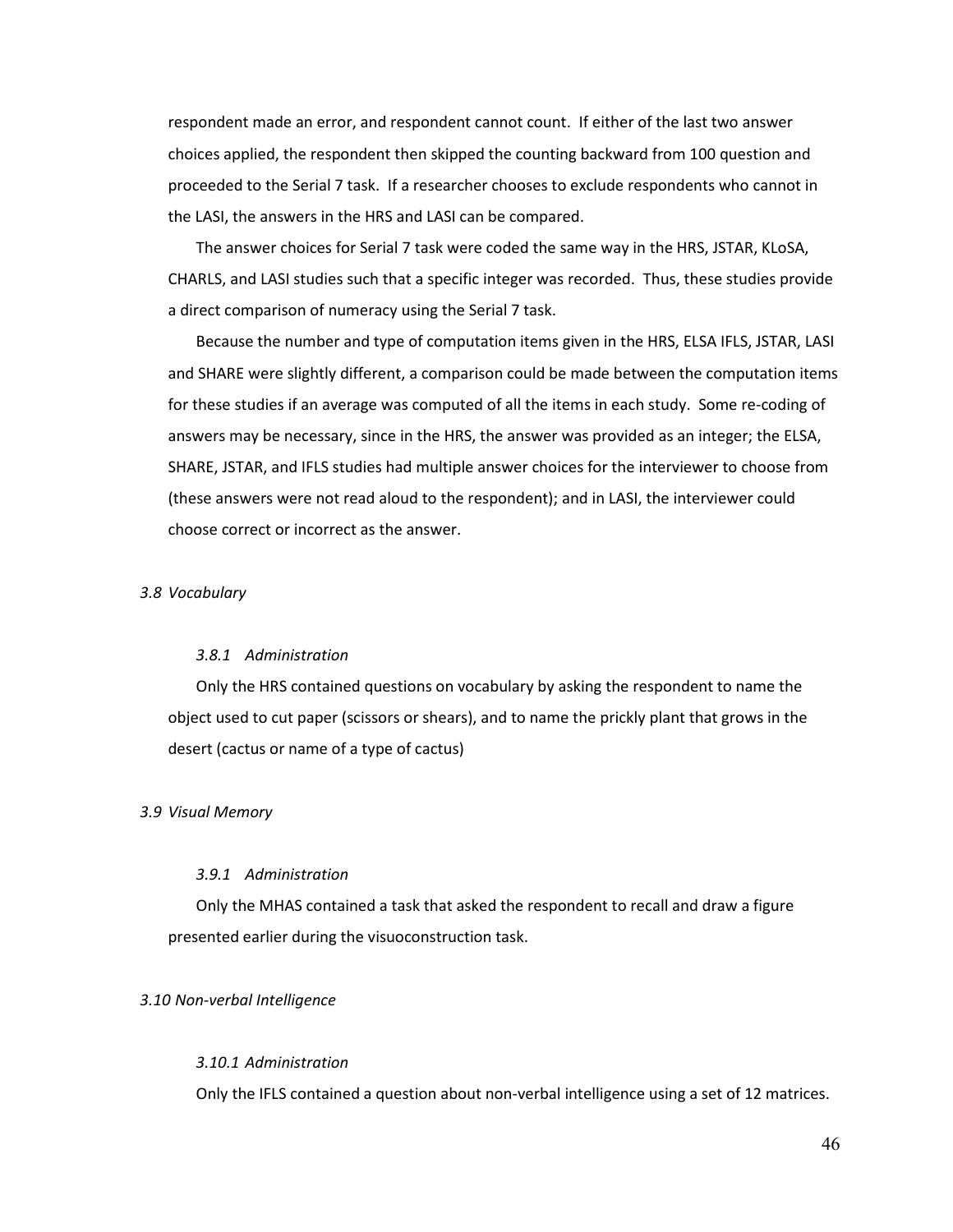### *3.11 Language*

#### *3.11.1 Administration*

The HRS and KLoSA each contained items that assessed language ability. In the HRS, this was assessed using five questions for the respondent to give the meaning of five words. The KLoSA assessed language ability using six questions that assessed different aspects of language ability including naming objects, repeating a phrase, following a three-stage command, reading and following written instructions, and then writing a sentence about how they felt that day or about the day's weather conditions.

# *3.11.2 Direct Comparison of Answers*

The variability of language constructs captured in the KLoSA makes it difficult to compare to the HRS items on language ability, although z-scores of the sum of items in the HRS and of the items in the KLoSA could be compared.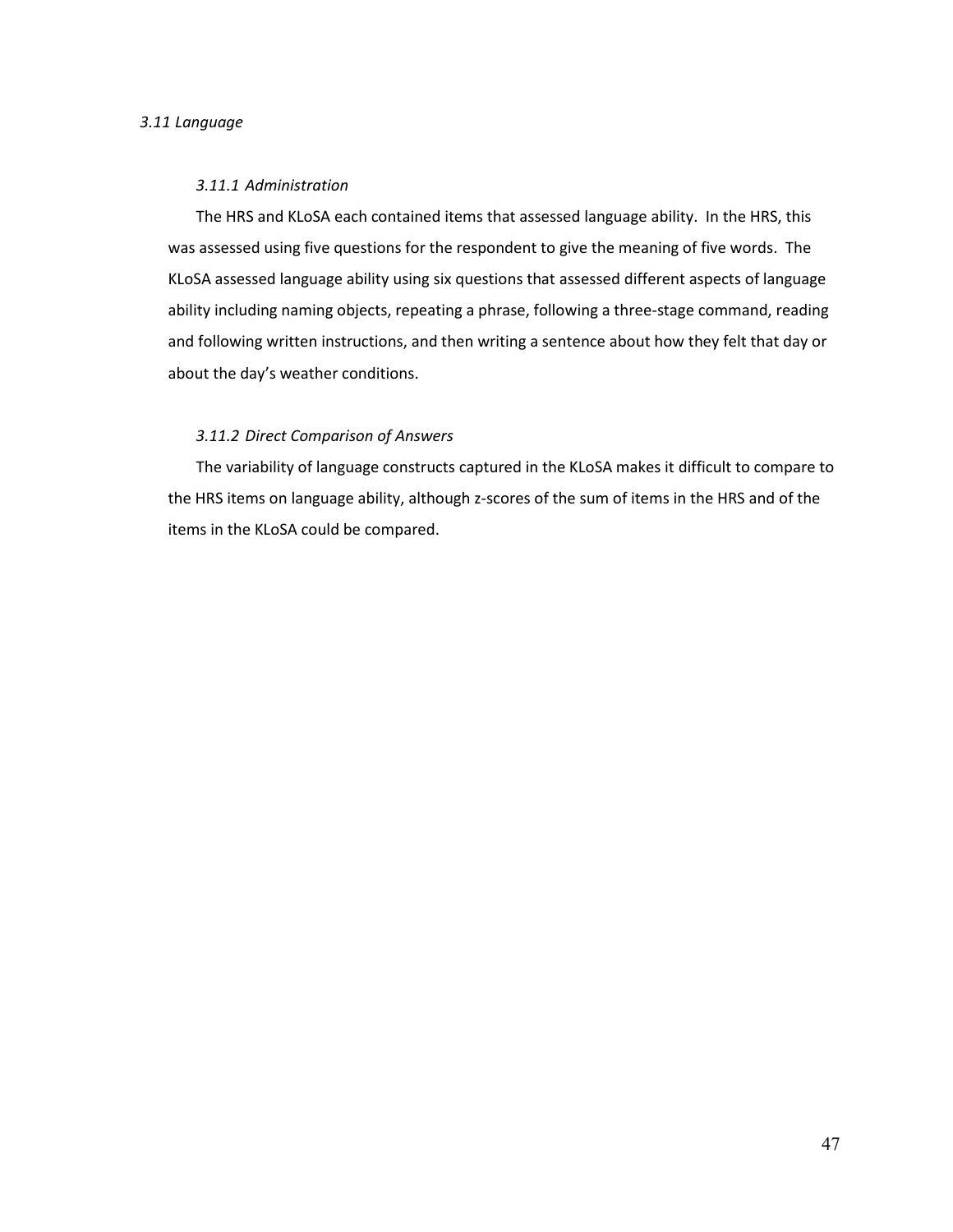#### **4. QUESTION CONCORDANCE**

We present the question number, exact wording, and answer choices for each of the HRS studies, by domain.

#### *4.1 Verbal Memory*

# *4.1.1 HRS*

((D103)) [F1]-- I'll read a set of 10 words and ask you to recall as many as you can. We have purposely made the list long so that it will be difficult for anyone to recall all the words -- most people recall just a few. Please listen carefully as I read the set of words because I cannot repeat them. When I finish, I will ask you to recall aloud as many of the words as you can, in any order. Is this clear? » PROBE as needed for understanding of task. Read the items at a slow, steady rate as they come up on the screen, Approximately one word every two seconds » If R refuses during or after the preamble and before any words are read, enter [Ctrl-R] at this screen

Answer:

1 Continue

((D182)) (All answer choices stored in this variable) Answer: STRING

#### *4.1.2 ELSA*

((CfLisEn)) I/the computer will now read a set of 10 words. I would like you to recall as many as you can. We have purposely made the list long so it will be difficult for anyone to recall all the words. Most people recall just a few. Please listen carefully to the set of words as they cannot be repeated. When I have finished, I will ask you to recall aloud as many of the words as you can, in any order. Is this clear? IF NO, EXPLAIN FURTHER READ OUT WORD LIST BELOW AT A SLOW STEADY RATE APPROXIMATELY ONE WORD EVERY 2 SECONDS. WORD LIST A: Hotel River Tree Skin Gold Market Paper Child King

WORD LIST B: Sky Ocean Flag Dollar Wife Machine Home Earth College Butter IF word list C is being used: WORD LIST C: Woman Rock Blood Corner Shoes Letter Girl House Valley Engine WORD LIST D: Water Church Doctor Palace Fire Garden Sea Village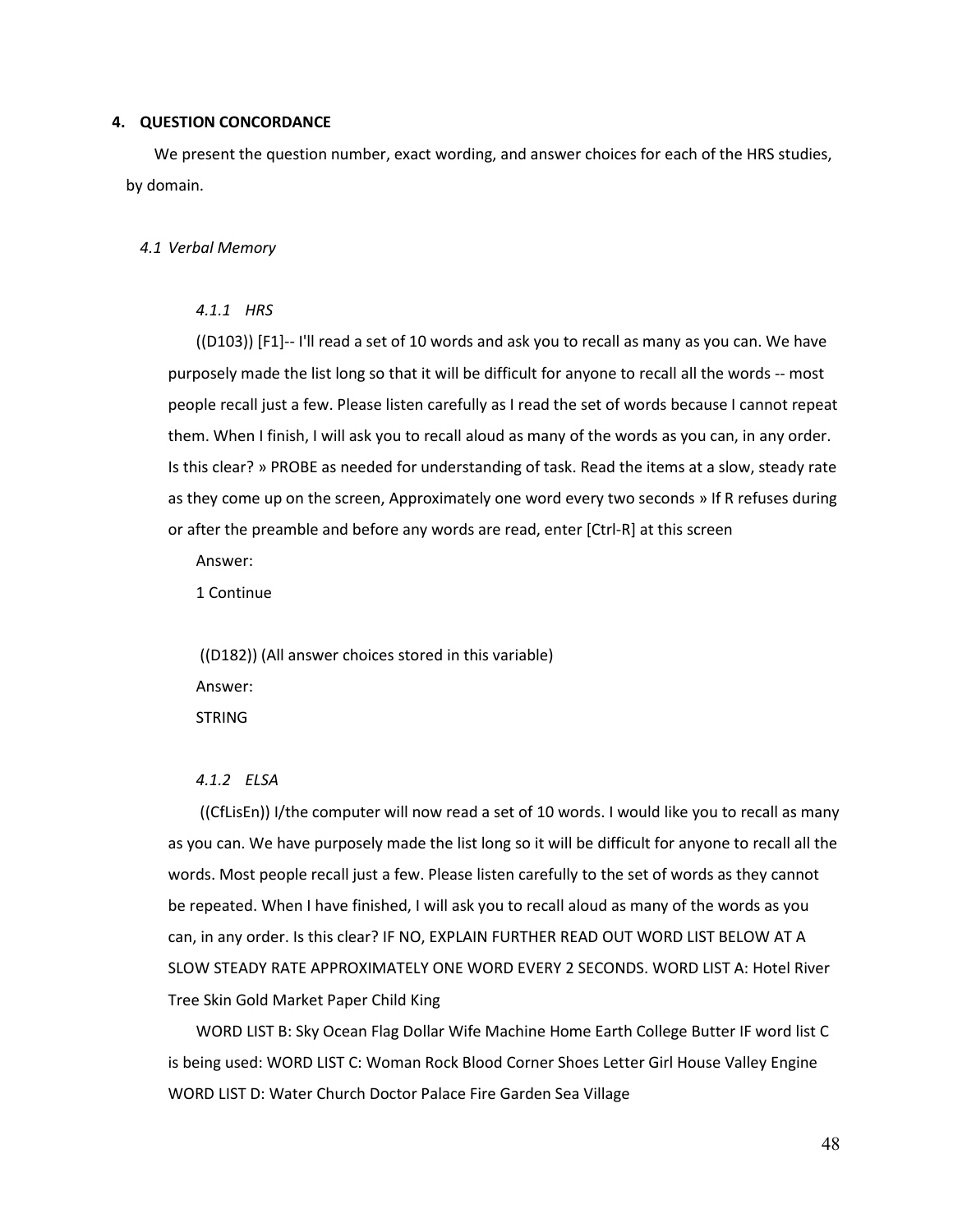Now please tell me the words you can recall. \_\_\_\_\_\_ from whichever word list selected at CfWrds WRITE WORDS IN BOOKLET PROVIDED. ALLOW AS MUCH TIME AS RESPONDENT WISHES - UP TO 2 MINUTES ENTER NUMBER OF WORDS RESPONDENT CORRECTLY RECALLS Answer:

0-10

((CfLisD)) A little while ago, you were read a list of words and you repeated the ones you could remember. Please tell me any of the words that you can remember now. \_\_\_\_\_\_ from whichever word list selected at CfWrds WRITE WORDS IN BOOKLET PROVIDED. ALLOW AS MUCH TIME AS RESPONDENT WISHES - UP TO 2 MINUTES ENTER NUMBER OF WORDS RESPONDENT CORRECTLY RECALLS.

Answer:

0..10

*4.1.3 TILDA* ((PH116 random)) word list A B C D Answer: INTEGER

((PH116 & PH116\_wordlist)) Now, I am going to read a list of 10 words from my computer screen. We have purposely made the list long so it will be difficult for anyone to recall all the words. Most people recall just a few. Please listen carefully to the set of words, as they cannot be repeated. When I have finished, I will ask you to recall aloud as many of the words as you can, in any order. Is this clear? [IWER: IF RESPONDENT IS NOT CLEAR REPEAT INSTRUCTIONS.] [IWER: PAUSE FOR 2 SECONDS AFTER EACH WORD][IWER: WRITE WORDS ON SHEET PROVIDED.] [IWER: ALLOW UP TO ONE MINUTE FOR RECALL.]

Machine; Home; Earth;College;Butter;Women;Rock; Blood;Corner;Shoes;Letter;Girl;House;Valley;Engine;Water;Church;Doctor;Palace;Fire;Garden;Se a;Village;Baby;Table Now please tell me all the words you can recall. [IWER: ENTER THE NUMBER OF WORDS THE RESPONDENT CORRECTLY RECALLS.] [IWER: WRITE THE WORDS IN THE BOOKLET PROVIDED. ALLOW AS MUCH TIME AS THE RESPONDENT WISHES, UP TO 2 MINUTES. ENTER THE NUMBER OF WORDS THE RESPONDENT CORRECTLY RECALLS.]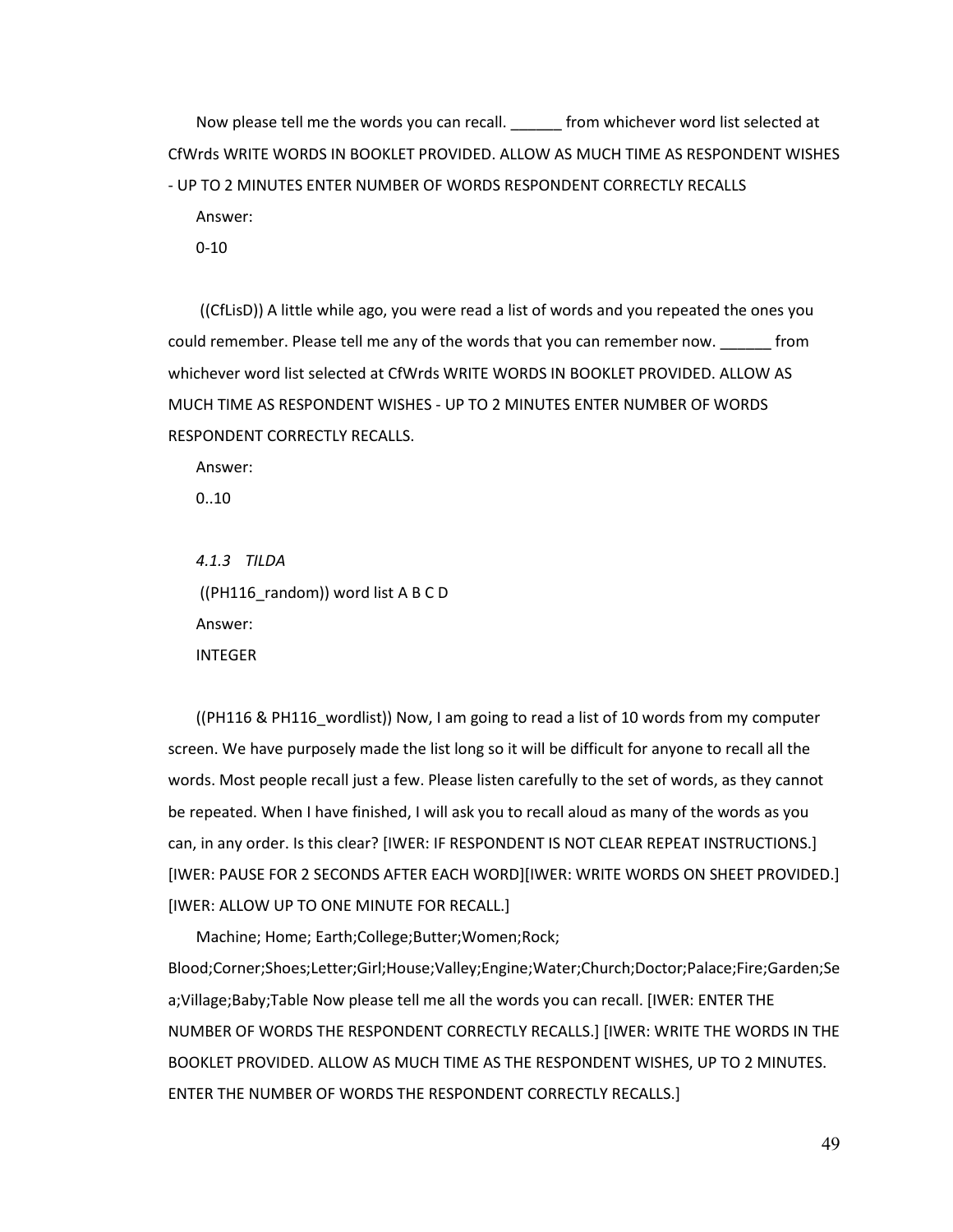Answer:

RANGE 0..10

((PH117)) Now I am going to read the same words out again. When I have finished, I will ask you to recall aloud as many of the words as you can, in any order, including the words you recalled earlier. Is this clear? [IWER: IF RESPONDENT IS NOT CLEAR REPEAT INSTRUCTIONS.] Machine; Home; Earth;College;Butter;Women;Rock;

Blood;Corner;Shoes;Letter;Girl;House;Valley;Engine;Water;Church;Doctor;Palace;Fire;Garden;Se a;Village;Baby;Table. Now please tell me all the words you can recall? [IWER: ENTER THE NUMBER OF WORDS THE RESPONDENT CORRECTLY RECALLS.] [IWER: WRITE THE WORDS IN THE BOOKLET PROVIDED. ALLOW AS MUCH TIME AS THE RESPONDENT WISHES, UP TO 2 MINUTES. ENTER THE NUMBER OF WORDS THE RESPONDENT CORRECTLY RECALLS.]

Answer:

RANGE 0..10

((PH712\_1)) A little while ago, I read you a list of words twice, and you repeated the ones you could remember. Please tell me any of the words that you can remember now?\_\_\_\_\_\_

[IWER: ENTER THE NUMBER OF WORDS THE RESPONDENT CORRECTLY RECALLS.] Answer:

RANGE 0..10

## *4.1.4 SHARE*

((CF007\_LEARN1INTRO)) Now, I am going to read a list of words from my computer screen. We have purposely made the list long so it will be difficult for anyone to recall all the words. Most people recall just a few. Please listen carefully, as the set of words cannot be repeated. When I have finished, I will ask you to recall aloud as many of the words as you can, in any order. Is this clear? IWER: PRESS ENTER TO BEGIN TEST AND HAVE BOOKLET READY

Answer:

1. Continue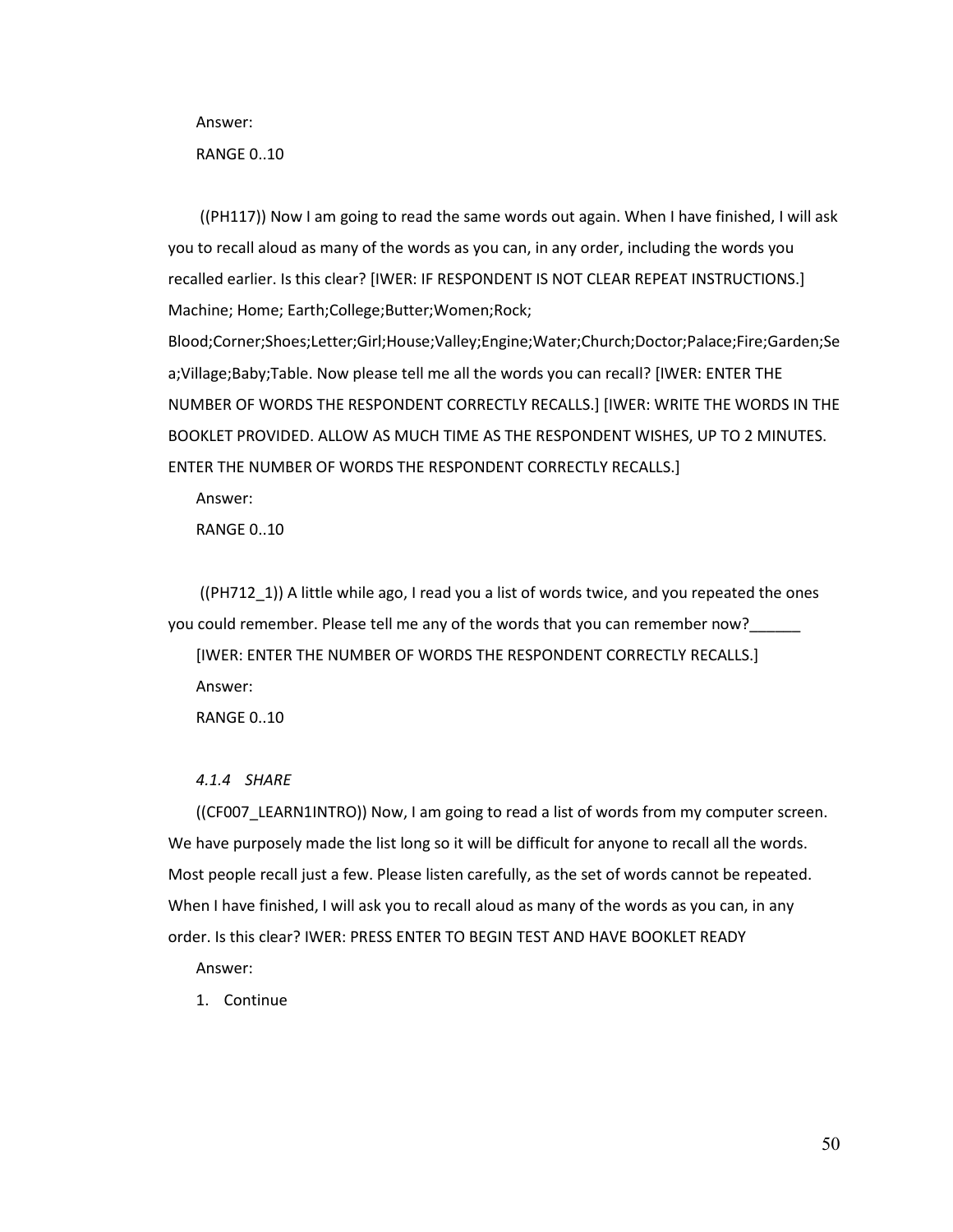((CF008\_LEARN1)) Ten words list learning first trial total Answer:

None

((CF908\_LEARN1TOT)) CODE TOTAL NUMBER OF WORDS RECALLED (0..10) Answer:

0..10

((CF016\_LEARN4)) A little while ago, I read you a list of words and you repeated the ones you could remember. Please tell me any of the words that you can remember now? IWER: WRITE THE WORDS ON A SHEET AND THEN SCORE THE RIGHT WORDS

Answer:

- 1. Butter
- 2. Arm
- 3. Letter
- 4. Queen
- 5. Ticket
- 6. Grass
- 7. Corner
- 8. Stone
- 9. Book
- 10 Stick
- 96. None of these

((CF916\_LEARN4TOT)) CODE TOTAL NUMBER OF WORDS RECALLED (0..10) Answer: 0..10

# *4.1.5 KLoSA*

((Cd06)) Please listen carefully as I read three words because I cannot repeat them. When I finish, I will ask you to recall aloud as many of the words as you can, in any order. Are you ready? LIST 1: airplane, pencil, pine tree LIST 2: snowman, chair, peach LIST 3: teacher, factory, washing machine LIST 4: chopsticks, apple, hanger LIST 5: bat, shoes, sea water. Try to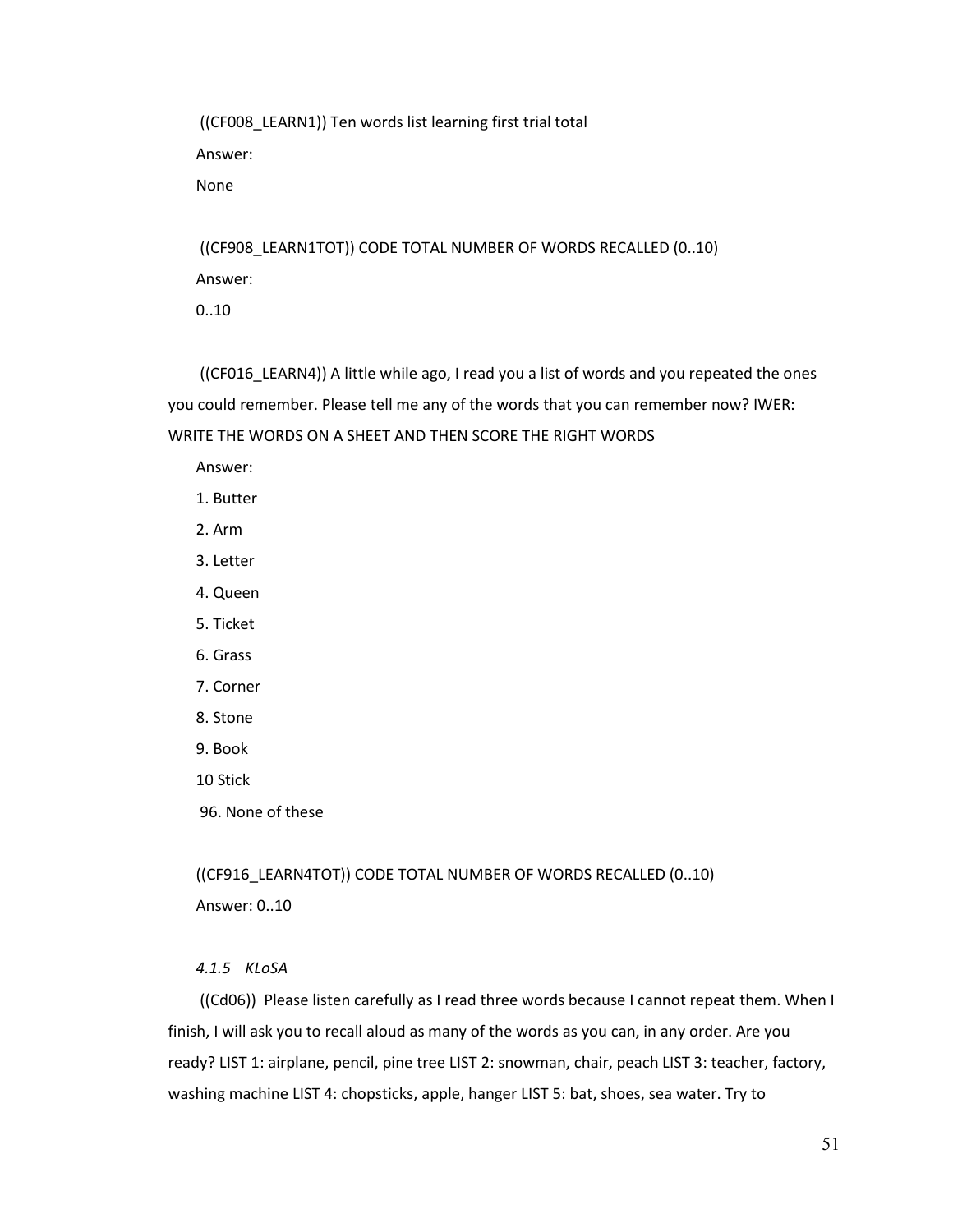remember the words I just read to you. I'll ask you to recall them later.[IWER: Read once more if R did not recall any of the words, up to 3 times and go on. If R does not recall, ensure them it is OK so R would feel comfortable]

Answer:

- 1) Only one of the three words is correct, in any order
- 2) Two of the three words are correct, in any order
- 3) All of the three words are correct, in any order
- 5) None of the three words is correct

((Cd12)) A little while ago, I read you a list of words and you repeated the ones you could remember. Please tell me any of the words that you remember now.

Answer:

1) Only one of the three words is correct, in any order

2) Two of the three words are correct, in any order

3) All of the three words are correct, in any order

5) None of the three words is correct

#### *4.1.6 JSTAR*

((B-004)) I will now test your memory for words. I will read a list of several items slowly, one time each. There are many words on the list, so most people cannot memorize all of them the first time they hear them. I will let you know when I have finished reading. Then you will try to repeat as many words as you can remember. You do not have to remember them in the order I read them. Just listen carefully and try to remember. Do you understand these instructions?

Answer:

1. Yes

- 2. Refused to answer
- 3. Did not understand instructions

((B-005)) [Interviewer: Read the following words slowly and clearly, pausing after each word. As a rule, try to read the words only once, but if the respondent did not hear, you may repeat a word once. Wait up to a minute for respondent to answer. The order of the response is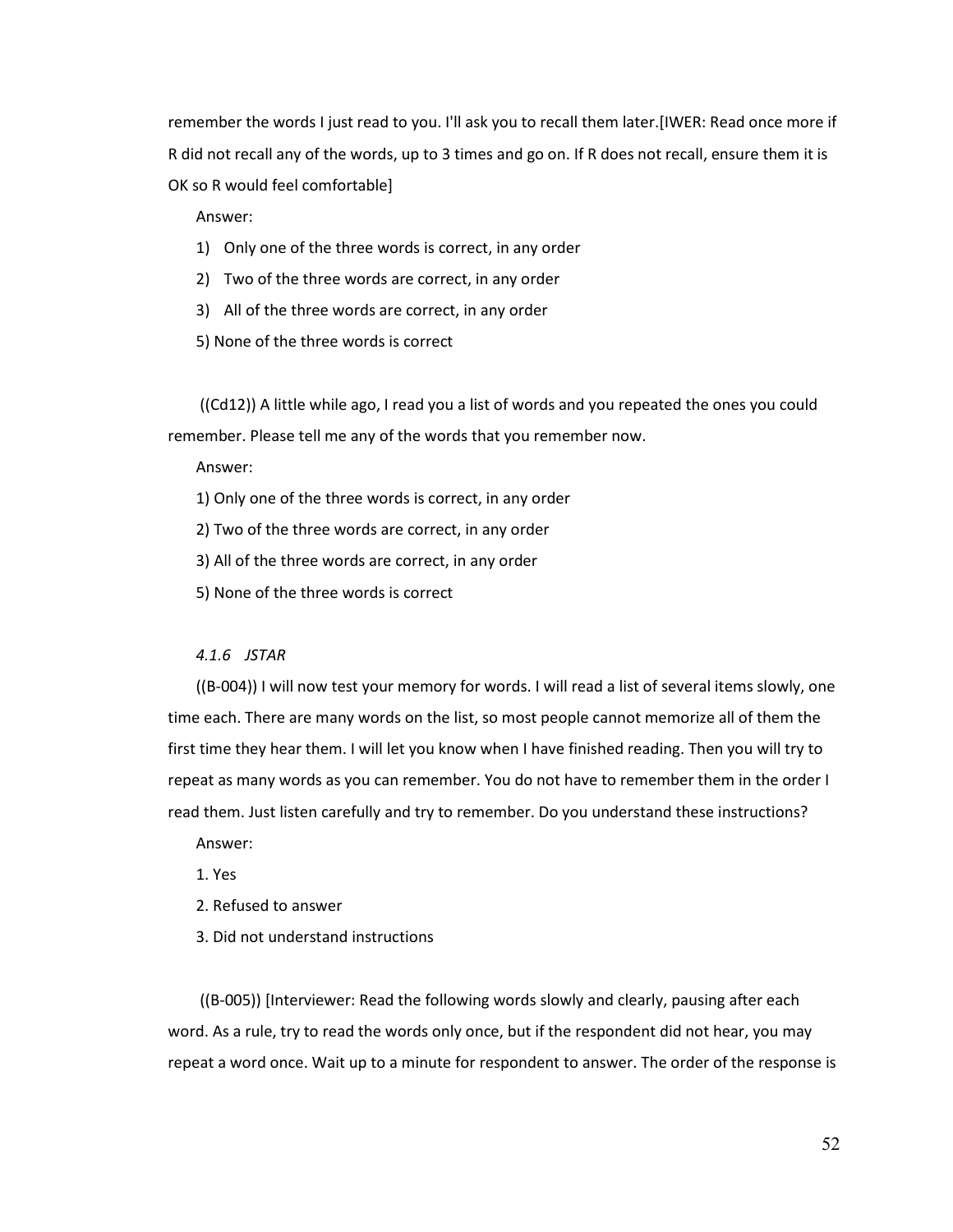not important. Indicate below whether respondent was able to answer. If respondent takes more than one minute to answer, say "Thank you," and continue to the next question.]

[If respondent stops in the middle of his or her answer, place a check next to the words respondent was able to remember and also next to "Could not answer after trying for one minute or more."] I will now read each word once: Dog, Knife, Train,Baseball, Cat, Pot, Airplane, Horse, Swimming, Bicycle Did you hear the words? Please repeat all the words you can remember.

Answer: Dog Knife **Train** Baseball Cat Pot Airplane Horse Swimming Bicycle Refused to answer after starting Could not answer after trying for one minute or more

((B-011)) Thank you. Please try to remember the words I read to you earlier, and repeat any of them you can remember.

[Interviewer: Even if respondent cannot remember, please wait about one minute for him or her to try to remember the words. The order of the words is not important. Indicate below which words respondent could remember. If respondent takes more than one minute to answer, say "Thank you," and continue to the next question.]

[If respondent stops in the middle of his or her answer, place a check next to the words respondent was able to remember and also next to "Could not answer after trying for one minute or more."]

Answer:

Dog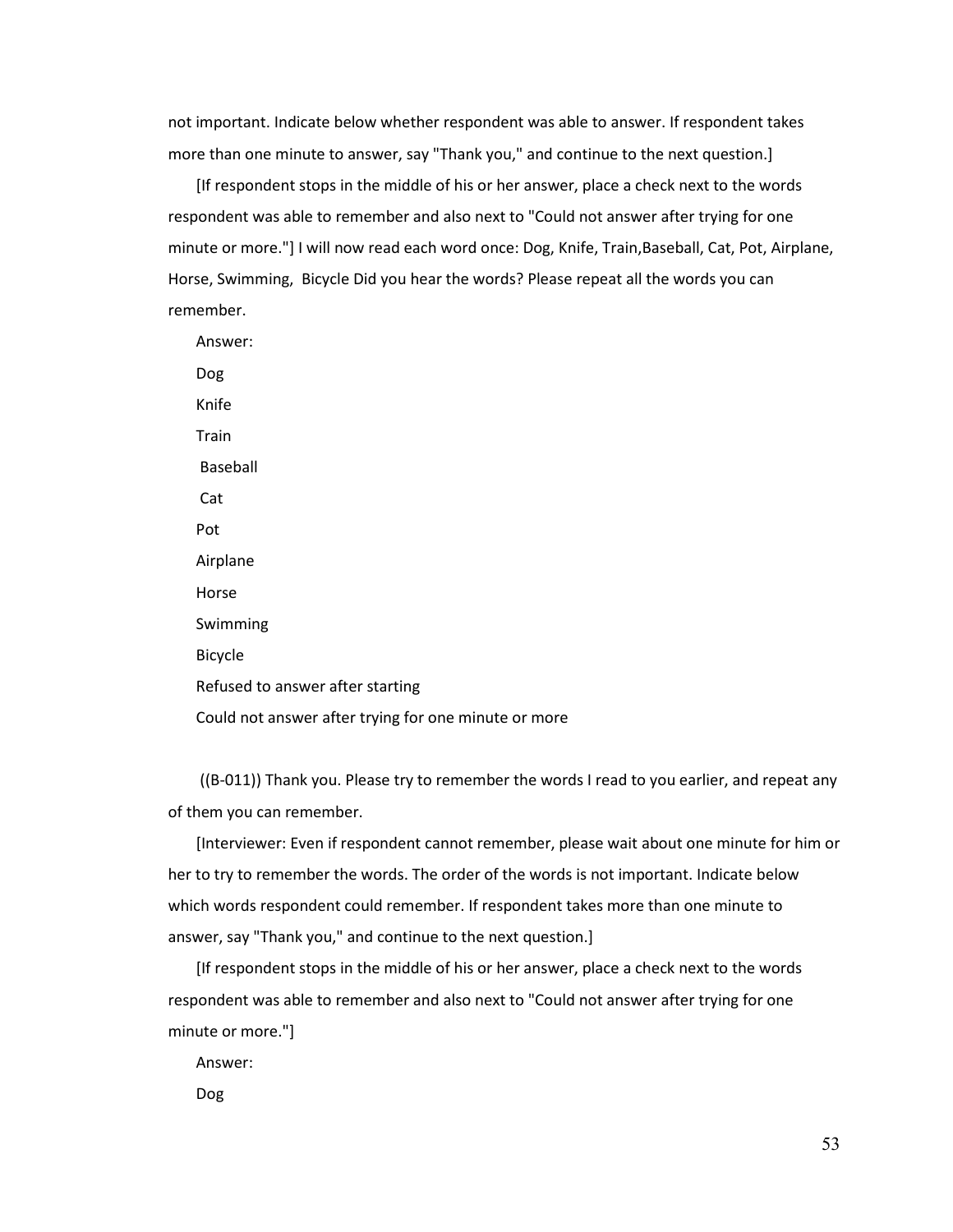Knife Train Baseball Cat Pot Airplane Horse Swimming Bicycle Refused to answer after starting Could not answer after trying for one minute or more

# *4.1.7 CHARLS*

((CC005)) We are going to read a list consisting of 10 words and we would like you to memorize as many as you can. We deliberately made the list long to make it difficult for anyone to memorize all of the words, most people will only remember a few of them. Please listen carefully as we read the list, because we cannot repeat it. When we finish reading the list, we will ask you to recall and tell us as many words as you can remember, and they don't have to be in order. Is this explanation clear? [IWER: Note, do not allow proxy answers.] [IWER: PROBE WHETHER RESPONDENT NEED MORE EXPLANATION.] [IWER: Can R answer this memory question? ]

Answer:

1 Yes

2 No

((CC006))Now please let us know the words you are able to recall. [IWER: check all item which are in words list recalled by Respondent ] [INTERVIEWER CHECK: GIVE RESPONDENT ENOUGH TIME TO RECALL, APPROXIMATELY UP TO TWO MINUTES.]

Answer:

1 \_\_\_\_\_\_[1] 2 \_\_\_\_\_\_[2]  $3$  \_\_\_\_\_\_\_\_\_[3]

54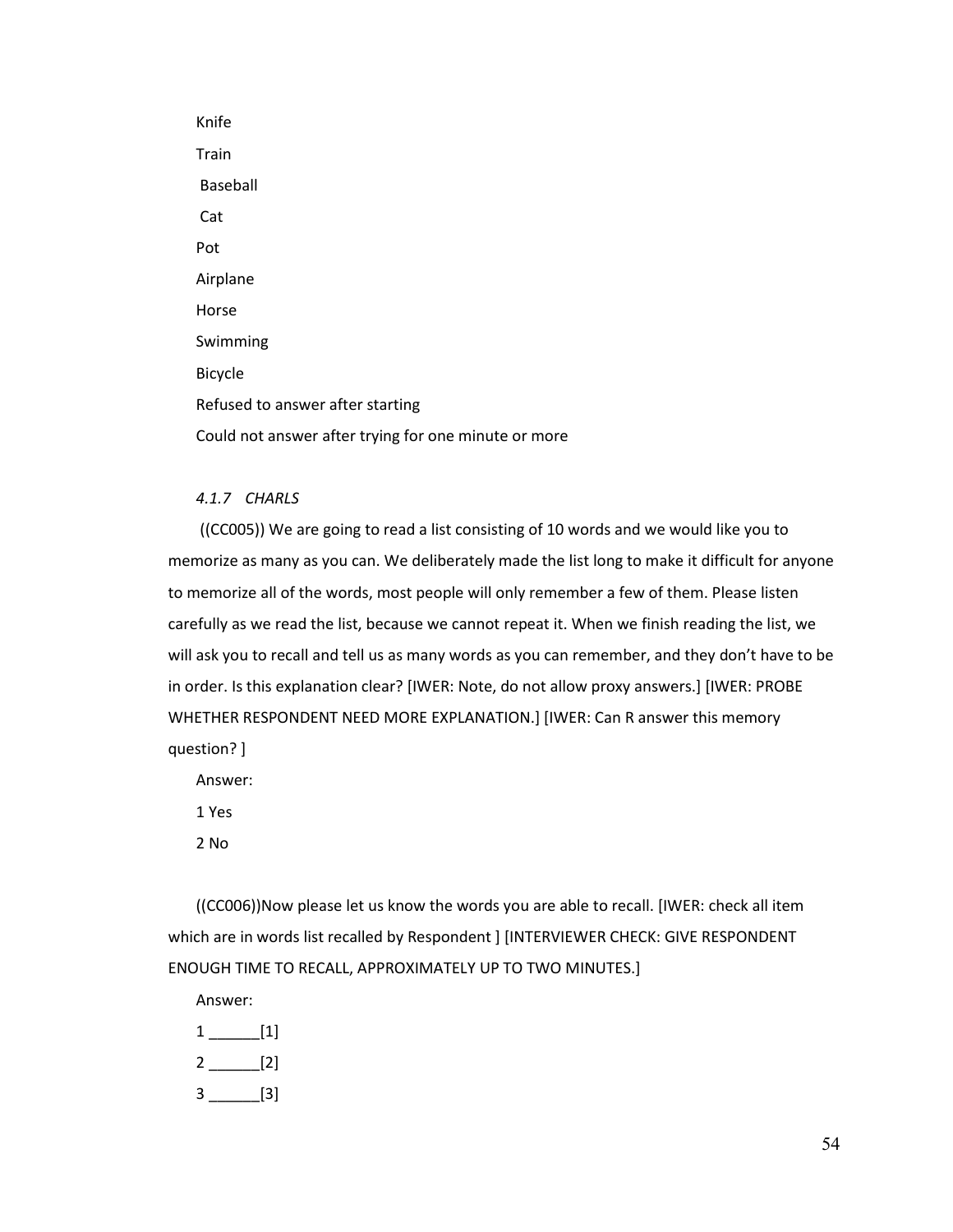4 \_\_\_\_\_\_[4] 5 \_\_\_\_\_\_[5] 6 \_\_\_\_\_\_[6] 7 \_\_\_\_\_\_[7] 8 \_\_\_\_\_\_[8] 9 \_\_\_\_\_\_[9] 10 \_\_\_\_\_\_[10] 11 None

((CC008)) Enter the current time: hour and minute.] (formate: 17:15) Try to remember the words I just read to you. I'll ask you to recall them later. [IWER: Read once more if R did not recall any of the words, up to 3 times and go on. If R does not recall, ensure them it is OK so R would feel comfortable]

Answer:

Strings

((CC027)) [IWER: Answers are displayed only for interviewer. Please do not show the screen to R.] A little while ago, I read you a list of words and you repeated the ones you could remember. Please tell me any of the words that you remember now.

Answer:

| $1$ __________[1] |
|-------------------|
|                   |
| $3$ __________[3] |
| $4$ [4]           |
| $5$ [5]           |
|                   |
|                   |
| $8$ [8]           |
| 9 [9]             |
| $10$ [10]         |
| 11 None           |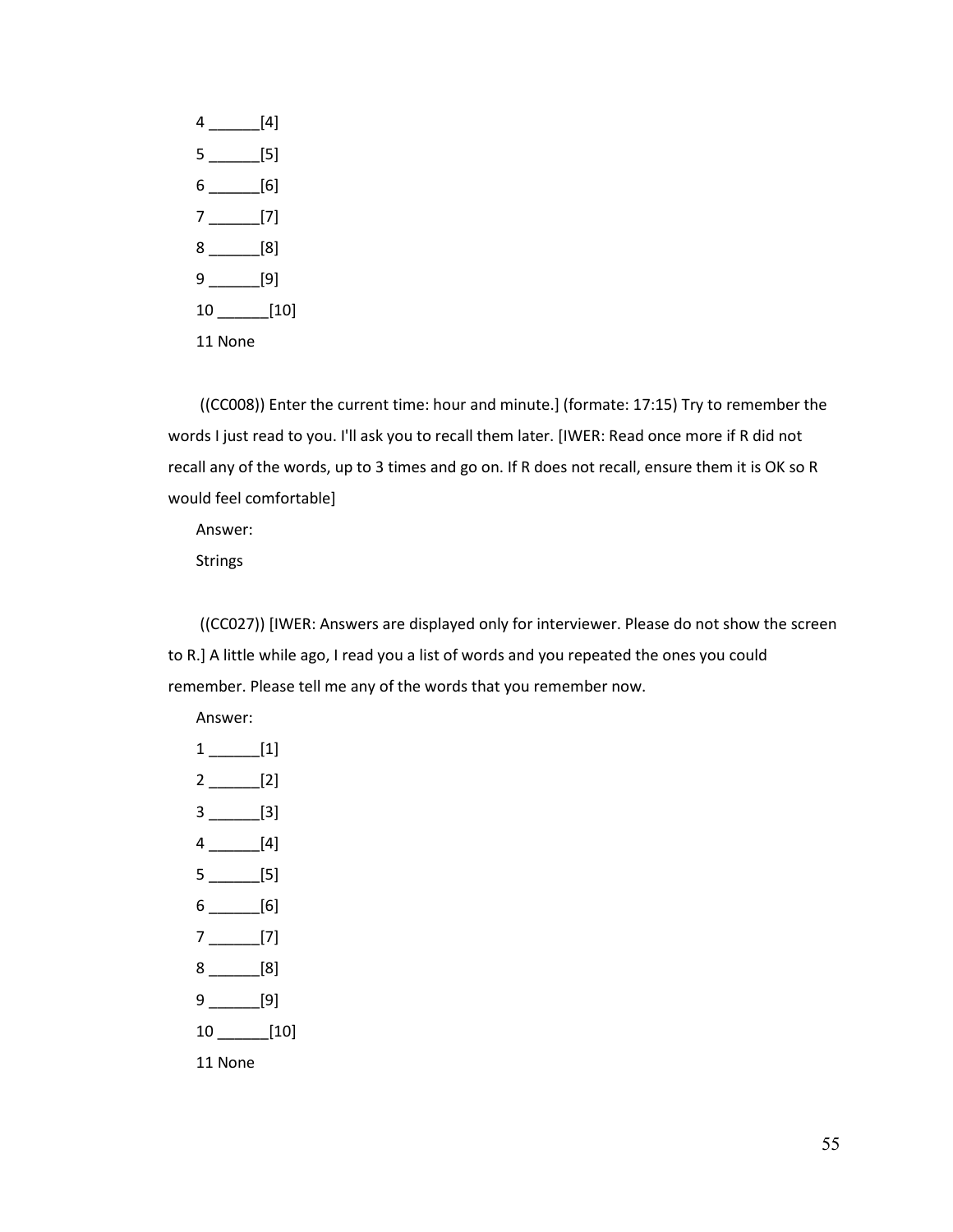*4.1.8 LASI*

((HT504)) I'll read a set of 10 words and ask you to recall as many as you can. We have purposely made the list long so that it will be difficult for anyone to recall all the words. Most people recall just a few. Please listen carefully as I read the set of words because I cannot repeat them. When I finish, I will ask you to recall aloud as many of the words as you can, in any order. Is this clear?

Answer:

Integer

((HT505\_animal\_list\_)) River Tree Temple School Hospital Dog Cat Radio Chair Gold Answer: Integer

((HT505\_animal\_list\_2)) Monkey Car Stone Doctor Phone Fire Road Silver Flower Cow ((HT505\_animal\_list\_3)) Elephant Bike Kite Teacher House Water Job Book Market Baby Answer:

Integer

((HT505\_intro)) Now please tell me the words you can recall from: (the previous 3 animal lists) \_\_\_\_\_\_[IWER: PERMIT AS MUCH TIME AS R WISHES, UP TO 2 MINUTES]

Answer:

Integer

((HT505)) Number of words R correctly recalls Answer: Integer

*4.1.9 IFLS*

((CO06)) INTERVIEWER CHECK COV9 AND CIRCLE THE LIST OF WORDS TO USE: Answer:

1. A

2. B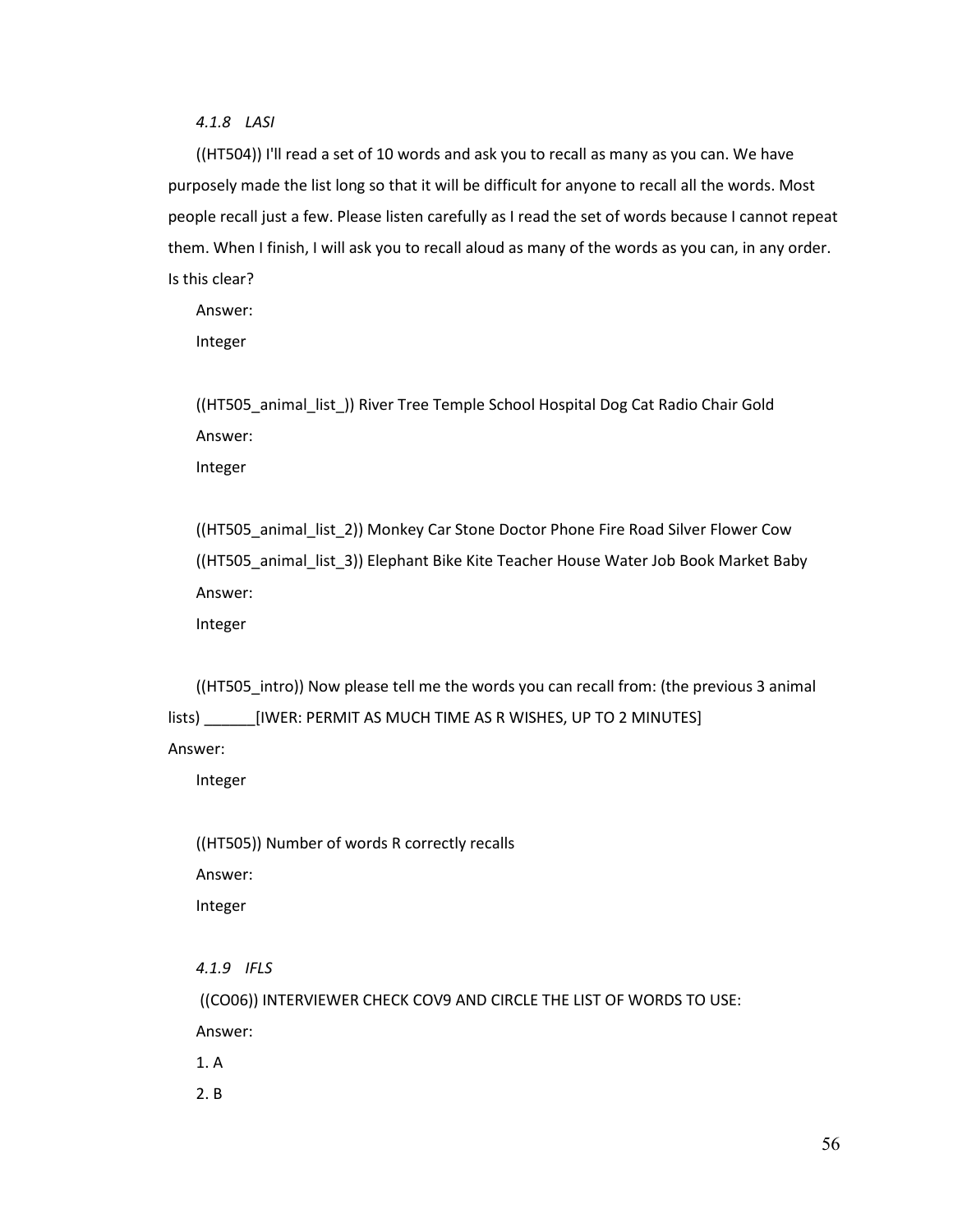3. C 4. D

READ THE LIST SLOWLY, WITH INTERVAL AROUND 2 SECONDS BETWEEN EACH WORD. LIST A LIST B LIST C LIST D

A01. HOTEL B01. SKY C01. MOUNT D01. WATER A02. RIVER B02. OCEAN C02. STONE D02. MOSQUE A03. TREE B03. FLAG C03. BLOOD D03. DOCTOR A04. SKIN B04. RUPIAH C04. CORNER D04. CASTLE A05. GOLD B05. WIFE C05. SHOES D05. FIRE A06. MARKET B06. MACHINE C06. LETTER D06. GARDEN A07. PAPER B07. HOUSE C07. GIRL D07. SEA A08. CHILD B08. EARTH C08. HOUSE D08. VILLAGE A09. KING B09. SCHOOL C09. VALLEY D09. BABY A10. BOOK B10. BUTTER C10. CAR D10. TABLE Now please let us know the words you are able to recall. INTERVIEWER CHECK: GIVE RESPONDENT ENOUGH TIME TO RECALL, APPROXIMATELY UP TO TWO MINUTES.

((CO07)) INTERVIEWER CHECK: CIRCLE ALL THE WORDS MENTIONED BY THE RESPONDENT ON THE COLUMN AND LIST ALL OF THE WORDS MENTIONED WHICH ARE NOT ON THE LIST IN ROW 51-55

Answer: Words A1-A10 OR Words B1-B10 OR Words C1-C10 OR Words D1-D10

((C007\_A51, C007\_A52, C007\_A53, C007\_A54, C007\_A55)) Wrong Words from List A Answer:

String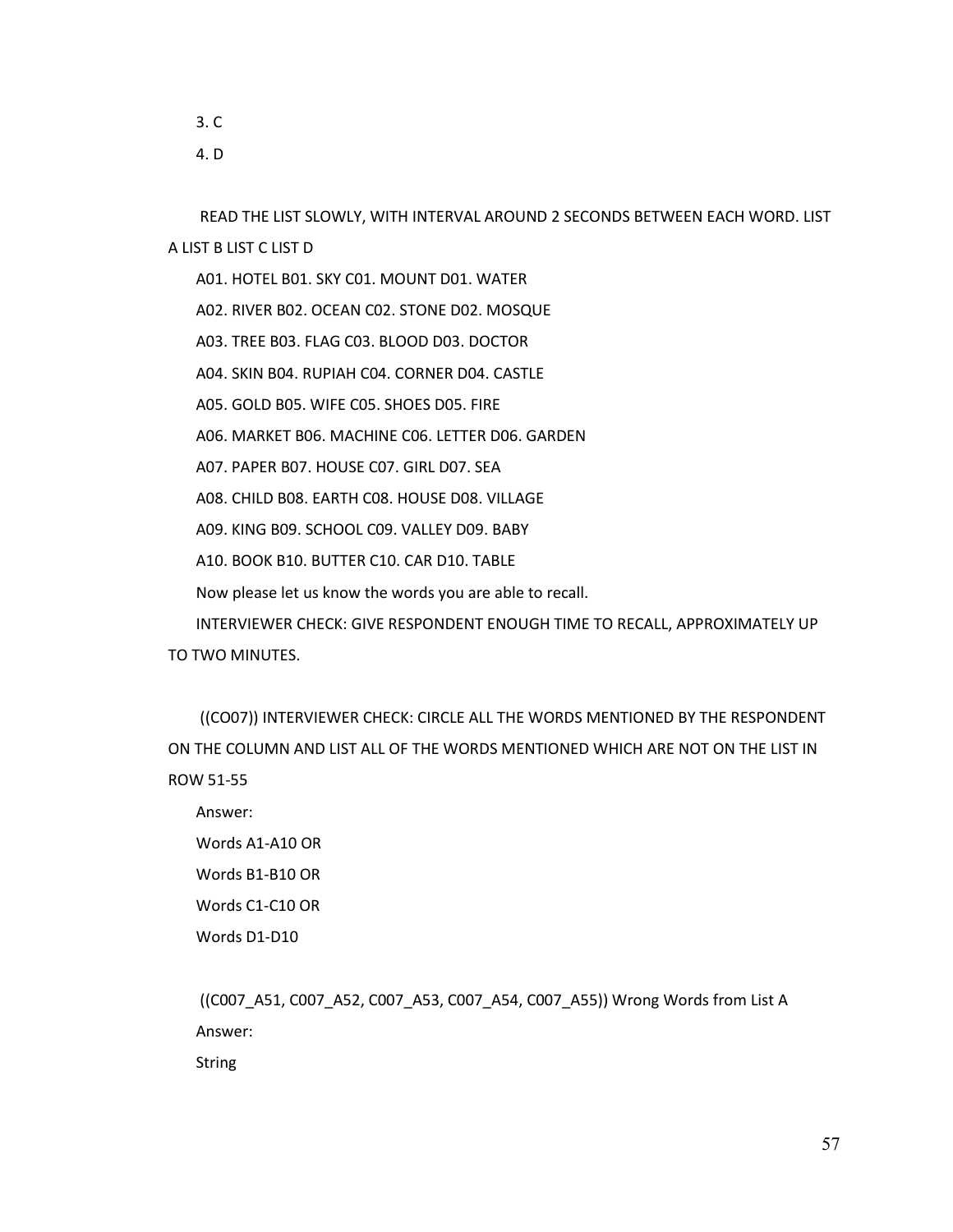((C007\_B51, C007\_B52, C007\_B53, C007\_B54, C007\_B55)) Wrong Words from List B Answer:

String

((C007\_C51, C007\_C52, C007\_C53, C007\_C54, C007\_C55)) Wrong Words from List C Answer:

String

((C007\_D51, C007\_D52, C007\_D53, C007\_D54, C007\_D55)) Wrong Words from List D Answer:

String

((C007\_A96, C007\_B96, C007\_C96, C007\_D96))

Answer:

None recalled

((C007\_A97, C007\_B97, C007\_C97, C007\_D97))

Answer:

Refused to recall

((CO10)) INTERVIEWER CHECK: CIRCLE ALL THE WORDS MENTIONED BY THE RESPONDENT ON THE COLUMN AND LIST ALL OF THE WORDS MENTIONED WHICH ARE NOT ON THE LIST IN ROW 51-55

Answer: Words A1-A10 OR Words B1-B10 OR Words C1-C10 OR Words D1-D10

((C010\_A51, C010\_A52, C010\_A53, C010\_A54, C010\_A55)) Wrong Words from List A Answer:

String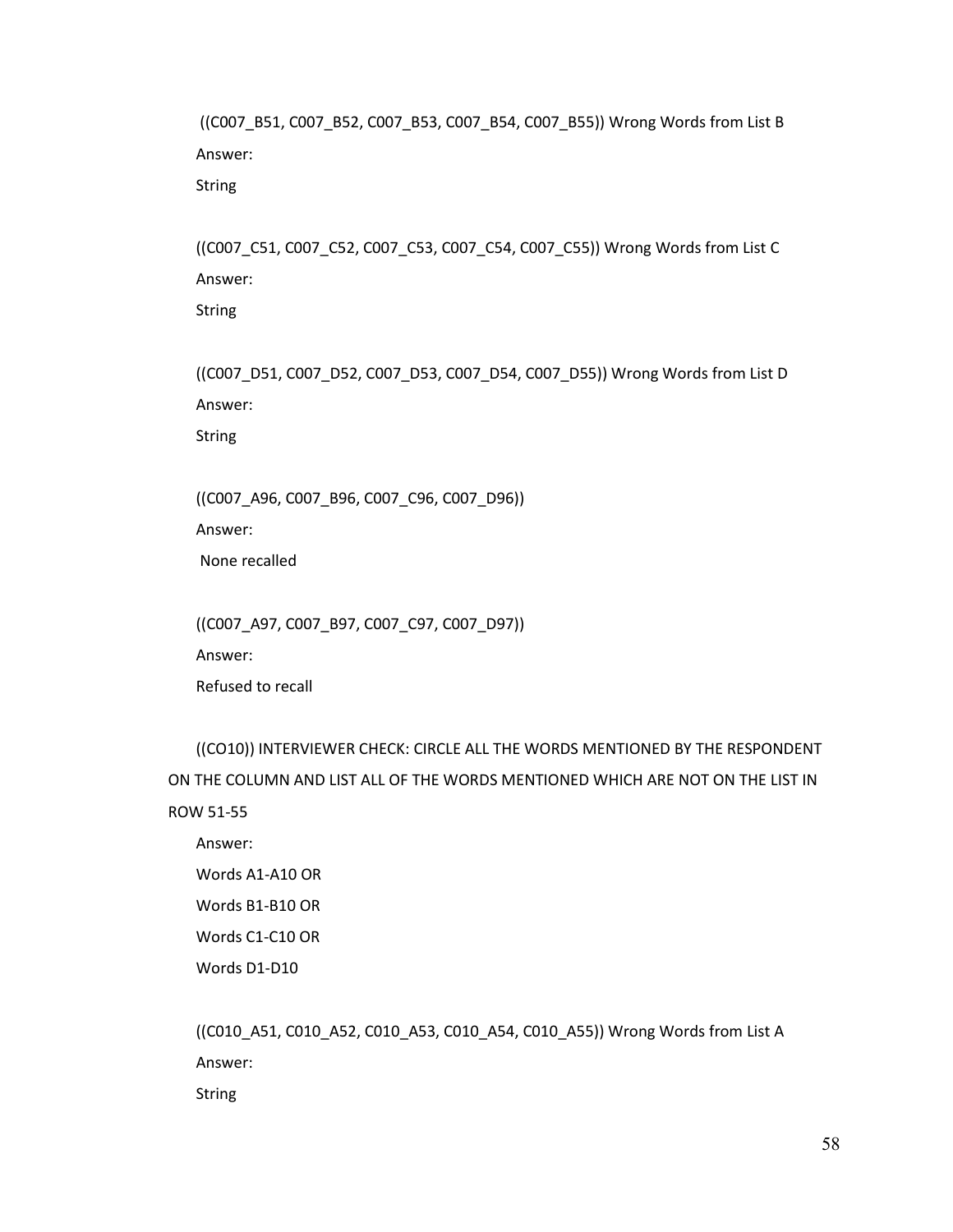((C010\_B51, C010\_B52, C010\_B53, C010\_B54, C010\_B55)) Wrong Words from List B Answer:

String

((C010\_C51, C010\_C52, ,C010\_C53, C010\_C54, C010\_C55)) Wrong Words from List C Answer:

String

((C010\_D51, C010\_D52, C010\_D53, C010\_D54, C010\_D55)) Wrong Words from List D Answer:

String

((C010\_A96, C010\_B96, C010\_C96, C010\_D96))

Answer:

None recalled

((C010\_A97, C010\_B97, C010\_C97, C010\_D97))

Answer:

Refuse to recall

*4.1.10 MHAS*

((E10)) Indicate list for exercise in verbal immediate recall

Answer:

1. List A

2. List B

8. RF

 $((E11_1))$  I'm going to read you a list of words. Listen carefully. When I finish reading them, you should repeat all the words that you can. [It does not matter the order in which you repeat them. IN CASE OF INTERVIEW WITH A COUPLE, ASK THE MONTH OF BIRTH OF EACH PERSON. USE LIST A FOR THE PERSON BORN IN THE EARLIER MONTH OF THE CALENDAR YEAR AND LIST B FOR THE LATTER ONE.]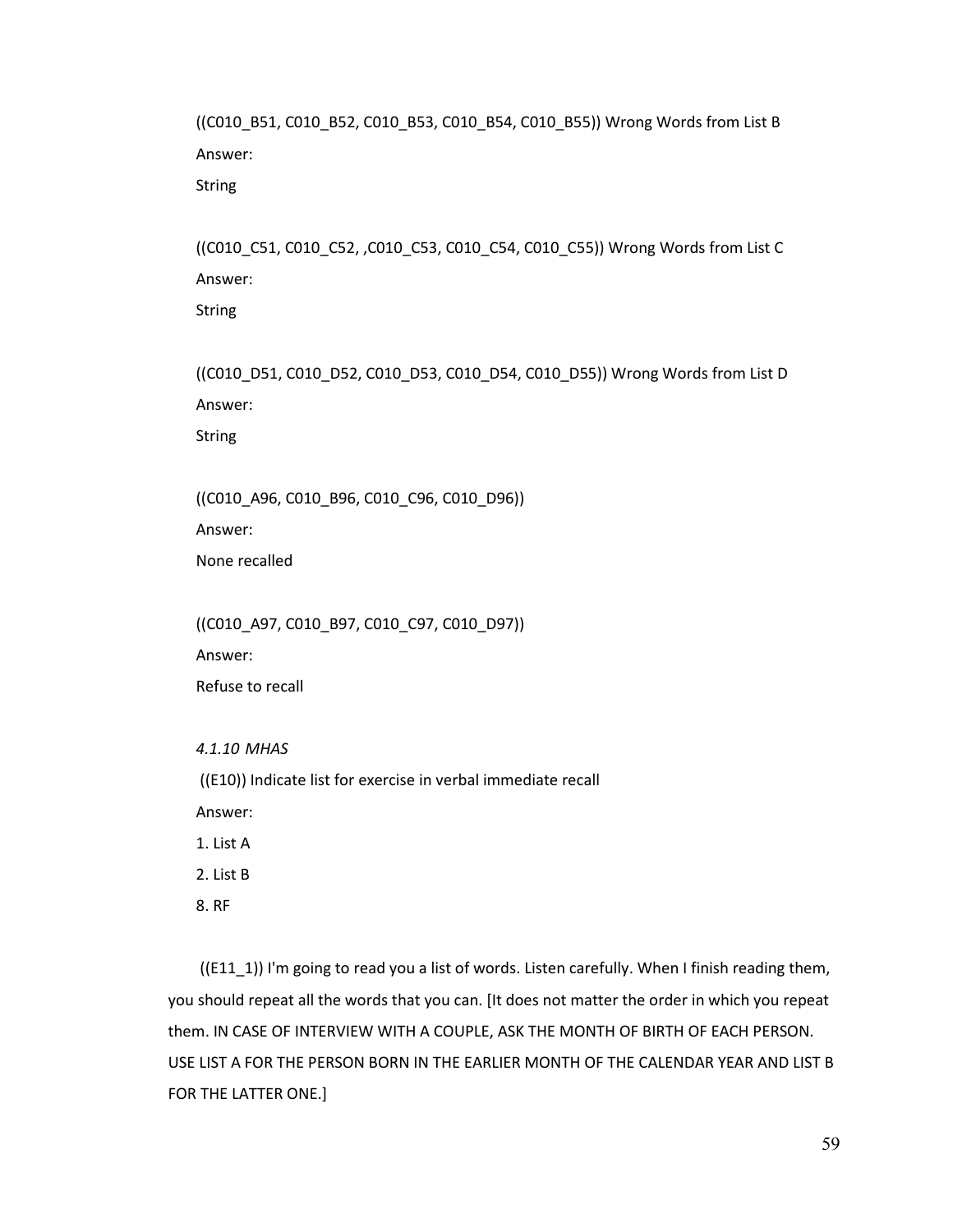#### Answer:

- a. Cat (Yes/No)
- b. Arm (Yes/No)
- c. Pear (Yes/No)
- d. Lime (Yes/No)
- e. Chair (Yes/No)
- f. House (Yes/No)
- g. Mouse (Yes/No)
- h. Skirt (Yes/No)

((E11\_1i)) Total number of words remembered, immediate, List A, Attempt 1 Answer:

0..8

 $((E11_2))$  I am going to read the same list one more time. Again, when I stop, tell me all the words that you can remember, including those that you said before.

Answer:

- a. Pear (Yes/No)
- b. Skirt (Yes/No)
- c. Chair (Yes/No)
- d. Cat (Yes/No)
- e. Mouse (Yes/No)
- f. Arm (Yes/No)
- g. House (Yes/No)
- h. Lime (Yes/No)

((E11\_2i)) Total number of words remembered, immediate, List A, Attempt 2 Answer:

0..8

((E11\_3)) I am going to read the same list one more time. Again, when I stop, tell me all the words that you can remember, including those that you said before.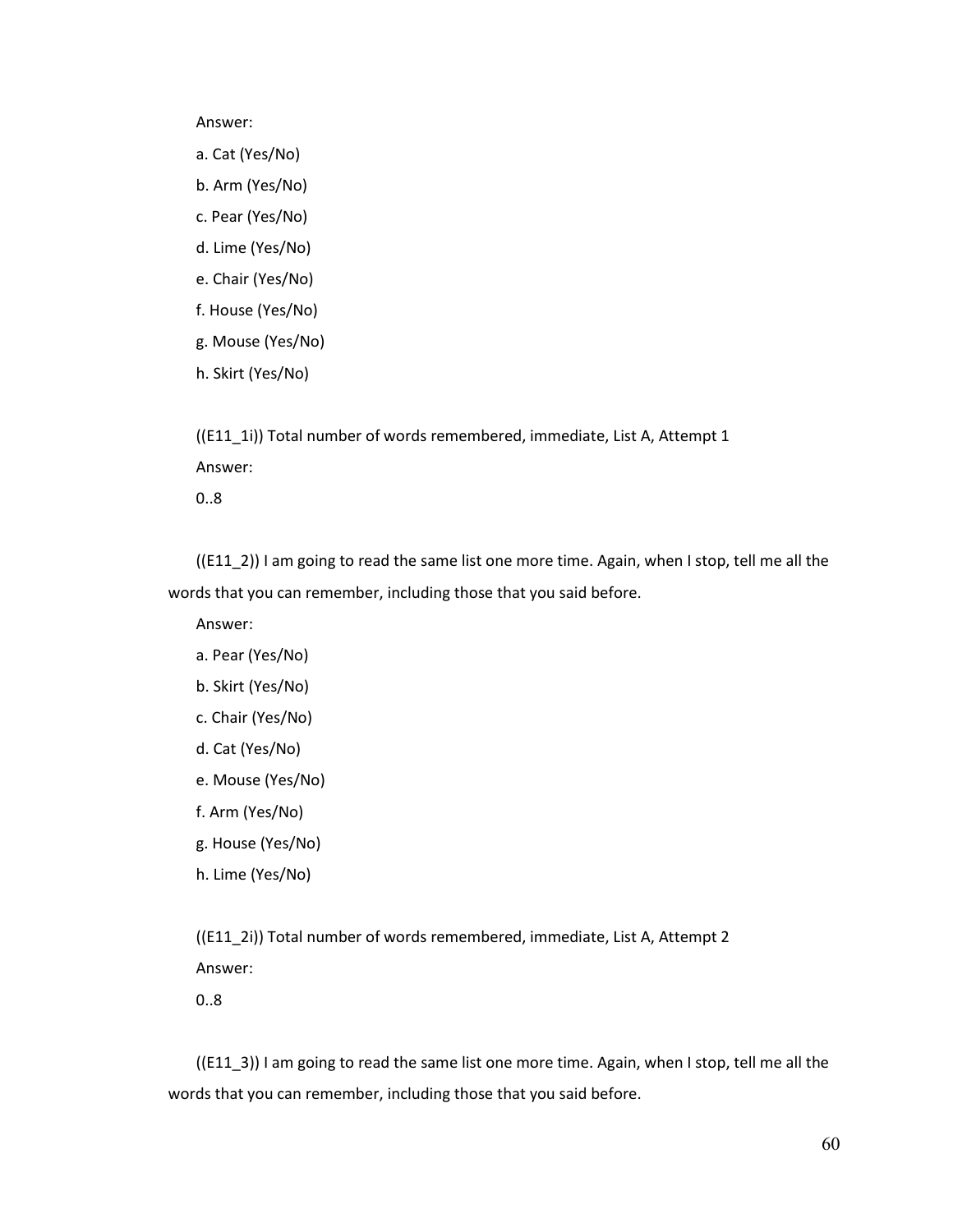Answer:

- a. Mouse (Yes/No)
- b. Lime (Yes/No)
- c. Arm (Yes/No)
- d. House (Yes/No)
- e. Cat (Yes/No)
- f. Skirt (Yes/No)
- g. Pear (Yes/No)
- h. Chair (Yes/No)

((E11\_3i)) Total number of words remembered, immediate, List A, Attempt 3 Answer:

0..8

((BEST\_A)) Best score immediate verbal recall-List A Answer:

0..8

((LEARNING\_A)) Immediate verbal recall-List A

Answer:

0. < 6 words remembered

1. > 6 words remembered

((E11\_4)) I am going to read the same list one more time. Again, when I stop, tell me all the words that you can remember, including those that you said before.

Answer:

- a. Dog (Yes/No)
- b. Hand (Yes/No)
- c. Bed (Yes/No)
- d. Strawberry (Yes/No)
- e. Boot (Yes/No)
- f. Lemon (Yes/No)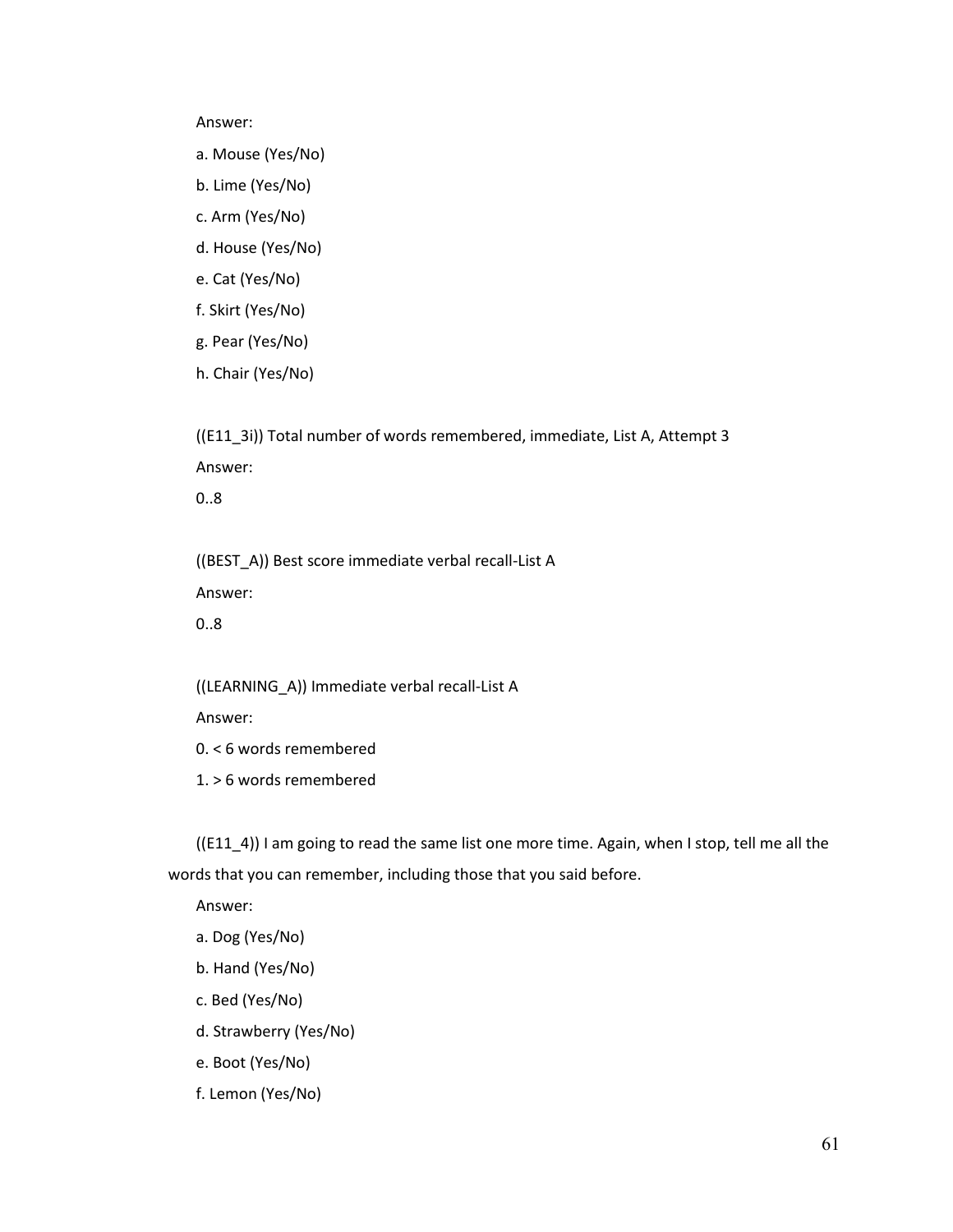g. Table (Yes/No)

h. Cow (Yes/No)

((E11\_4i)) Total number of words remembered, immediate, List B, Attempt 1 Answer:

0..8

((E11\_5)) I am going to read the same list one more time. Again, when I stop, tell me all the words that you can remember, including those that you said before.

Answer:

- a. Bed (Yes/No)
- b. Cow (Yes/No)
- c. Boot (Yes/No)
- d. Dog (Yes/No)
- e. Table (Yes/No)
- f. Hand (Yes/No)
- g. Lemon (Yes/No)
- h. Strawberry (Yes/No)

((E11\_5i)) Total number of words remembered, immediate, List B, Attempt 2 Answer:

0..8

 $((E116))$  I am going to read the same list one more time. Again, when I stop, tell me all the words that you can remember, including those that you said before.

Answer:

- a. Table (Yes/No)
- b. Strawberry (Yes/No)
- c. Hand (Yes/No)
- d. Lemon (Yes/No)
- e. Dog (Yes/No)
- f. Cow (Yes/No)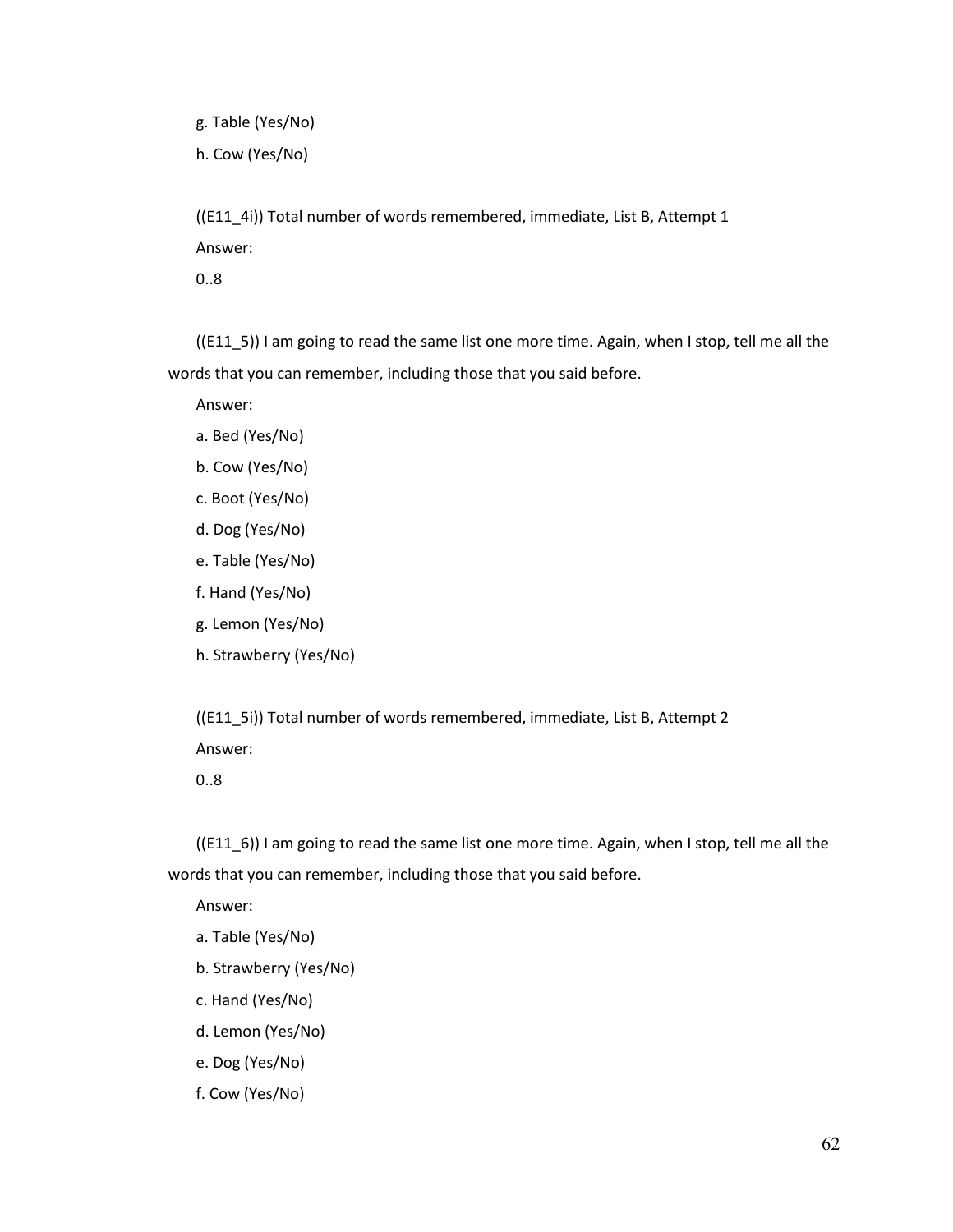g. Bed (Yes/No) h. Boot (Yes/No)

((E11\_6i)) Total number of words remembered, immediate, List B, Attempt 3 Answer: 0..8

((BEST\_B)) Best score immediate verbal recall-List B Answer:

0..8

((LEARNING\_B)) Immediate verbal recall-List B ≥ 6

Answer:

0. < 6 words remembered

1. > 6 words remembered

((E14\_1)) Recall the long list of words that I read before? Please tell me all of the words of the list that you can remember, in whatever order you wish.

Answer:

- a. Cat (Yes/No)
- b. Arm (Yes/No)
- c. Pear (Yes/No)
- d. Lime (Yes/No)
- e. Chair (Yes/No)
- f. House (Yes/No)
- g. Mouse (Yes/No)
- h. Skirt (Yes/No)

((E14\_1i)) Total number of words remembered, delayed, List A

Answer:

0..8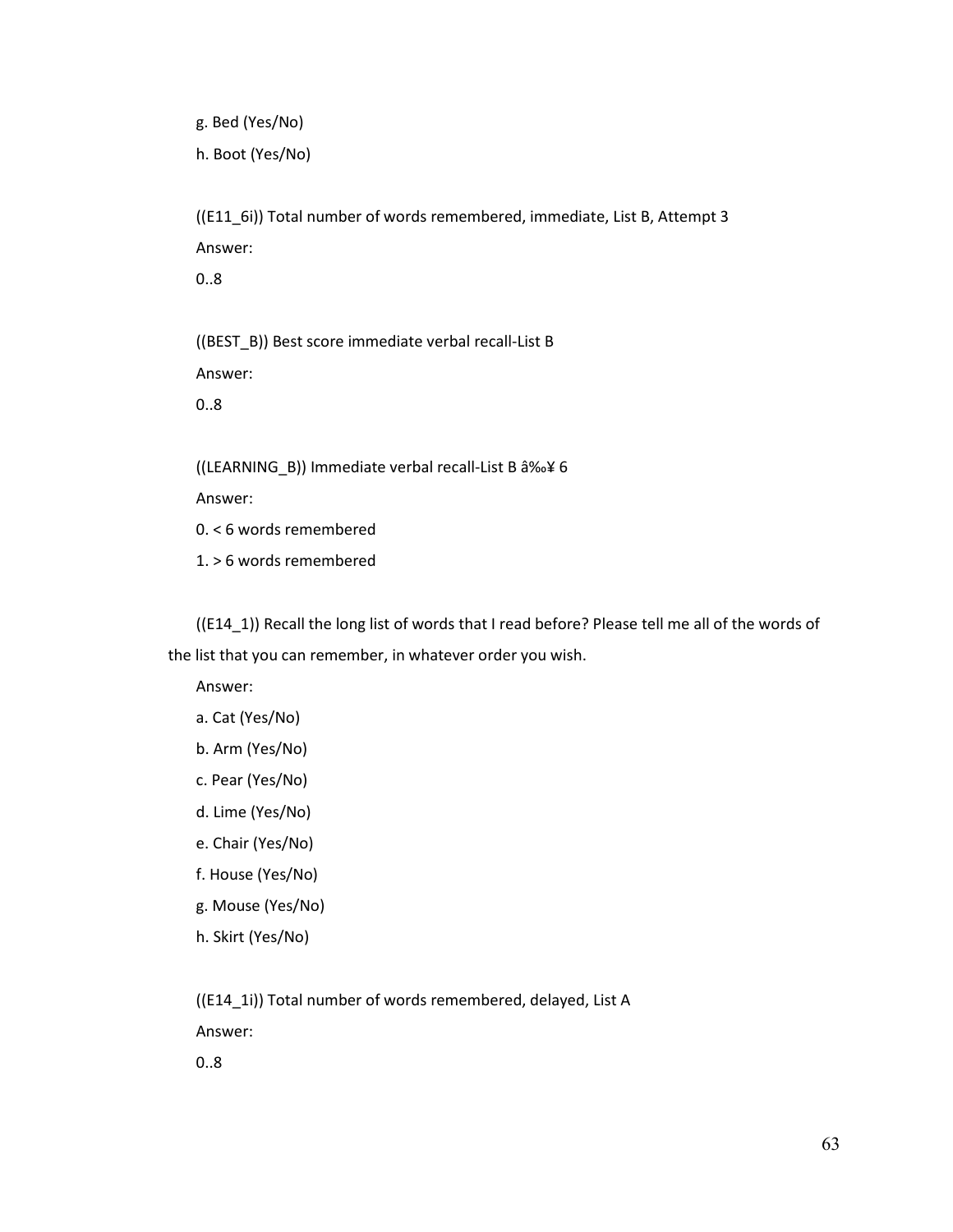((RECALL\_A)) Delayed verbal recall-List A ≥ 4

Answer:

- 0. < 4 words remembered
- 1. > 4 words remembered

((E14\_2)) Recall the long list of words that I read before? Please tell me all of the words of the list that you can remember, in whatever order you wish.

Answer:

- a. Dog (Yes/No)
- b. Hand (Yes/No)
- c. Bed (Yes/No)
- d. Strawberry (Yes/No)
- e. Boot (Yes/No)
- f. Lemon (Yes/No)
- g. Table (Yes/No)
- h. Cow (Yes/No)

((E14\_2i)) Total number of words remembered, delayed, List B Answer:

0..8

((RECALL\_B)) Delayed verbal recall-List B ≥ 4

Answer:

0. < 4 words remembered

1. > 4 words remembered

## *4.1.11 SAGE*

We are now going to test your memory. I know these questions may be difficult to answer, but please try to provide an answer. I am going to read you a list of words. Listen to them carefully and try to remember as many of them as you can, not necessarily in order. I will ask you to repeat them again after some time. Arm Bed Plane Dog Clock Bike Ear Hammer Chair Cat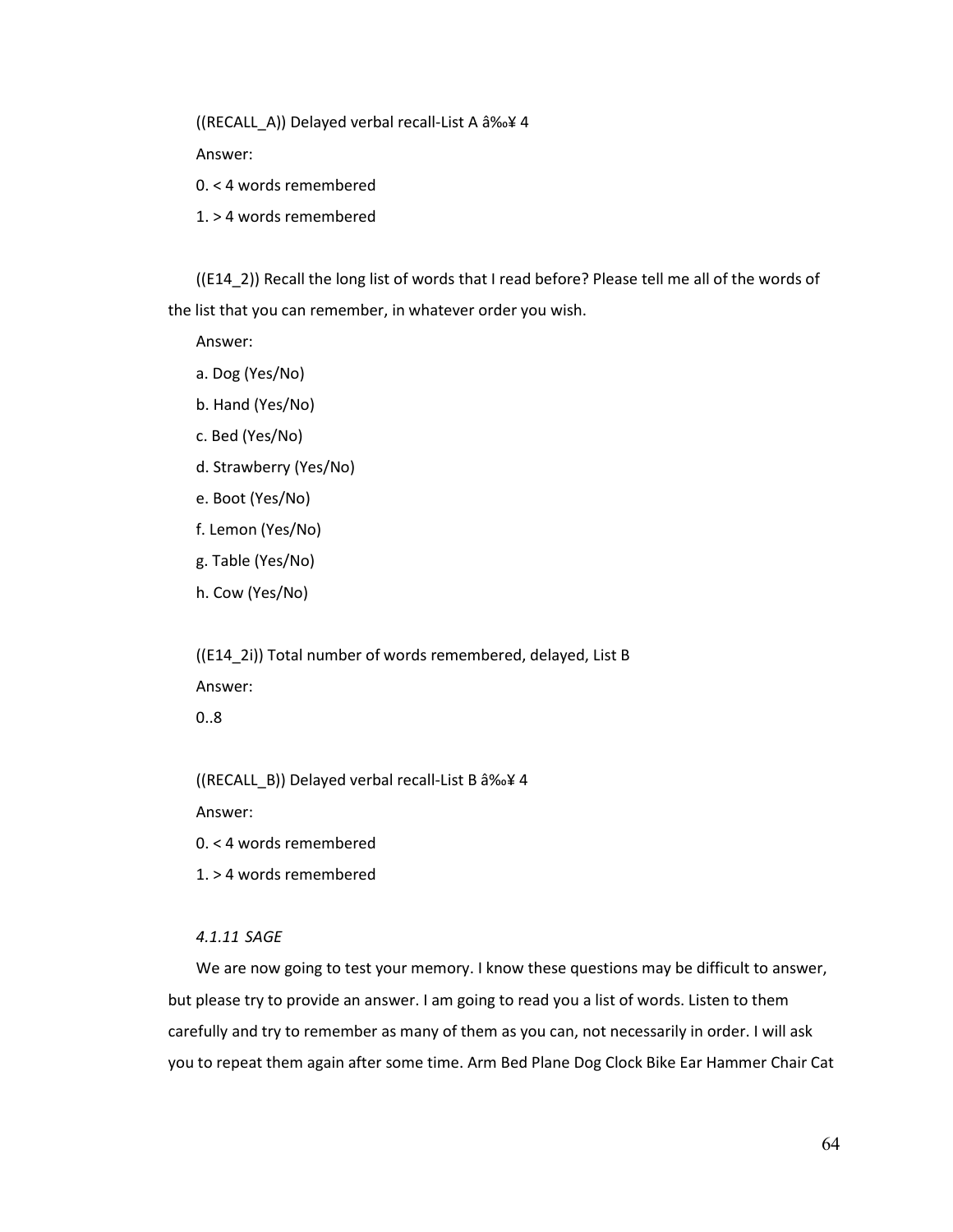Interviewer to write down a list of words from the list recalled and also a list of substituted words.

((Q2525)) Number of words recalled correctly Trial 1 Answer:

Integer

((Q2526)) Number of words that respondent failed to recall Trial 1

Answer:

Integer

((Q2527)) Number of words substituted Trial 1.

Answer:

Integer

I will read the list to you again, and then again when I am done, repeat them after me.

((Q2528)) Number of words recalled correctly Trial 2

Answer:

Integer

((Q2529)) Number of words that respondent failed to recall Trial 2

Answer:

Integer

((Q2530)) Number of words substituted Trial 2. One final time - I will read the list and when I am done, you repeat as many as you can remember.

Answer:

Integer

((Q2531)) Number of words recalled correctly Trial 3

Answer:

Integer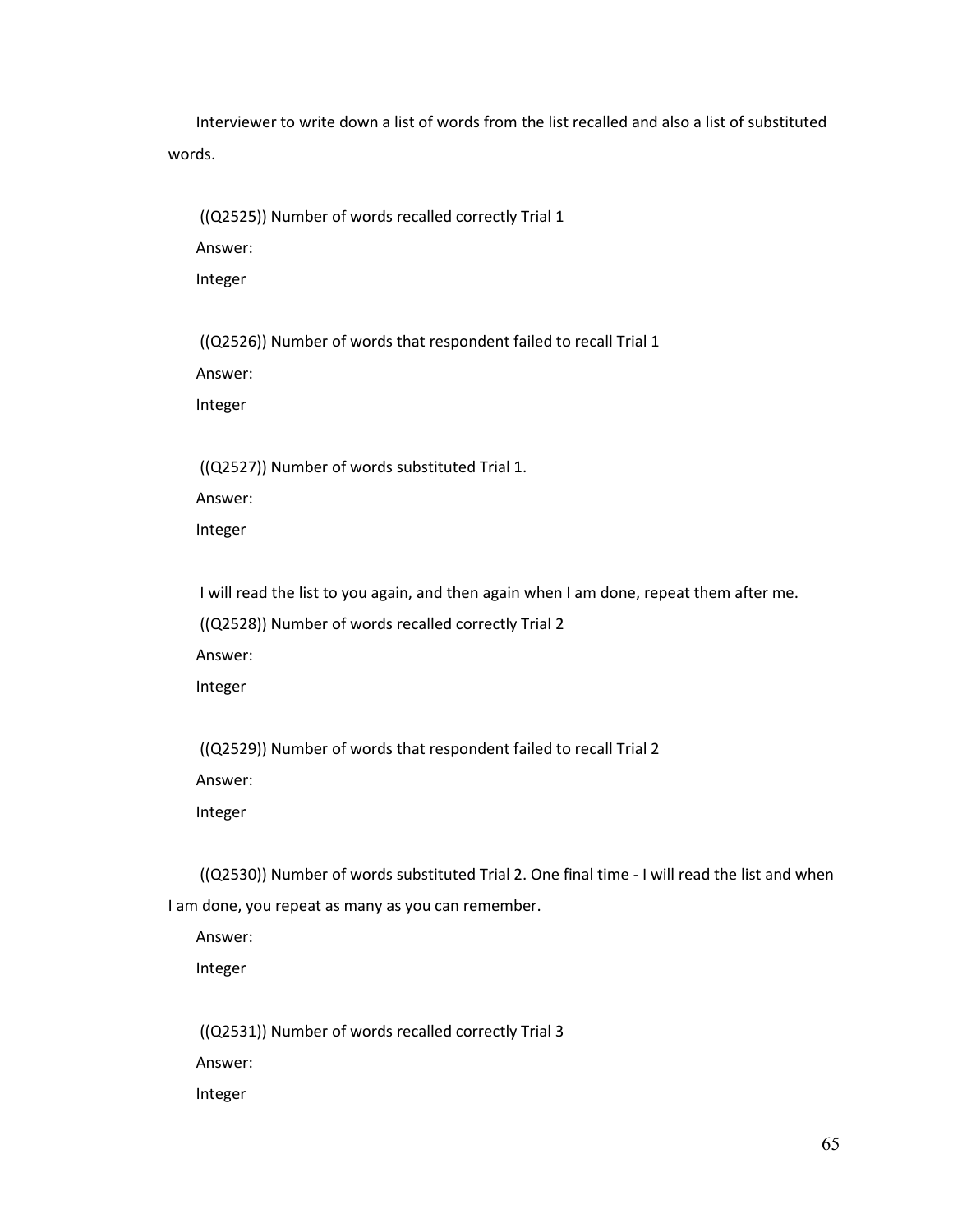((Q2532)) Number of words that respondent failed to recall Trial 3 Answer: Integer

((Q2533)) Number of words substituted Trial 3

Answer:

Integer

((Q2544)) Number of words recalled correctly

Answer:

Integer

((Q2545)) Number of words that respondent failed to recall

Answer:

Integer

((Q2546)) Number of words substituted Answer: Integer

# *4.2 Orientation*

*4.2.1 HRS*

((D150)) We're interested in how memory actually works. We find that even people with very good memories seem to forget some things from time to time. The next questions are a little different, but are often asked on studies about memory. » Do not probe dk/rf in section D (cognition)

Answer:

1 Continue

((D151)) [F1]--help Please tell me today's date. » PROBE month, day, year, day of week The date is: \_\_\_\_\_\_/\_\_\_\_\_\_/\_\_\_\_\_\_ The day is: \_\_\_\_\_\_Name Month: Day: Year: Day of week: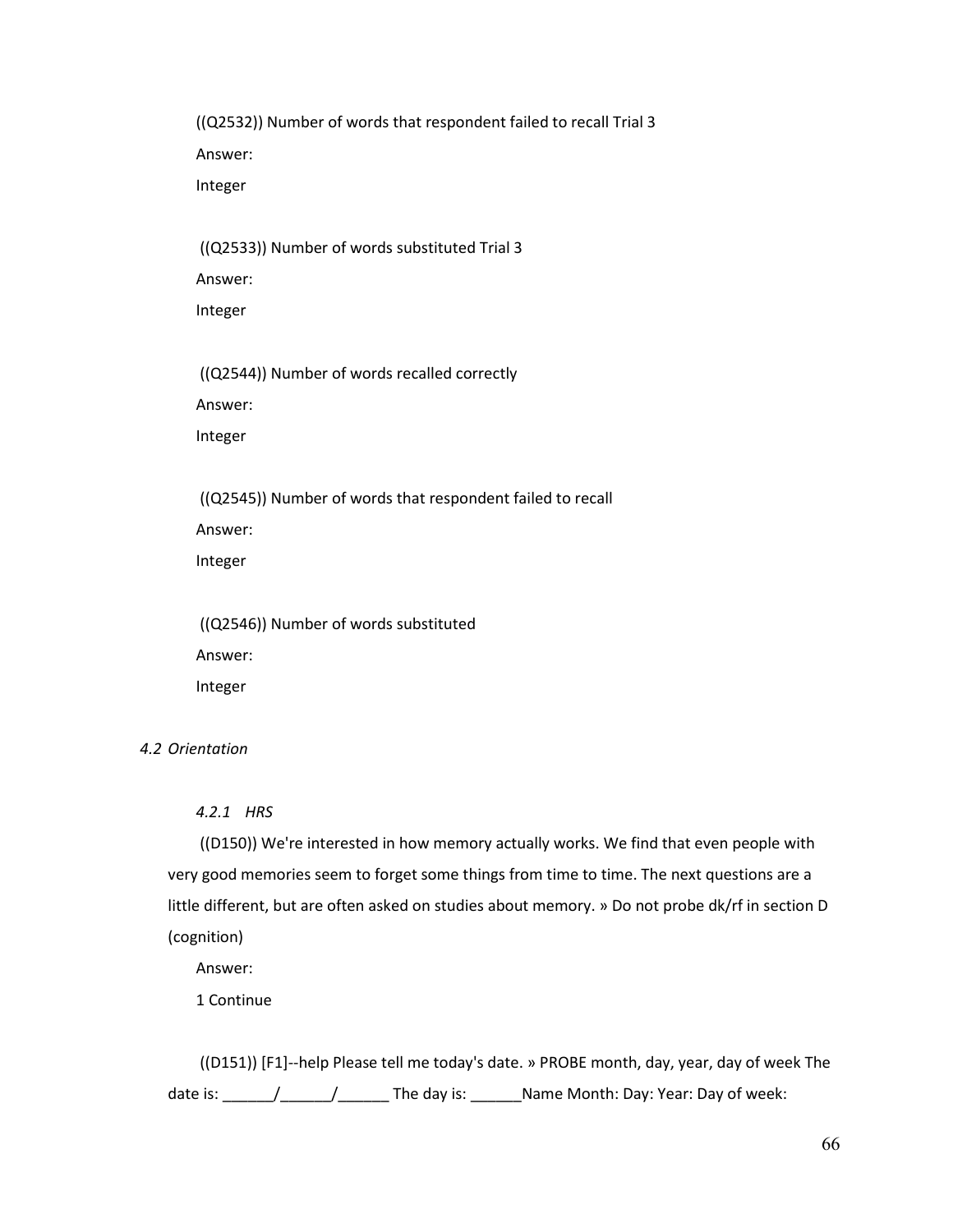Answer:

1 Month ok

5 Month not ok

((D152)) (Please tell me today's date.) » PROBE month, day, year, day of week The date is:  $\frac{1}{2}$   $\frac{1}{2}$   $\frac{1}{2}$  The day is:  $\frac{1}{2}$  Name Month:  $\frac{1}{2}$  Day: Year: Day of week:

Answer:

1 Day of month ok

5 Day of month not ok

((D153)) (Please tell me today's date.) » PROBE month, day, year, day of week The date is:

\_\_\_\_\_\_\_\_/\_\_\_\_\_\_\_\_\_\_\_\_\_\_\_\_\_The day is: \_\_\_\_\_\_\_\_Name Month: \_\_\_\_\_\_\_\_ Day: \_\_\_\_\_\_\_\_ Year: Day of

week:

Answer:

1 Year ok

5 Year not ok

((D154)) (Please tell me today's date.) » PROBE month, day, year, day of week The date is:

 $\frac{1}{2}$   $\frac{1}{2}$   $\frac{1}{2}$   $\frac{1}{2}$  The day is: \_\_\_\_\_\_\_Name Month: \_\_\_\_\_\_\_ Day: \_\_\_\_\_\_\_ Year: \_\_\_\_\_\_\_ Day

of week:

Answer:

1 Day ok

5 Day not ok

 ((D157)) [F1]--help Who is the President of the United States right now? » Answer is Bush PROBE for last name

Answer:

1 Last name correct

5 Not correct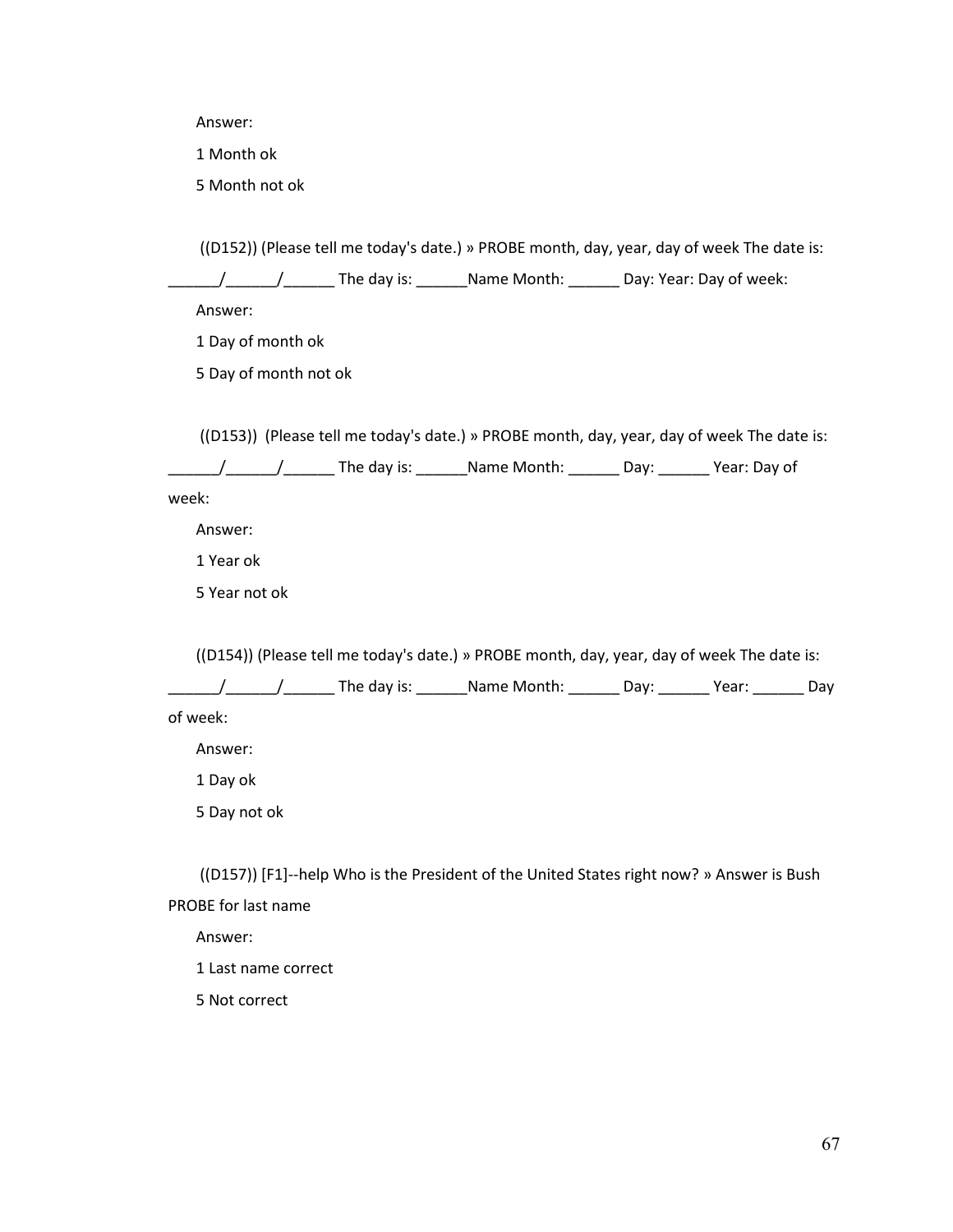((D158)) [F1]--help Who is the Vice President? » Answer is Cheney PROBE for last name Answer: 1 Last name correct 5 Not correct *4.2.2 ELSA* ((CfDatD)) Please tell me today's date. CODE WHETHER DAY OF MONTH (\_\_\_\_\_\_'s date) GIVEN CORRECTLY Answer: 1. Day of month given correctly 2. Day of month given incorrectly/doesn't know day ((CfDatM)) Please tell me today's date. CODE WHETHER MONTH (\_\_\_\_\_\_'s date) GIVEN **CORRECTLY** Answer: 1. Month given correctly 2. Month given incorrectly/doesn't know month ((CfDatY)) Please tell me today's date. CODE WHETHER YEAR (\_\_\_\_\_\_'s date) GIVEN **CORRECTLY** Answer: 1. Year given correctly 2. Year given incorrectly/doesn't know day ((CfDay)) And please tell me what \_\_\_\_\_\_ of the week it is to\_\_\_\_\_\_? CORRECT ANSWER: \_\_\_\_\_\_ of the week Answer: 1. Day of week given correctly 2. Day of week given incorrectly/doesn't know day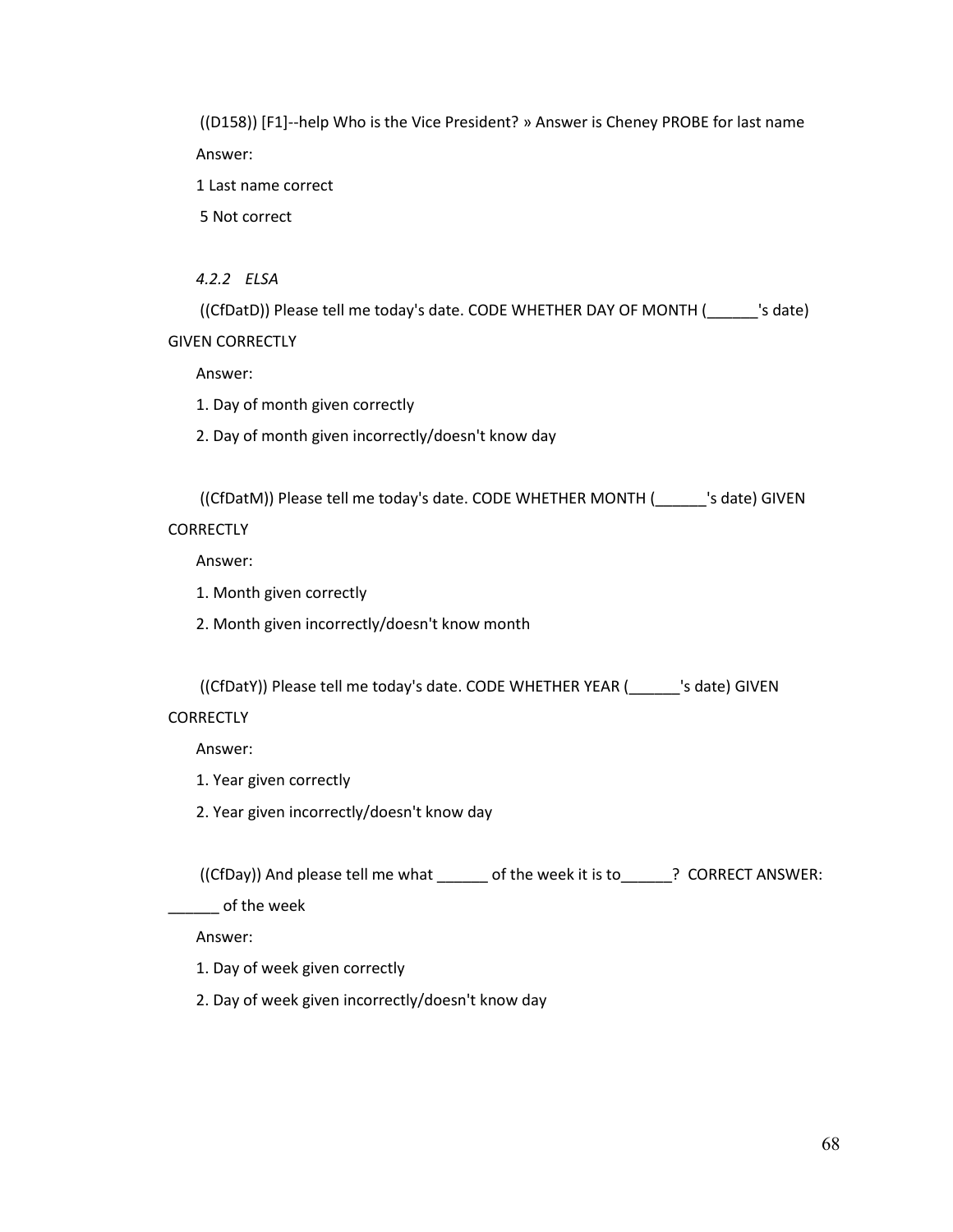((CfDscr)) Computed score from date questions

Answer:

0..4

*4.2.3 TILDA*

((PH118)) Part of this study is concerned with people's memory and ability to think about things. Please tell me what year it is?

Answer:

1 Year given correctly

2 Year given incorrectly

((PH119)) What month it is?

Answer:

1 Month given correctly

2 Month given incorrectly

((PH120)) Can you tell me what day of the week it is?

Answer:

1 Day of week given correctly

2 Day of week given incorrectly

((PH121)) Can you tell me what today's date is?

Answer:

1 Date given correctly

2 Date given incorrectly

# *4.2.4 SHARE*

((CF003\_DATEDAY)) Part of this study is concerned with people's memory and ability to think about things. First, I am going to ask about today's date. Which day of the month is it? IWER: CODE WHETHER DAY OF MONTH ( fill information CF003\_DATEDAY) IS GIVEN CORRECTLY Answer:

1. Day of month given correctly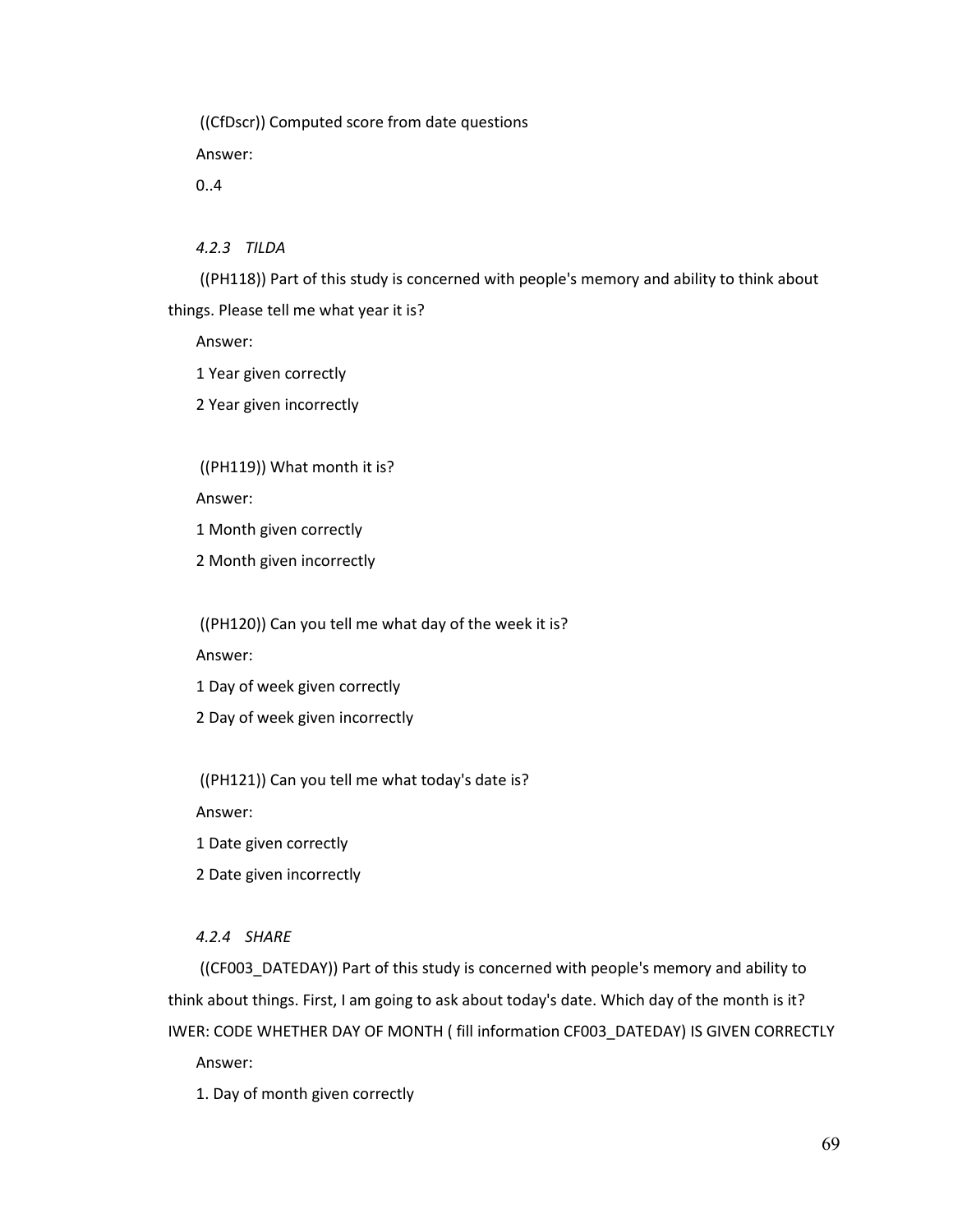2. Day of month given incorrectly/doesn't know day

# ((CF004\_DATEMONTH)) Which month is it? IWER: CODE WHETHER MONTH ( fill information HC002\_STTOMDOCTOR ) IS GIVEN CORRECTLY

Answer:

- 1. Month given correctly
- 2. Month given incorrectly/doesn't know month

# ((CF005\_DATEYEAR)) Which year is it? IWER: CODE WHETHER YEAR ( fill information CF005\_DATEYEAR) IS GIVEN CORRECTLY

Answer:

- 1. Year given correctly
- 2. Year given incorrectly/doesn't know year

((CF006\_DAYWEEK)) Can you tell me what day of the week it is? IWER: CORRECT ANSWER: (

# fill information CF006\_DAYWEEK)

Answer:

- 1. Day of week given correctly
- 2. Day of week given incorrectly/doesn't know day

# *4.2.5 KLoSA*

((Cd01)) Now I'm going to ask several simple questions. Some may be easy and some may be hard to answer. Please try to answer as honestly as you can. Are you ready? Please tell me today's date.

Answer:

1) One of the month / day / year combination is correct

2) Two of the month / day / year combination are correct

3) All of the month / day / year combination are correct

5) All of the month / day / year combination are incorrect

((Cd02)) [Cd. Cognition capability] Which day is it today? (Which day among Monday, Tuesday,,,,Sunday?)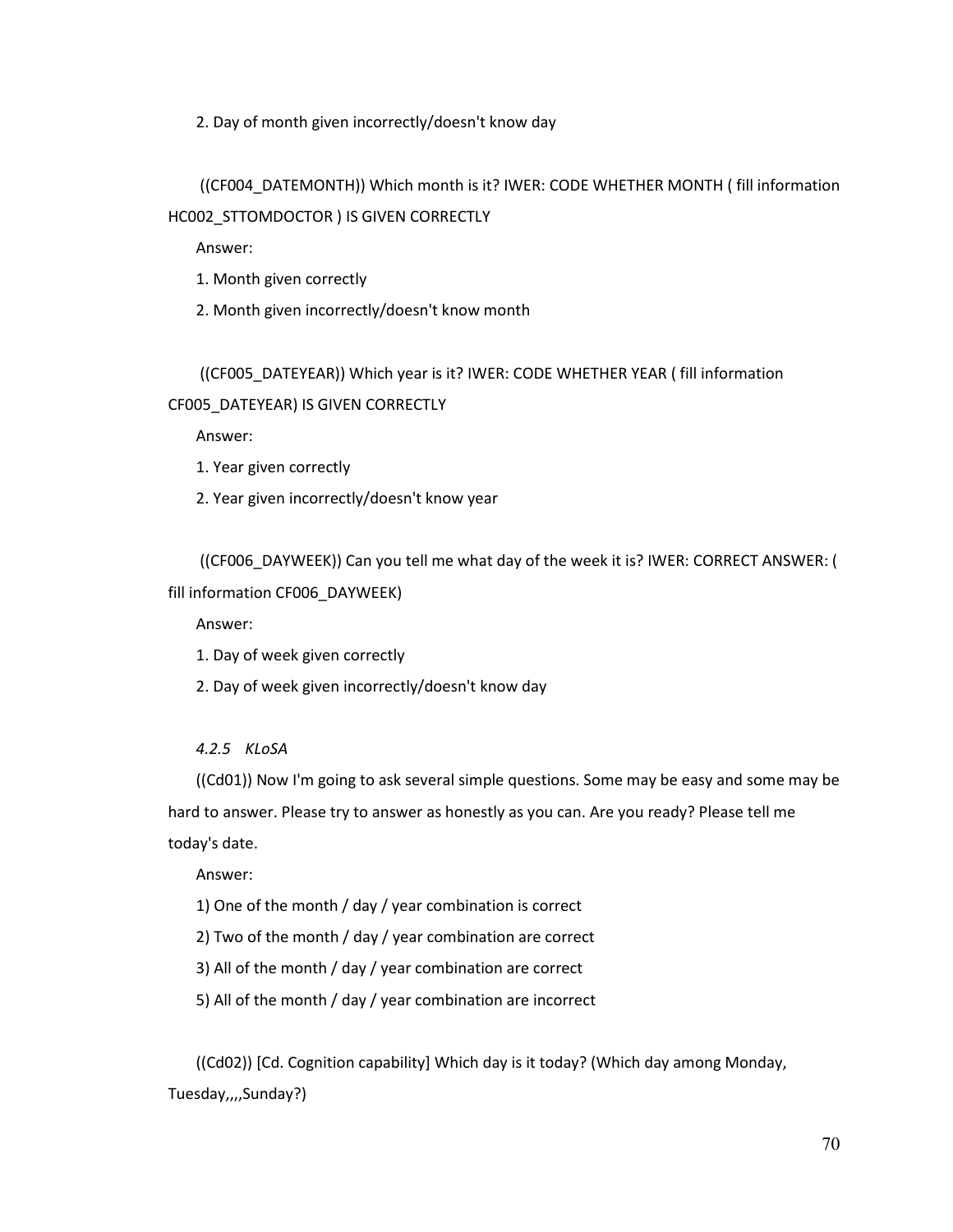Answer:

- 1) Day of week OK
- 2) Day of week not OK

((Cd03)) What is the current season (among Spring, Summer, Fall, or Winter)? Answer:

1) Season OK

2) Season not OK

((Cd04)) What is this place used for? [IWER: PLAUSIBLE ANSWERS ARE SPECIFIC ANSWERS SUCH AS HOSPITAL, MARKET, LIVING ROOM, HOUSE, APARTMENT, NURSING HOME, ETC.]

Answer:

1) Correct

2) Not correct

((Cd05)) What is your address? Please tell me the city, Gun, Dong, APT #/Street Number. Answer:

1) One of the city / gun / dong / street address combination is correct

2) Two of the city / gun / dong / street address combination are correct

3) Three of the city / gun / dong / street address combination are correct

4) All of the city / gun / dong / street address combination is correct

5) All of the city / gun / dong / street address combination is incorrect

*4.2.6 JSTAR*

((B-003-1)) First, I would like to ask about today's date. What year is it? Either the Japanese or Western year is acceptable.

Answer:

- 1. Answered correctly
- 2. Incorrect/did not know
- 3. Refused to answer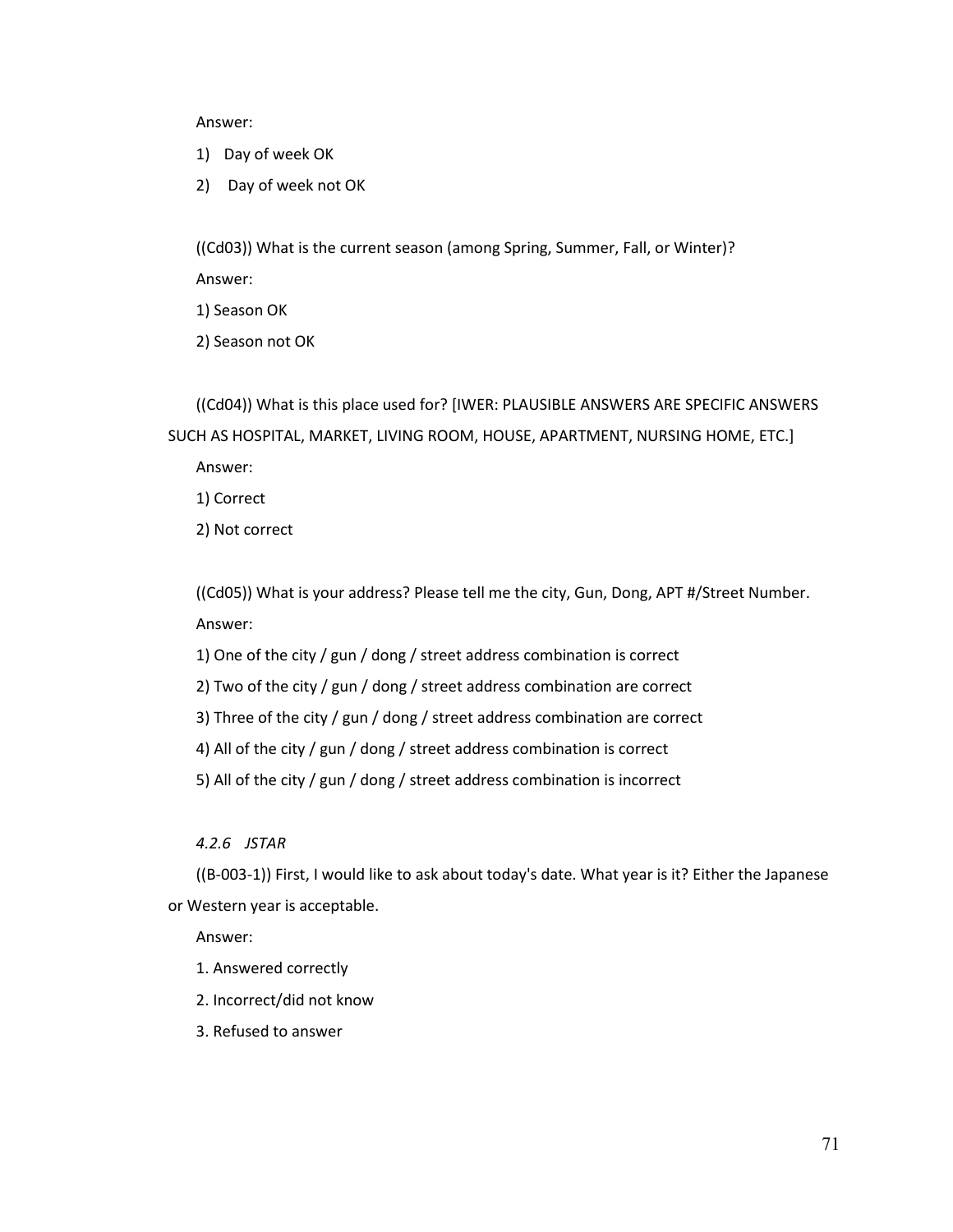((B-003-2)) What month is it?

Answer:

- 1. Answered correctly
- 2. Incorrect/did not know
- 3. Refused to answer

((B-003-3)) What is the date today?

Answer:

- 1. Answered correctly
- 2. Incorrect/did not know
- 3. Refused to answer

((B-003-4)) What day of the week is it today?

Answer:

- 1. Answered correctly
- 2. Incorrect/did not know
- 3. Refused to answer

((B-003-5)) What prefecture are we in?

Answer:

- 1. Answered correctly
- 2. Incorrect/did not know
- 3. Refused to answer

((B-003-6)) What town or city are we in?

Answer:

- 1. Answered correctly
- 2. Incorrect/did not know
- 3. Refused to answer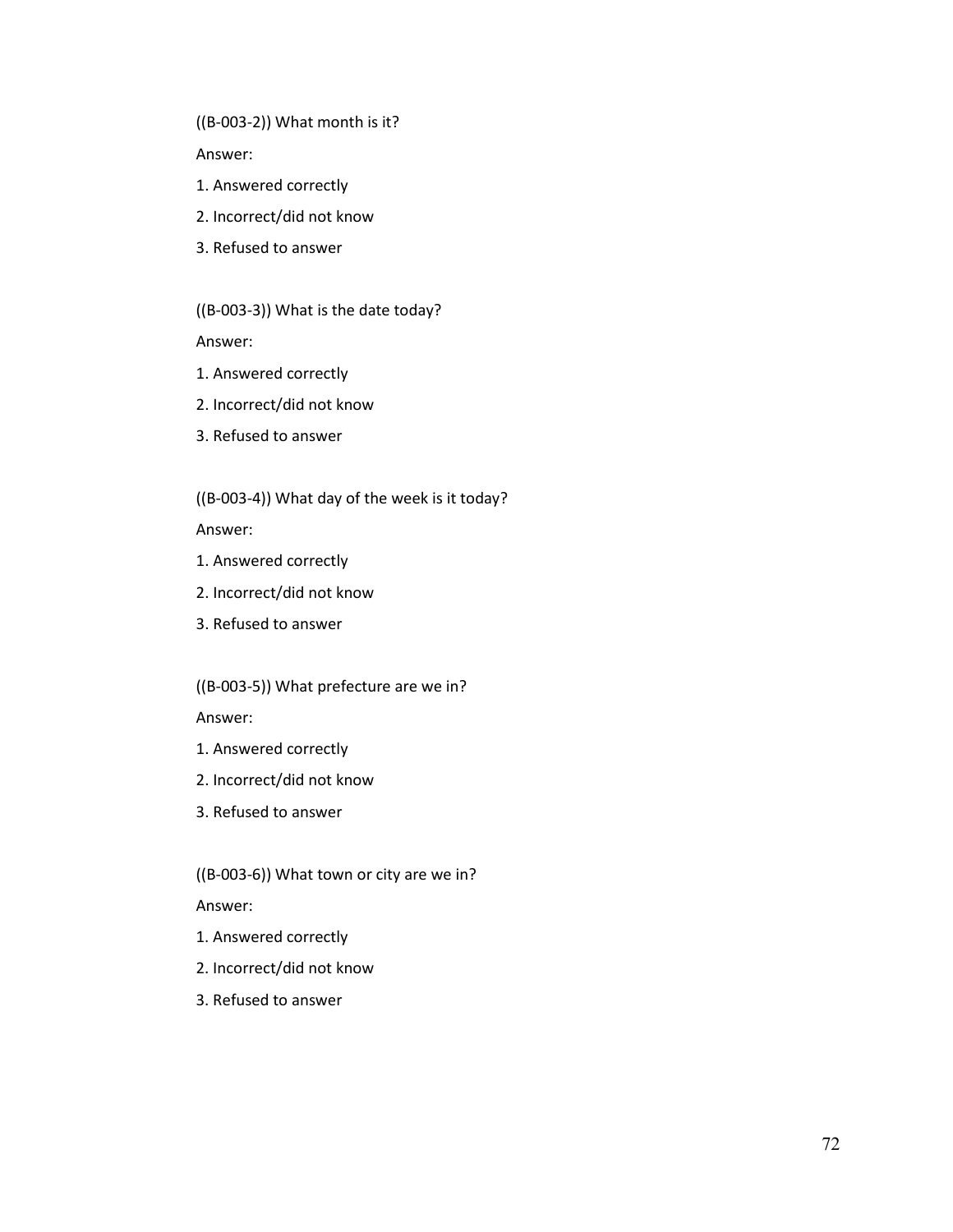### *4.2.7 CHARLS*

((CC001)) Now I'm going to ask several simple questions. Some may be easy and some may be hard to answer. Please try to answer as honestly as you can. Are you ready? Please tell me today's date. [IWER: R doesn't have to answer in this order. If R is an elderly person and marked the date by lunar calendar, that date is correct if it matches with the solar calendar. You can check the accuracy, using the converter. R

current date: \_\_\_\_\_\_ ] (Check all the apply.)

Answer:

1 Year is correct

2 Month is correct

3 Day is correct

((CC002)) Please tell me which day of week is today. Is it Monday, Tuesday, Wednesday, Thursday, Friday, Saturday, or Sunday? [IWER: the right one are : \_\_\_\_\_\_ ]

Answer:

1 Day of week OK

2 Day of week not OK

((CC003)) What is the current season (among Spring, Summer, Fall, or Winter)? Answer:

1 Season OK

2 Season not OK

### *4.2.8 LASI*

((HT501\_intro)) Now I'm going to ask several simple questions to test your memory. Some may be easy and some may be hard to answer. Please try to answer as honestly as you can.

Please tell me today's date. [IWER: RESPONDENT DOESN'T HAVE TO ANSWER IN THIS ORDER. IF RESPONDENT IS AN ELDERLY PERSON AND MENTIONED/MARKED THE DATE BY VERNACULAR, RELIGIOUS OR OTHER CALENDAR, THAT DATE IS CORRECT IF IT MATCHES WITH THE SOLAR CALENDAR. YOU CAN CHECK THE ACCURACY, USING THE CONVERTER.]

Answer:

Integer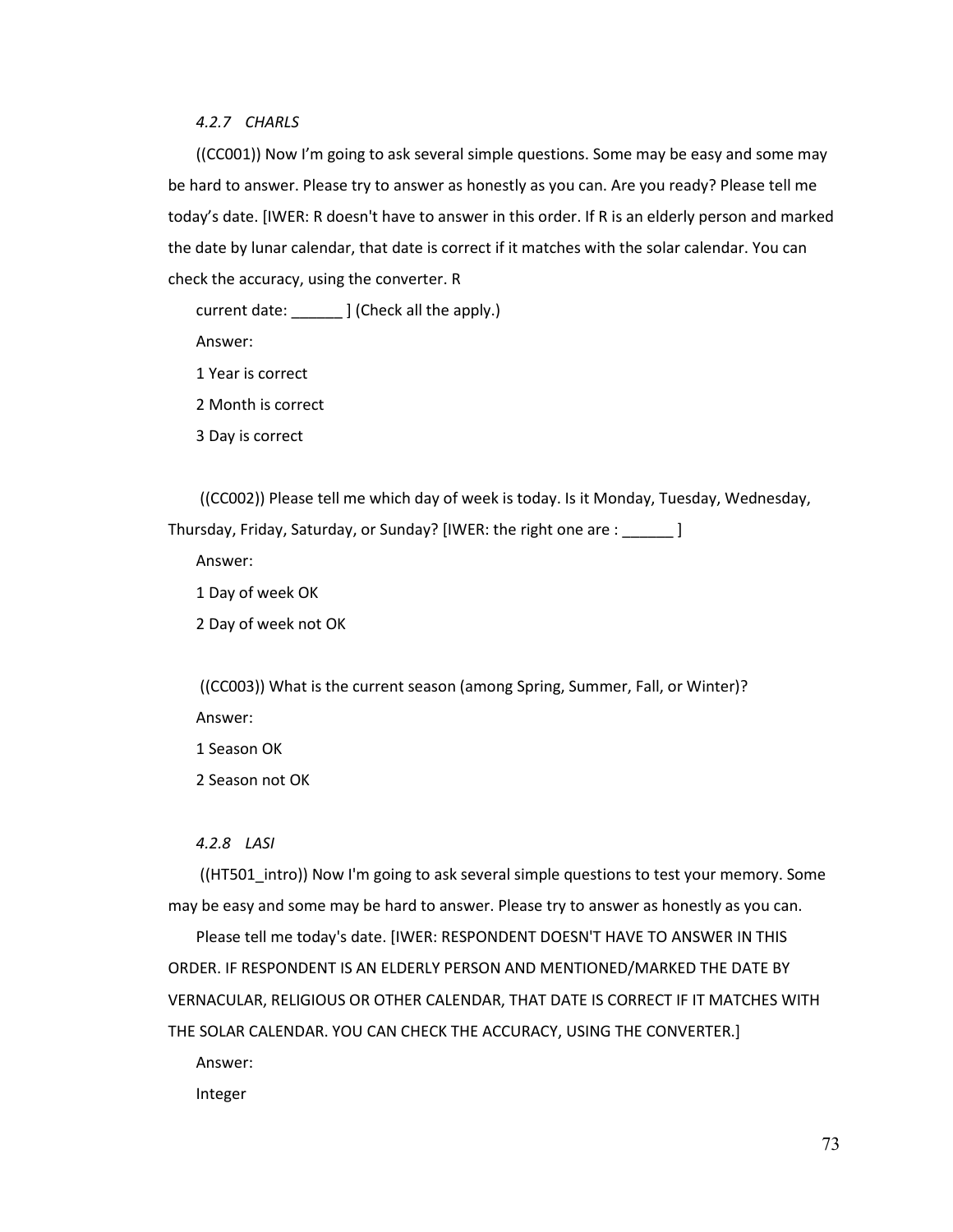((HT501\_date)) HT501\_date Answer: Integer ((HT501\_day)) Day (\_\_\_\_\_\_) is correct. Answer: 1. Yes 2. No ((HT501\_month)) Month (\_\_\_\_\_\_) is correct. Answer: 1. Yes 2. No ((HT501\_year)) Year (\_\_\_\_\_\_) is correct. Answer: 1. Yes 2. No

((HT502)) Please tell me which day of week is today. Is it Monday, Tuesday, Wednesday, Thursday, Friday, Saturday, or Sunday? [IWER: (\_\_\_\_\_\_): PLEASE MARK CORRECT OR INCORRECT.]

Answer:

1. Correct

2. Incorrect

((HT503)) What is the name of Indian prime minister? [IWER: (Manmohan Singh): PLEASE MARK CORRECT OR INCORRECT.]

Answer:

1. Correct

2. Incorrect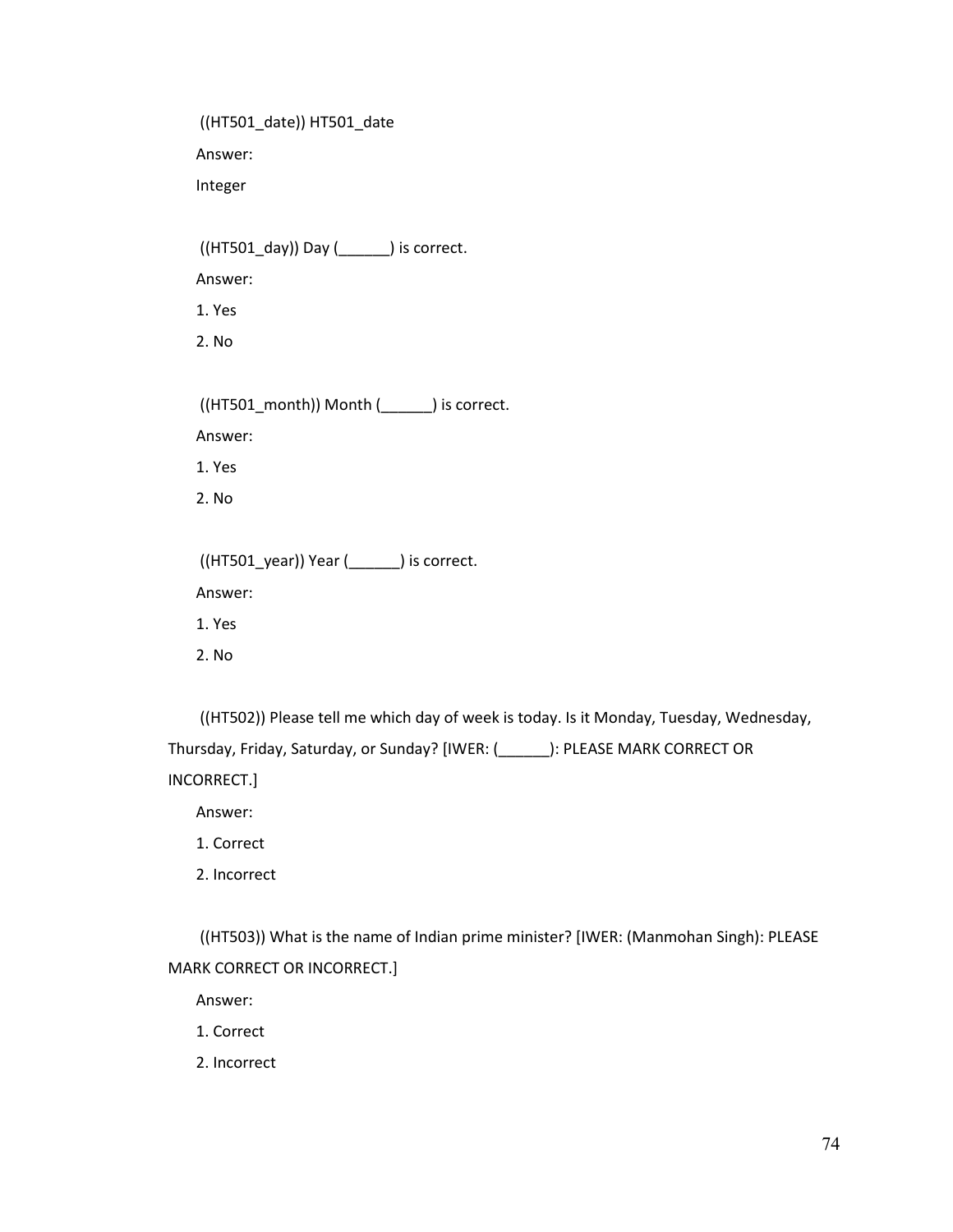*4.2.9 IFLS* ((CO01)) Please tell me today's date Answer: 1. Gregorian calenddar: └─┴─┘ / └─┴─┘ / └─┴─┴─┴─┘ Day / Month / Year 2. Islamic calendar: └─┴─┘ / \_\_\_\_\_\_\_\_\_\_\_\_\_ / └─┴─┴─┴─┘ Day / Month / Year 3. Local calendar: └─┴─┘ / \_\_\_\_\_\_\_\_\_\_\_\_\_\_ / └─┴─┴─┴─┘ Day / Month / Year 8. DON'T KNOW

((CO02)) Interviewer chooses one of the following answer choices based on the answer given by the respondent to C001.

Answer:

1. ALL THREE OF DAY/MONTH/YEAR WERE ANSWERED CORRECTLY

2. TWO OF DAY/MONTH/YEAR WERE ANSWERED CORRECTLY

3. ONE OF DAY/MONTH/YEAR WAS ANSWERED CORRECTLY

4. NONE OF DAY/MONTH/YEAR WERE ANSWERED CORRECTLY

5. CO01=8

((CO03)) Please tell me what the day of the week is today

Answer:

- 1. Sunday
- 2. Monday
- 3. Tuesday
- 4. Wednesday
- 5. Thursday
- 6. Friday
- 7. Saturday
- 8. DON"T KNOW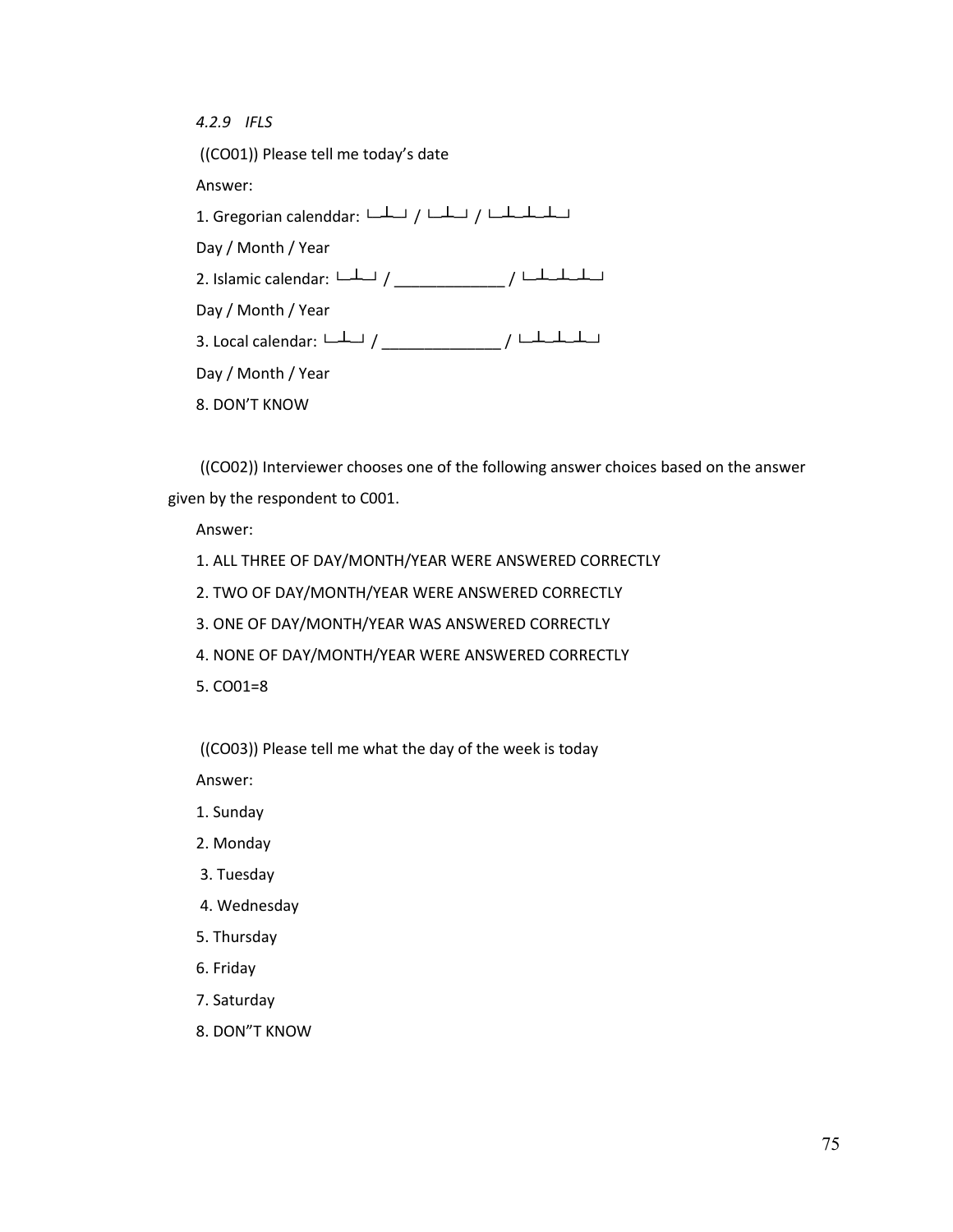((CO04)) INTERVIEWER CHECK TODAY'S DAY:

Answer:

1. DAY MENTIONED IN CO03 IS CORRECT

3. DAY MENTIONED IN CO03 IS INCORRECT

6. CO03=8

*4.3 Verbal Fluency*

*4.3.1 ELSA*

((CfAni)) Now I would like you to name as many different animals as you can think of. You have one minute to do this. The computer voice will tell you when to stop. Ready, go. WRITE ANIMALS MENTIONED IN BOOKLET PROVIDED. ENTER NUMBER OF DIFFERENT ANIMALS **MENTIONED** 

Answer:

0…100

# *4.3.2 TILDA*

((PH122)) Now I would like you to name as many different animals as you can think of. You have one minute to do this. Ready, go. [IWER: ALLOW ONE MINUTE PRECISELY. IF THE SUBJECT STOPS BEFORE THE END OF THE TIME, ENCOURAGE THEM TO TRY TO FIND MORE WORDS. IF RESPONDENT IS SILENT FOR 15 SECONDS REPEAT THE BASIC INSTRUCTION (''I WANT YOU TO TELL ME ALL THE ANIMALS YOU CAN THINK OF''). NO EXTENSION ON THE TIME LIMIT IS MADE IN THE EVENT THAT THE INSTRUCTION HAS TO BE REPEATED]

[IWER: ONLY IF THE PARTICIPANT ASKS FOR CLARIFICATION, EXPLAIN THAT ANIMALS INCLUDE BIRDS, INSECTS, FISH ETC.]

[IWER: THE SCORE IS THE SUM OF ACCEPTABLE ANIMALS. ANY MEMBER OF THE ANIMAL KINGDOM, REAL OR MYTHICAL IS SCORED CORRECT, EXCEPT REPETITIONS AND PROPER NOUNS. SPECIFICALLY, EACH OF THE FOLLOWING GETS CREDIT. A SPECIES NAME AND ANY ACCOMPANYING BREEDS WITHIN THE SPECIES; MALE, FEMALE AND INFANT NAMES WITHIN THE SPECIES.]

[IWER: CODE NUMBER OF ANIMALS] Answer: RANGE 0..50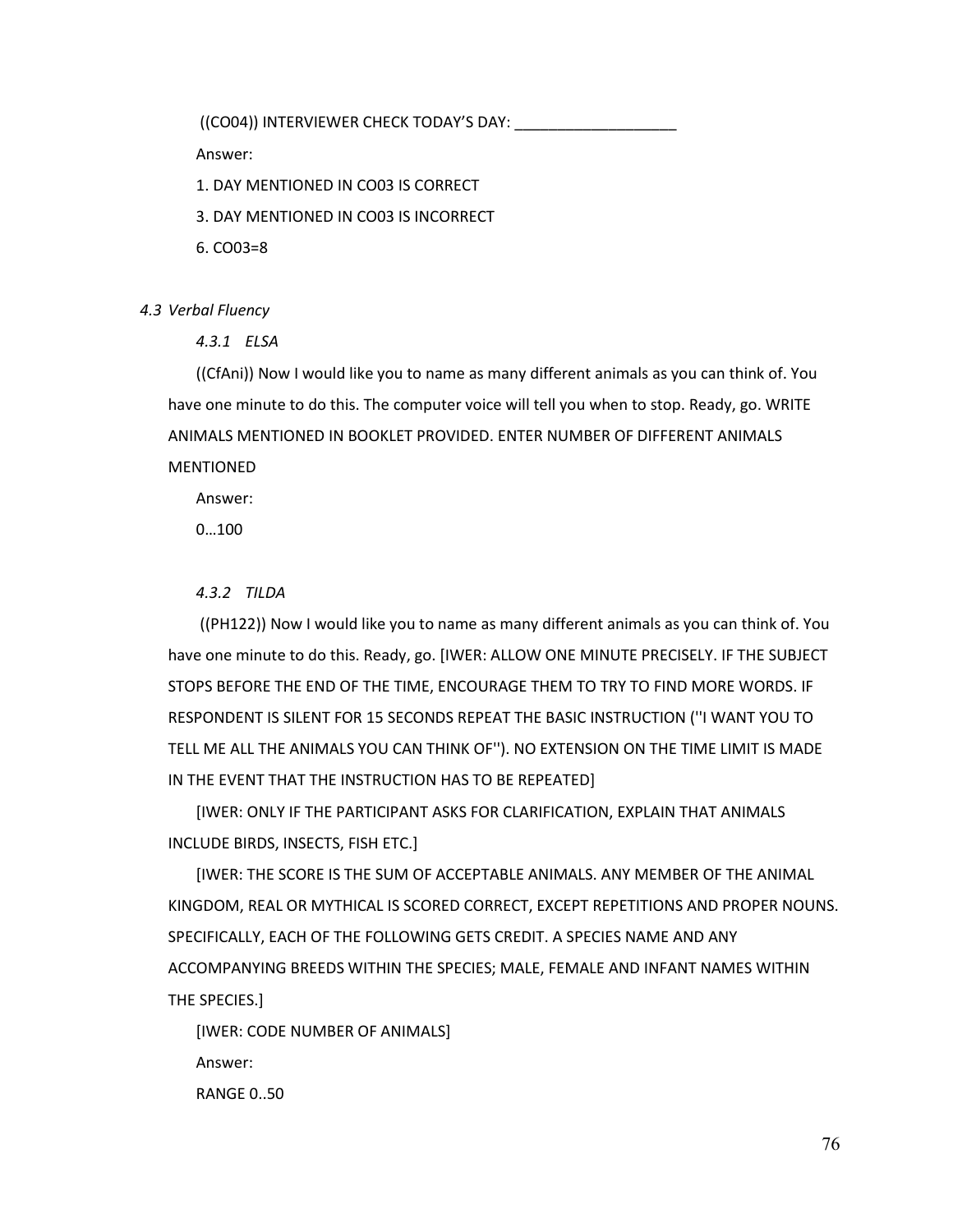### *4.3.3 SHARE*

((CF009\_VERBFLUINTRO)) Now I would like you to name as many different animals as you can think of. You have one minute to do this.Ready, go. IWER: ALLOW ONE MINUTE PRECISELY. IF THE SUBJECT STOPS BEFORE THE END OF THE TIME, ENCOURAGE THEM TO TRY TO FIND MORE WORDS. IF THEY ARE SILENT FOR 15 SECONDS REPEAT THE BASIC INSTRUCTION ('I WANT YOU TO TELL ME ALL THE ANIMALS YOU CAN THINK OF'). NO EXTENSION ON THE TIME LIMIT IS MADE IN THE EVENT THAT THE INSTRUCTION HAS TO BE REPEATED

Answer:

1. Continue

((CF010\_ANIMALS)) verbal fluency score Answer: 0..100

# *4.3.4 LASI*

((HT509 intro)) Now we are going to ask you to think of animals and name as many as you can. If you wish, you may also include birds along with animals. Count categories of animals (e.g., dogs), as well as specific types (e.g., collie, terrier) as correct. Any members of the animal kingdom, real or mythical is scored correct, except repetitions and proper nouns (e.g., Mickey Mouse). I am going to give you one minute and I want to see how many animals you can name. [IWER: IF R STOPS BEFORE THE END OF THE MINUTE, ENCOURAGE THEM TO TRY TO NAME MORE ANIMALS. IF THERE IS A SILENCE OF ABOUT 15 SECONDS, PROMPT THEM TO CONTINUE BY ASKING "ANYTHING ELSE?" OR REPEAT THE BASIC INSTRUCTIONS.] Ready? Start. [IWER: PRESS START/STOP ON STOPWATCH AND TIME FOR ONE MINUTE. WRITE DOWN ALL ANIMAL NAMES. SAY "GOOD" WHEN ONE MINUTE IS COMPLETED.]

((HT509)) [IWER: TOTAL NUMBER OF ANIMALS AND/OR BIRDS NAMED] Answer: Integer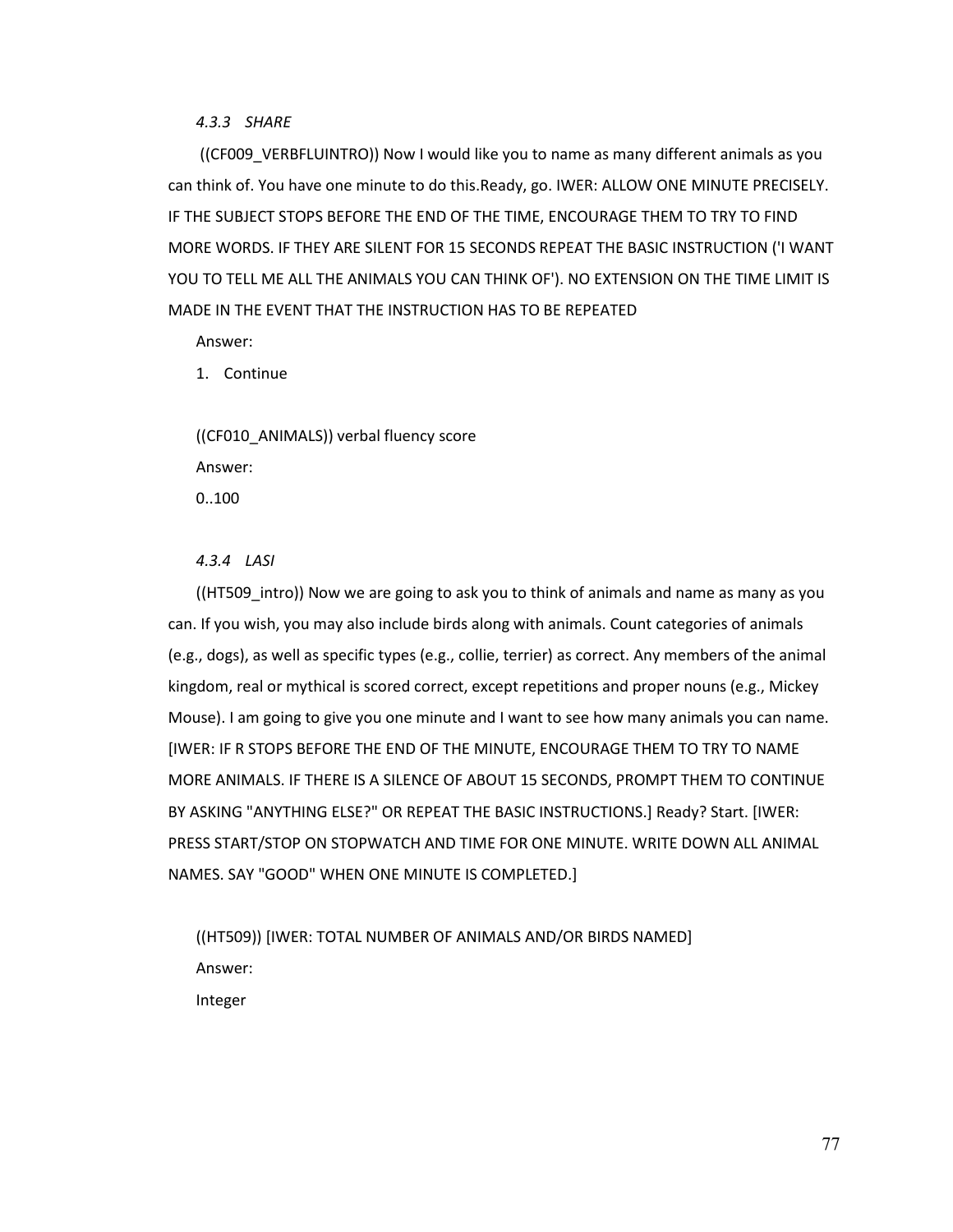((HT510)) Total number of errors, including anything that is not an animal or bird: Answer:

total number of errors

*4.3.5 SAGE*

((Q2536)) Total score (number of animals named correctly)

Answer:

Integer

((Q2537)) Number of errors INTERVIEWER: errors include anything that is not an animal Answer: Integer

*4.4 Prospective Memory*

# *4.4.1 ELSA*

((CfMem)) ATTACH BOOKLET (OPEN TO THE LETTER CANCELLATION PAGE) TO THE CLIPBOARD AND HAND TO THE RESPONDENT ALONG WITH A PENCIL AND SAY: These are for you. PAUSE FOR EXACTLY 5 SECONDS. IF NO , PROMPT: You were going to do something when I gave you the clipboard and pencil. Can you remember what it was? IF RESPONDENT SAYS 'AM I SUPPOSED TO....?' THEN SAY: 'Do whatever you think you are supposed to.' CODE WHETHER OR NOT YOU PROMPTED RESPONDENT

Answer:

1. No prompt given

2. Prompt given

((CfMemS)) CODE WHAT RESPONDENT DID WHEN YOU HANDED THEM THE CLIPBOARD AND PENCIL

Answer:

1. Wrote their initials in top left hand corner

2. Wrote their initials somewhere else

3. Wrote something else in top left hand corner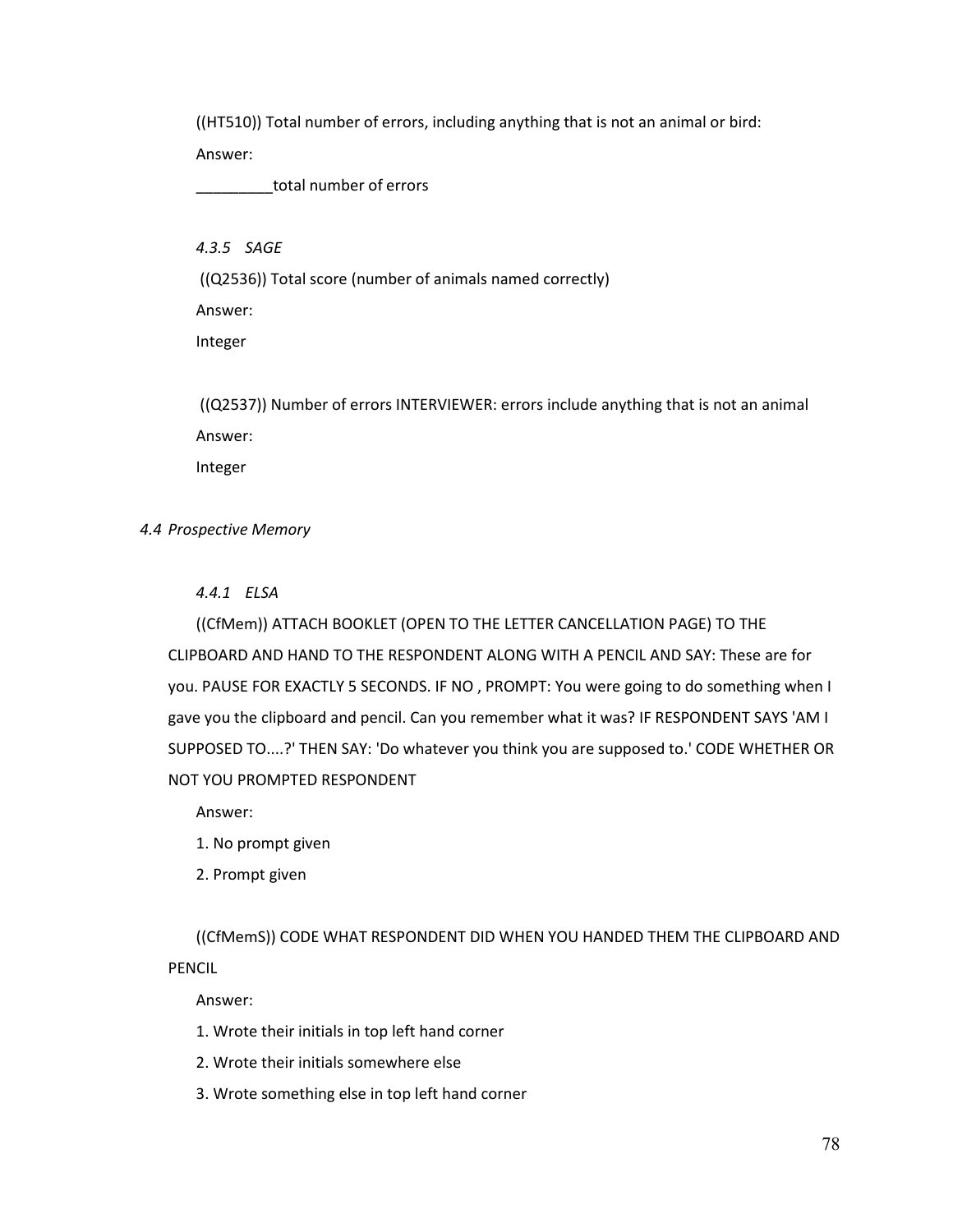4. Did something else

5. \_\_\_\_\_\_ nothing/\_\_\_\_\_\_ not remember what to do

((CfPAScr)) Score from first prospective memory test Answer: Integer

((CfSums)) Computed score of numeracy questions Answer: Integer

((CfEnd)) That is the end of the memory and concentration tasks. PAUSE FOR EXACTLY FIVE SECONDS. IF NO , PROMPT: You were going to do something when I said that. Can you remember what it was? IF RESPONDENT SAYS 'Am I supposed to .....?' THEN SAY: 'Do whatever you think you are supposed to.' CODE WHETHER OR NOT YOU PROMPTED RESPONDENT.

Answer:

- 1. No prompt given
- 2. Prompt given

((CfPMB)) CODE WHAT RESPONDENT DID (in response to CfEnd question)

Answer:

- 1. Reminded you to record the time
- 2. Did something else
- 3. \_\_\_\_\_\_ nothing/\_\_\_\_\_\_ not remember what to do

((CFpbscr)) Score on prospective memory 2

Answer:

Integer

((CFptscr)) Total prospective memory score (cfpascr+cfpbscr) Answer: Integer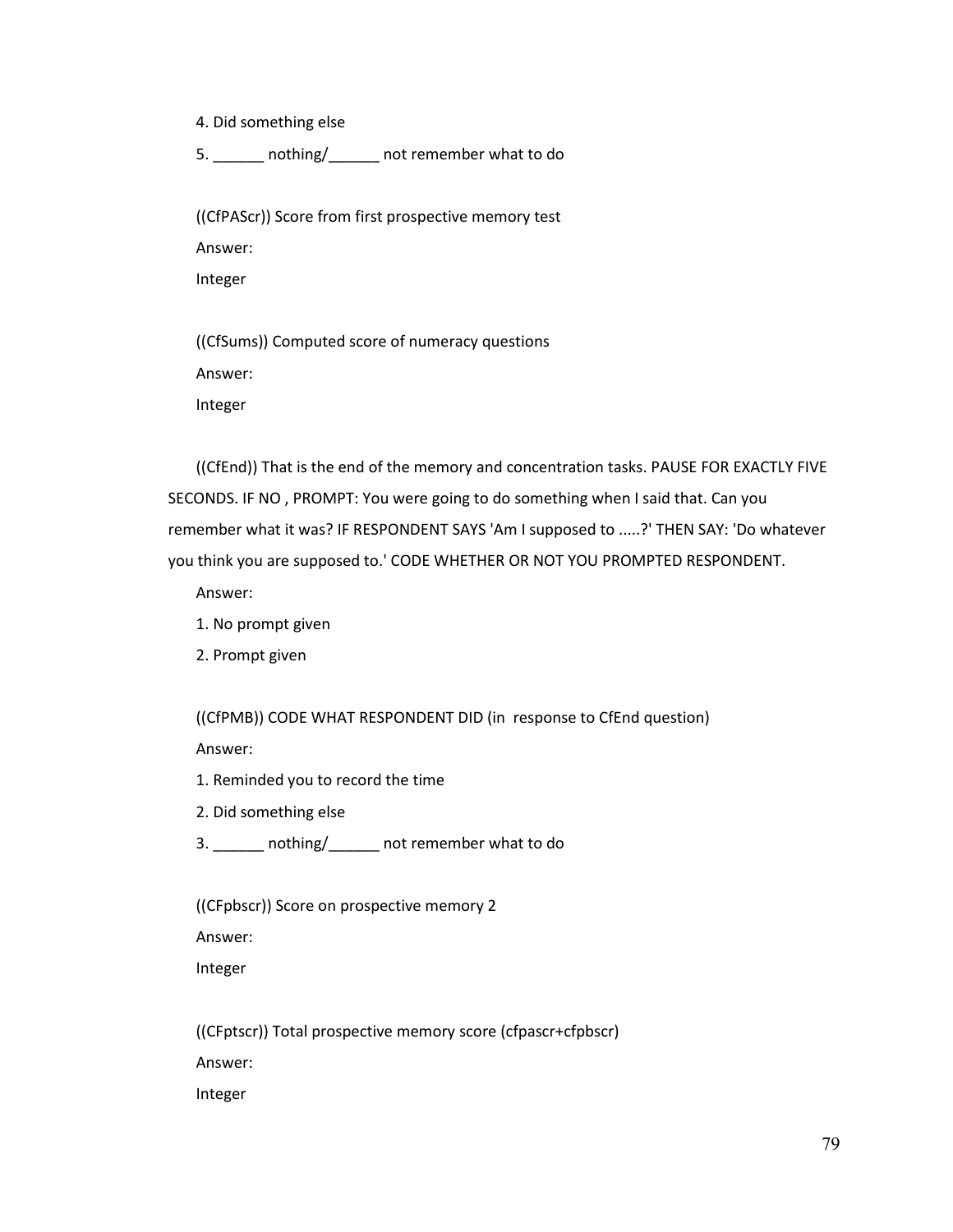*4.4.2 TILDA*

((PH116\_intro)) In the next section of the interview, we will do some memory and concentration tasks. Some of them may seem rather easy but others are more difficult so please listen carefully. Please just do the best you can on all of them. Now I would like you to remember two things in order to assess everyday memory. At some point during the interview I will hand you this card and a pencil. [IWER: SHOW RESPONDENT THE GRAY APPOINTMENT CARD] When I do I would like you to write your initials on the top left hand corner of the card. Is that clear? [IWER: IF RESPONDENT IS NOT CLEAR REPEAT INSTRUCTIONS.] The second task is for you to remind me to do something. When we finish the memory and concentration tasks I will say "that is the end of the memory and concentration tasks". When I do I would like you to remind me to record what time we finish the tasks. is that clear? [IWER: IF RESPONDENT IS NOT CLEAR REPEAT INSTRUCTIONS.]

((PH713\_1)) That is the end of the memory and concentration tasks.

[IWER: PAUSE FOR EXACTLY FIVE SECONDS] [IWER: IF NO RESPONSE, PROMPT YOU WERE GOING TO DO SOMETHING WHEN I SAID THAT. CAN YOU REMEMBER WHAT IT WAS?] [IWER: IF RESPONDENT SAYS 'AM I SUPPOSED TO ..?' THEN SAY 'DO WHATEVER YOU THINK YOU ARE SUPPOSED TO.'][IWER: CODE WHETHER OR NOT YOU PROMPTED RESPONDENT.]

Answer:

1 Prompt not given

2 Prompt given

((PH714\_1)) [IWER: CODE WHAT RESPONDENT DID] Answer: 1 REMINDED YOU TO RECORD THE TIME 2 DID SOMETHING ELSE 3 DID NOTHING/DID NOT REMEMBER WHAT TO DO

80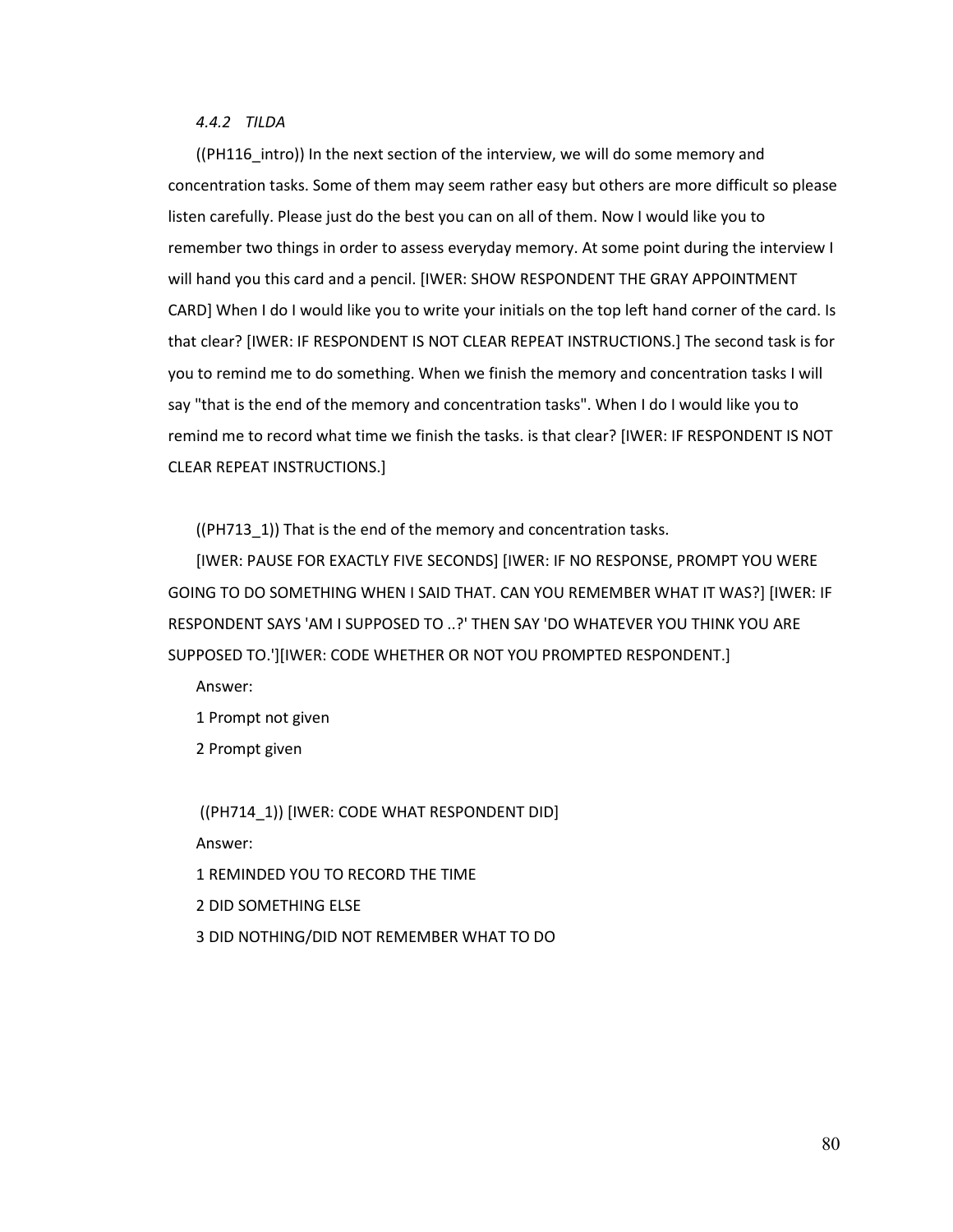#### *4.5.1 ELSA*

((CfLet)) LETTER CANCELLATION PAGE The next task is a measure of how rapidly you can do something. In a moment I will ask you to work through this list as quickly as you can crossing out all the P's and W's. Start at the top left hand corner where the arrow is and work along the line. Then go to the beginning of the next line and work along the line again as if you were reading a page. Carry on this way crossing out all the P's and W's with one mark of pencil as in the example at the top of the page. Please work as quickly and as accurately as you can. The computer voice will tell you when to stop. You may begin now PRESS 1 AND ENTER AS YOU SAY 'NOW'. AFTER THE COMPUTER SAYS 'STOP NOW', SAY: Please underline the letter on which you finished. NOW TAKE BACK THE BOOKLET AND CLIPBOARD

Answer:

Integer

#### KLoSA

((Cd17)) I'll show you a sentence. Please read the sentence aloud and act it out. Answer:

- 1) R completed only one task (either reading or action of closing eyes)
- 2) 3) R did both tasks
- 3) 5) R did not complete any task

((Cd18)) Please write one sentence about how you're feeling today or today's weather. Answer:

- 1) Wrote a sentence
- 5) Couldn't write a sentence

# *4.5.2 MHAS*

((E12)) On the following page, please look for those figures that appear exactly the same as this one I am now showing you. Find as many figures as you can, and put a circle around each figure like I am doing. (WITH A PENCIL, CIRCLE AN EXAMPLE IN THE MIDDLE OF THE PAGE). Circle only the figures that are exactly like this one. Work as quickly as you can, until I tell you to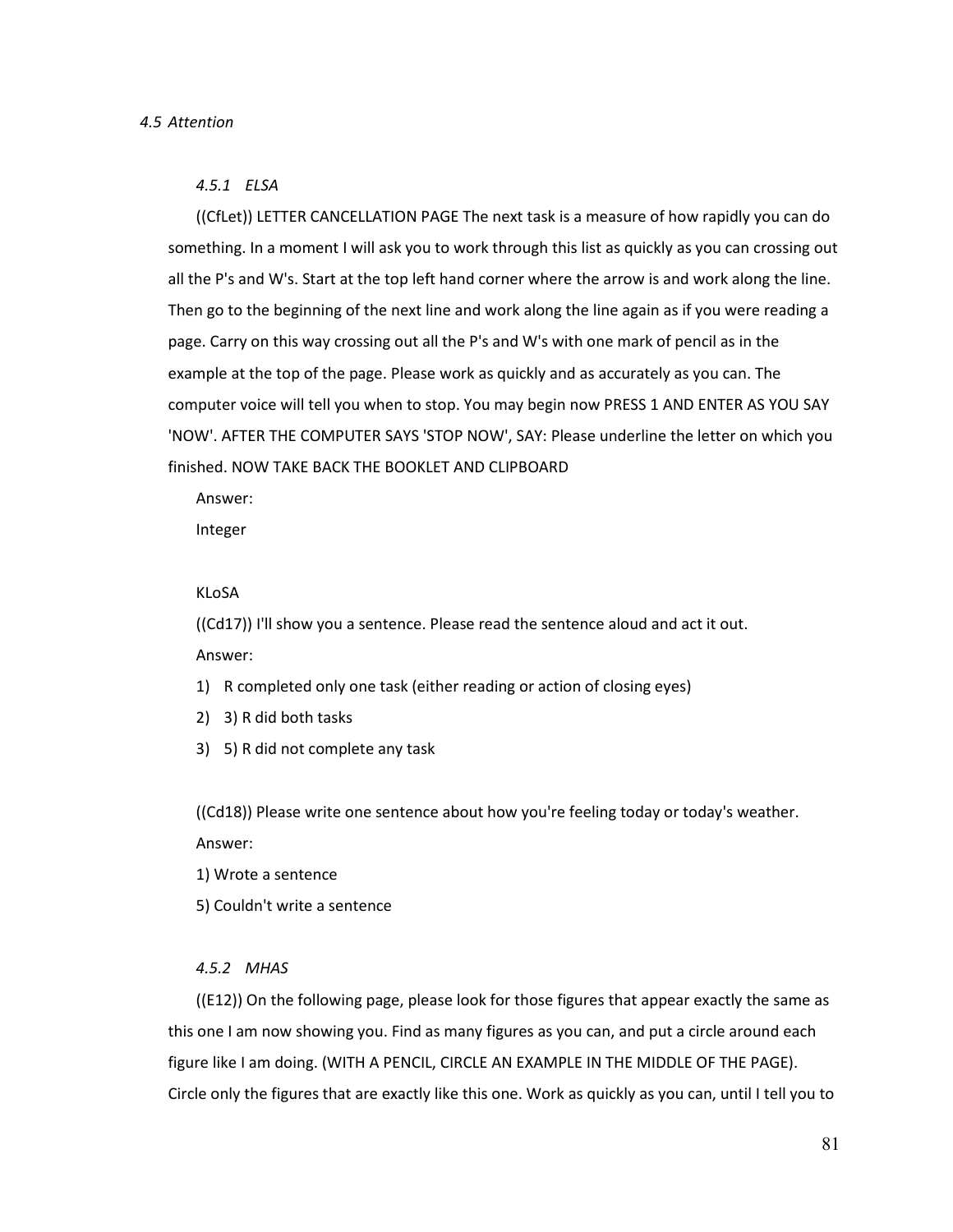stop. [BEGIN TO COUNT THE TIME WHEN THE RESPONDENT CIRCLES THE FIRST OBJECT, AND FINISH 60 SECONDS FROM THAT POINT. [Grade of visual scanning: Number of objects that the respondent circled correctly (there are a total of objects). Objects that were circled but do not correspond to the object of reference were not counted. The respondent passes the visual scanning with a grade greater than 24.]

Answer:

00. Zero points

80. RF

88. Couldn't do it for sight problems

# *4.5.3 SAGE*

INTERVIEWER: For the following tests, digits forward and backward, say the digits at the rate of one per second, not grouped. Let the pitch of your voice drop with the last digit of each series. In any series if the subject fails Trial 1 - give Trial 2 of the same series, then proceed to the next series if the respondent responds correctly. Trial 2 is only given if Trial 1 is failed. I am going to say some numbers to you. Listen carefully, and when I am through, say them right after me. I want you to repeat each set of numbers exactly as I say them to you. For example, if I said "1-2", you would say…? INTERVIEWER: Wait for correct response "1-2". If correct, start with Series 3. If response is incorrect, provide the correct response and attempt once more with another example. Okay, let's try another example, repeat after me, "5-3". If correct, continue. If not correct - mark "0" in Q2534 and skip to Verbal Fluency (Q2536). Okay, good. Let us start with the numbers. INTERVIEWER: Stop when respondent fails both trials.

Series Trial 1 Trial 1 Correct? Trial 2 Trial 2 Correct?

3 5-8-2 YES SERIES 4 NO TRIAL 2 6-9-4 YES SERIES 4 NO END 4 6-4-3-9 YES SERIES 5 NO TRIAL 2 7-2-8-6 YES SERIES 5 NO END 5 4-2-7-3-1YES SERIES 6 NO TRIAL 2 7-5-8-3-6 YES SERIES 6 NO END 6 6-1-9-4-7-3 YES SERIES 7 NO TRIAL 2 3-9-2-4-8-7 YES SERIES 7 NO END 7 5-9-1-7-4-2-8 YES SERIES 8 NO TRIAL 2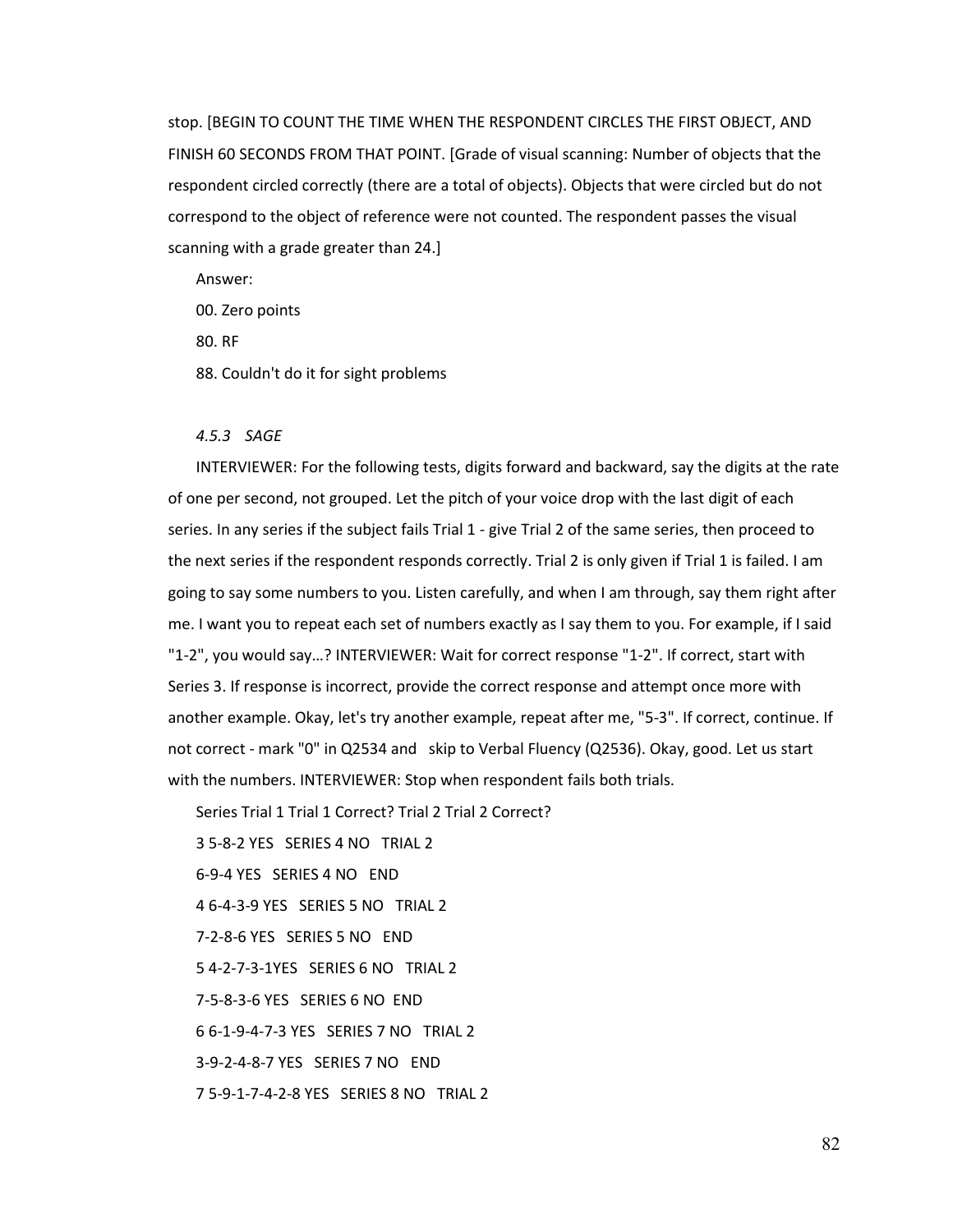4-1-7-9-3-8-6 YES SERIES 8 NO END 8 5-8-1-9-2-6-4-7 YES SERIES 9 NO TRIAL 2 3-8-2-9-5-1-7-4 YES SERIES 9 NO END 9 2-7-5-8-6-2-5-8-4 YES END NO TRIAL 2 7-1-3-9-4-2-5-6-8 YES END NO END Okay good. INTERVIEWER: mark the score in Q2534

((Q2534)) Total score (enter the series number in the longest series repeated without error in Trial 1 or 2) (Maximum = 9 points) Answer: Integer

## DIGIT SPAN - DIGITS BACKWARD

Now, I am going to say more numbers, but this time when I stop, I want you to say them to me backwards. For example, if I said 1-7, what would you say? INTERVIEWER: Wait for subject to say 7-1. If response is correct, start with Series 2. If respondent does not reply correctly or fails to understand, give the correct answer and another example, saying Remember, you are to say them backwards. Try this, "3-8". If response is correct, continue. If fails second example, mark "0" in Q2535 and skip to Verbal Fluency (Q2536). Okay, lets start. Series Trial 1 Trial 1 Correct? Trial 2 Trial 2 Correct?

2-4 YES SERIES 3 NO TRIAL 2 5-8 YES SERIES 3 NO END 3 6-2-9 YES SERIES 4 NO TRIAL 2 4-1-5 YES SERIES 4 NO END 4 3-2-7-9 YES SERIES 5 NO TRIAL 2 4-9-6-8 YES SERIES 5 NO END 5 1-5-2-8-6 YES SERIES 6 NO TRIAL 2 6-1-8-4-3 YES SERIES 6 NO END 6 5-3-9-4-1-8 YES SERIES 7 NO TRIAL 2 7-2-4-8-5-6 YES SERIES 7 NO END 7 8-1-2-9-3-6-5 YES SERIES 8 NO TRIAL 2 4-7-3-9-1-2-8 YES SERIES 8 NO END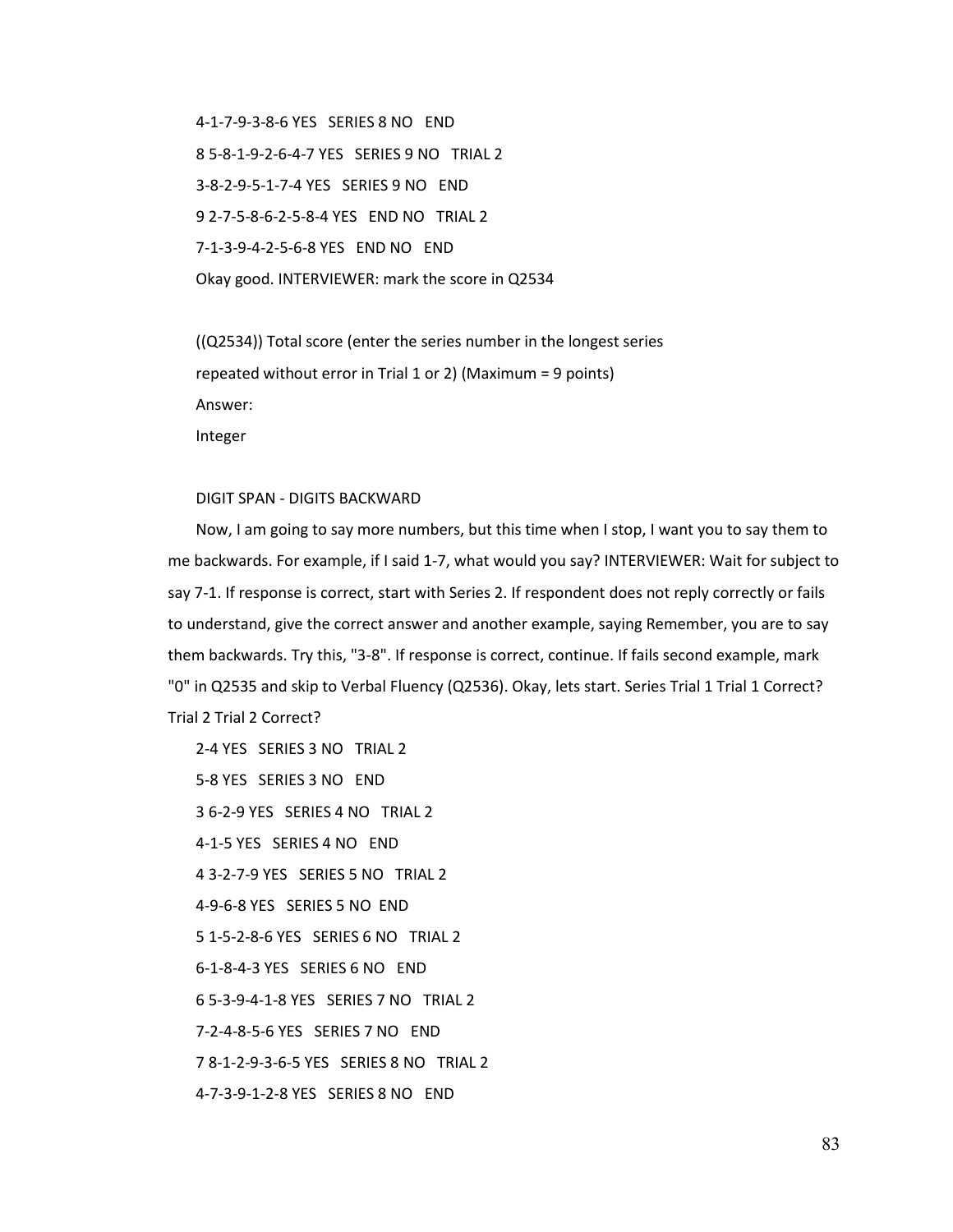8 9-4-3-7-6-2-5-8 YES END NO TRIAL 2

7-2-8-1-9-6-5-3 YES END NO END

Okay, good. INTERVIEWER: mark score in Q2535.

((Q2535)) Total score (enter the series number in the longest series repeated without error in Trial 1 or 2) (Maximum = 8 points) Answer: Integer

*4.6 Visuoconstruction*

*4.6.1 KLoSA*

((cd19)) Do you see this picture? Please draw that picture on this paper.

Answer:

1 Drew the picture

5 Failed to draw the picture

### *4.6.2 CHARLS*

((CC025)) [IWER: Show the picture of two pentagons overlapped] Do you see this picture? Please draw that picture on this paper.

Answer:

1 Drew the picture

2 Failed to draw the picture

#### *4.6.3 MHAS*

((E8\_E9)) Draw this figure in the space provided. Try to draw your figure so that it appears exactly like mine. [Each drawn figure is graded as intact (1) or impede (0), and grades for both figures are added up. A total grade of 2 means the figure is passed. Flags: The design contains five elements: (1) upper triangle, (2) upper vertical line, (3)  $\hat{A}'\hat{A}'$  shape towards the right, (4) lower vertical line, and (5) lower square. A figure was graded as impede if there were major distortions in the shape or orientation of more than one element. Errors in the individual elements' shape or the whole design were not considered when grading. The complete rotation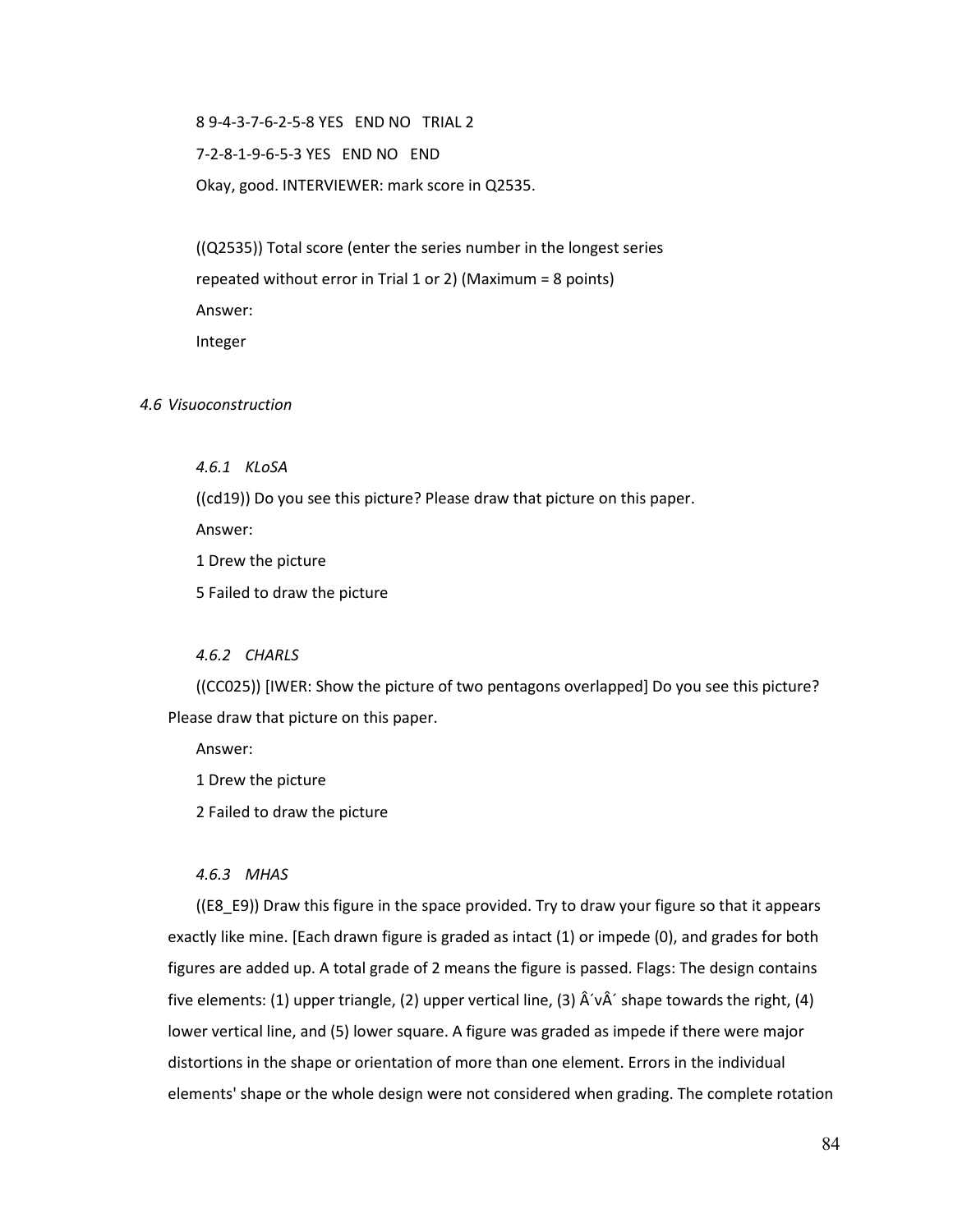of the design was considered acceptable if all five elements were present in correct relation among them. Triangle: The design contains three elements: (1) outer triangle, (2) open rectangle vertically oriented, and (3) closed rectangle horizontally oriented. The figure was graded as intact only if the three elements were present. The rotation of the whole design was considered acceptable if all three elements were present in the correct relationship among them.]

Answer:

- 00. Zero intact figures
- 01. One intact figure
- 02. Two intact figures

80. RF

88. Couldn't do it for vision problems

#### *4.7 Numeracy and Numerical Ability*

#### *4.7.1 HRS*

((D122)) » PRESS [Enter] to continue as soon as R has counted 10 numbers, or stops, or asks to start over » Correct responses include counting down from 19 to 10 or from 20 to 11.

Answer:

1 (CONTINUE)

((D124)) You may stop now. Thank you. » CODE correct if R counted backwards from 19 to 10 or from 20 to 11 without error » USE [Ctrl-R] If R refused to try the task

Answer:

1 Correct

5 Incorrect

6 Wants to start over

((D125)) Let's try again. » PRESS [Enter] as soon as you read the number The number to count backward from is: 20

Answer:

1 (CONTINUE)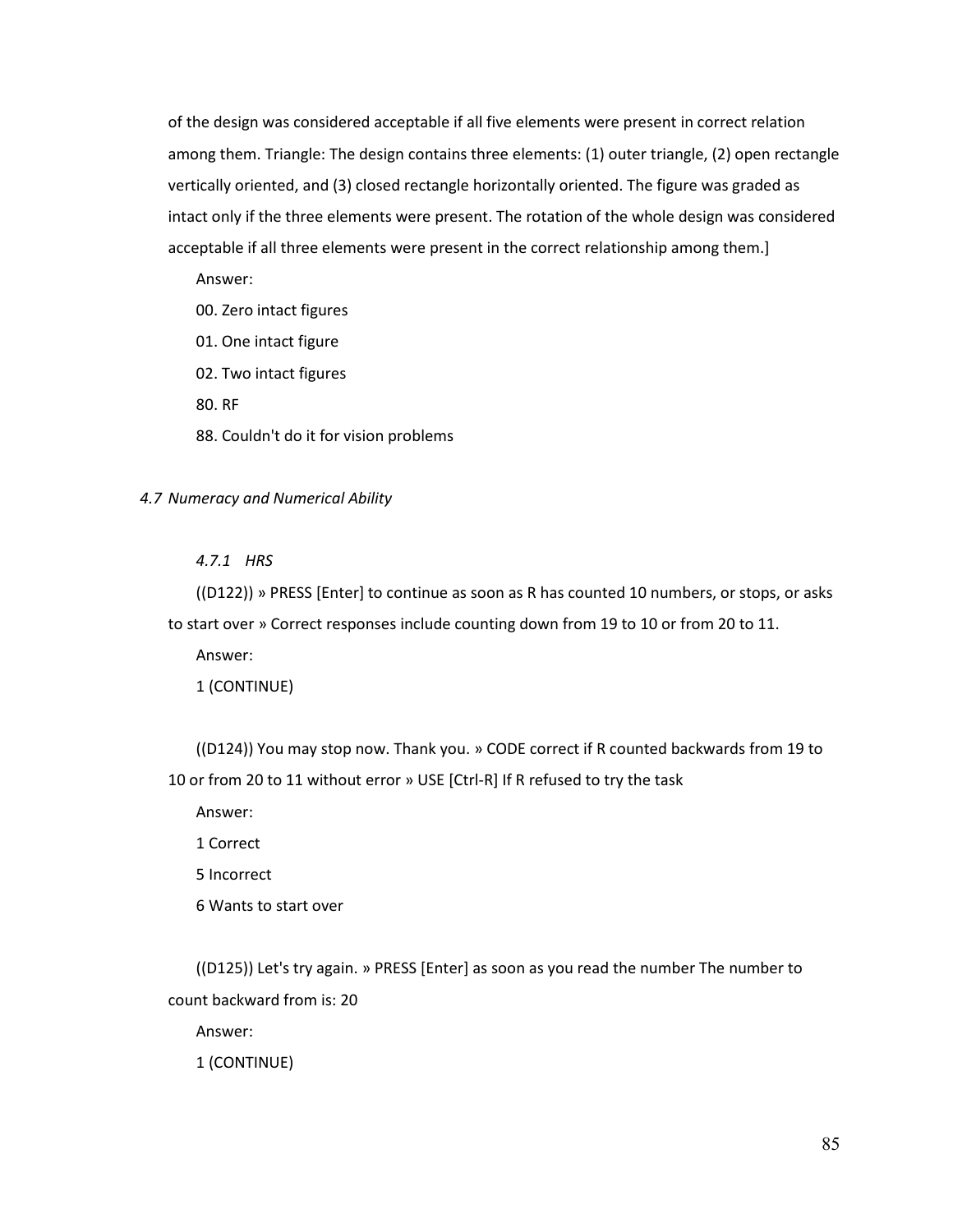((D127)) » PRESS [Enter] as soon as R has counted 10 numbers or stops Answer:

1 (CONTINUE)

((D129)) You may stop now. Thank you. » CODE correct if R counted backwards from 19 to 10 or from 20 to 11 without error » USE [Ctrl-R] If R refused to try the task

Answer:

1 Correct

5 Incorrect

((D142)) [F1]--help Now let's try some subtraction of numbers. One hundred minus 7 equals what? » If R adds 7 instead, you may repeat question

Answer:

0…996

((D143)) [F1]--help And 7 from that Answer:

0…996

((D144)) [F1]--help And 7 from that Answer: 0…996

((D145)) [F1]--help And 7 from that Answer: 0…996

((D146)) [F1]--help And 7 from that Answer: 0…996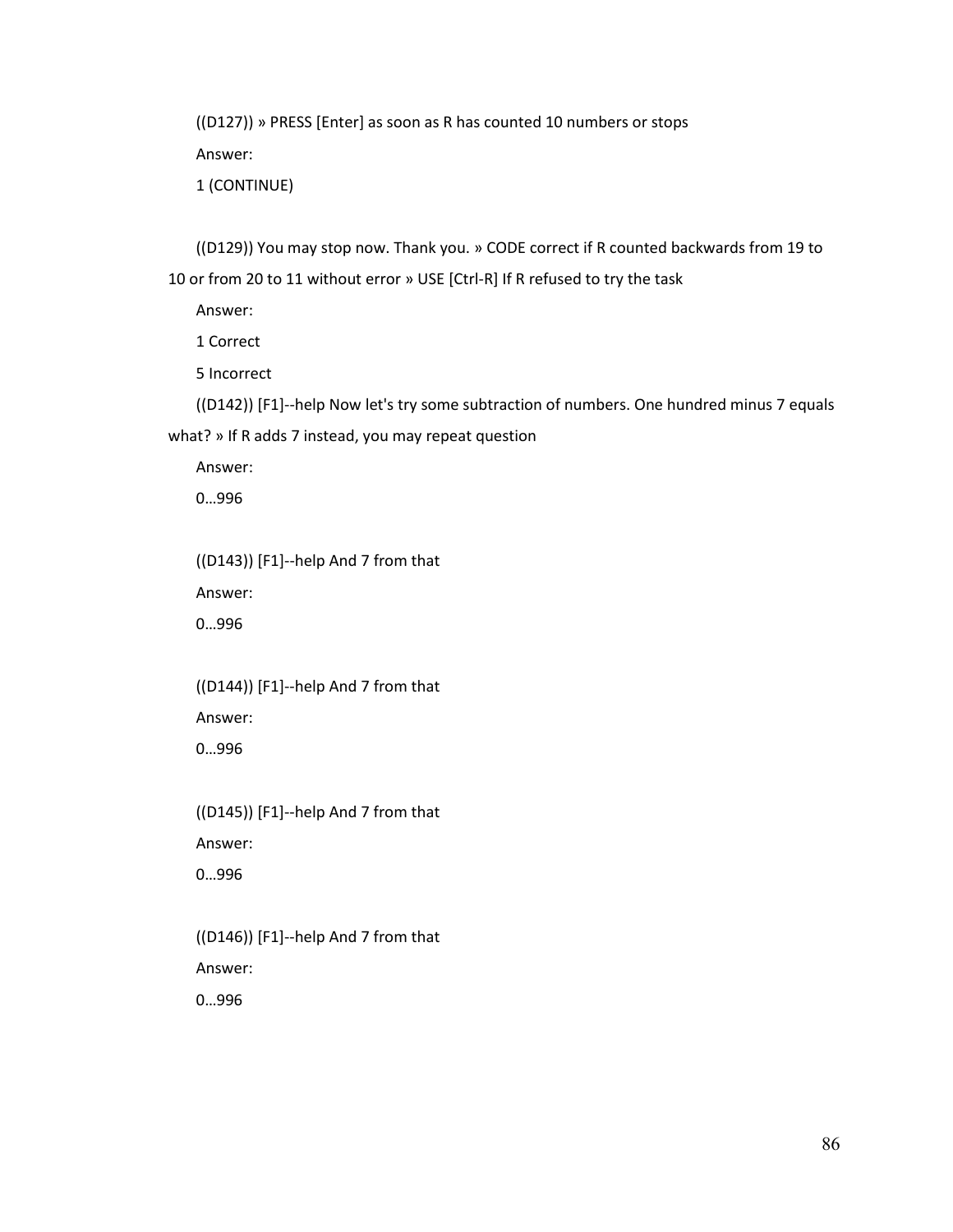((D178)) Next I would like to ask you some questions which assess how people use numbers in everyday life. If the chance of getting a disease is 10 percent, how many people out of 1,000 would be expected to get the disease?

Answer:

-999999999..999999999

((D179)) If 5 people all have the winning numbers in the lottery and the prize is two million dollars, how much will each of them get?

Answer:

-999999999..999999999

((D180)) Let's say you have \$200 in a savings account. The account earns 10 percent interest per year. How much would you have in the account at the end of two years?

Answer:

-999999999..999999999

#### *4.7.2 ELSA*

((CfSumB)) n a sale, a shop is selling all items half price. Before the sale a sofa costs £300. How much will it cost in the sale?

((CfSumC)) If the chance of getting a disease is 10 percent, how many people out of 1,000 (one thousand) would be expected to get the disease?

Answer:

1. 100

2. 10

3. 90

4. 900

95. Other answer

96. Doesn't know answer

((CfSumD)) A second hand car dealer is selling a car for £6000. This is two-thirds of what it cost new. How much did the car cost new?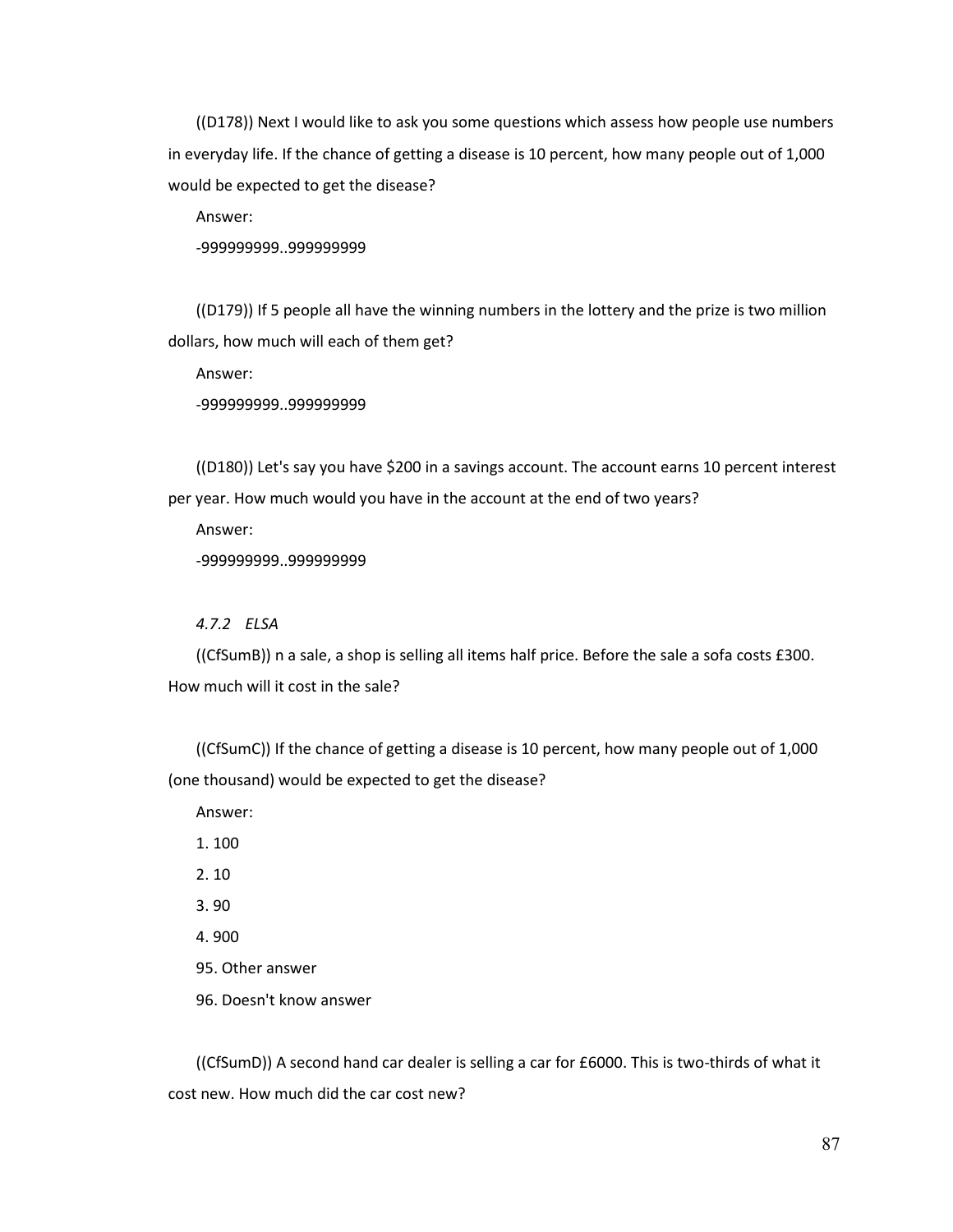Answer:

1. 9000

2. 4000

3. 8000

4. 12000

5. 18000

((CfSumA)) If you buy a drink for 85 pence and pay with a one pound coin, how much change should you get back?

Answer:

1. 15 pence

2. 25 pence

95. Other answer

96. Doesn't know answer

((CfSumE)) If 5 people all have the winning numbers in the lottery and the prize is £2million, how much will each get?

((CfSumF)) Let's say you have £200 in a savings account. The account earns 10% interest each year. How much would you have in the account at the end of two years

*4.7.3 SHARE*

((CF011\_INTRONUM)) Next I would like to ask you some questions which assess how people use numbers in everyday life. IWER: IF NECESSARY, ENCOURAGE THE RESPONDENT TO TRY TO ANSWER EACH OF THE NUMERACY QUESTIONS

Answer:

1. Continue

((CF012\_NUMDIS)) If the chance of getting a disease is 10 per cent, how many people out of 1,000 (one thousand) would be expected to get the disease? IWER: DO NOT READ OUT THE ANSWERS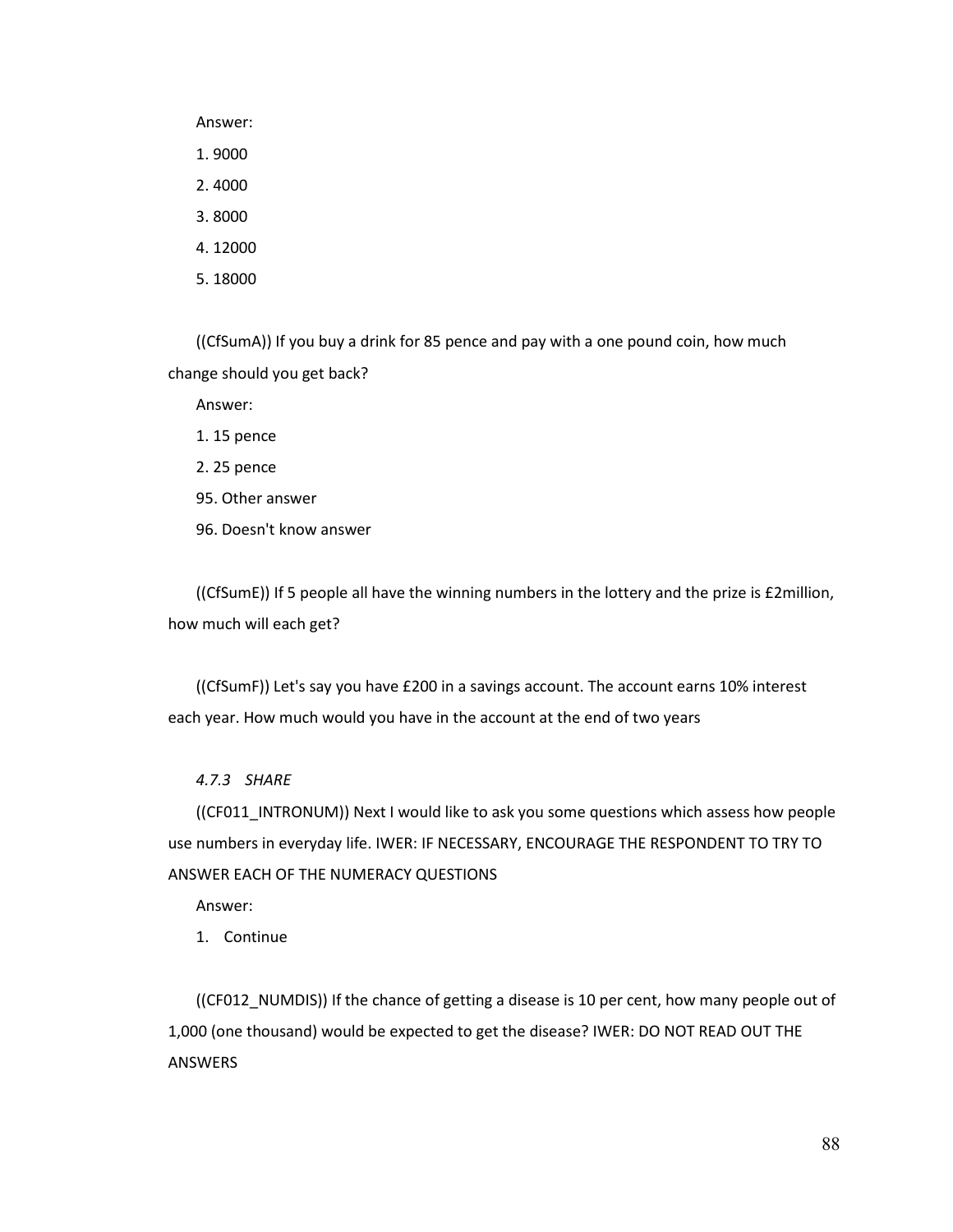Answer: 1. 100 2. 10 3. 90 4. 900 97. Other answer

((CF013\_NUMHALFPRICE)) In a sale, a shop is selling all items at half price. Before the sale, a sofa costs 300 [local currency] How much will it cost in the sale? IWER: DO NOT READ OUT THE ANSWERS

Answer:

1. 150

2. 600

((CF014\_NUMCAR)) A second hand car dealer is selling a car for 6,000 [local currency] This is two-thirds of what it costs new. How much did the car cost new? IWER: DO NOT READ OUT THE ANSWERS

Answer:

1. 9,000

2. 4,000

3. 8,000

4. 12,000

5. 18,000

97. Other answer

((CF015\_SAVINGS)) Let's say you have 2000 [local currency] in a savings account. The account earns ten per cent interest each year. How much would you have in the account at the end of two years? IWER: DO NOT READ OUT THE ANSWERS

Answers:

1. 2420

2. 2020

3. 2040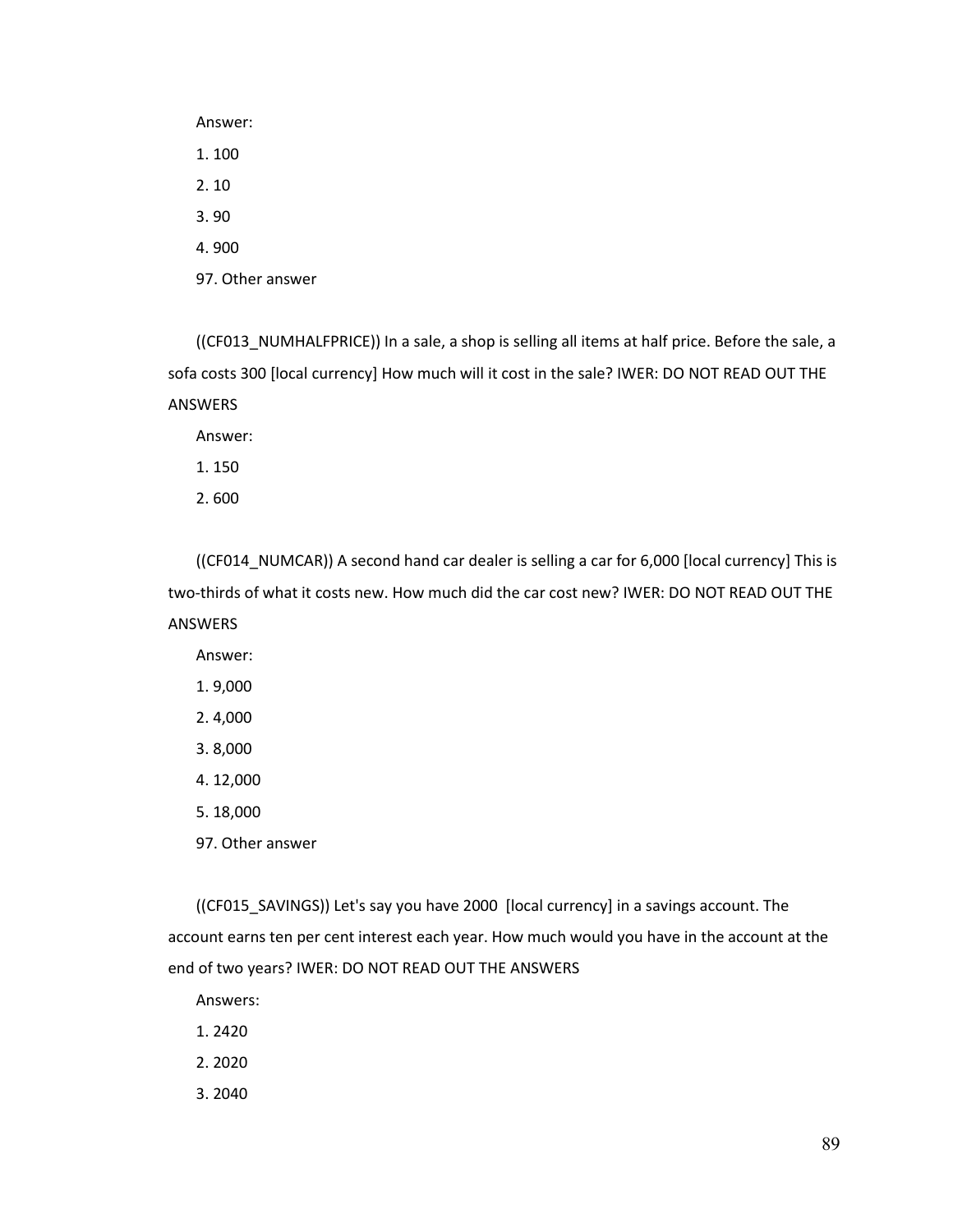4. 2100 5. 2200 6. 2400 97. Other answer

*4.7.4 KLoSA*

((Cd07a)) Try to remember the words I just read to you. I'll ask you to recall them later.

[IWER: Read once more if R did not recall any of the words, up to 3 times and go on. If R does not recall, ensure them it is OK so R would feel comfortable] Let's try some subtraction of numbers this time. What are 100 minus 7 equal to? [IWER: For respondents who are unable to solve complex calculations, mark '0(incorrect answer)' for questions Cd07a ~ Cd11a. Ask simple questions such as "What is 100 minus 30?" or "What is 10 minus 3?" for about 3 minutes and no longer.

Answer:

Range -9 to 99

((Cd07)) Was answer to Cd07a correct? Answer: 1) Correct 2) Incorrect

((Cd08a)) And 7 from that? \_\_\_\_\_\_\_\_\_\_\_\_ [IWER: Try to persuade if R refuses to answer. Record the exact number R says. Record 0 for 'don't know' or 'refuse to answer']

Answer:

Range -9 to 99

((Cd08)) Was answer to Cd08a correct?

Answer:

1) Correct

2) Incorrect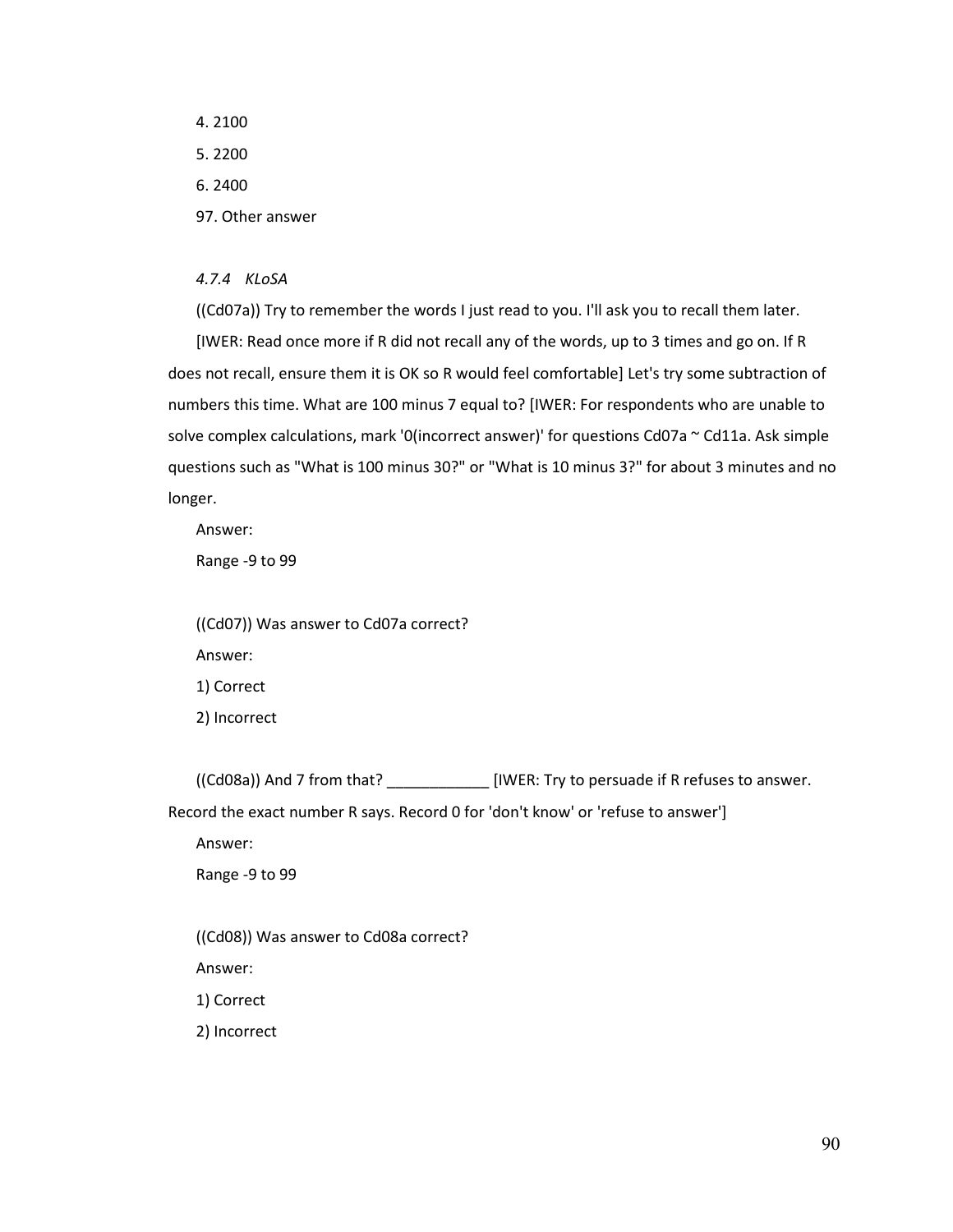((Cd09a)) And 7 from that? \_\_\_\_\_\_\_\_\_\_\_\_ [IWER: Try to persuade if R refuses to answer.

Record the exact number R says. Record 0 for 'don't know' or 'refuse to answer']

Answer:

Range -9 to 99

((Cd09)) Was answer to Cd09a correct?

Answer:

1) Correct

2) Incorrect

((Cd10a)) And 7 from that? \_\_\_\_\_\_\_\_\_\_\_\_ [IWER: Try to persuade if R refuses to answer.

Record the exact number R says. Record 0 for 'don't know' or 'refuse to answer']

Answer:

Range -9 to 99

((Cd10)) Was answer to Cd10a correct?

Answer:

1) Correct

2) Incorrect

((X7)) Correct answer to Cd10a Answer:

Range -9 to 99

((Cd11a)) And 7 from that? \_\_\_\_\_\_\_\_\_\_\_\_ [IWER: Try to persuade if R refuses to answer.

Record the exact number R says. Record 0 for 'don't know' or 'refuse to answer']

Answer:

Range -9 to 99

((Cd11)) Was answer to Cd11a correct? Answer: 1) Correct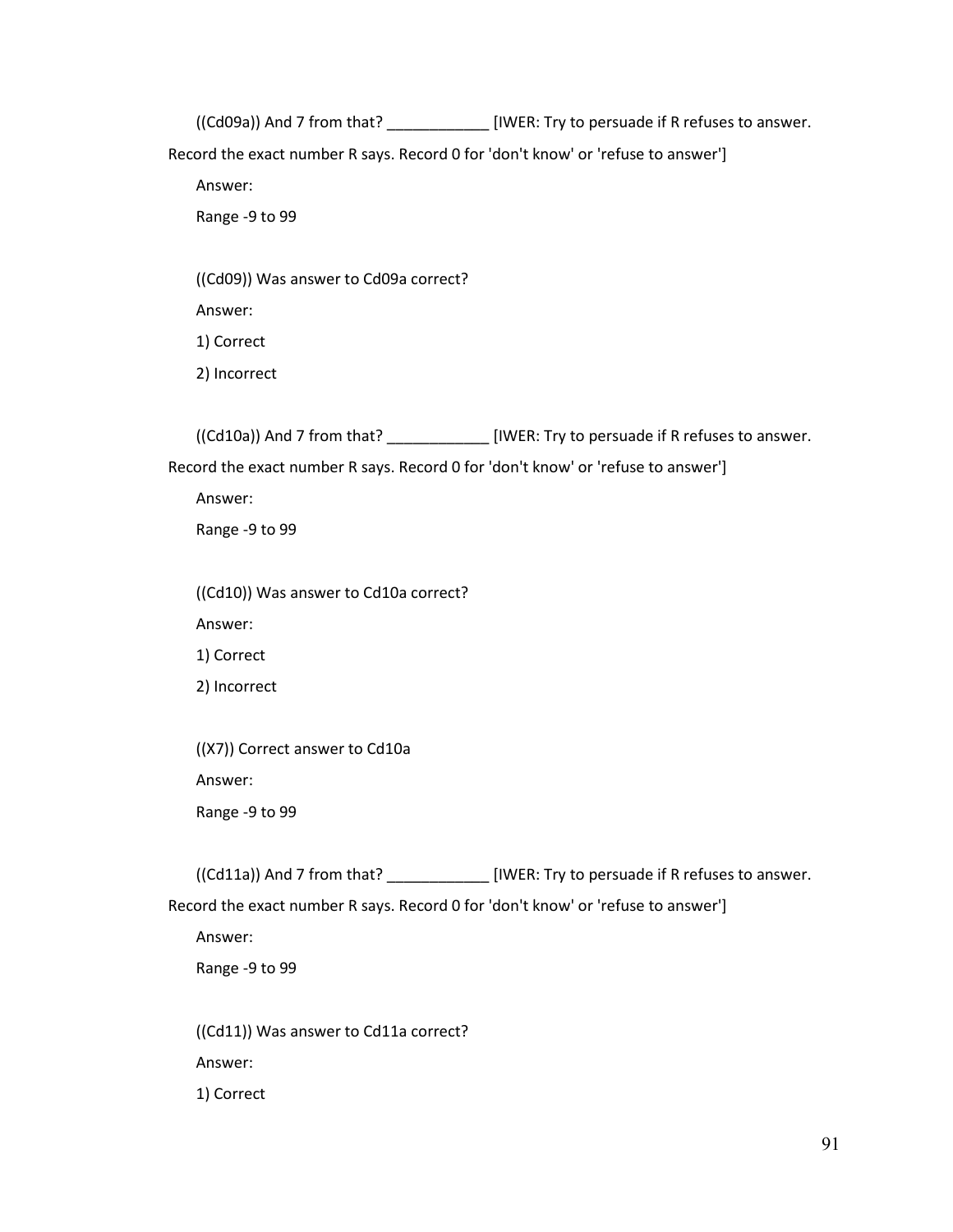#### 2) Incorrect

*4.7.5 JSTAR*

((B-007)) Thank you. Next, I will ask you to perform some simple calculations. May I continue?

Answer:

1. Yes

2. Refused to answer

((B-008-1)) Please subtract 7 from 100. [Interviewer: Do not give examples or hints. Even if respondent gives an incorrect answer, continue without correcting or stopping respondent. Try not to indicate by your facial expression, etc., that answer was right or wrong. After respondent gives five answers, regardless of whether they were right or wrong, say, "Thank you," and conclude the test. If respondent refuses to answer during the test, end at that point. Enter respondent's answer below.]

1. Answer:

- 2. Don't know
- 3. Refused to answer

((B-008-2)) Please subtract 7 from that number.

- 1. Answer:
- 2. Don't know
- 3. Refused to answer

((B-008-3)) Please subtract 7 from that number.

- 1. Answer:
- 2. Don't know
- 3. Refused to answer

((B-008-4)) Please subtract 7 from that number.

- 1. Answer:
- 2. Don't know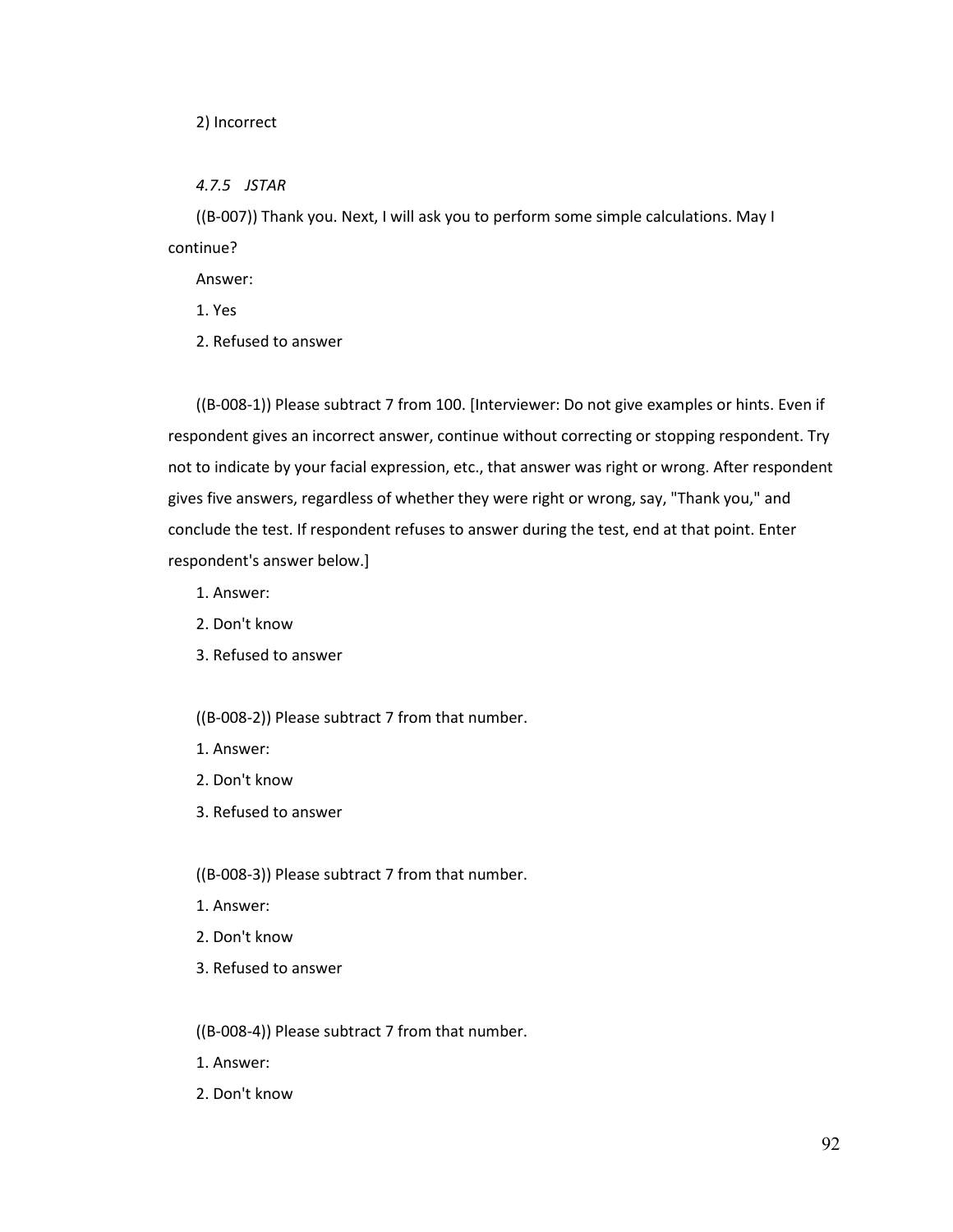3. Refused to answer

((B-008-5)) Please subtract 7 from that number.

1. Answer:

2. Don't know

3. Refused to answer

((B-009)) Thank you. Next, I will ask you to calculate some percentages. May I begin? Answer:

1. Yes

2. Refused to answer

((B-010-1)) I will ask you to calculate these in your head, so please listen carefully. Suppose that ten percent of people catch a certain illness. If there are 1000 people, how many will catch the illness? [Interviewer: Do not read the answers. Select respondent's answer from the following choices.]

Answer:

1. 100

2. 10

3. 90

4. 900

5. Other answer

6. Don't know

7. Refused to answer

((B-010-2)) Here is the next question. A store is selling everything at half-price. A product cost 300 yen before the sale. How much will it cost during the half-price sale?

[Interviewer: Do not read the answers. Select respondent's answer from the following choices.]

Answer:

1. 150 yen

2. 600 yen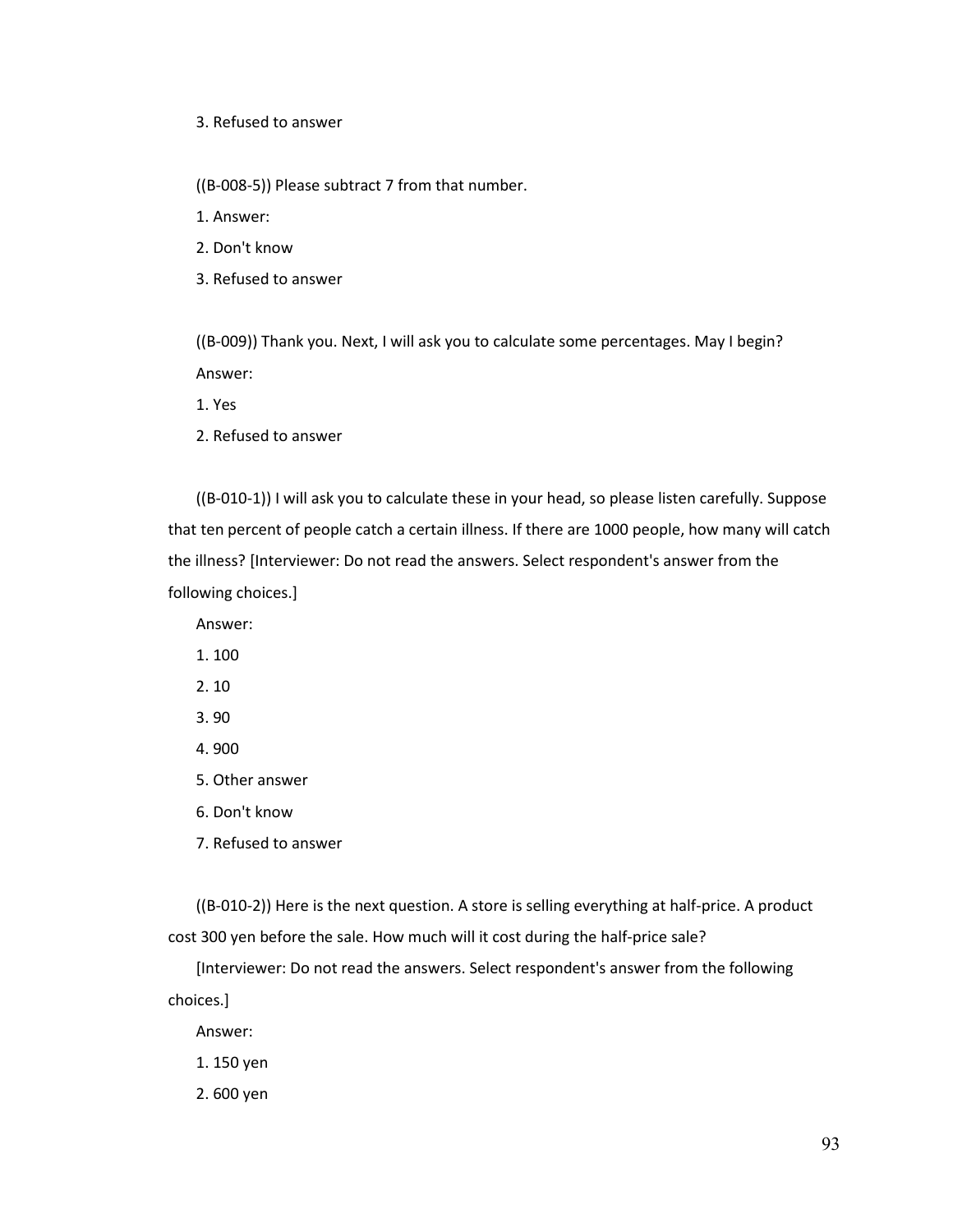- 3. Other answer
- 4. Don't know
- 5. Refused to answer

((B-010-3)) Here is the next question. A store sells a used dictionary for 6000 yen. The store says this price is 2/3 of the price of a new book. How much would a new dictionary cost?

[Interviewer: Do not read the answers. Select respondent's answer from the following choices.]

Answer:

- 1. 9000 yen
- 2. 4000 yen
- 3. 8000 yen
- 4. 12000 yen
- 5. 18000 yen
- 6. Other answer
- 7. Don't know
- 8. Refused to answer

((B-010-4)) This is the last calculation problem. Suppose you have 2000 yen in a savings account. If the account earns 10% interest per year, how much would you have after two years?

[Interviewer: Do not read the answers. Select respondent's answer from the following choices. If respondent asks questions such as "What is interest?" or "Is there interest in the first year?" you may give explanations such as "Interest is  $\frac{2}{\pi}$ " or "Interest does accrue in the first year."]

Answer:

- 1. 2420 yen
- 2. 2020 yen
- 3. 2100 yen
- 4. 2200 yen
- 5. 2400 yen
- 6. Other answer
- 7. Don't know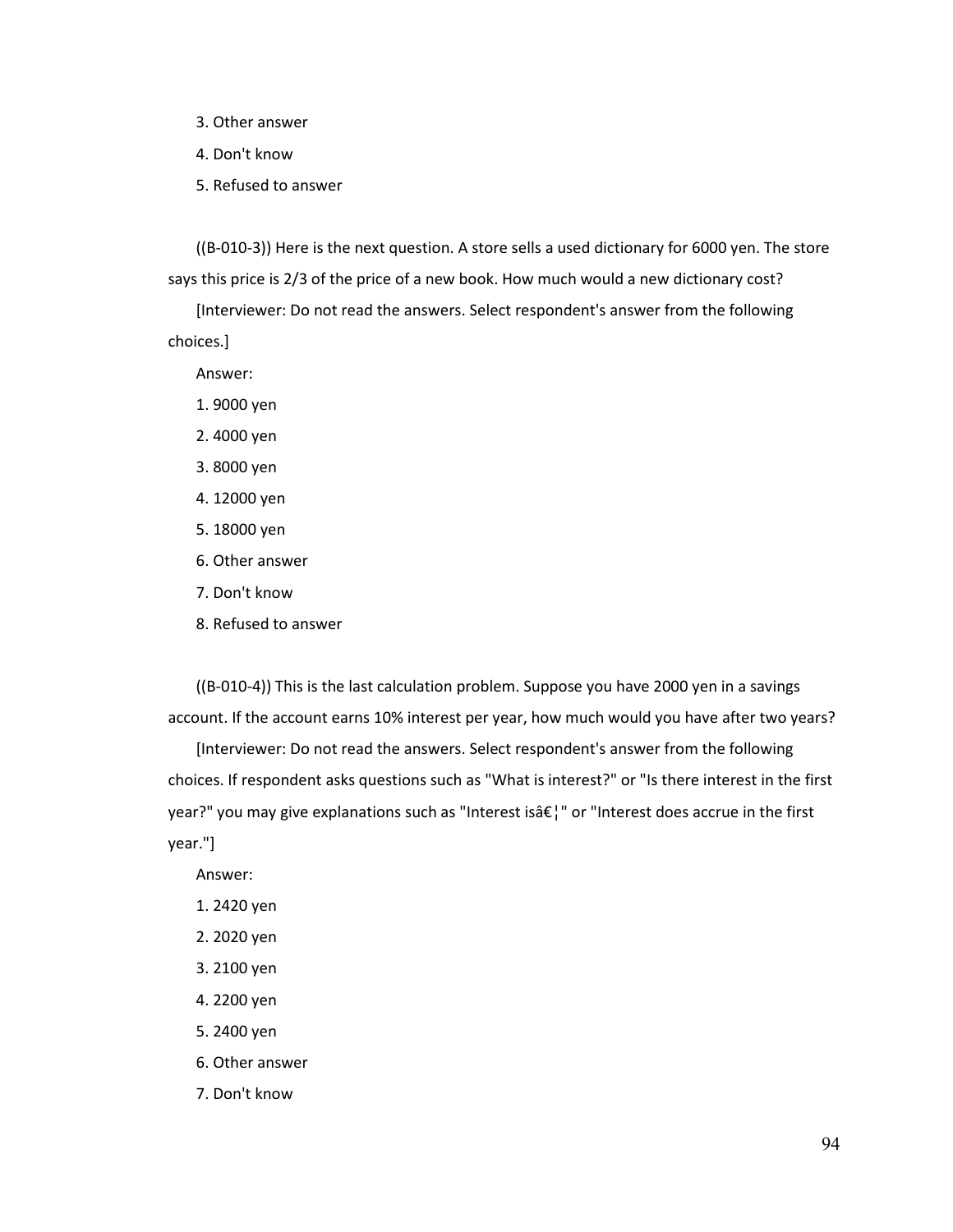8. Refused to answer

*4.7.6 CHARLS*

((CC019)) Let's try some subtraction of numbers this time. What are 100 minus 7 equal to? [IWER: Try to persuade if R refuses to answer. Record the exact number R says.]

Answer:

Integer

((CC020)) And 7 from that? [IWER: Try to persuade if R refuses to answer. Record the exact number R says. Record 0 for 'don't know' or 'refuse to answer'] Answer type: Integer

((CC021)) And 7 from that? [IWER: Try to persuade if R refuses to answer. Record the exact number R says. Record 0 for 'don't know' or 'refuse to answer]

Answer:

Integer

((CC022)) And 7 from that? [IWER: Try to persuade if R refuses to answer. Record the exact number R says. Record 0 for 'don't know' or 'refuse to answer]

Answer:

Integer

```
((CC023)) And 7 from that?
```
[IWER: Try to persuade if R refuses to answer. Record the exact number R says. Record 0 for 'don't know' or 'refuse to answer]

Answer:

Integer

## *4.7.7 LASI*

((HT511)) For this next question, please try to count backward as quickly as you can from the number I will give you. I will tell you when to stop. Please start with: 20

You may stop now. Thank you. Please select one of the following

Answer:

1. R correctly counted (e.g.,  $19 - 10$ ;  $20 - 11$ ) without error

95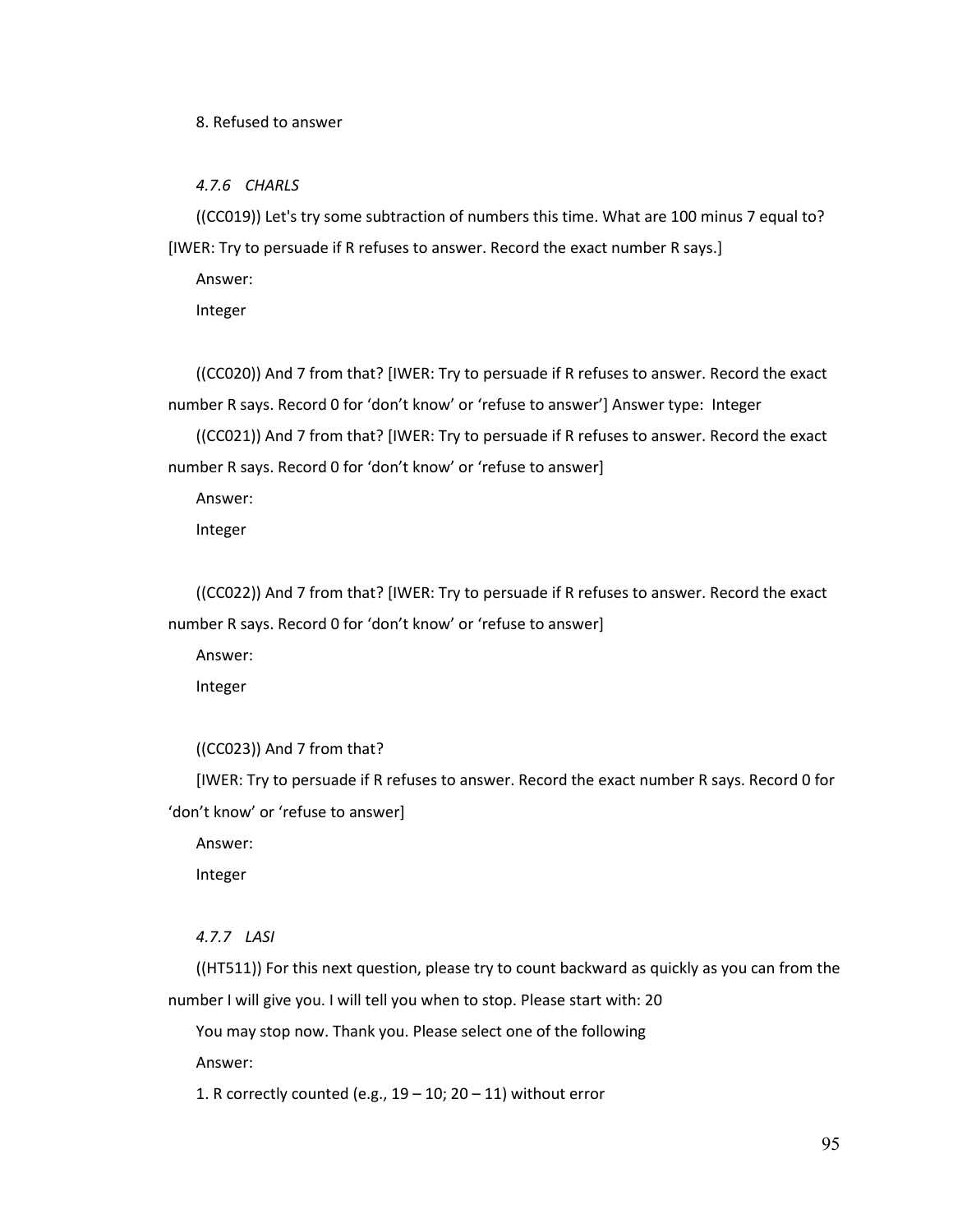2. R made an error(s)  $\mathbb{Z}$  Go to HT513

3. R cannot count @ Go to HT513

((HT512)) Now please try counting backward from a different number. Remember to count as quickly as you can from the number I mention. Please start with: 100. I will give you 2 minutes. You may stop now. Thank you. [IWER: PLEASE SELECT ONE OF THE FOLLOWING.]

Answer:

1. R correctly counted (eg. 100-1, 99-0). Please specify to which number R counted:

2. R made an error(s)

3. R cannot count

((HT512\_correct\_count)) Counting backward correct Answer:

Integer

((HT513)) Now let's try some subtraction of numbers. One hundred minus 7 equals what? [IWER: ENTER THE ANSWER R GAVE.]

Answer:

1.

2. R Cannot count

((HT513\_value)) Value of the subtraction 100 minus 7

Answer:

Integer

((HT514)) And minus 7 from that equals what? [IWER: ENTER THE ANSWER R GAVE.] Answer:

Integer

((HT515)) And minus 7 from that equals what? [IWER: ENTER THE ANSWER R GAVE.] Answer:

Integer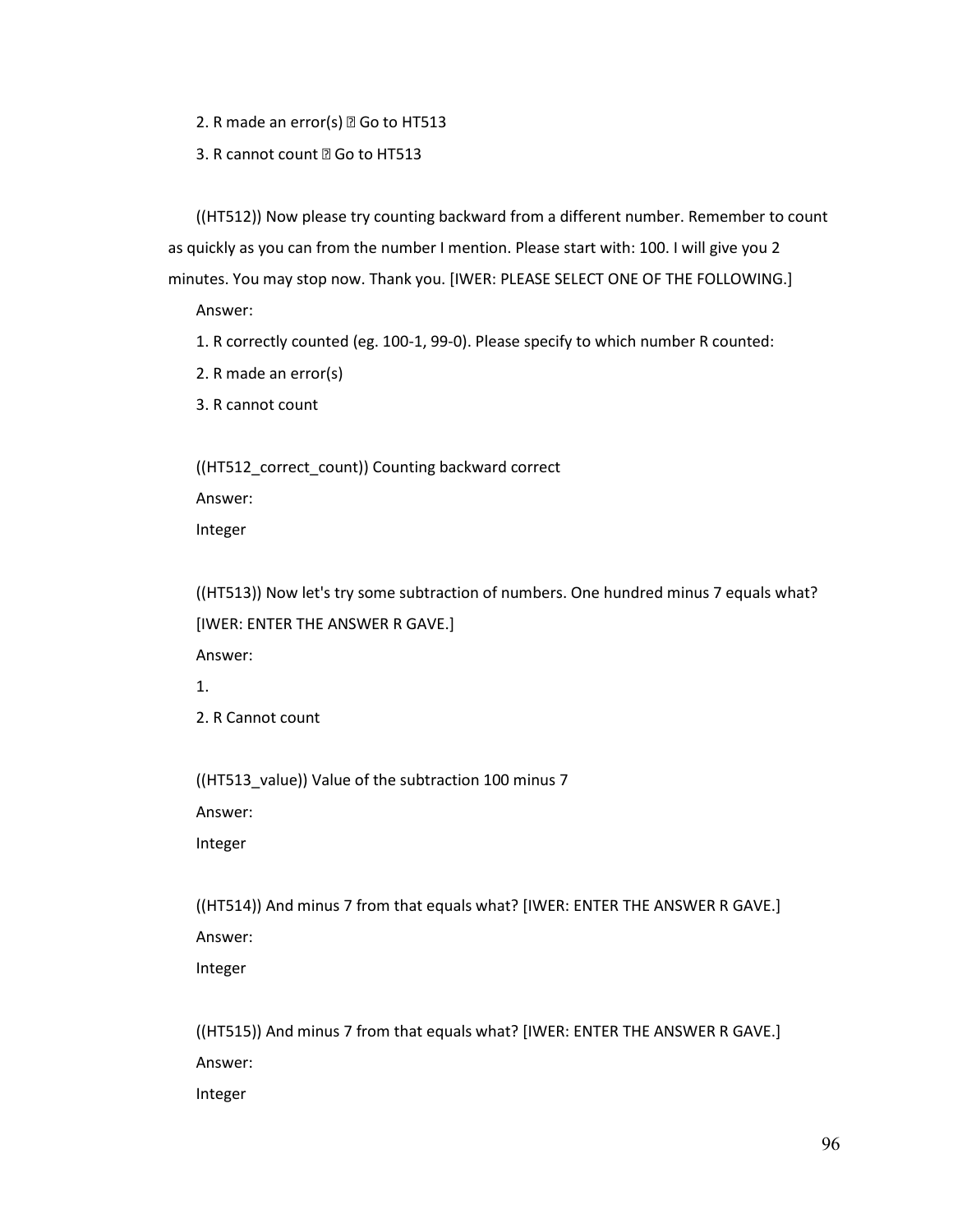((HT516)) And minus 7 from that equals what? [IWER: ENTER THE ANSWER R GAVE.] Answer:

Integer

((HT517)) And minus 7 from that equals what? [IWER: ENTER THE ANSWER R GAVE.] Answer:

Integer

((HT518)) A shop is having a sale and selling all items at half price. Before the sale, a sari costs 300 Rs. How much will it cost in the sale?

Answer:

- 1. R gave the correct answer of 150 Rs
- 2. R gave incorrect answer

((HT519)) If 5 people all have the winning numbers in the lottery and the prize is 1,000 Rs,

how much will each of them get?

Answer:

1. R gave the correct answer of 200 Rs

2. R gave incorrect answer

*4.7.8 IFLS*

((EK13)) 49-32=?

((EK14)) 267+112-189=?

- ((EK15)) (8+9)\*3=?
- ((EK16)) 56/84=?
- ((EK17)) 1/3-1/6=?
- ((EK18)) 56/84=?
- ((EK19)) (412+213):(243-118)
- ((EK20)) 0,76-0,4-0.23

((EK21)) Jika 65 persen penduduk bercocok tanam, sedang penduduknya sejumlah 160 juta, maka banyaknya penduduk yang tidak bercocok tanam adalah…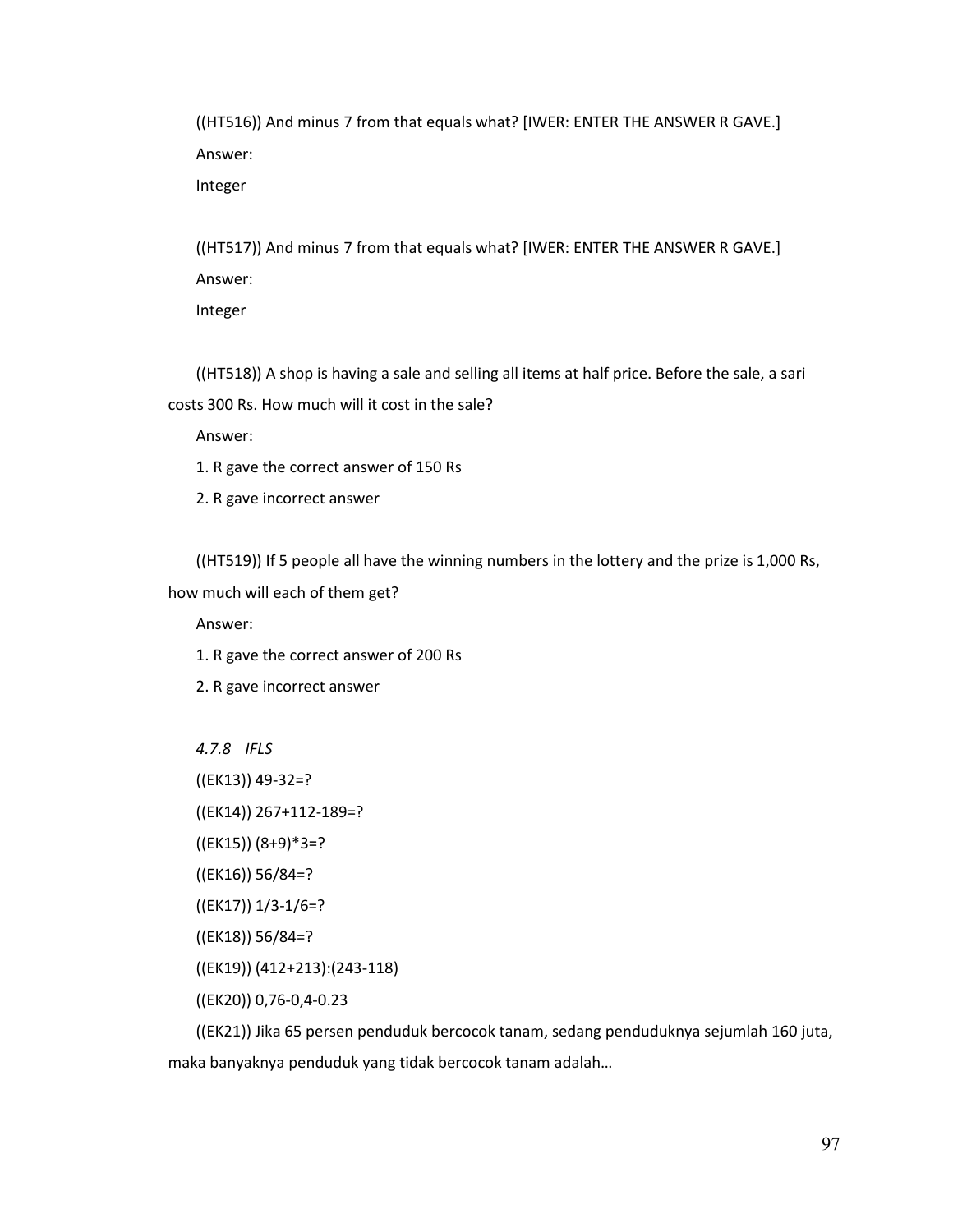Answer:

a. 35 juta

b. 40 juta

c. 48 juta

d. 56 juta

((EK22)) Uang tabungan si Ali di bank Rp 75.000,00. Jika setahun kemudian bunganya 5%, maka besar bunga yang diterima Ali adalah.

Answer:

a. Rp 7.500,00 b. Rp 3.750,00 c. Rp 750,00 d. Rp 375,00

*4.8 Vocabulary*

*4.8.1 HRS*

((D159)) Now please tell me the meanings of some words I will read to you. Any way you want to define the word is fine.

Answer:

1 (CONTINUE) Continue

((D161)) [F1]--help What is the meaning of the word: repair/conceal

Answer:

Open ended

((D163)) [F1]--help What is the meaning of) the word: FABRIC/ENORMOUS Answer:

Open ended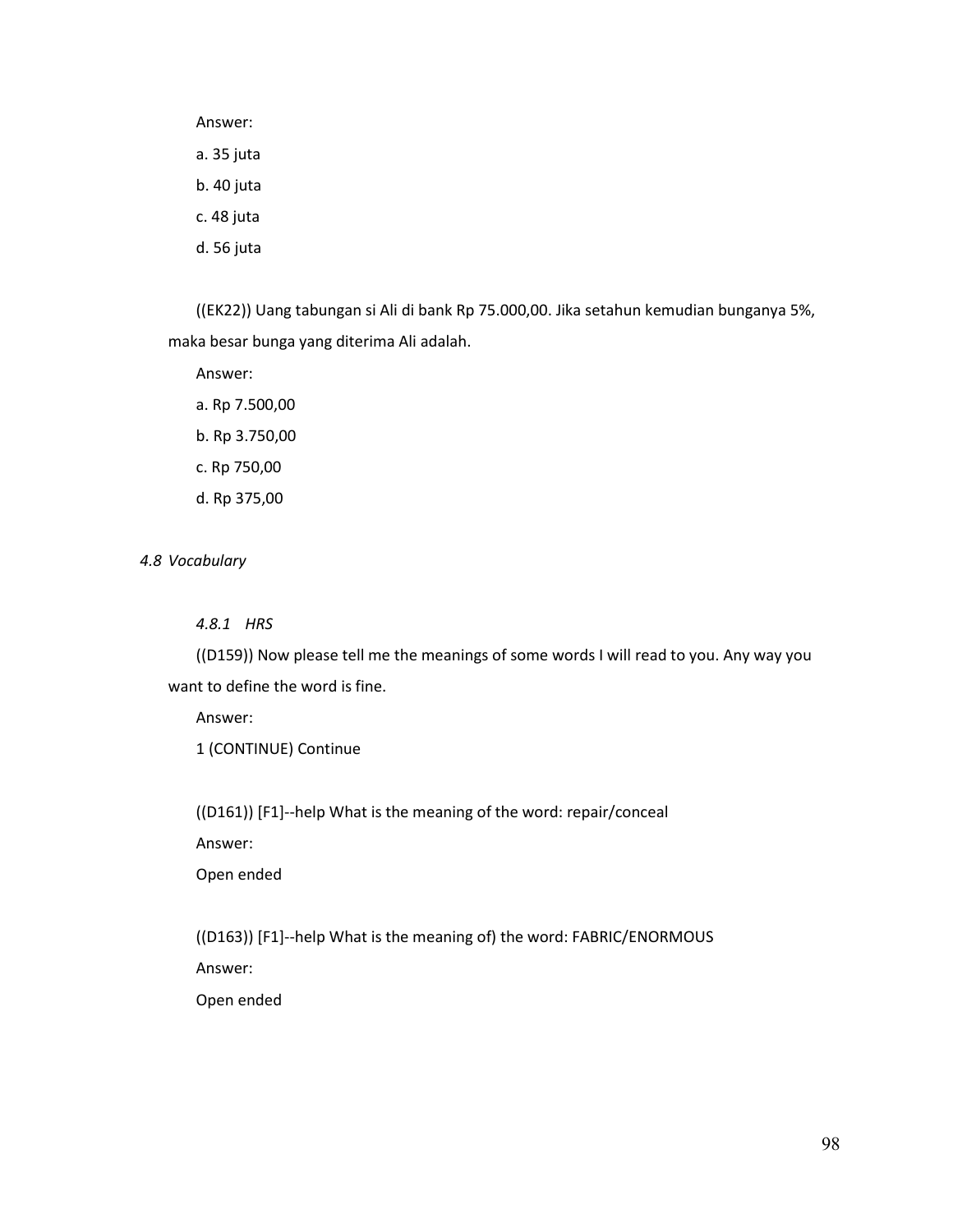((D165)) [F1]--help What is the meaning of) the word: domestic/perimeter Answer:

Open ended

((D167)) [F1]--help What is the meaning of) the word: remorse/compassion Answer:

Open ended

((D169)) [F1]--help What is the meaning of) the word: plagiarize/audacious Answer: Open ended

# *4.9 Visual Memory*

# *4.9.1 MHAS*

((E13)) Please recall the figures you drew before. Draw them again on this piece of paper. [SUGGEST TO THE RESPONDENT THAT S/HE CAN GUESS OR GIVE PARTIAL ANSWERS IF S/HE APPEARS TO BE INSECURE. IF THE RESPONDENT PRODUCES A DESIGN OF THE VISUAL SCANNING TEST, TELL THE RESPONDENT: Please draw the other figures that you drew before. PERMIT ONLY THREE MINUTES TO DRAW THE TWO FIGURES.

Answer:

- 00. Zero points
- 01. One point
- 02. Two points
- 80. RF
- 88. Couldn't do it for sight problems

## *4.10 Non verbal Intelligence*

## *4.10.1 IFLS*

((EK0 – EK12) [This is a visual handout of matrices]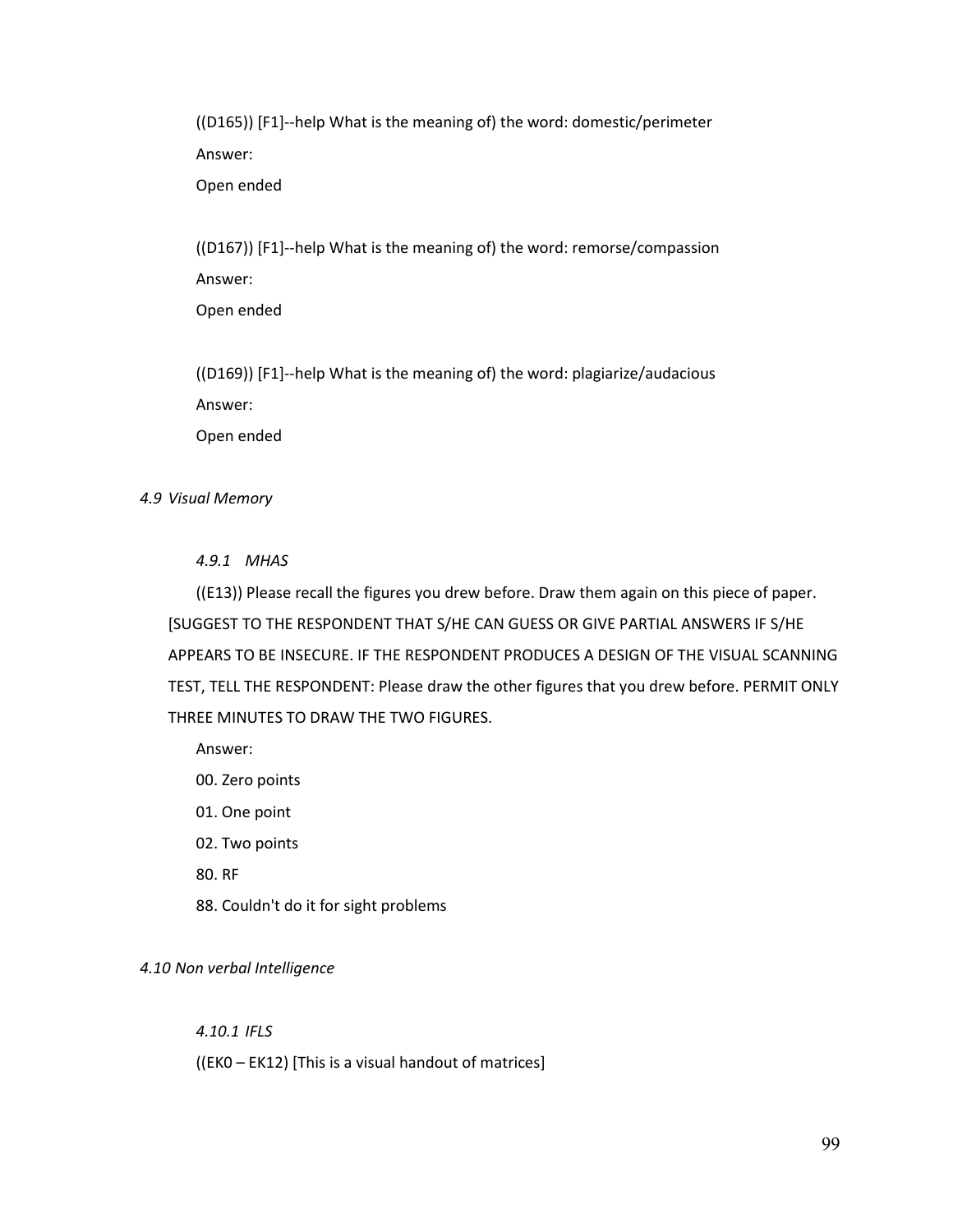Answer: a b c d e f

*4.11 Language*

*4.11.1 HRS*

((D155)) Now I'm going to ask you for the names of some people and things. What do people usually use to cut paper?

Answer:

1 Scissors or shears only

5 Not correct

((D156)) What do you call the kind of prickly plant that grows in the desert?

Answer:

1 Cactus or name of kind of cactus

5 Not correct

*4.11.2 KLoSA* 

((Cd13)) Use of belongings-1st What is this?

Answer:

1) Correct

5) Incorrect

((Cd14)) Use of belongings-2nd What is this?

Answer:

1) Correct

5) Incorrect